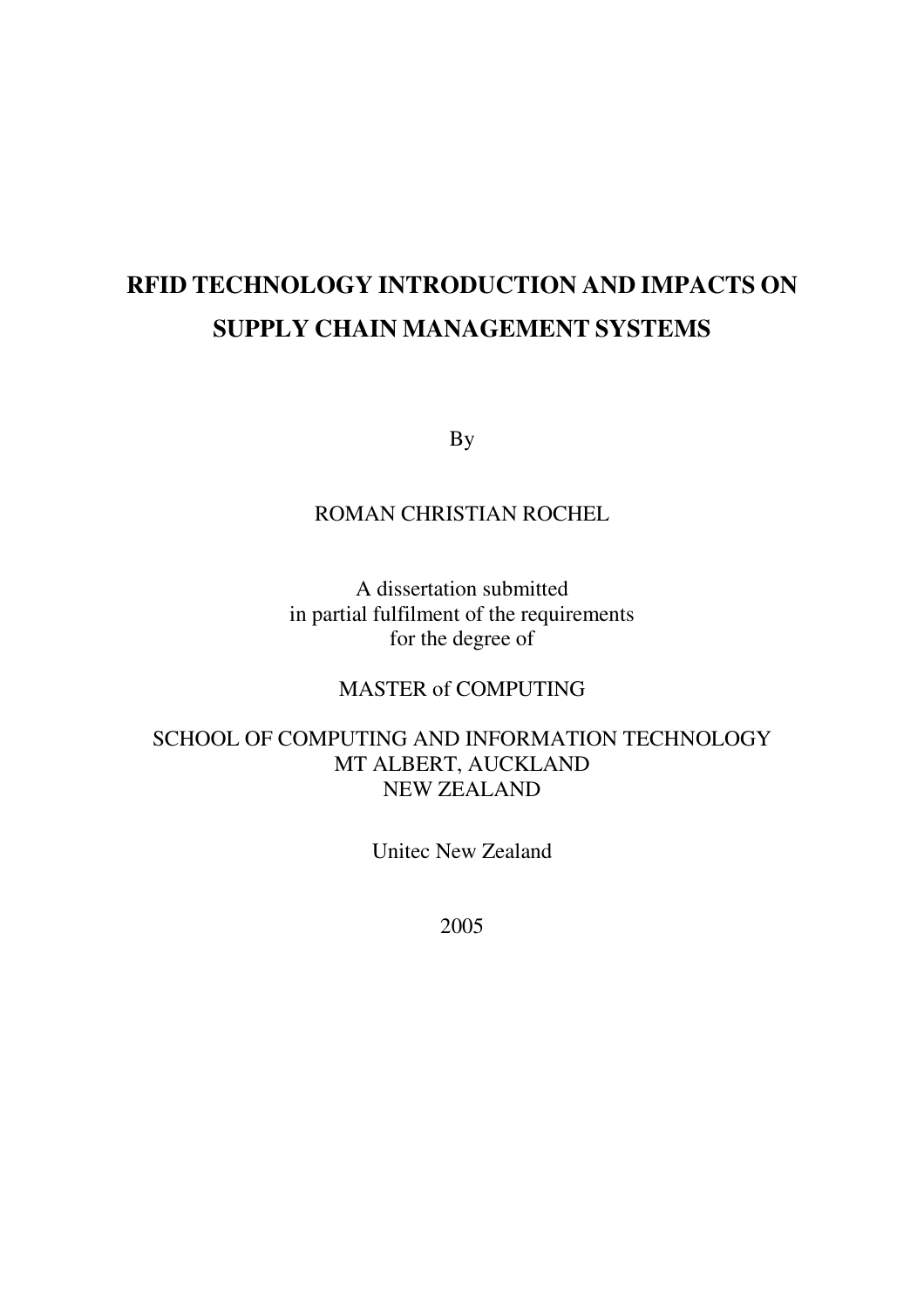# **Abstract**

Today's dynamic and competitive business environment puts an ever increasing pressure on companies to innovate, redesign processes, and leverage the potential of partnerships along the supply chain.

One of the technologies offering a solution is Radio Frequency Identification (RFID). RFID can be used to automate and thus streamline identification processes, which means that more checkpoints along the supply chain can be established at decreased costs. But additionally, the technology can provide further benefits which make it superior to the currently widespread automatic identification (Auto-ID) technology of the barcode. However, as RFID is only a way to collect the data at the lowest level, the technology must be integrated with the supply chain management systems of the companies. Also, the various information systems along the supply chain must be integrated to allow for exchange and in order to give a meaning to the data.

Even though RFID technology has initially been developed decades ago, the use of RFID in large-scale supply chain operations has until now been prohibited due to the relatively high costs compared to other Auto-ID solutions. Recent studies on the integration issues of the technology reveal that there are still several technical, as well as rather political, barriers to be solved before widespread RFID deployment in supply chain operations can take place.

Therefore, this dissertation deals with RFID technology introduction and impacts on supply chain management systems in order to give an insight into the current issues and status of the technology. It examines five RFID projects carried out by companies operating in different industries. The presentation and discussion of the results will help to better understand what RFID can deliver, what deficiencies companies reveal and where its application in supply chain operations is sensible and likely to occur.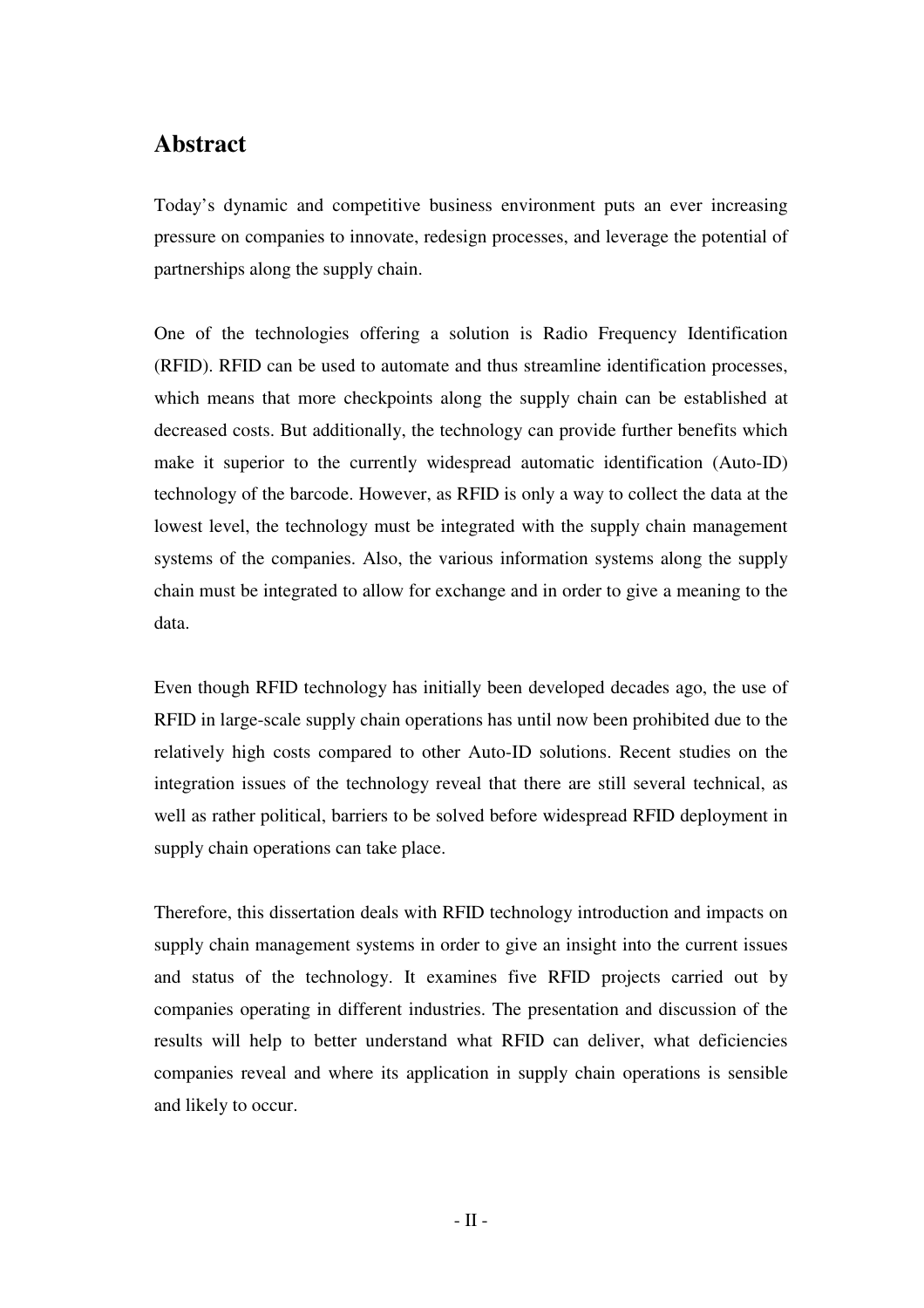# **Acknowledgments**

This dissertation would have not been possible without the caring support of several people. Some have aided directly through guidance in technical questions and others have been able to keep me motivated.

I would like to thank my supervisors Dr. Donald Joyce and Dr. Logan Muller, especially Donald for his guidance and feedback on language and grammar. Also, I would like to thank Jun.-Prof. Dr. Inga-Lena Darkow who provided early feedback and access to RFID resources and projects.

Moreover, I would like say 'thank you' to the research participants who actively took part in this study and to those who discussed questions and opinions on the topic during the time when I conducted this study.

I would also like to thank my family for giving me the opportunity to study in and study different parts of the world. By taking me to places around the globe and supporting my own travels, they have shown me the world and its reality. Without their loving care and support this dissertation would not have happened.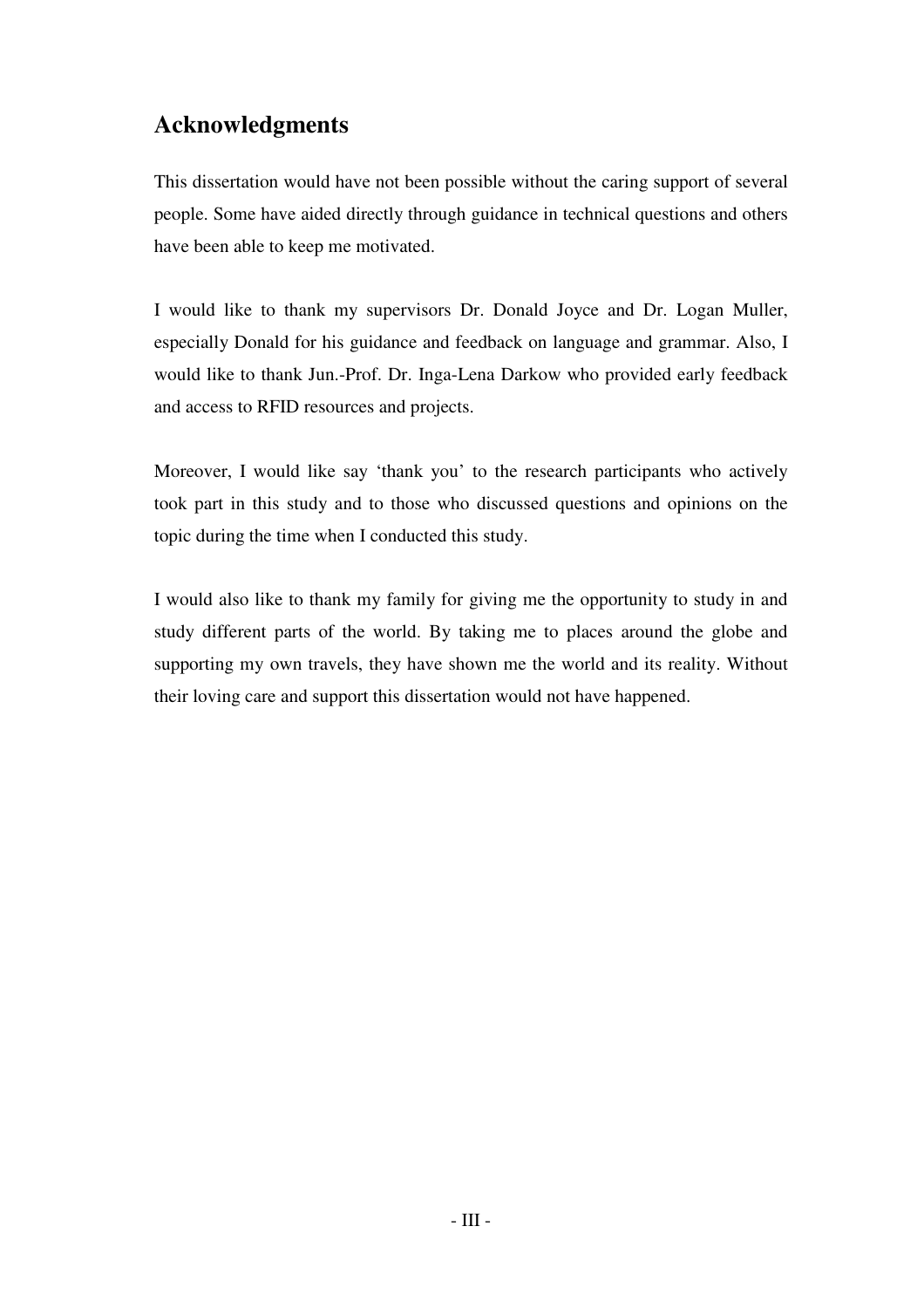# **Table of Contents**

| 1.1.<br>1.2.<br>1.3.                         |                                                                 |  |
|----------------------------------------------|-----------------------------------------------------------------|--|
|                                              |                                                                 |  |
| 2.1.<br>2.2.<br>2.3.<br>2.4.<br>2.5.<br>2.6. |                                                                 |  |
|                                              |                                                                 |  |
| 3.1.2.<br>3.2.<br>3.2.1.                     |                                                                 |  |
| 3.2.2.<br>3.2.3.<br>3.2.4.<br>3.2.5.         | COLLABORATIVE PLANNING, FORECASTING AND REPLENISHMENT (CPFR) 26 |  |
| 3.2.6.<br>3.3.<br>3.3.1.<br>3.3.2.           |                                                                 |  |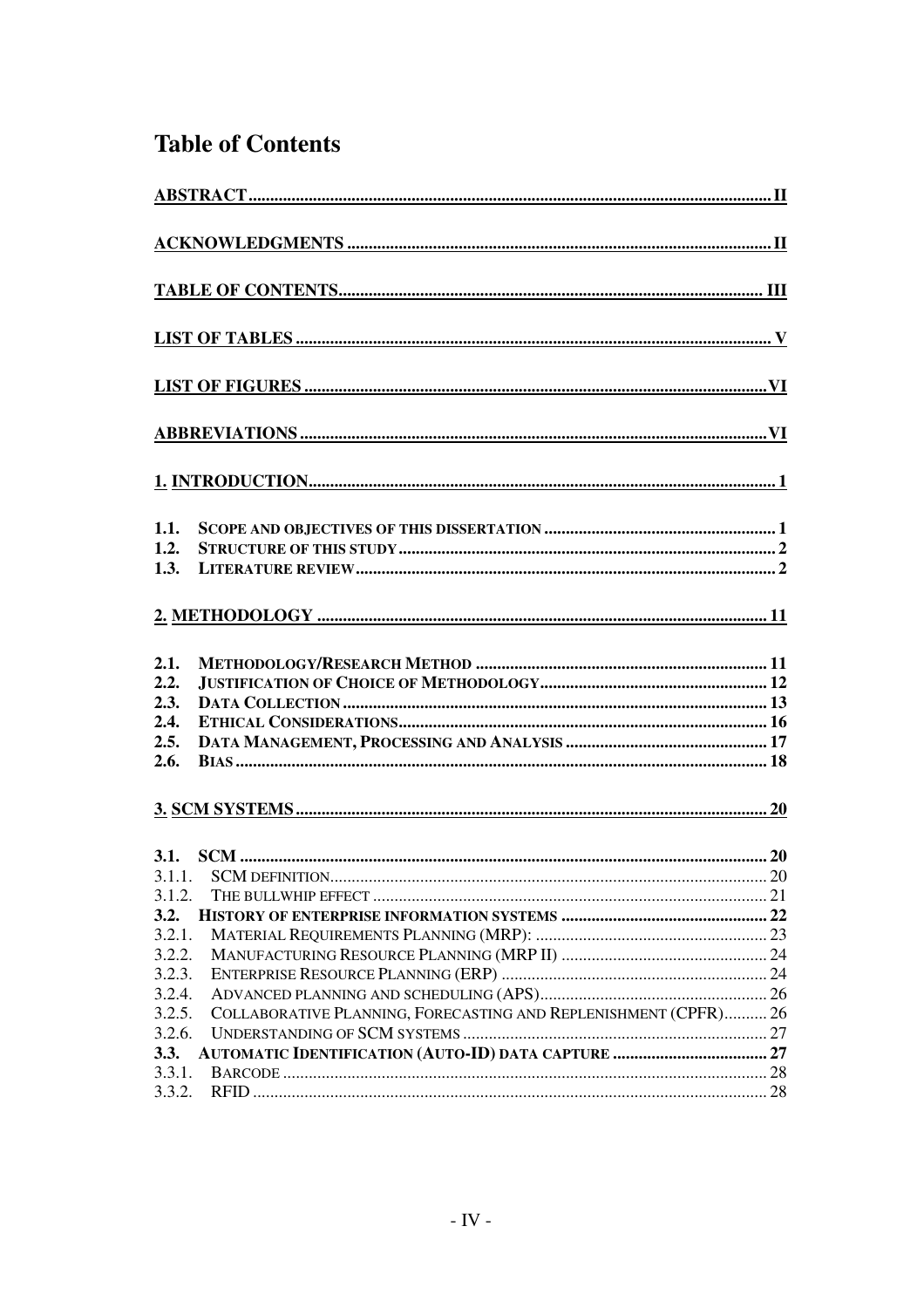| 4.1.   |                                                                              |  |
|--------|------------------------------------------------------------------------------|--|
| 4.2.   |                                                                              |  |
| 4.2.1. | UNIQUE IDENTIFICATION NUMBER / ELECTRONIC PRODUCT CODE (EPC) 30              |  |
| 4.2.2. |                                                                              |  |
| 4.2.3. |                                                                              |  |
| 4.2.4. | DATABASES WHICH STORE INFORMATION AND ENABLE INFORMATION EXCHANGE31          |  |
| 4.3.   |                                                                              |  |
| 4.3.1. |                                                                              |  |
| 4.3.2. |                                                                              |  |
| 4.3.3. |                                                                              |  |
| 4.4.   |                                                                              |  |
|        |                                                                              |  |
| 4.4.1. |                                                                              |  |
|        |                                                                              |  |
|        |                                                                              |  |
|        |                                                                              |  |
|        |                                                                              |  |
| 5.1.   |                                                                              |  |
| 5.1.1. |                                                                              |  |
| 5.1.2. |                                                                              |  |
| 5.1.3. |                                                                              |  |
| 5.1.4. |                                                                              |  |
| 5.1.5. |                                                                              |  |
| 6.1.   | <b>LOGISTICS SERVICE PROVIDER IMPLEMENTS RFID PILOT WITH HEALTHCARE</b>      |  |
|        |                                                                              |  |
| 6.2.   | RFID PILOT AT A FASHION AND LIFESTYLE COMPANY AND ITS RETAILER  44           |  |
| 6.3.   | <b>GERMAN MAIL-ORDER AND ONLINE RETAILER TESTS RFID FOR THEFT</b>            |  |
|        |                                                                              |  |
| 6.4.   | SUPPLIER OF INDUSTRIAL PRINTERS DEPLOYS TRANSATLANTIC RFID SOLUTION          |  |
|        |                                                                              |  |
|        |                                                                              |  |
|        |                                                                              |  |
|        |                                                                              |  |
|        |                                                                              |  |
| 7.1.   | <b>CURRENT USE OF RFID TECHNOLOGY IN SUPPLY CHAIN OPERATIONS  48</b>         |  |
|        |                                                                              |  |
|        | 7.1.2. GENERAL EVALUATIONS OF THE USE OF RFID IN SUPPLY CHAIN OPERATIONS  52 |  |
|        |                                                                              |  |
|        | 7.2. IMPACTS OF RFID USE ON SUPPLY CHAIN MANAGEMENT SYSTEMS  54              |  |
|        |                                                                              |  |
|        |                                                                              |  |
|        |                                                                              |  |
|        |                                                                              |  |
|        |                                                                              |  |
|        |                                                                              |  |
|        |                                                                              |  |
|        |                                                                              |  |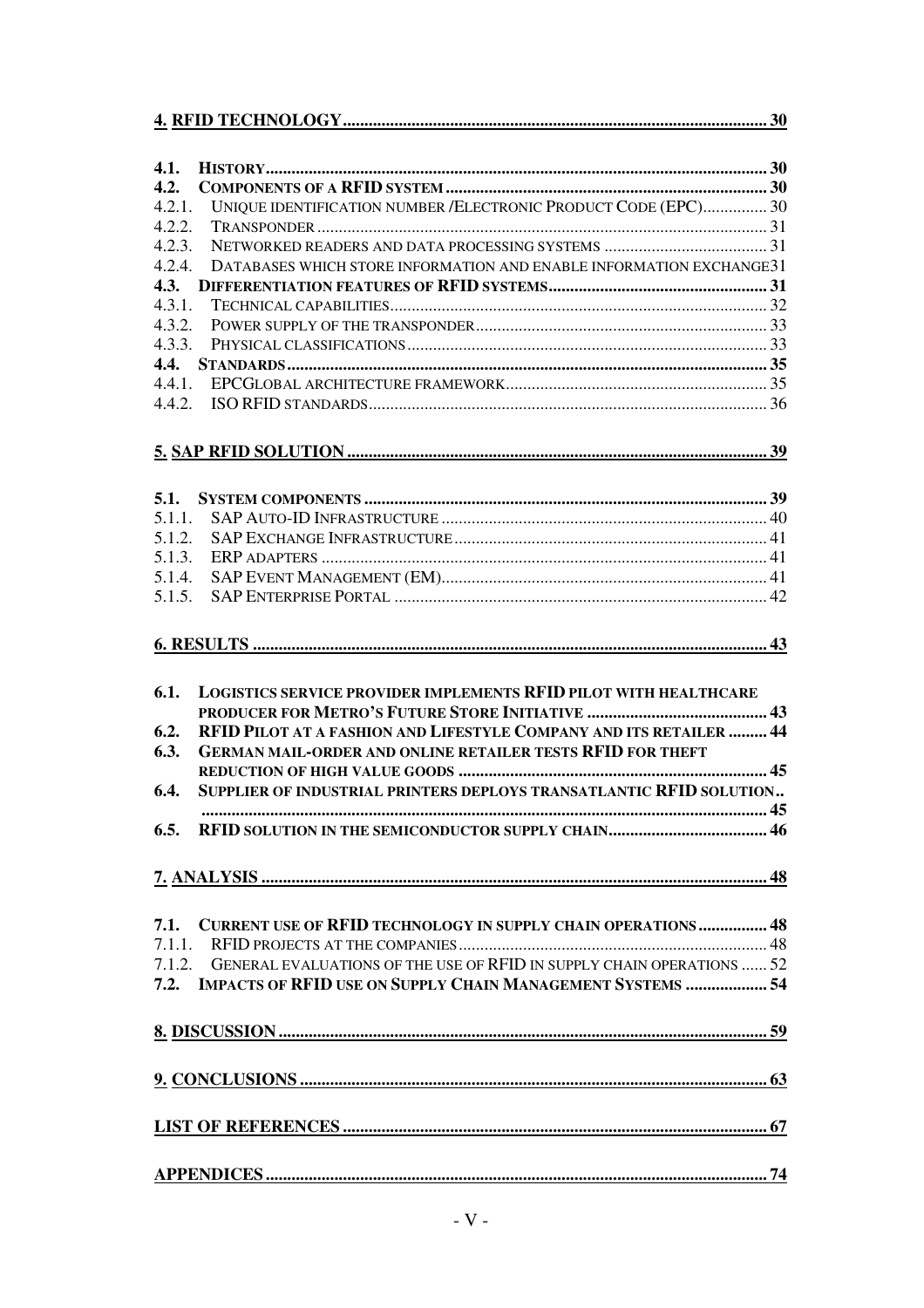# **List of Tables**

| <i>table 1: RFID frequencies (notation is not according to ITU radiofrequency bands).</i> | 34 |
|-------------------------------------------------------------------------------------------|----|
| table 2: reading range classification of RFID systems                                     | 34 |
| table 3: ISO frequency specific air interface standards (ISO, 2004a)                      |    |
| table 4: ISO supply chain application standards for RFID                                  | 38 |

# **List of Figures**

| figure 1: function range of SAP ERP (SAP, 2005a).                   |    |
|---------------------------------------------------------------------|----|
| figure 2: The Electronic Product Code (Brook, 2001)                 |    |
| figure 3: SAP RFID Solution Package (SAP, 2005c)                    | 40 |
| figure 4: motivational factors for RFID projects.                   | 49 |
| figure 5: affected SCM system parts in RFID technology introduction | 56 |

# **Abbreviations**

| <b>APS</b>    | Advanced planning system                              |
|---------------|-------------------------------------------------------|
| <b>ATP</b>    | Available to promise                                  |
| <b>BOM</b>    | <b>Bill of materials</b>                              |
| <b>CPFR</b>   | Collaborative Planning, Forecasting and Replenishment |
| <b>DESADV</b> | Despatch advice                                       |
| <b>EAN</b>    | <b>European Article Numbering</b>                     |
| <b>EPC</b>    | <b>Electronic Product Code</b>                        |
| <b>ERP</b>    | <b>Enterprise Resource Planning</b>                   |
| GHz           | gigahertz                                             |
| <b>GTAG</b>   | Global Tag                                            |
| IC            | <b>Integrated Circuit</b>                             |
| <b>IFF</b>    | Identification, friend or foe                         |
| <b>ITU</b>    | <b>International Telecommunication Union</b>          |
| kHz           | kilohertz                                             |
| <b>MES</b>    | <b>Manufacturing Execution System</b>                 |
| <b>MHz</b>    | megahertz                                             |
| <b>MPS</b>    | <b>Master Production Schedule</b>                     |
| <b>MRP</b>    | <b>Material Requirement Planning</b>                  |
| <b>MRP II</b> | <b>Manufacturing Resource Planning</b>                |
| <b>ONS</b>    | Object name service                                   |
| <b>PML</b>    | Physical Mark-up Language                             |
| <b>RFID</b>   | Radio Frequency Identification                        |
| <b>SCM</b>    | <b>Supply Chain Management</b>                        |
| <b>UCC</b>    | Uniform Code Council                                  |
| <b>VICS</b>   | <b>Voluntary Interindustry Commerce Standards</b>     |
| <b>WORM</b>   | Write once read many times                            |
| <b>XML</b>    | eXtensible Mark-up Language                           |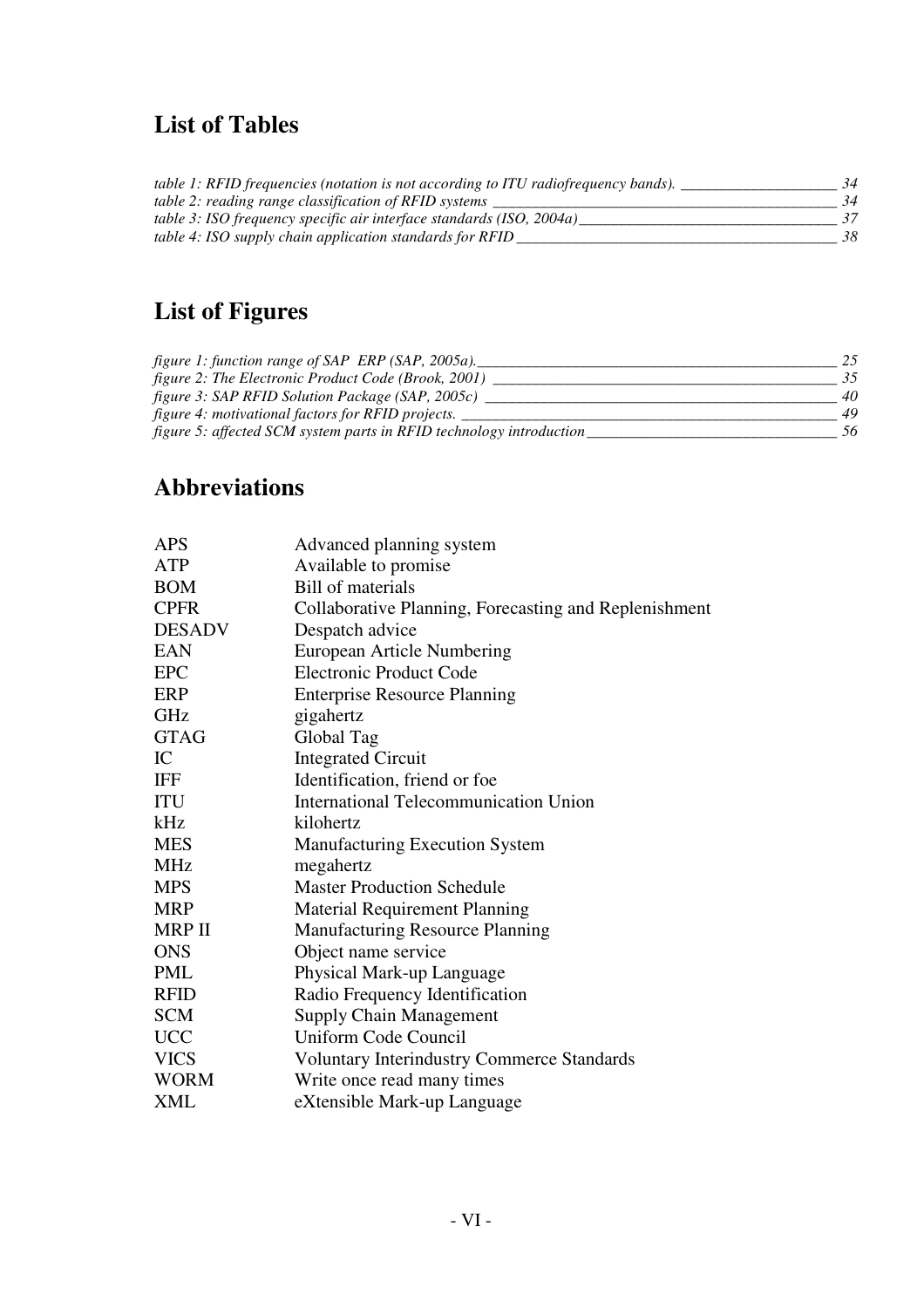## **1. Introduction**

#### *1.1. Scope and objectives of this dissertation*

Even though radio frequency identification (RFID) as a technology was developed during the 1940s, the first industry uses were occurring during the 1980s in tracking and access applications. Due to the relatively high costs of the RFID tags (> 50 US cents per tag) compared to widely used bar codes, the use of the technology was rather limited. Additionally, there was no unified standard, which resulted in incompatible vendor specific solutions. However, recent industry initiatives, e.g. by the world's biggest retail company WalMart, USA resulted in decreased production prices (~ 20 US cent per tag in orders of 1 million) and due to learning curve effects they are likely to decrease further. Thus, the use of RFID in supply chain operations becomes more attractive.

The market research firm IDC (Rockwell Automation, 2004) projects the spending on RFID in the US retail supply chain companies to exceed one billion US\$ by 2007 (see appendix for an illustration). The increased use of this technology will have impacts on the supply management systems which must be accommodated to the new possibilities offered. New possibilities of RFID compared to the use of bar code systems include the automation of the scanning processes, the possibility to track location of items, and the storage, transmission, and use of more data about the item than just an identification number, e.g. temperature history, best-before-date.

As can be seen by the results of the EPC Forum Survey conducted by IBM business consulting services the majority of the participants plan to integrate RFID solutions with existing systems (Gramling, Bigornia, & Gilliam, 2003). With RFID the emergence of more data and the real time use of such data have impacts on the existing supply chain management systems. This dissertation examines the impacts of RFID introduction on supply chain management (SCM) systems by trying to answer the following research questions:

- o How is RFID technology currently used in supply chain operations?
- o How are supply chain management systems impacted by this use?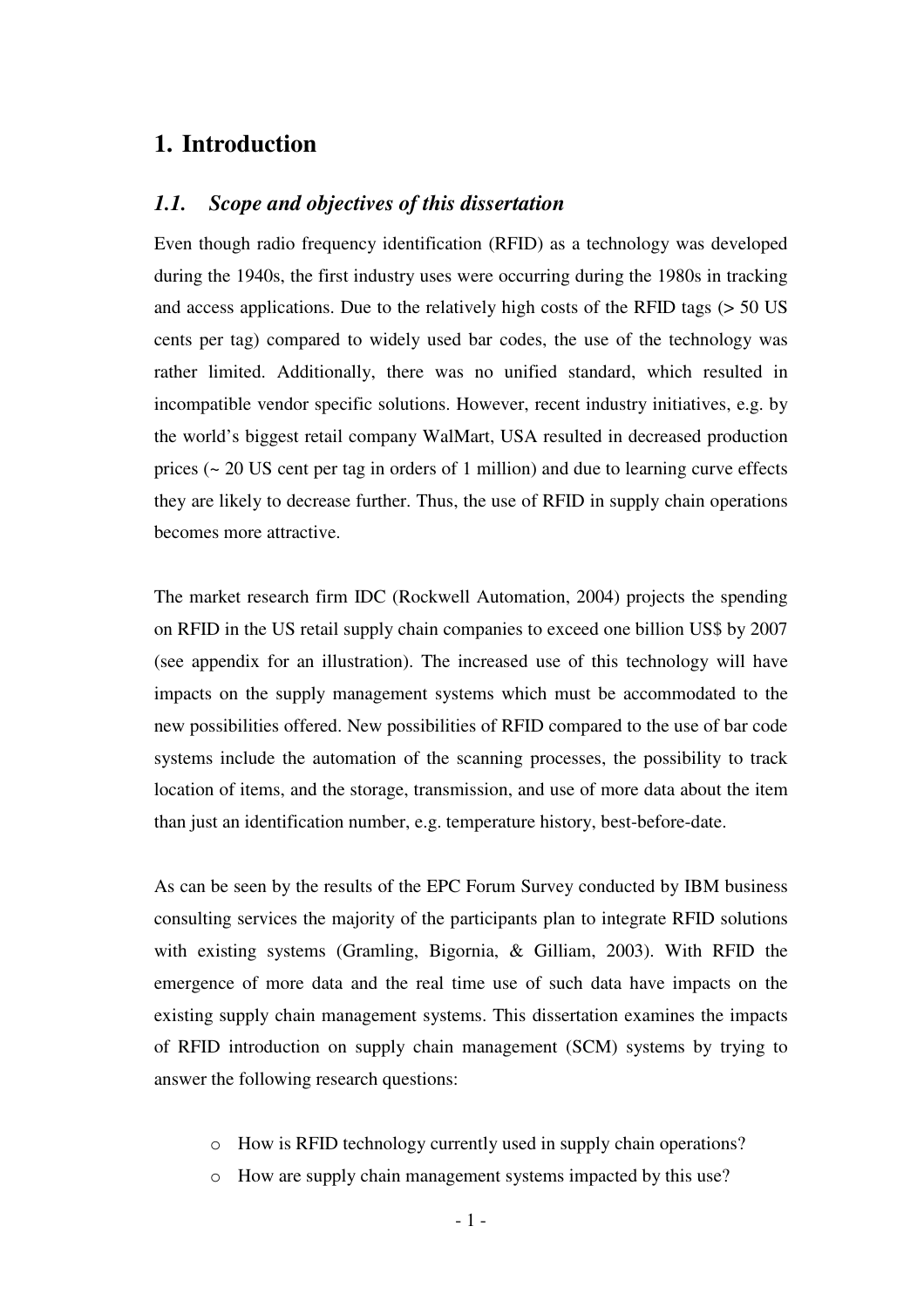#### *1.2. Structure of this study*

The study is organized in two main parts, namely the first part which introduces the theoretical foundation drawing on secondary sources and the second part which contains case studies derived from empirical research.

The first part of this study commences with an introductory chapter providing an overview of the topic and this study. This is followed by an explanation and justification of the research method deployed. The third chapter gives an overview of SCM systems by explaining and justifying their emergence over time. An introduction to RFID technology, its history, components of a RFID system, differentiation features and standards precedes an investigation of the SAP Auto-ID infrastructure (AII), a solution for the integration of RFID technology with existing enterprise systems.

In the beginning of the second part of the study, examined cases of RFID pilot schemes within a supply chain context are first introduced and then analysed before the findings are discussed. Finally, conclusions are drawn.

## *1.3. Literature review*

In order to answer the above stated research questions, literature from the field of information systems in supply chain management as well as RFID-specific literature provide the basis which must be considered. Nevertheless, despite the topic's only recent popularity, there is already academic literature available which is also regarded in the light of this study.

According to Bowersox and Daugherty (1995) and Currie (1993), benefits of supply chain management can be reached by the use of "information technology and the construction of integrated supply chain information systems" (Narasimhan & Kim, 2001). Concerning the use of information systems (IS) to integrate business processes across the supply chain, various studies have shown that an internal integration should precede the external integration with suppliers and customers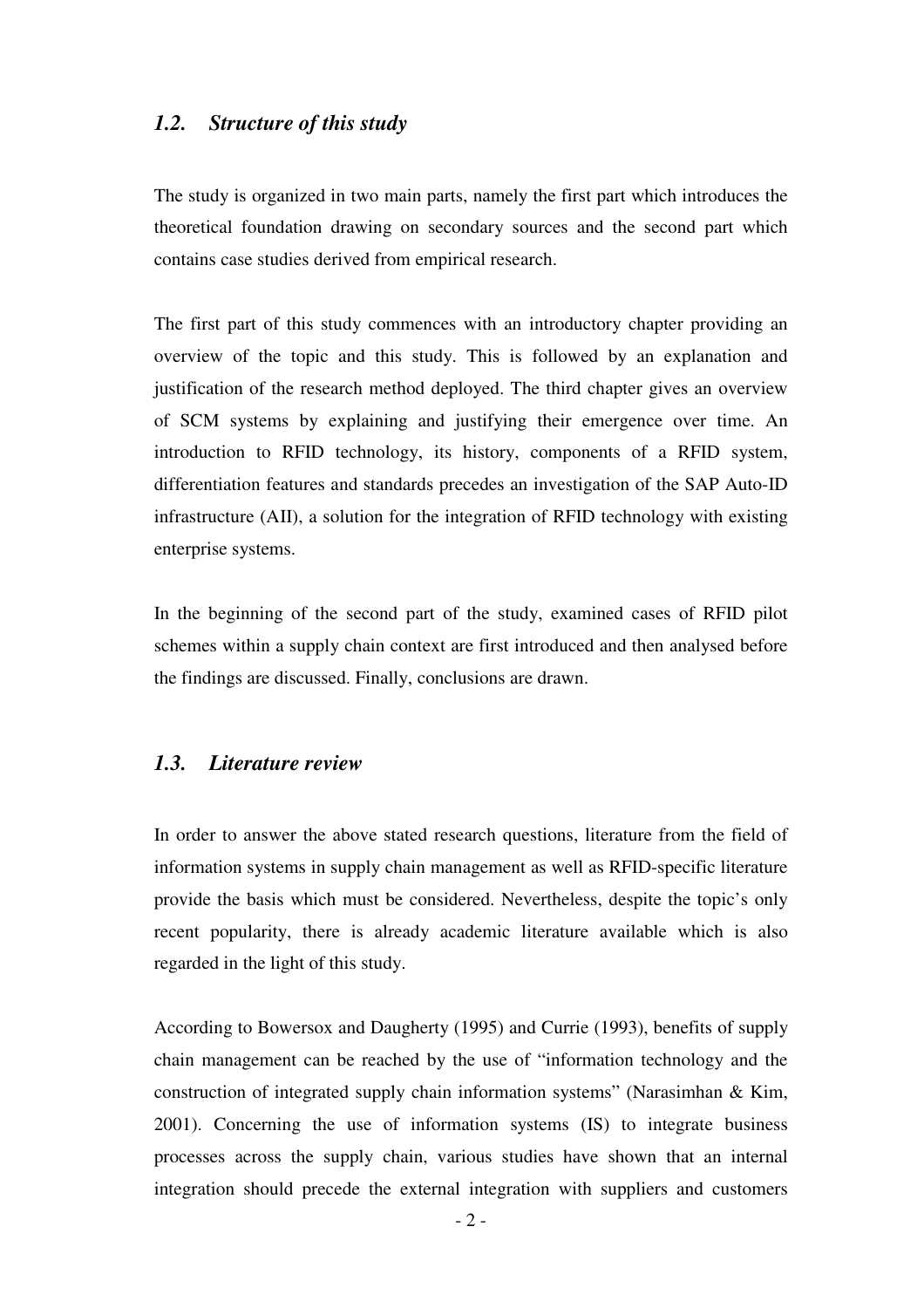(Narasimhan & Kim, 2001; Bowersox, 1989; Byrne & Markham, 1991; Hewitt, 1994).

Edwards, Peters, and Sharman (2001) found that among the companies which they researched, the ones exploiting technology to integrate trading partners and redesign business models were more successful than others.

Stadtler (2002) introduces the "House of SCM" in which the coordination of information in the supply chain is one of the building blocks. He states that information and communication technology is essential to efficiently automate processes and coordinate information flows along the supply chain.

Schlegel and Smith (2005) argue that technology is a key for the success of SCM systems and indicate that the successful supply chain integration positively influences the companies' stock market performance. Nevertheless, they state that all projects which aim at enhancing the supply chain performance must be understood as part of the larger initiative of supply chain integration. Therefore, they introduce a model of the "Dynamic On-Demand Supply Chain" which among two other principles is based on technology integration.

An overview of the historical developments in supply chain management systems is given by Busch, Dangelmaier, Pape, and Rüther (2003). They outline the evolution of planning systems from the beginnings in the 1960s with the concept of Material Requirements Planning (MRP) and explain the development towards Enterprise Resource Planning (ERP) systems which are based mainly on the concept of Manufacturing Resource Planning (MRP II). Furthermore they introduce current functionalities and particularities of Advanced Planning and Scheduling (APS) systems and how these systems can be extended to collaborative supply chain management systems. Finally, they present the results of a market survey.

Gronau (2004) also describes the evolution of supply chain management systems. He bases the rational for APS systems and the coordination of information along the supply chain on the positive effects on the "bullwhip effect" which will be explained in chapter 3 of this dissertation.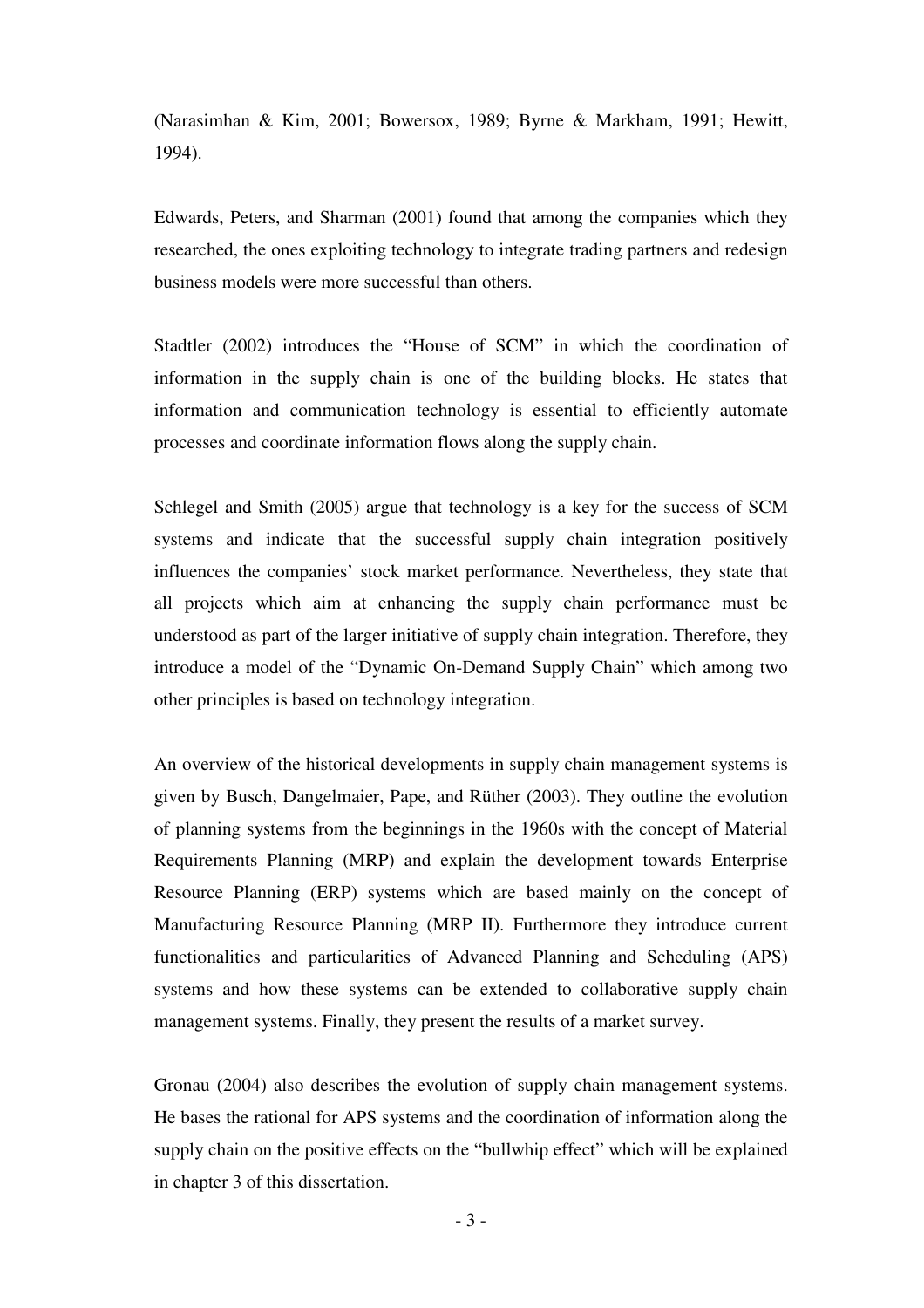Whereas Busch et al. (2002) and Gronau (2004) maintain a vendor-independent view, Mehlich (2005) demonstrates the latest developments in supply chain management systems on the basis of the mySAP SCM solution offered by SAP. She presents problems which often occur during integration of new SCM system modules and then gives recommendations on how to overcome these. Moreover, she points out certain limitations of mySAP SCM, for instance that a focus on specific industries is not yet realised and that for some customer requirements the computing power is not sufficient.

Finkenzeller (2003) gives a general introduction to RFID as an automated ID technology as well as sample applications such as Container Identification for the chemicals industry or in waste disposal and tool identification in industrial automation.

Hodges and Harrison (2003) provide an overview of the RFID components used in the EPC architecture framework of the Auto-ID Center. They cover the physics, different types of systems, and the standardisation issues at the time of writing (which are outdated by now).

The RFID technology used in supply chain operations is described by Sarma (2002). He not only illustrates the physical and technical principals but also outlines how current production techniques can be developed in order to produce transponders at very low costs (at around 5 US cents).

Sheffi (2004) states the RFID systems typically consist of the following four elements:

- 1. a unique standard identification number assigned to a particular item,
- 2. low cost identity tag which is attached to the item,
- 3. networked RFID readers and data processing systems, and
- 4. networked data bases that store the information and enable information exchange.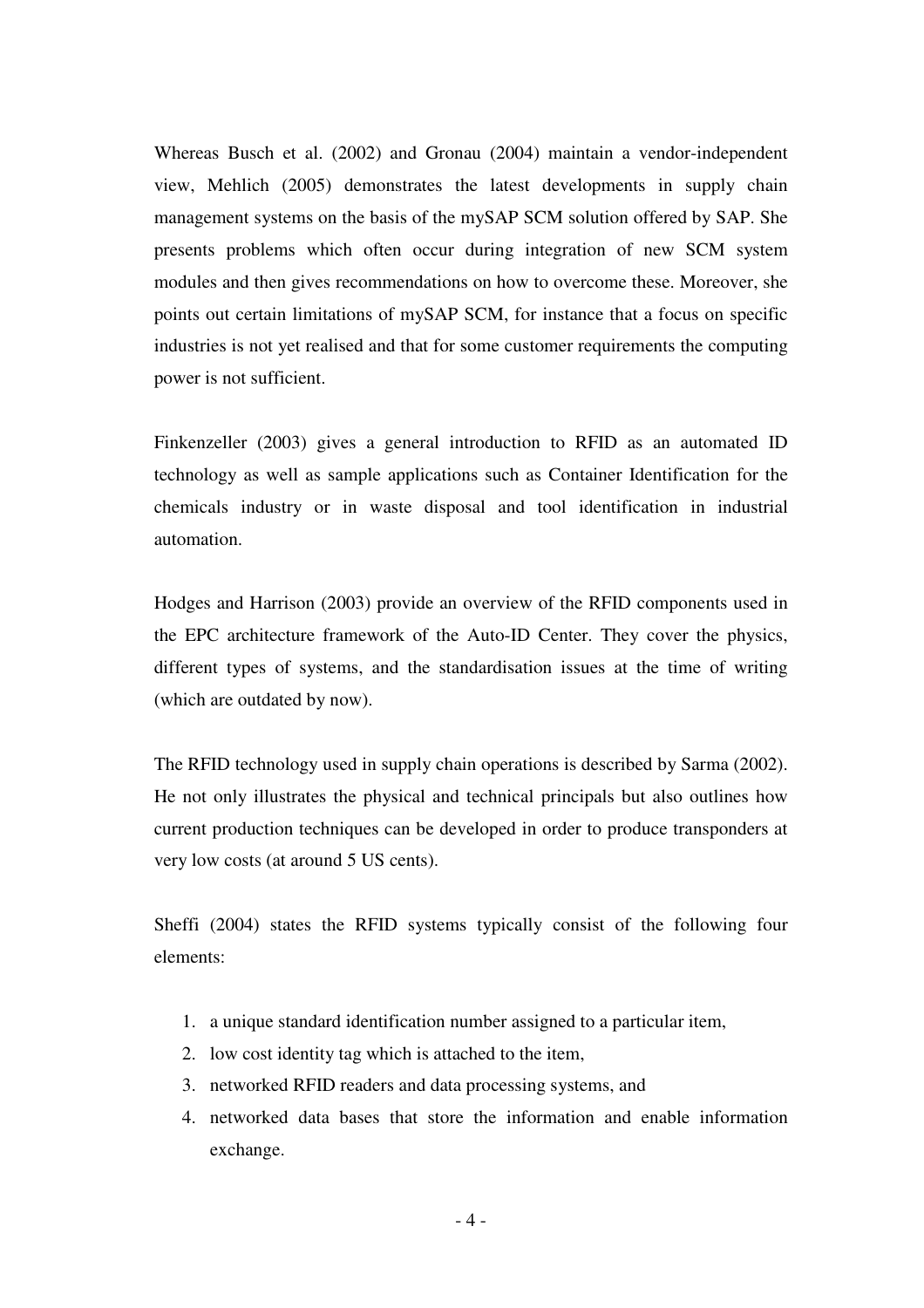Also, McFarlane and Sheffi (2003) list advantages of RFID systems over barcode systems in supply chain operations (pp. 4-5):

- o Speed many tags can be read simultaneously into a computer, rather than reading a single tag at a time.
- o The content of various conveyances (such as trailers, cases, pallets, shopping carts) can be read automatically without opening and sorting the conveyance.
- o Bar codes do not work well when exposed to weather elements, when dirty, or if damaged in a way that interferes with clear line-of-sight reading.
- o Location RFID readers can provide rough location information, particularly when the goods being scanned are moving relative to the reader.

By outlining a generic supply chain building block, they evaluate potential impact on supply chain operations. From the results they propose both short-term deployment and opportunities for re-engineering of supply chain processes with the use of RFID as automatic identification technology.

Regarding the benefits of RFID systems, Kambil and Brooks (2002) expect that early implementations will be likely to only hold proprietary benefits whereas the full potential lies in the collaborative use of open systems and applications.

Heinrich (2005) states that RFID systems will improve flows in supply chains. But he points out that the benefits are heavily dependent on the system integration and how the automatically collected data is used by the supply chain management systems. Furthermore he finds that before implementing RFID technology, a company must be aware of its business goals and then should map RFID technology onto these goals. To facilitate implementation success, top management commitment as well as a clearly defined scope are suggested.

As RFID technology introductions bear risks that the companies must be aware of, Kopalchick III and Monk (2005) identify four domains of risk, namely engineering/technical risks, business environment risks, process risks, and technology risks. With the intention of helping companies to anticipate these risks,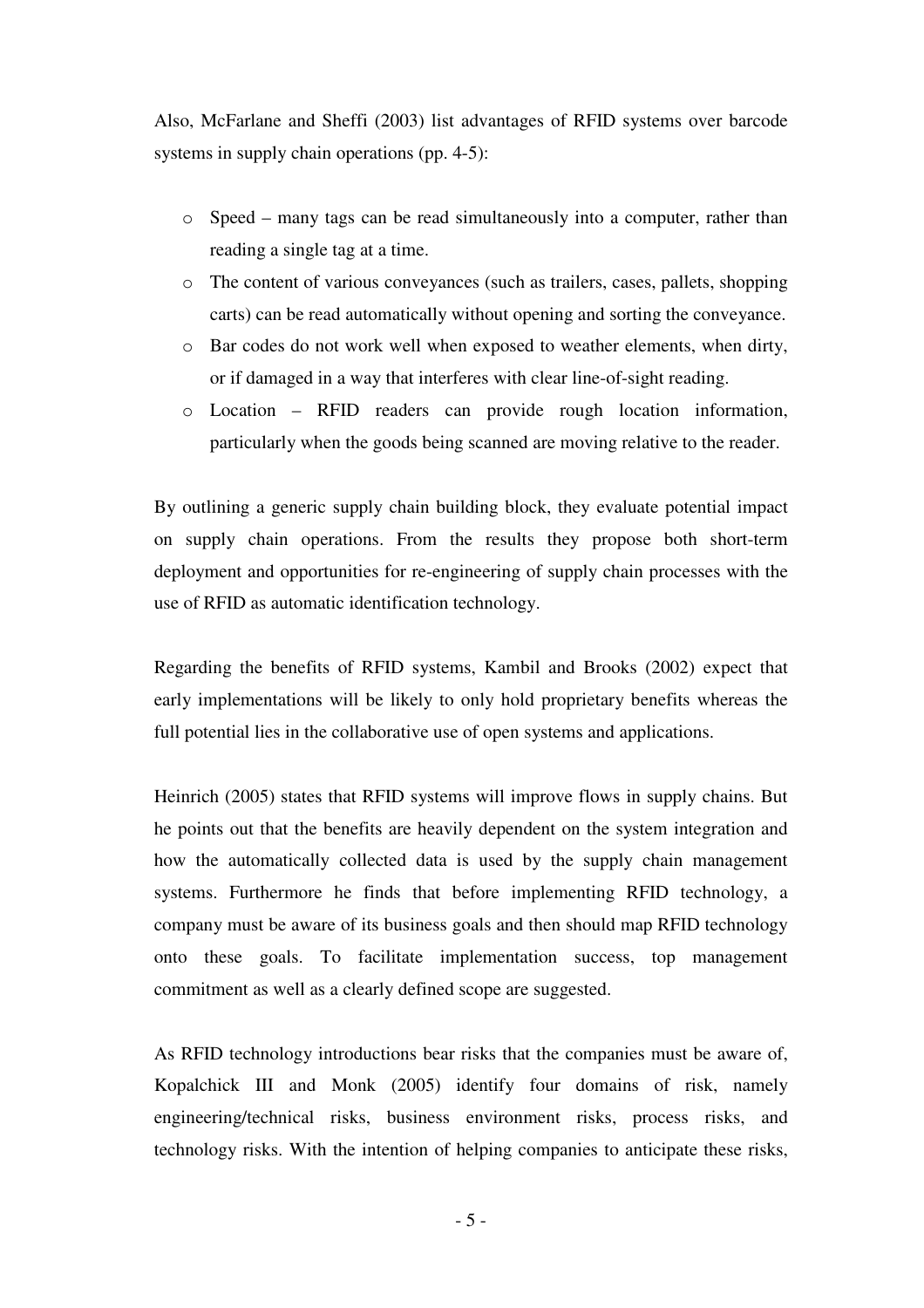they provide the following questions, an internal auditor of an RFID project should consider (p. 72):

- o Have key business environment risks been identified in the organization's decision to implement RFID, including payback, supply chain capability, and customer capability?
- o Have key risks regarding network security been identified?
- o Have risks regarding data management and integrity been identified?
- o Are organizational culture and change management risks understood and addressed effectively?
- o Have business processes been identified and positioned for backup or exception process purposes?
- o Will additional financial controls need to be in place for processing transactions directly to ledgers from networks or tags?
- o Are current business processes mapped and understood prior to implementing any changes made possible by RFID?

Angeles (2005) presents cases of RFID applications and information which support the adoption of RFID rechnology. She states that RFID enables supply chain visibility but also states that further research should be undertaken to evaluate if the technology lives up to the high expectations and find out which factors make implementation strategies effective.

Because RFID provides benefits in logistics operations, impacts on supply chain facilities such as warehouses are foreseeable. Twist (2004) describes how the technology impacts facility operations and concludes that especially cross-docking warehouses will gain significance as products spend less time on shelves and loading and unloading processes are optimised.

As RFID technology might interfere with privacy rights of end customers, Flint (2005) reports on current legal issues discussed by a British working party established to address EU-conforming RFID privacy guidelines. He comes to the conclusion that informed consent for now is a practicable way for RFID applicationsbut that the privacy standards in the EU are far more developed than in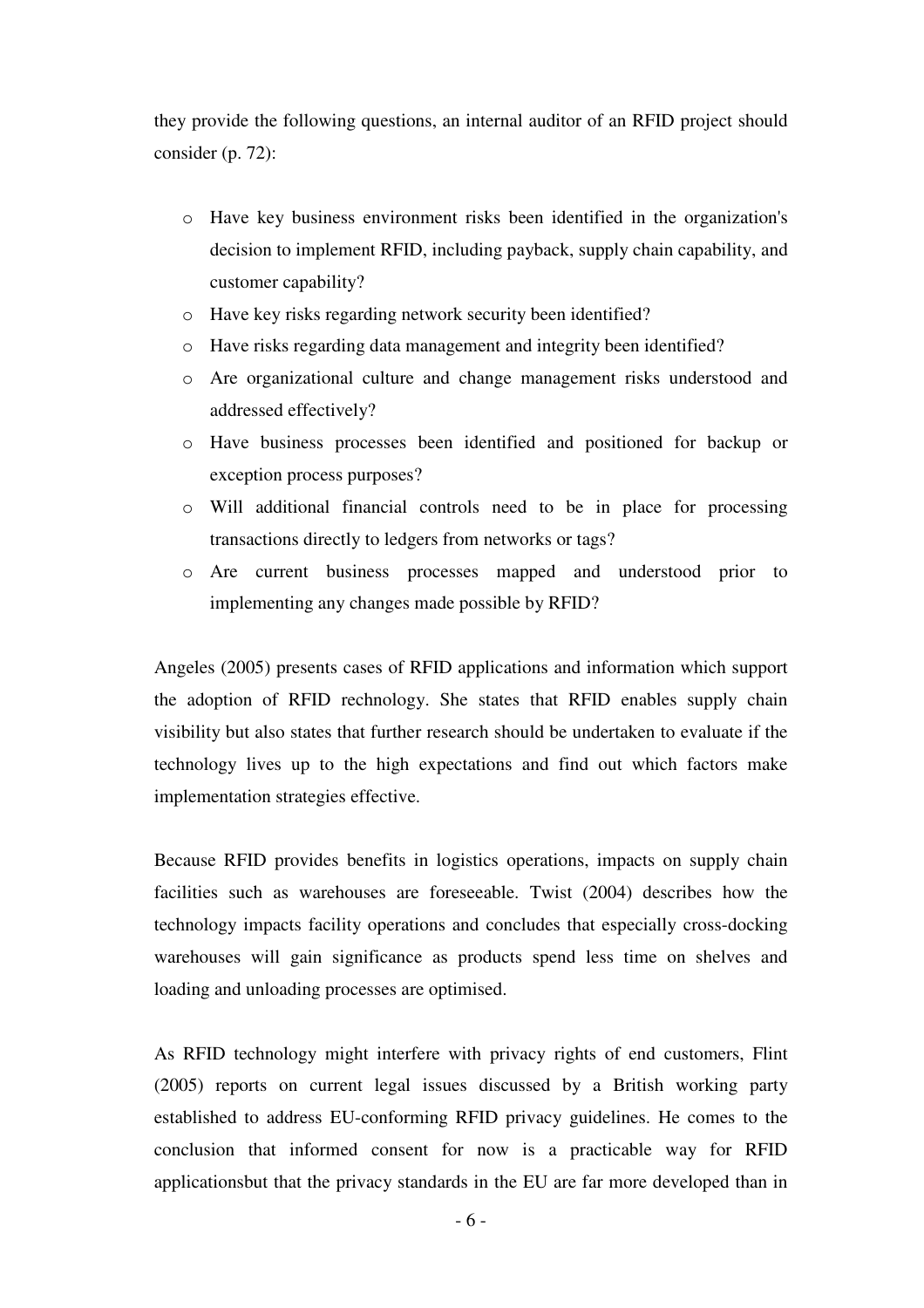other parts of the world where the customers may suffer from exploitation by the companies.

In addition to the above mentioned publications, there is also relevant research of the Auto-ID lab which is a federation of research universities and is developing an open standard architecture (Auto-ID labs, 2005).

Joshi (2000), for example proposes "a framework to achieve information visibility in the supply chain using radio frequency tags, tag readers, product identification codes, an object description language, and the internet". By evaluating the supply chain performance with simulations of different information visibility levels and forecasting functions, he proves that information sharing and information visibility increase supply chain performance and reduce costs across the entire supply chain. Based on these facts he then develops the RFID Auto-ID solution which can provide the necessary information visibility. Joshi's research represents a forerunner of the EPCGlobal Architecture framework which consists of several technologies around RFID Auto-ID solutions. The different parts of the EPCGlobal Architecture Framework have been developed initially by the members of the Auto-ID Center.

Brock (2001) describes the naming scheme for the individual identification of items along the supply chain, called Electronic Product Code, in 64 and 96 bit versions. Engels (2003), however, finds that these formats hold practical limitations and thus presents a 256 bit version of the Electronic Product Code which allows far greater numbers of "objects, services, assemblies, and groupings that may be uniquely identified" (p.1).

Because the EPC only contains the identification number of an item, the object name service (ONS) is used to connect the item with the corresponding information. The ONS "provides a lookup service to translate an EPC™ number into an internet address where the data can be accessed" (Harrison, Moran, Brusey, & McFarlane, 2003) and is described by Uo, Suzuki, Nakamura, and Murai (2004).

The actual information on an item, such as EPC-number, time stamp, barcode data or sensor data, is recorded using the Physical Markup Language (PML), which is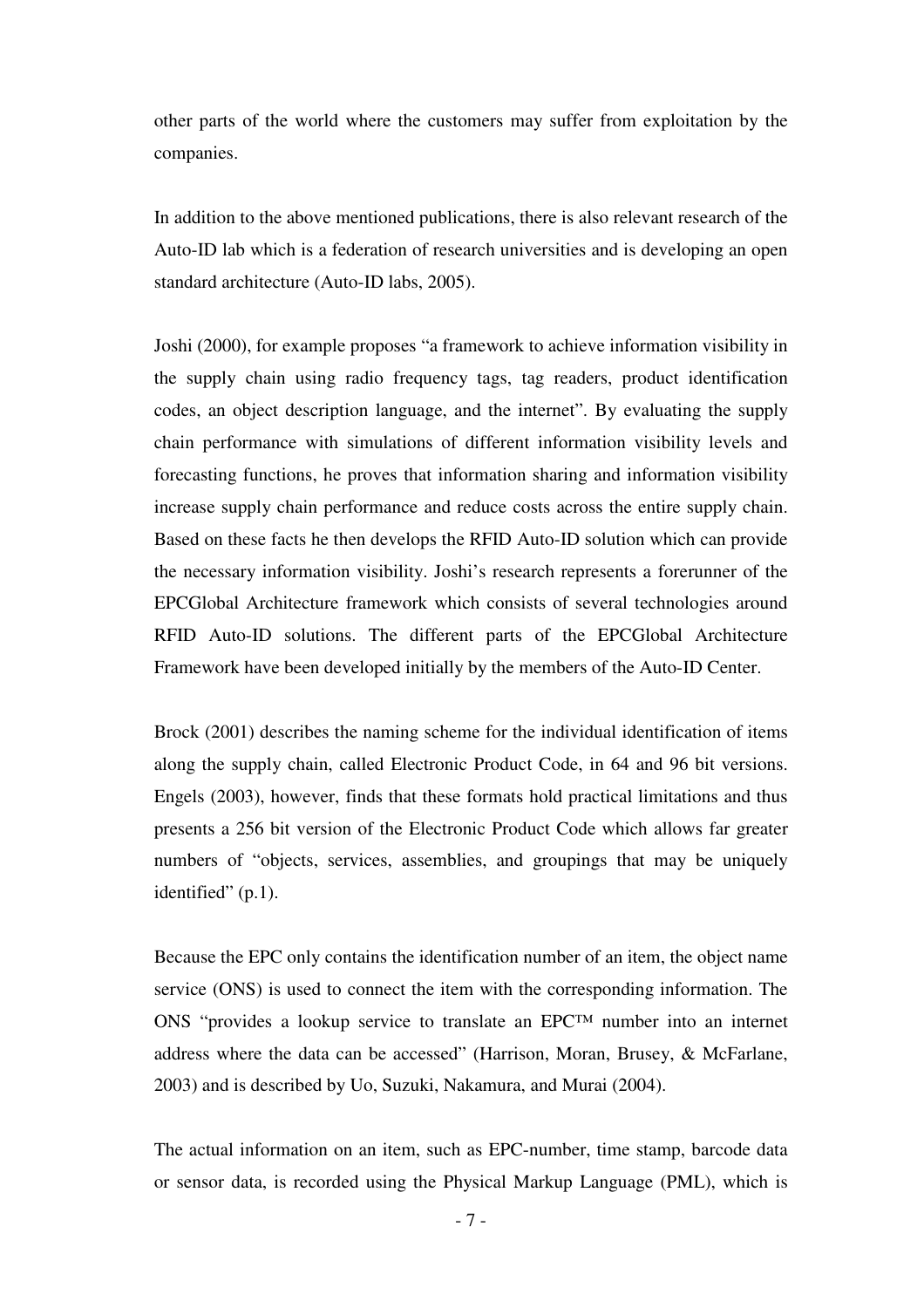based on XML and described by Brock, Milne, Kang, and Lewis (2001). However, they point out that the PML only records how the data is communicated. Harrison, Moran, Brusey, and McFarlane (2003) provide further information on PML server development.

Goyal (2003) introduces Savant, a hierarchical system in which lower level Savants "process, filter, and digest events" (p.4) and "To reduce network traffic, a Savant may just forward events of interest or event summaries to higher level Savants". The savants build the foundation for the exchange of data collected by the reading devices.

Regarding the problems in the standardisation for RFID applications, Edmonson (2005) reports on the current issues and attitudes of the two competing standardisation bodies, the EPCGlobal incorporation, an organisation formed by technology vendors as well as RFID-deploying companies, and the International Standards Organization (ISO). He concludes that both standardisation bodies are trying to reach a common goal but also that the users of the technology fear that the competition between the standardisation bodies may increase and ultimately result in two incompatible standards.

Gross and Lo (2003 provide the "Change Readiness Guide" for Auto-ID projects in order to assess impacts on the organisation, its processes, and employees. It provides project managers of Auto-ID projects with generic guidelines in order to assess which cross-organisational as well as cross-functional areas are impacted by Auto-ID applications. Serving as an introductory reading before RFID projects are started, the article provides useful information but the generic level prevents the expedient use in a concrete Auto-ID application which mostly contains various particularities which must be considered.

Morán, Ayub, and McFarlane (2003) examine the impacts of Auto-ID in a use-case approach in order to determine its impact on existing procedures and information systems in a retail company. They come to the conclusion that the impact on information systems is rather limited and that adoptions can be carried out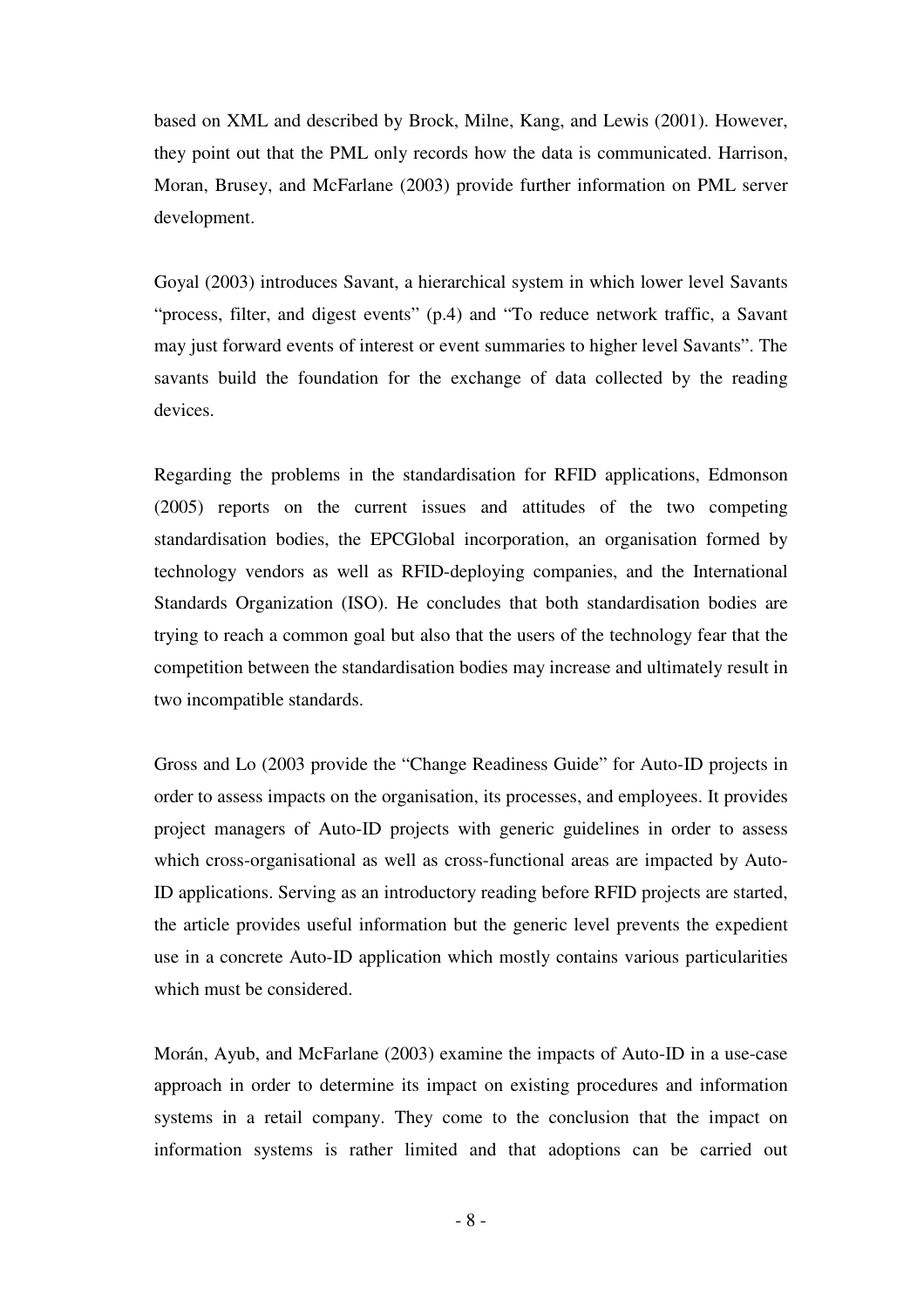incrementally as radical functionality changes are not needed "as long as early applications allow for extension and have strategic value"(p.36).

Nonetheless, the need to align the systems with the new technology is taken into account by Chang, McFarlane, Koh, Floerkmeier, and Putta (2002) who present methodologies for the integration in a manufacturing business context. Therefore, they identify three different business information systems and their integration, namely manufacturing execution systems, plant level supply chain management systems and enterprise resource planning systems. They develop example workflow cases to evaluate and show integration of the systems with Auto-ID technology. They conclude that effective use of Auto-ID data needs to be reflected in higherlevel business information systems such as supply chain management and enterprise information systems which need to be modified and enhanced accordingly.

In another research paper Morán, McFarlane and Milne (2003) differentiate between process improvement use cases, business improvement use cases and Auto-ID implementation impacts with the intention of determining the impacts on business information systems. The authors conclude that "the implementation of Auto-ID requires significant modification of business information systems, which is frequently disregarded in most use cases" (p. 15). They also state that extensive research regarding integration models for Auto-ID and business information systems needs to be carried out.

Davenport and Brooks (2004) state that there are two factors which currently limit the use of RFID technology throughout supply chains, namely the price compared to bar codes and the incompatibility of RFID systems which means that companies across a supply chain cannot separately select a technology vendor. Additionally, they argue that "Software vendors must first create interfaces to access the distributed data network and will need to develop applications that can use the individual item data to its fullest potential".

There is already an interface called Auto-ID Infrastructure "that integrates RFID technology with existing SAP logistics systems and delivers a generic infrastructure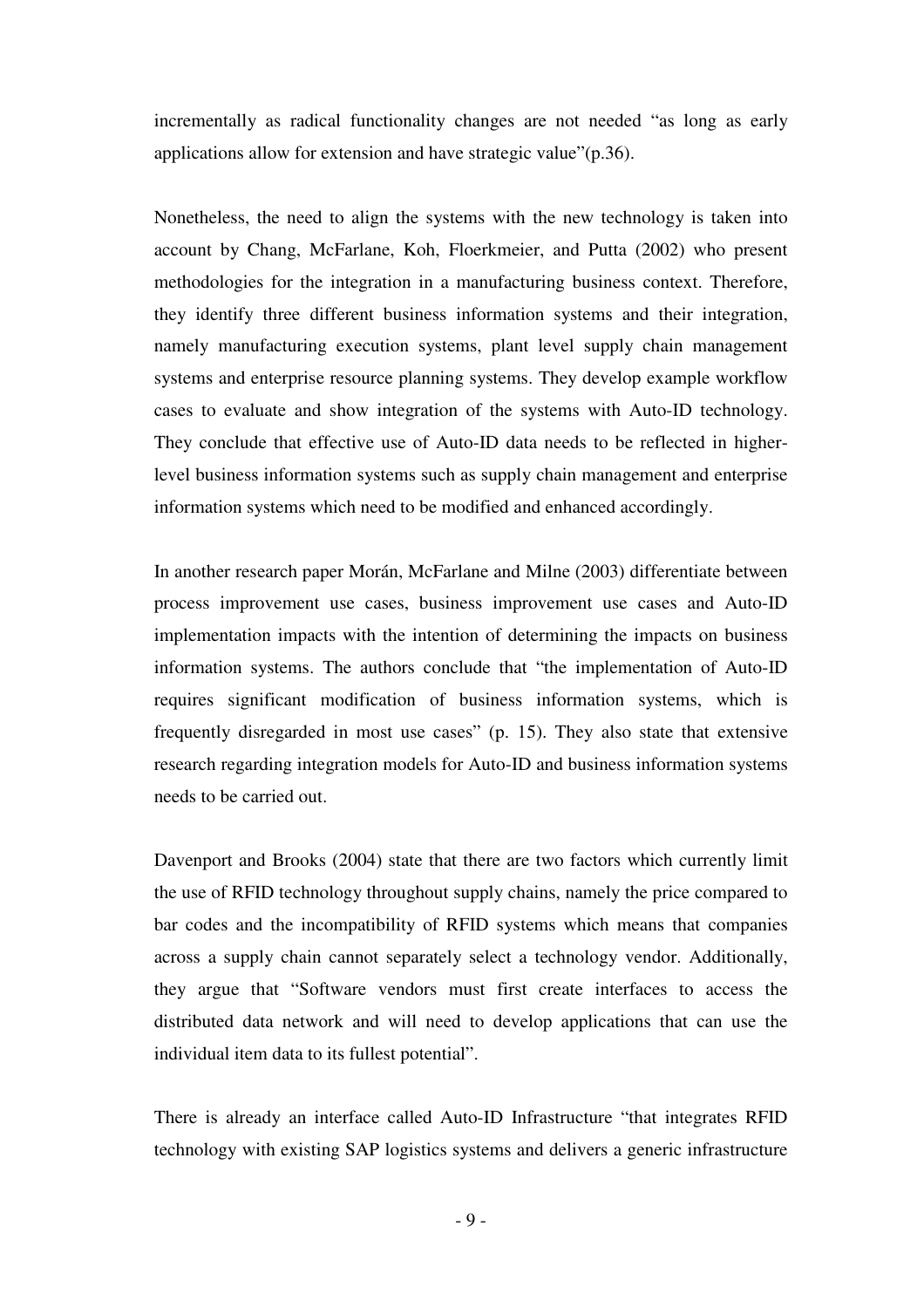that enables integration with heterogeneous system landscapes" (SAP, 2005b). This interface is introduced more closely in chapter 5.

As can be seen, there are several issues related to RFID technology and SCM systems being discussed and almost daily new articles are being published. However, the discussion takes place rather on a theoretical level, not taking into account current issues experienced in practice. In order to close this missing link, this research will contribute to the discussion by providing knowledge about the current use of RFID technology and impacts of its introduction on existing supply chain management systems. Also, both fields which are considered lack a common understanding of terms and definitions adding to fuzziness of the topic. But especially the combination of these two fields makes it necessary to arrive at one common language. The experimental nature of the examined cases will also provide a critical view on the current status of the development of RFID technology and its performance in practice. Taking into account the user perspective will reveal current issues.

Having not only introduced the topic, the scope and objective of this dissertation, but also situated this study in the context of previous research, the next chapter provides an explanation and justification of the research method deployed.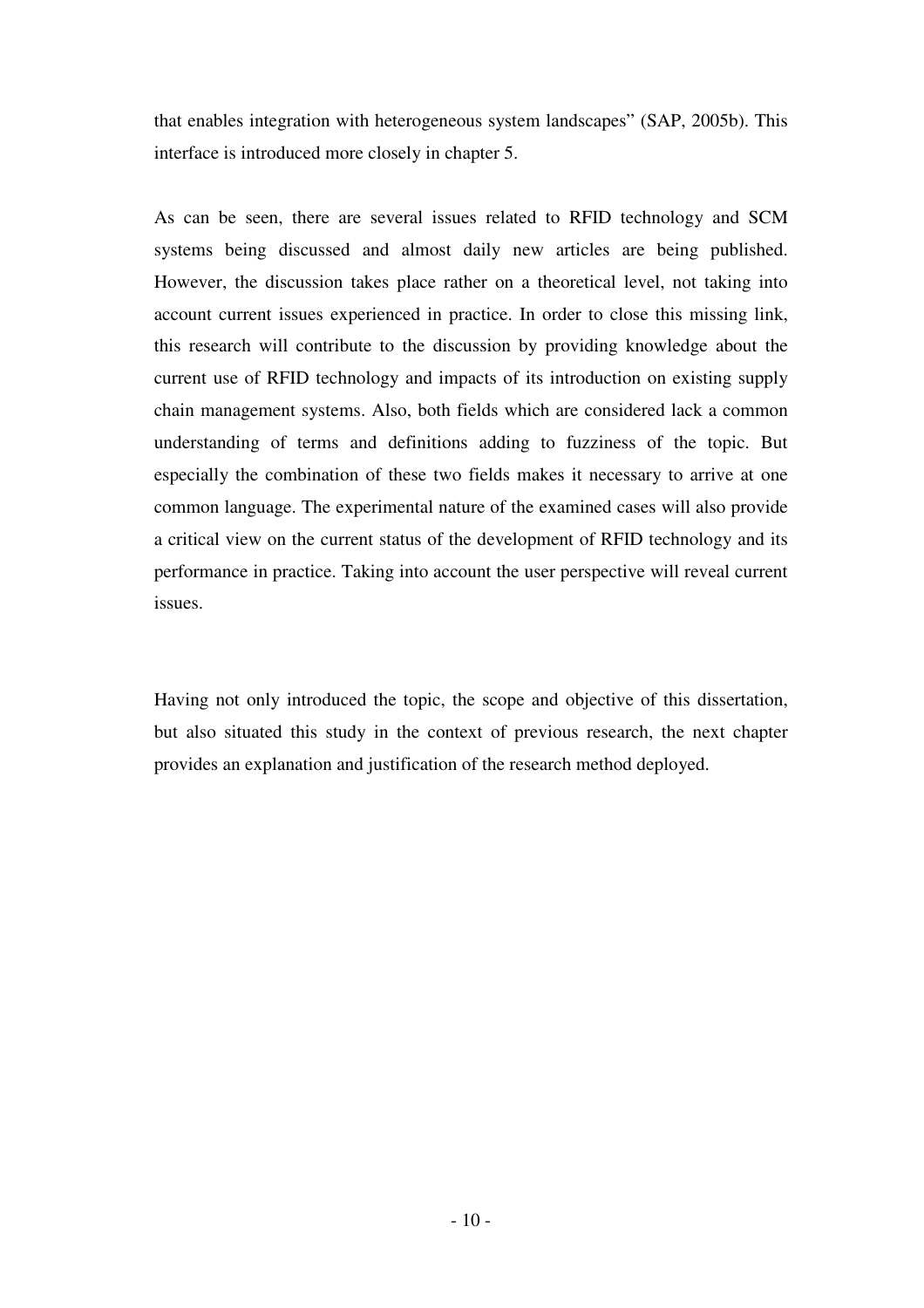# **2. Methodology**

## *2.1. Methodology/Research Method*

Due to the fact that the use of RFID technology in supply chain operations is a rather new application it became clear in the planning process that the research methodology must be suitable for the analysis of qualitative data as it could not be expected to find a representative sample of participants for a quantitative analysis. Therefore, a combination of secondary and primary sources provided qualitative data for this study. In a first step literature about supply chain management and supply chain management systems provided the basis for an introduction into the history, development and classification of supply chain management systems. The need for efficient data acquisition methods is elaborated and the fundamentals of RFID technology are introduced based on standards, company whitepapers and studies. Additionally, a description of an RFID integration solution with existing enterprise resource planning or supply chain management systems visualises the combination of both.

The case study methodology was used for the empirical part of this research project. Also, the nature of the research questions demanded that they were answered through multiple case studies in order to be more representative than one single detailed case study (Yin, 2003). Therefore, the goal was to find, analyse and compare current cases of RFID technology in several companies and to study the impacts on SCM systems. For this reason, a survey and interview were conducted and analysed by the means of descriptive statistics and especially thematic analysis. The following four steps were carried out for the case study (Harvey & Wensing, 2003):

- Select individual cases relevant to the issues to be studied.
- Collect data within individual sites using a range of quantitative and qualitative methods.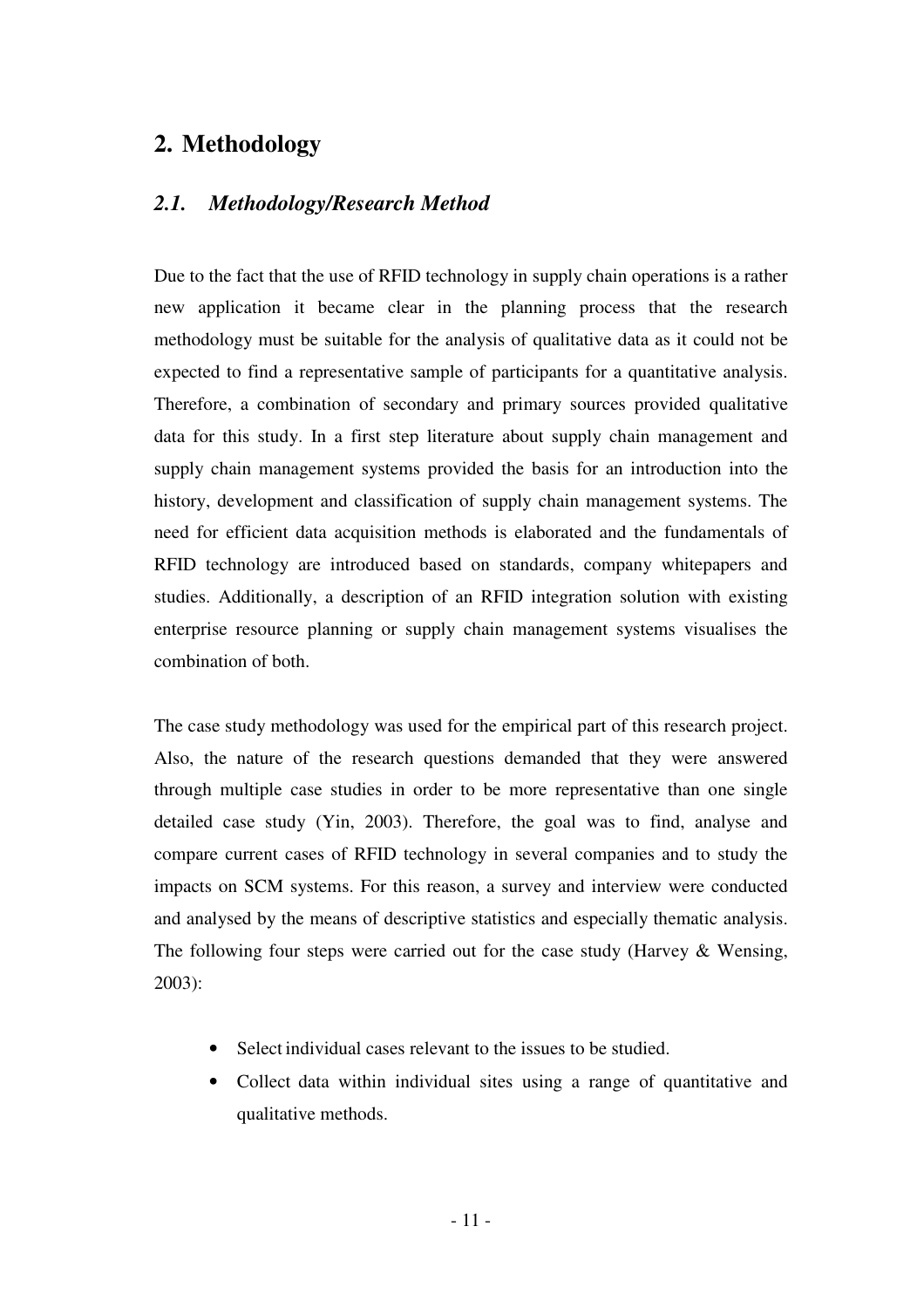- Analyse the data within individual sites using appropriate quantitative and qualitative methods of analysis—for example, descriptive statistics, thematic analysis of qualitative data.
- Compare data analyses across sites to draw more general conclusions and/or generate hypotheses for further testing.

Additionally, findings from literature were used to compare the results with other research.

## *2.2. Justification of Choice of Methodology*

The interdisciplinary nature of the research topic brings with it two different backgrounds and languages which are to be combined. Therefore, it is necessary to provide a common language and to understand how these to fields are combined and how they interact. As the combination of RFID and SCM systems is still in its infancy it is vital to present the historical development as well as elaborate the standards and classifications of RFID technology. In this way RFID technology used in supply chain operations can be delineated from the general technology.

In order to achieve a higher accuracy of the gathered data, multiple data sources were used. This approach is also referred to as triangulation. According to Knight (2002), this strategy allows for a greater certainty of the accuracy of the data because it reduces the risks of individual bias and enables a validation through crosschecking the data.

For the second part of the project, the case study methodology "seeks to answer questions of how and why, instead of who, what, where, how much, and how many" (Brock, Kukulski, & Tanis, 2002, p. 1). Accordingly, most of the questions in the questionnaire and during the interview were of the nature of 'how' and 'why'. This approach allowed for the collection, analysis and interpretation of the sought data with regard to RFID technology introduction and its impacts on supply chain management systems.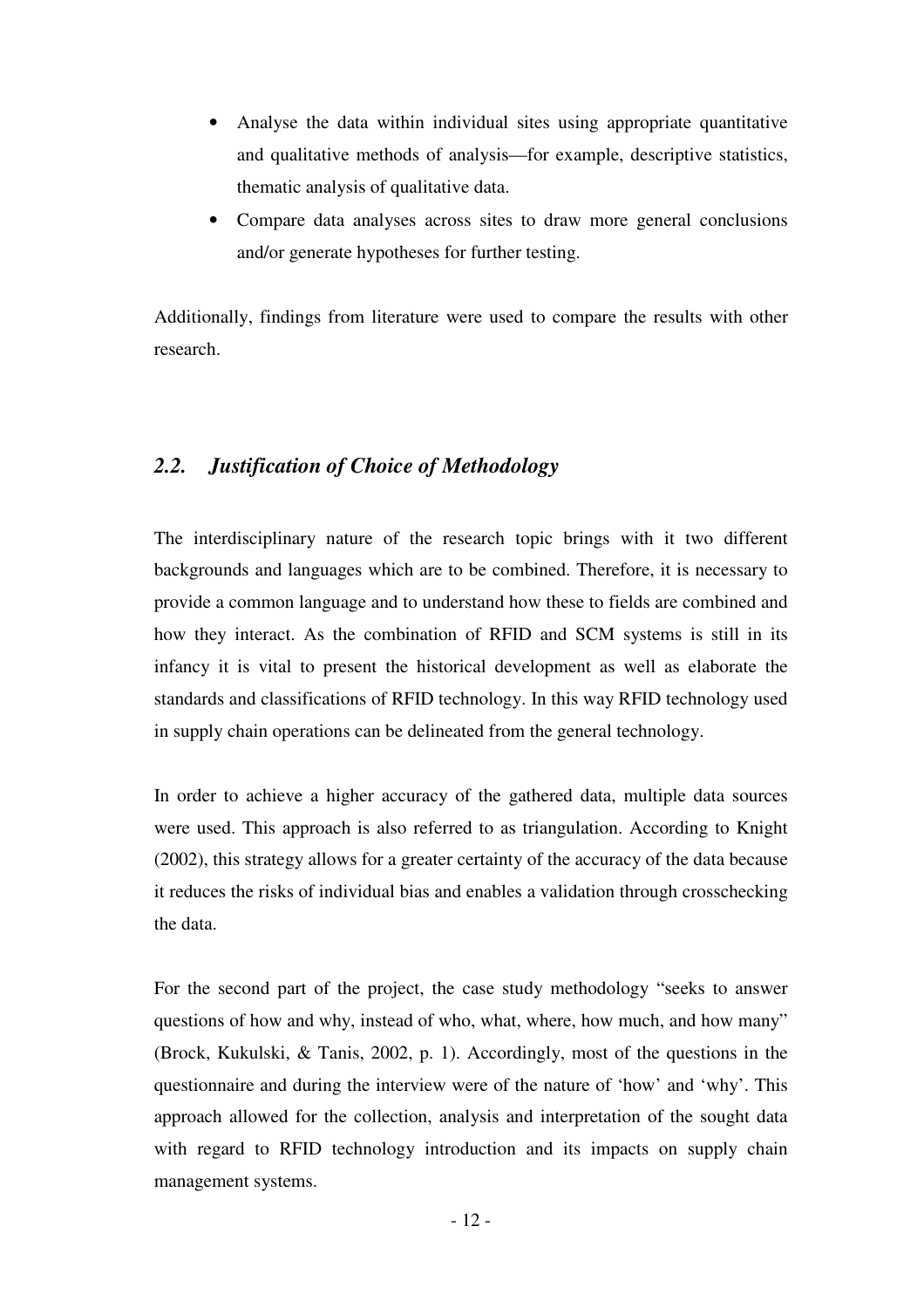The questionnaire and the interview questions and notes can be found in the appendix of this document. The use of a semi-structured interview provided direct answers in the nature of the research questions but also allowed for flexibility to ask subsequent questions to extend the view and understanding of the researcher by being responsive to the interviewee.

### *2.3. Data Collection*

As already stated above, the data used in this study was gathered through three sources, namely a review of secondary sources, a survey and a semi-structured interview.

The collection and evaluation of secondary sources was carried out over a period of two months, namely June and July 2005. In order to locate relevant literature, several internet databases were used. Among them were EBSCO and Emerald Insight. But to a greater degree, several libraries in the area of the researcher were visited and used. Among them was the 'Deutsche Bibliothek' in Frankfurt am Main which is "responsible for the collection, processing and bibliographic indexing of all German and German-language publications issued since 1913" (Die Deutsche Bibliothek, 2001). In order to include relevant English publications as well, the library of the European Business School in Oestrich-Winkel and the Supply Management Institute in Wiesbaden were also utilised. In case publications were not available in either of the libraries or via the databases, the document service of other libraries was used. Apart from the hardcopy version of books in libraries, also the electronic library services from Unitec provided access to several publications. Nevertheless, these sources where mainly used for information on supply chain management systems whereas the information on RFID technology found here was rather outdated. The technological advantages and creation of standards in recent years seem to outpace the publishing processes. But still, both German and international journals could be found which contained timely articles on RFID technology. However, especially on the website of EPCGlobal, a standardisation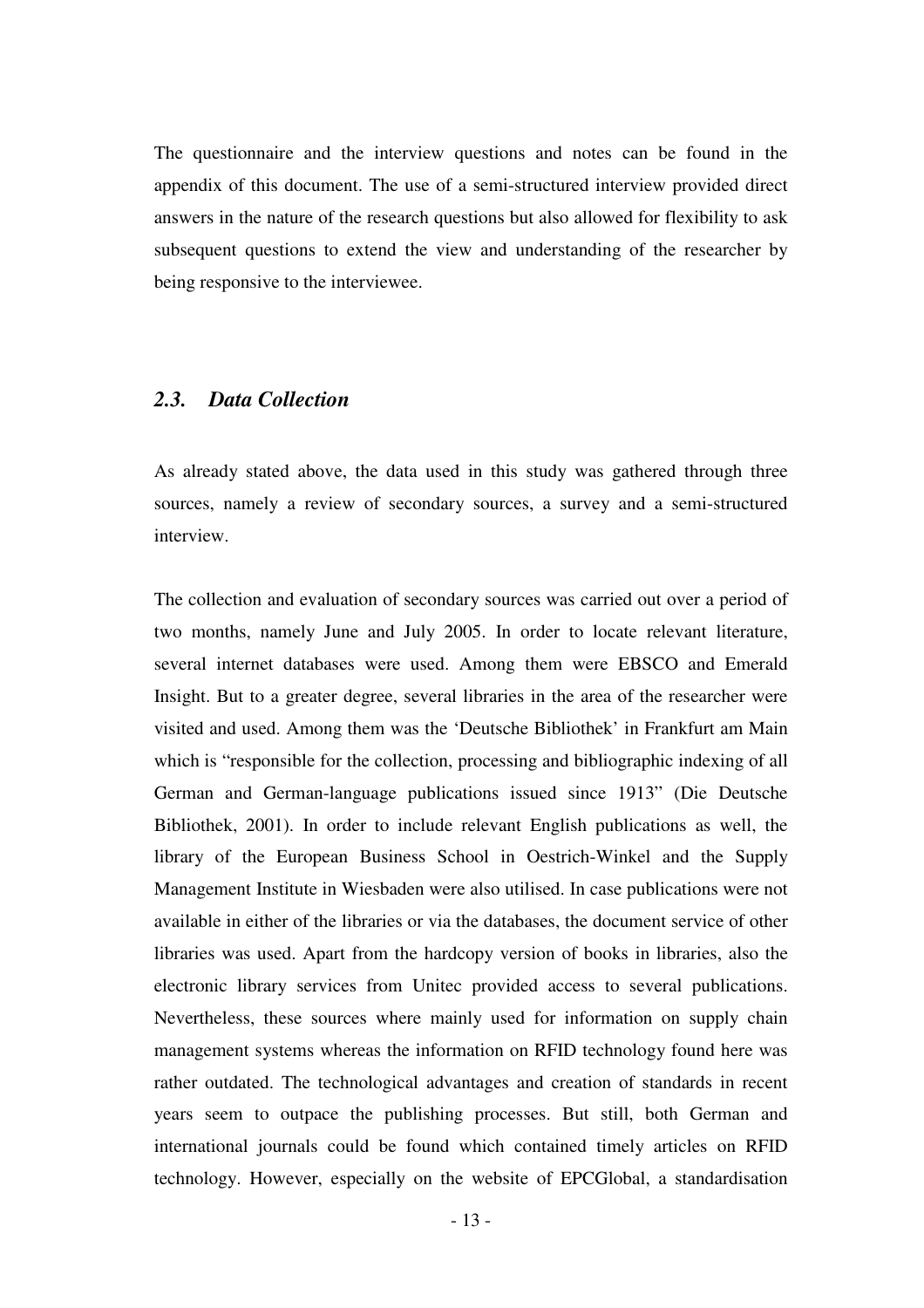body which emanated from the Auto-ID centre at the Massachusetts Institute of Technology, several publications were identified and examined. The internet was also used to locate studies, governmental publications on RFID (regulations) and to research standardisation status.

As already stated above, the data for the case study was collected by a questionnaire containing 23 questions and a semi-structured interview with one of the survey participants. The questionnaire was sent out via email and collected either by email as well or by fax. The questions of the survey were primarily aimed at answering the research questions but additionally, basic demographic information of the participants was collected as well.

The questionnaire needed to be sent to companies which had already completed an RFID technology introduction project or were doing so during the time of this study. Therefore, it was initially planned to identify such participants by having access to companies associated with the Supply Management Institute, an international research and training centre for purchasing, logistics and supply chain management. With the aim of getting a better understanding of current issues of RFID deployment in supply chain operations and to identify potential research participants, the researcher attended a workshop, organised by DHL Express for key customers in the electronics industry (Customer Advisory Board RFID) in Frankfurt in late June. The workshop was moderated by Jun.-Prof. Dr. Darkow of the Supply Management Institute. In this workshop, requirements of RFID deployment in the supply chain were discussed among 14 key customers, and RFID pilot studies and their results were introduced by DHL and Infineon. During the workshop it became clear that most of the attending customer companies had not started RFID projects and two stated that under the current status of the technology they were not considering the implementation in foreseeable future at all. However, three potential participants could be identified and were approached. Because it was not likely that all three of them would actually participate in the study, the researcher identified more potential participants with RFID project experience. They were identified through the internet, either directly on the company websites which contained information about the RFID projects or by the use of the internet community openBC (www.openbc.com, open business club), and by going through publications on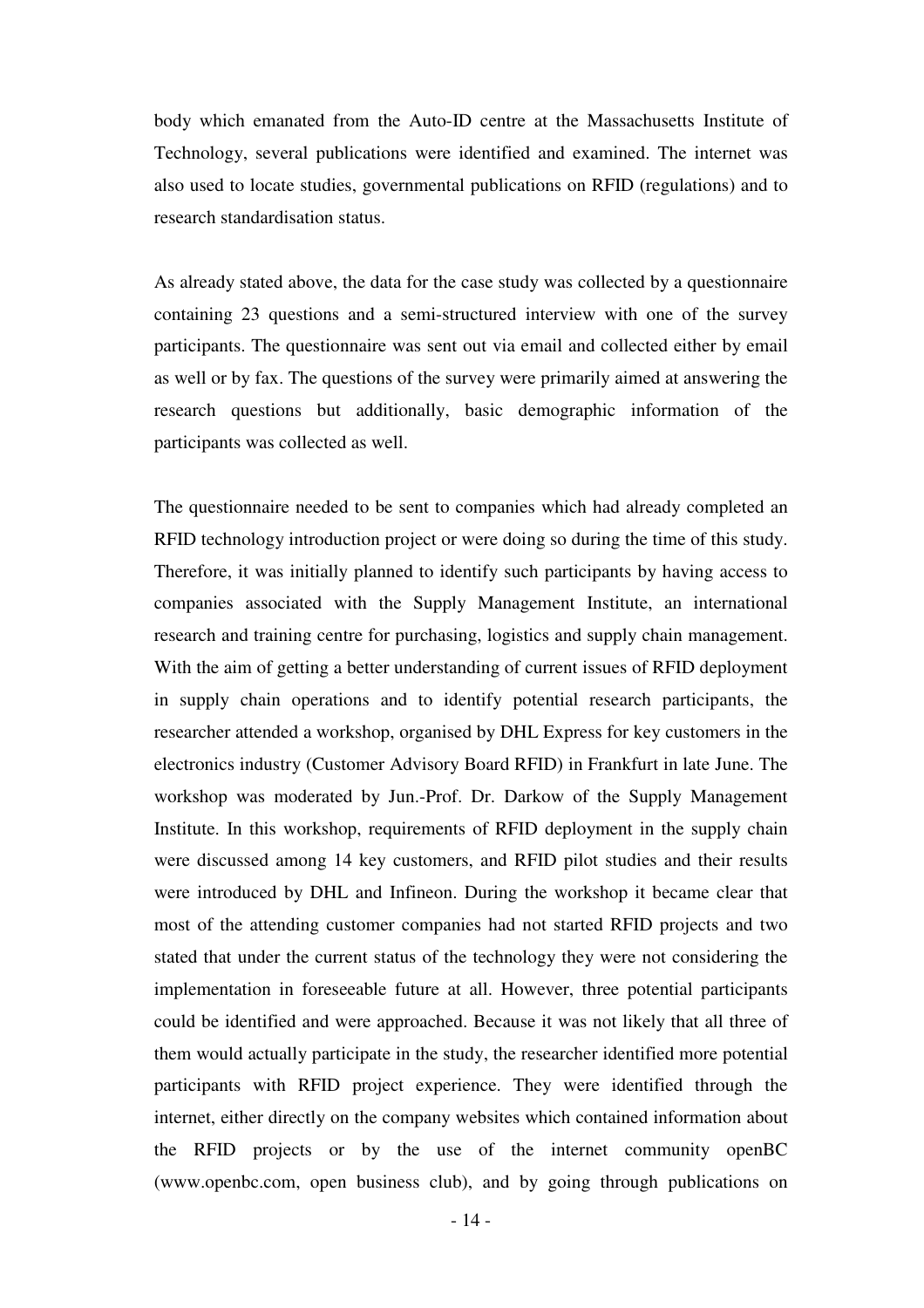logistics trends and news. . The role of the participants in their companies had in common that they were responsible for the RFID projects but interestingly their actual job positions differed.

In total, 10 questionnaires were sent out by email in early July to decision makers and project managers involved in RFID technology introduction. The email contained an introduction to the study in either German or English depending on the participant. Along with the questionnaire, an Informed Consent form was sent which can be found in the appendix.

After ten days only one questionnaire was returned. Therefore, telephone calls were made in order to establish rapport and remind of the study. During these telephone calls it became clear that the popularity of the topic among market research firms and academic researchers caused an overflow of survey requests and resulted in a negative attitude of potential participants towards this study. Even the prospect of receiving the results of this study once finished did not result in a higher interest. Yet, two more questionnaires were returned within a week of these follow-up telephone calls.

Additionally, 10 more potential participants could be identified through a more thorough research on the internet and in recent logistics publications. Of these 10 participants nine could be reached by telephone and 6 of them directly said they would not participate in the study. The others said they would first take a look on the questionnaire and then if possible would answer it and send it back. The result was one more questionnaire.

As the timeframe for this study was limited, the time for the data gathering process was planned to end in the middle of August. Consequently, the remaining potential participants were reminded again via email resulting in one more returned questionnaire. With these five questionnaires the planned sample size was reached. Additionally to the questionnaire, the researcher took notes after telephone calls with the participants to gather information about their attitudes and perceptions in order to better interpret the data.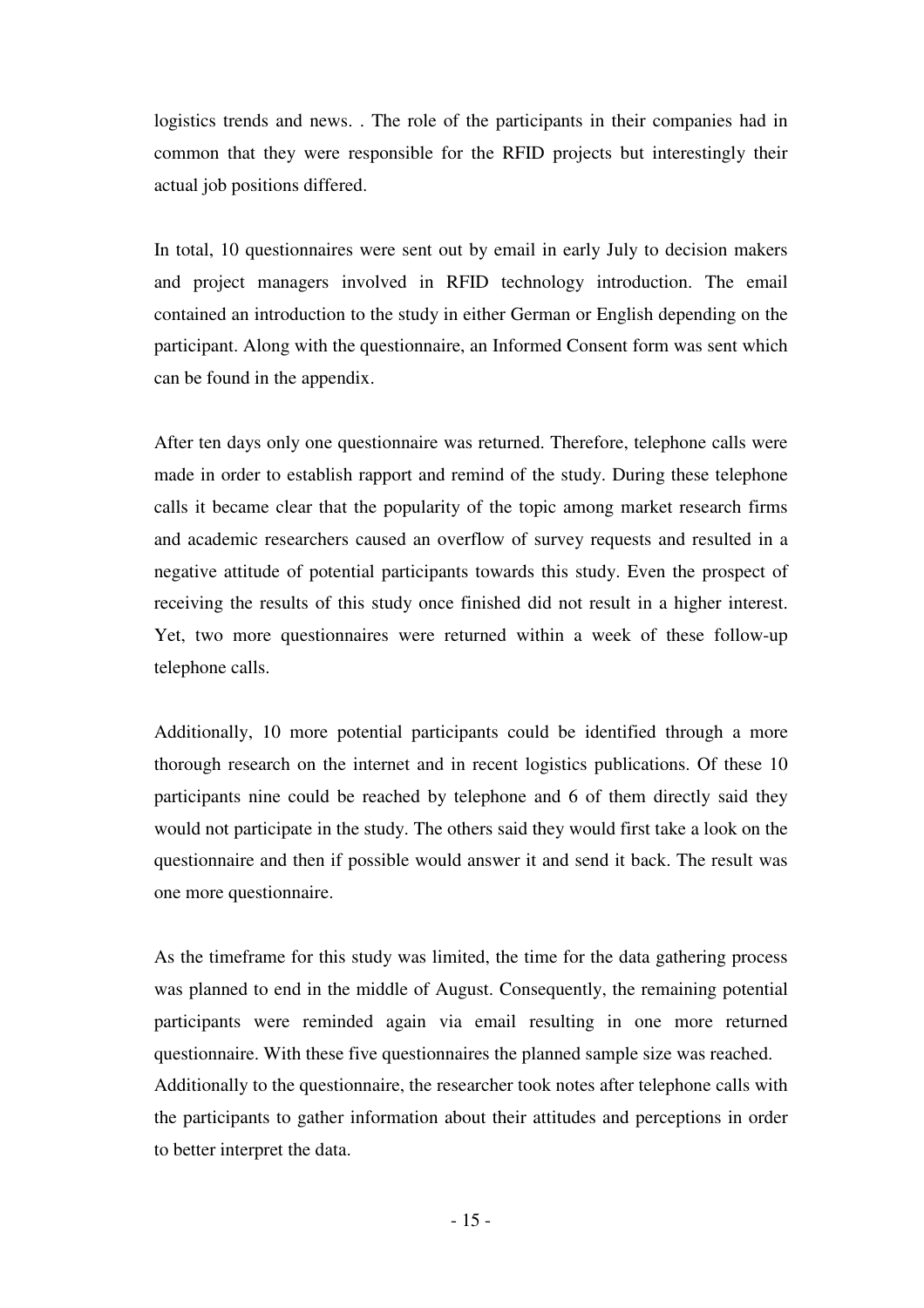After a thematic analysis of the available responses, the participants were asked to partake in the planned semi-structured interview. Unfortunately, the short time frame for the study incidentally fell in the German summer holiday season so that only three participants could be reached and only one of them was available for an interview. Because of the long distance between the researcher and the interviewee, it was agreed to conduct the interview via telephone conference. When asked if the interview could be taped, the interviewee declined because he feared to distribute sensitive commercial information or to be quoted. Therefore, the researcher took notes during the interview and expanded these directly afterwards. This procedure guaranteed for not letting any interruption occur between the interview and the note taking, thus, resulting in the most objective way to transcribe the data without recording.

Additionally to the data gathered through the questionnaires and the interview, publications of the companies, such as published annual reports, project presentations available on corporate websites, where available were used as well.

#### *2.4. Ethical Considerations*

Due to the fact that this research involved the collection of business information about the introduction of a new technology and the strategic character of such projects, the data needed to be treated accordingly. Prior to the collection of data, the researcher examined the Policies and Procedures of the Research Ethics Committee as well as the NZ Privacy Act 1993 "which, amongst other things, requires that data can only be collected for the purpose for which it is stated, must be kept securely, must only be kept for as long as is necessary, and must be destroyed at the end of the project"(Coard, 2004). The form 'Is Ethical Approval Needed for my Research; Checklist and Declaration' which is contained in the appendix was completed and approved by Unitec's Research Ethics Committee for non-contentious student-led research.

In order to ensure that the participants where informed about the purpose of the study and that their participation was voluntarily they received a cover letter as an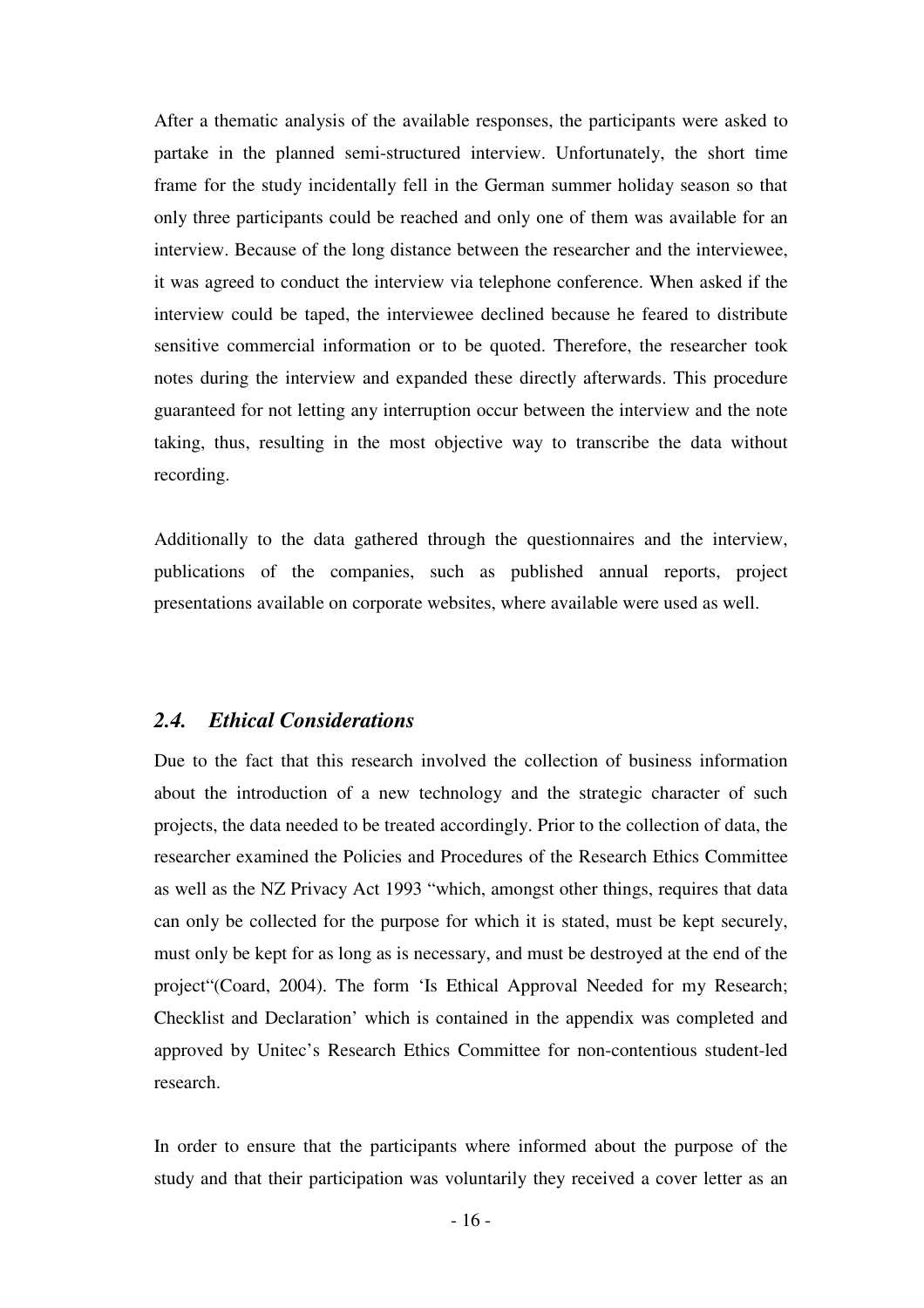email and an Informed Consent Form which was sent along with the email containing the questionnaire.

The collected data has been stored securely with password protection and encryption during the entire project. Therefore, only the researcher can identify the participants and the gathered data is presented anonymously. As soon as this master's dissertation is examined, the data identifying the participants will be destroyed.

## *2.5. Data Management, Processing and Analysis*

Creswell's (2003) six step method was used to guide the data management, processing and analysis:

#### **Data organisation and preparation**

The collected data from the questionnaire was copied directly from email answers into a Microsoft Excel spreadsheet and answers from questionnaires sent by fax were typewritten to allow for an equalised view. The notes from the interview were also included in the spreadsheet but marked with a different colour.

## **Developing an overall picture**

With the harmonised display of the answers to allow for the development of an overall picture the questionnaire and interview answers were read several times to code for emergent themes. Trace (2001) states: "This approach ensures that any unanticipated themes are given the opportunity to emerge from the data and that no undue weight is given *a priori* to any preconceived themes."

#### **Data analysis**

Emergent themes were then highlighted and categorized. Different phraseologies of the same themes were examined for different meanings. This was necessary as the answers differed in length and circumstantialities. Nevertheless, all participants answered in uncompleted phrases throughout the questionnaire. This provided data which was rich in content and information but also difficult to interpret.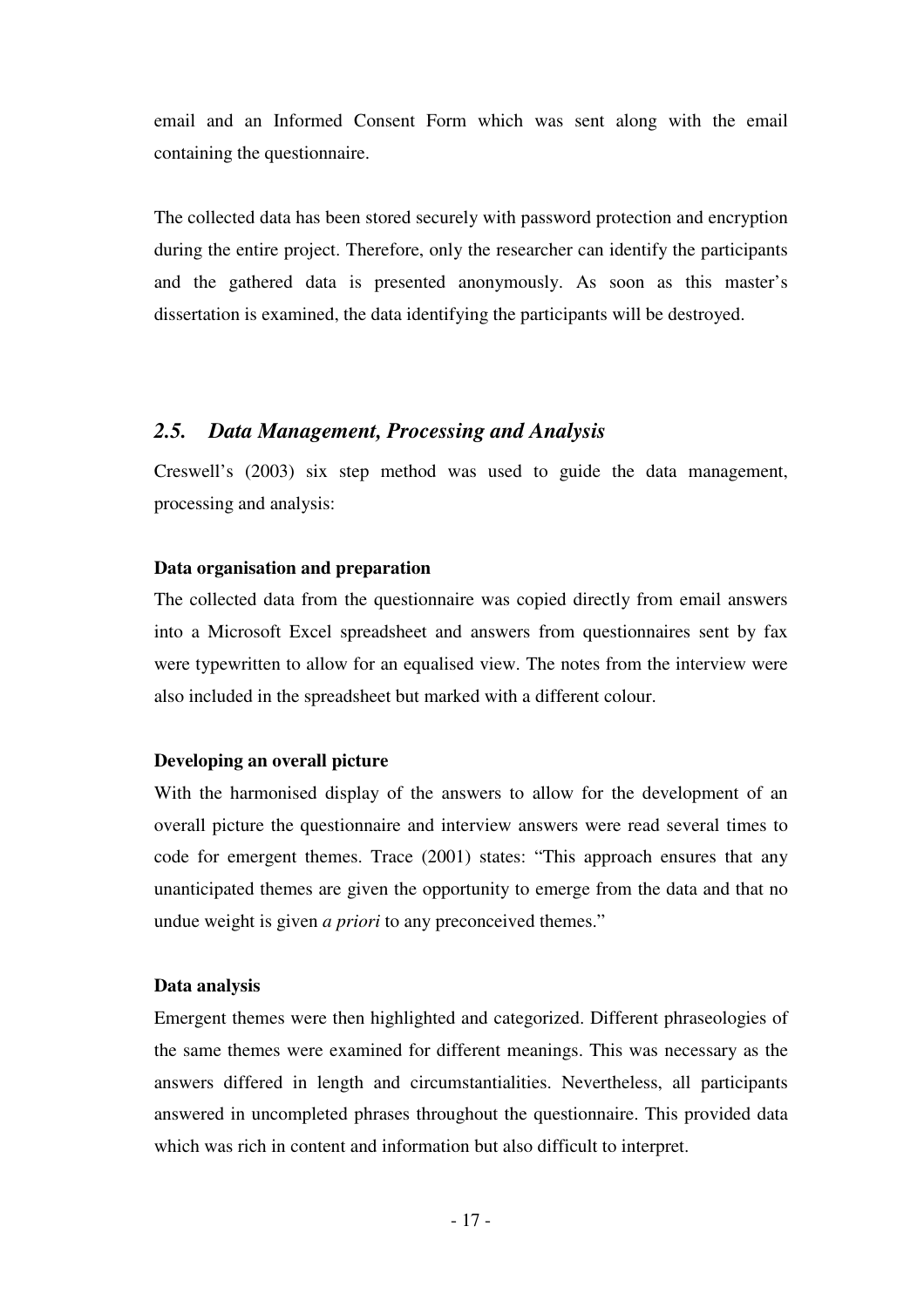#### **Description and categorisation of the collected data**

In order to classify the emerging and identified themes, the themes were examined again, notes were taken, and similarities as well as differences were highlighted. The examined RFID projects took place in different industries, namely in logistics, consumer packaged goods, fashion and lifestyle, electronics, and semiconductors and were examined individually as well as in comparison to each other.

#### **Representation of the collected data**

The collected data is mainly presented in a condensed form of case studies in chapter 6 Results. This allows for a unified view of the different RFID projects yet leaves enough room to present unique features and requirements in order to dwell on the richness of the collected qualitative data. The analysis of the gathered information is presented in chapter 7 and presents the different themes and classifications discovered in the data.

#### **Data interpretation**

After the thematic analysis and presentation, the data was further examined in view of the research questions. It was interpreted and parallels as well as variations in comparison to findings from the literature were elaborated upon. The interpretation and discussion of the results can be found in chapter 7.

## *2.6. Bias*

Even though careful preparations were taken in order to minimise sources for bias, some possible sources should be taken into consideration. Because the research questions look at a new technology as well as at the topic of supply chain management in which terms are not ultimately defined and interpreted in the same way it is possible that the participants have a different understanding of certain terms than the researcher has. Also, the subjectivity of the researcher which can lead to a better interpretation of the data by including surrounding factors for instance recognising the tone of the participant's voice during an interview can mislead the interpretation because the researcher and the interviewee do not share the same perception. Another possible source for misinterpretation is simply the different understanding of terms and definitions of the participant and the researcher. As the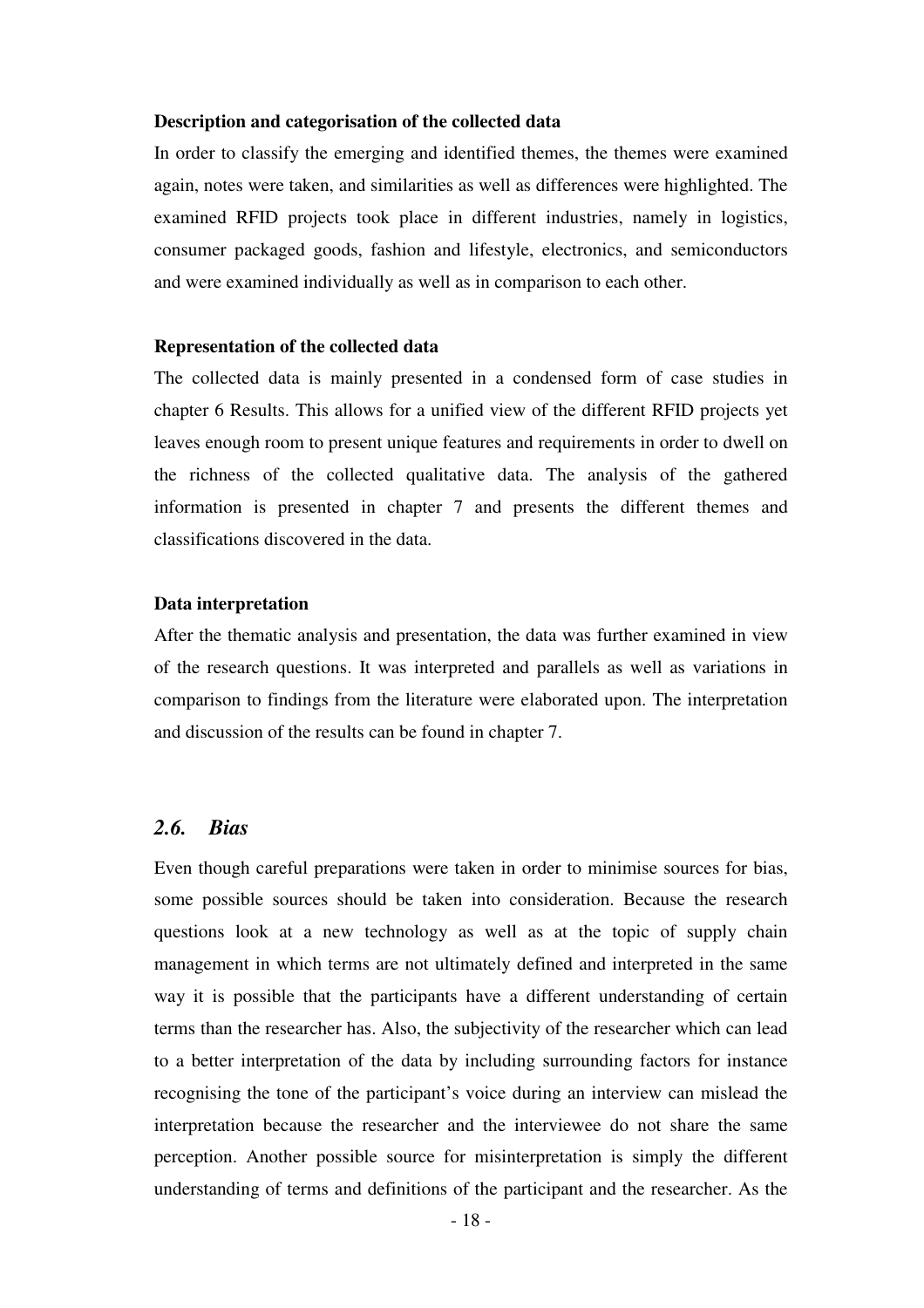research was conducted in Germany using questionnaires in English it was possible that the participants, even though English is the corporate language in most companies operating in an international context, did not have the language capability needed to produce correct and understandable answers. This was not the case but if that had happened, the researcher would have provided the questionnaire in German and translated the answers back to English, which would have represented another source for bias.

The interview and the quality of note taking during its conducting are heavily dependent on the researcher's abilities to simultaneously understand what the interviewee is saying, take notes, follow the interviewee and also ask further questions. As the researcher is used to taking notes in a lecture setting and asking questions in between, the possible influence on the correctness of the gathered data should be minimal.

As the above explanations regarding the methodology of this study have shown, the chosen qualitative research approach is suitable under the given circumstances. The researcher has utilised various sources of information for the data collection bearing in mind ethical considerations. By following a structured and well documented procedure, bias is likely to be reduced to the remaining factors which are mentioned. The following chapter is the first part of the theoretical foundation for the empirical study and introduces the fundamentals of supply chain management and supply chain management systems.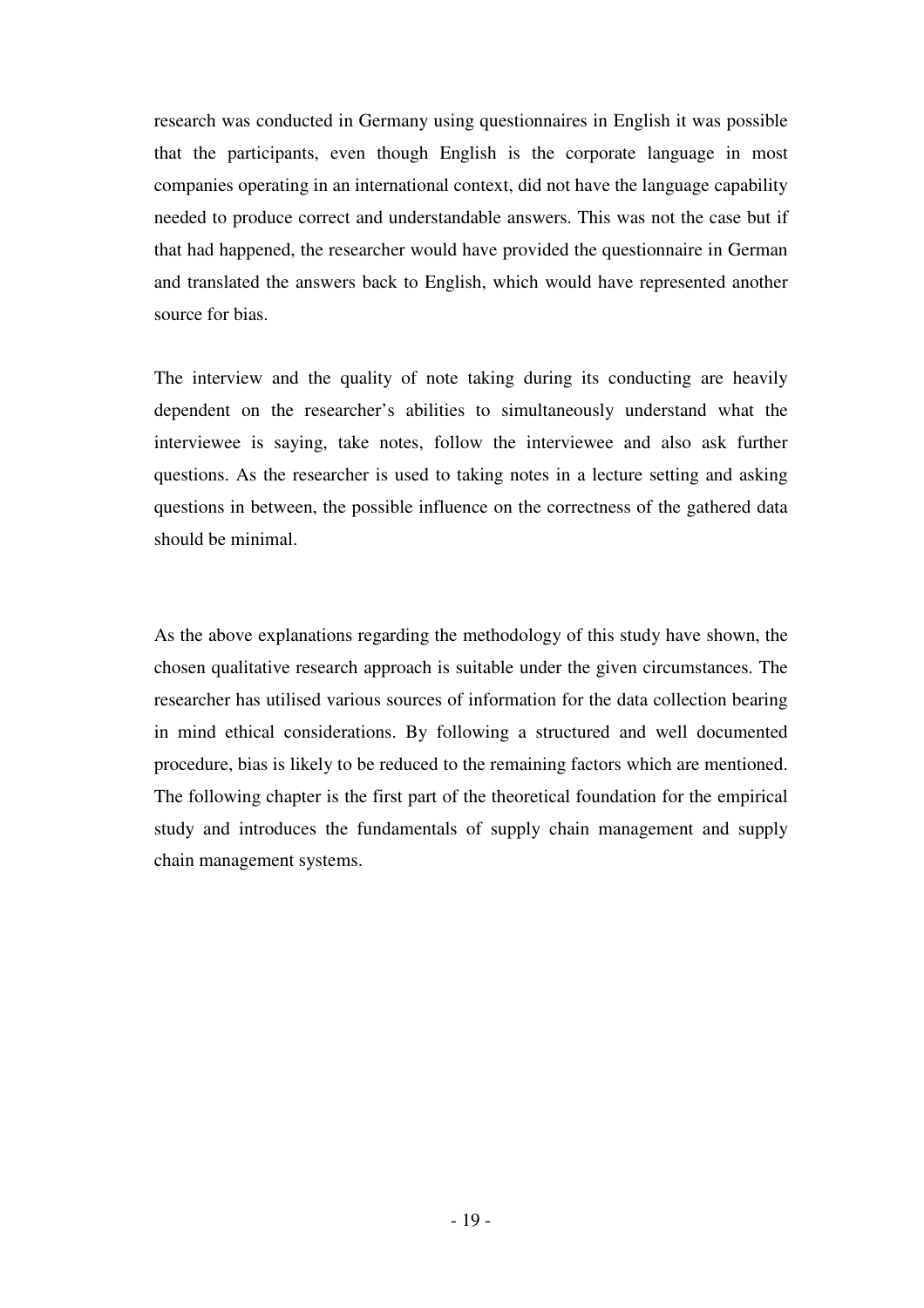# **3. SCM systems**

The advances both in supply chain management activities and in information technology to support these activities are closely intertwined. Therefore, the history of applied SCM can be illustrated by the developments in enterprise information systems. But because supply chain management is the conceptual basis for SCM systems, in the first part of this chapter, the understanding of SCM used for this dissertation is given and the need for information visibility among the supply chain is demonstrated through a presentation of the bull-whip effect. Then, the emergence of present-day SCM systems is classified in the context of the history of enterprise information systems. In a third part, data acquisition techniques which feed the SCM systems with data are introduced and discussed.

## *3.1. SCM*

#### **3.1.1. SCM definition**

There are two major understandings of SCM. One sees SCM as a logistics-oriented concept which comprises inter-company logistics (Weber, 2002, Göpfert, 2001) and the other understanding is SCM as holistic concept which spans across further business functions (Tan, 2001). Cooper, Lambert and Pagh (1997) state "there is definitely a need for the integration of business operations that goes beyond logistics [...] The integration of business processes across the supply chain is what we call supply chain management". Therefore, SCM aims for improvement of all material, informational and financial flows both within the internal supply chain and the extended supply chain from the original supplier to the end customer.

As this research project deals with the impacts of RFID technology introduction on SCM systems and thus, not only focuses on functions and processes of logistics the latter understanding of SCM will be used as definition throughout this study.

Supply chains vary in terms of length, meaning the number of supply chain members involved from the raw materials producer to the end customer of a product,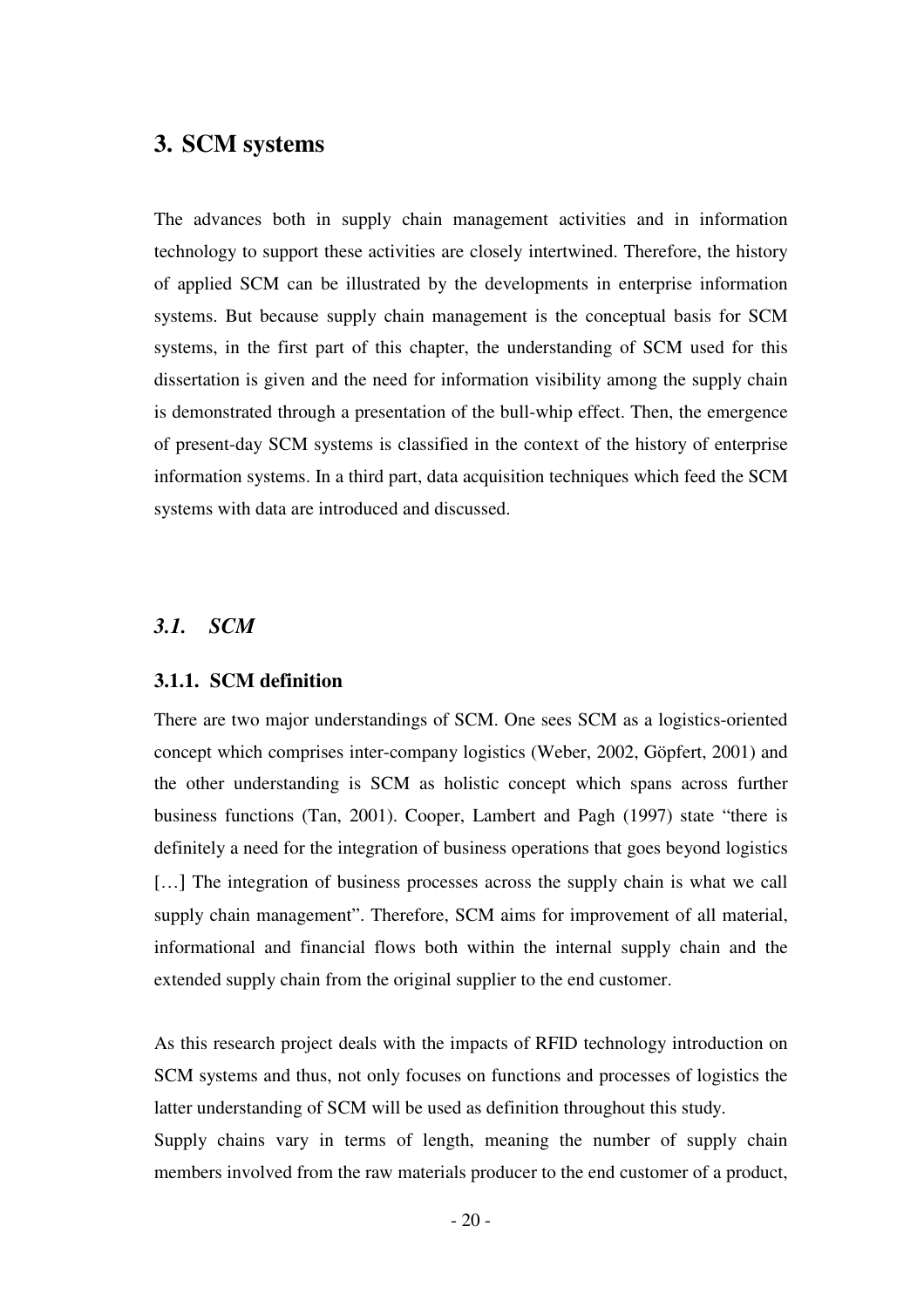and in complexity, referring to the interdependencies between different supply chain members.

The activities of each member of a supply chain are typically plan, source, make, deliver, and in some supply chains also return. All of these activities are supported by information systems enabling visibility of products, processes and progress. The need for such information visibility can be demonstrated by the impact of it on the so called bullwhip effect which was first mentioned by Forrester in 1958 (1961) and revisited with regard to supply chain management by Lee, Padmanabhan, and Whang in 1997.

#### **3.1.2. The bullwhip effect**

In a supply chain where the demand information flow between chain members is not enabled, such as in the popular 'beer game' simulation, small changes in demand amplify orders at each stage in the upstream supply chain.

In the 'beer game' simulation participants play the roles of supply chain members of a simplified but realistic supply chain in the beer industry. Retailer, wholesaler, distributor and manufacturer are not allowed to communicate and order decisions are only based on the downstream orders. Each week the customer places demand with the wholesaler who fulfils the order from his inventory. The wholesaler requests an order from the distributor who gets his supply from the manufacturer who brews the beer. Thus, the flow of information from the customer to the manufacturer takes three weeks and is filtered and altered by the supply chain members. The flow of materials in the beer game version mentioned in Richter, Rochel, Samans, and Schäfer (2004) is even slower. The beer passes the stages 'incoming', 'in transit', and 'inventory' at each supply chain member and the transfer from one stage to the next takes one week. Costs occur for inventory and in case orders cannot be fulfilled, backlog costs accrue. As backlog costs are twice as high as inventory costs, safety stock is build up by the individual supply chain members and the variance in order quantities increases from customer to manufacturer.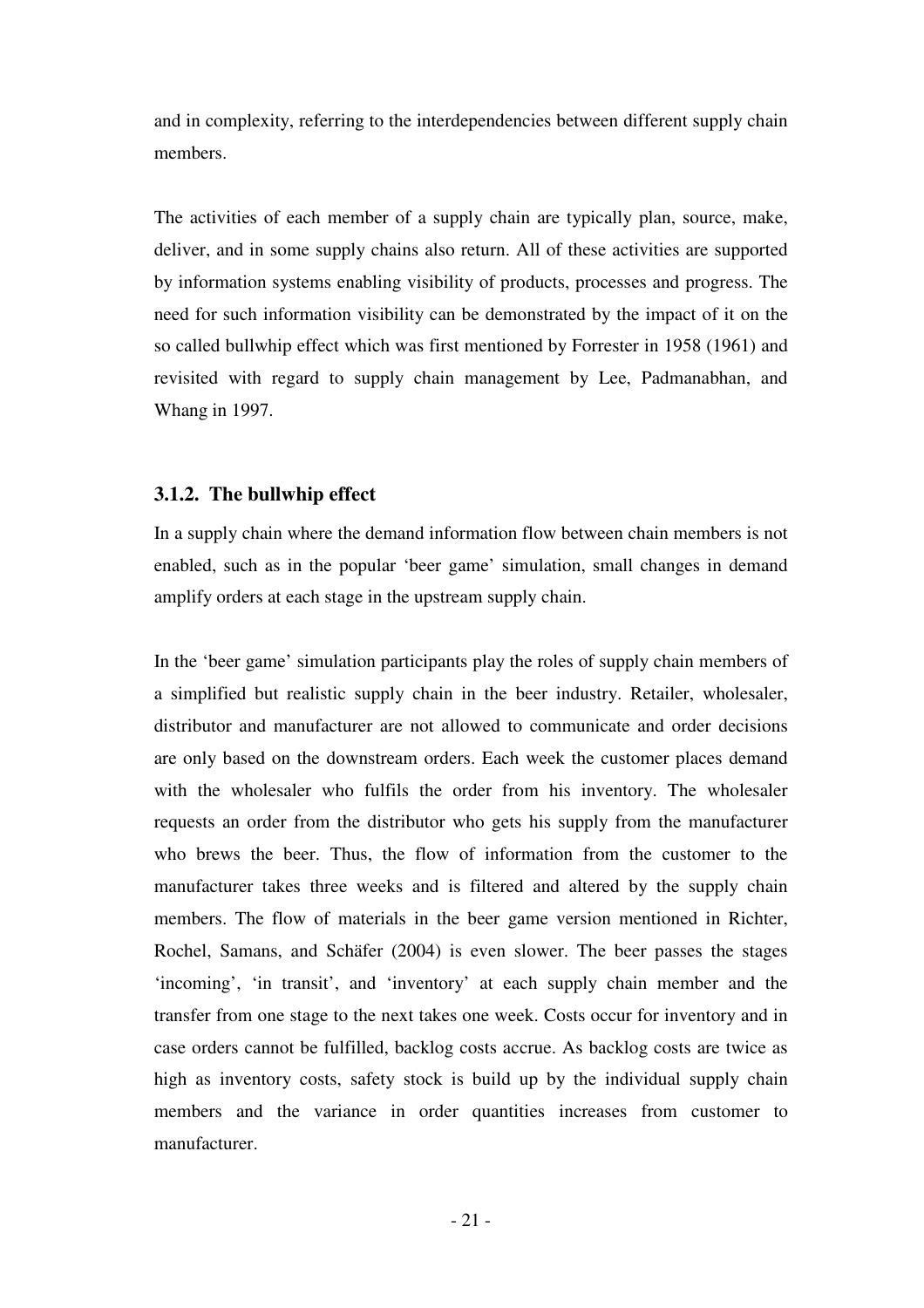According to Lee et al.(1997), four distinct causes lead to information distortion and result in the bullwhip effect:

- o Demand Signalling
- o Order Batching
- o Fluctuating Prices
- o Shortage Game

All four causes are based on behaviour of supply chain members trying to maximise profit individually rather than maximising the entire supply chain's profit. The overall costs of the supply chain are higher, resulting from higher inventory levels, unavailability of products, irregular orders, unused overcapacities and higher logistical efforts (Richter et al., 2004; Gronau, 2004). Simulations of information sharing along the supply chain indicate that the magnitude of the bullwhip effect can be reduced (Joshi, 2000).

Enterprise systems enable the flow of information within both the intra-company supply chain and the extended inter-company supply chain thus being a key component in SCM efforts.

## *3.2. History of enterprise information systems*

In the course of first commercial uses of data processing, material requirements planning (MRP) automated the processes of inventory and production planning in the early 1970s (Joshi, 2000). Because the used data is limited and the manufacturing system is not integrated with the firm's financial system, the concept of MRP was extended. MRP II, standing for manufacturing resource planning, additionally included the functions purchasing and capacity planning (Gronau, 2004; Wöhe, 2002). During the 1980s it became apparent that the information and information systems used within firms were much like the organisational structure, rather functional and disconnected. The need to integrate information across more units of the firm led to the appearance of enterprise resource planning (ERP) systems. And the integration of internal systems and information drives increased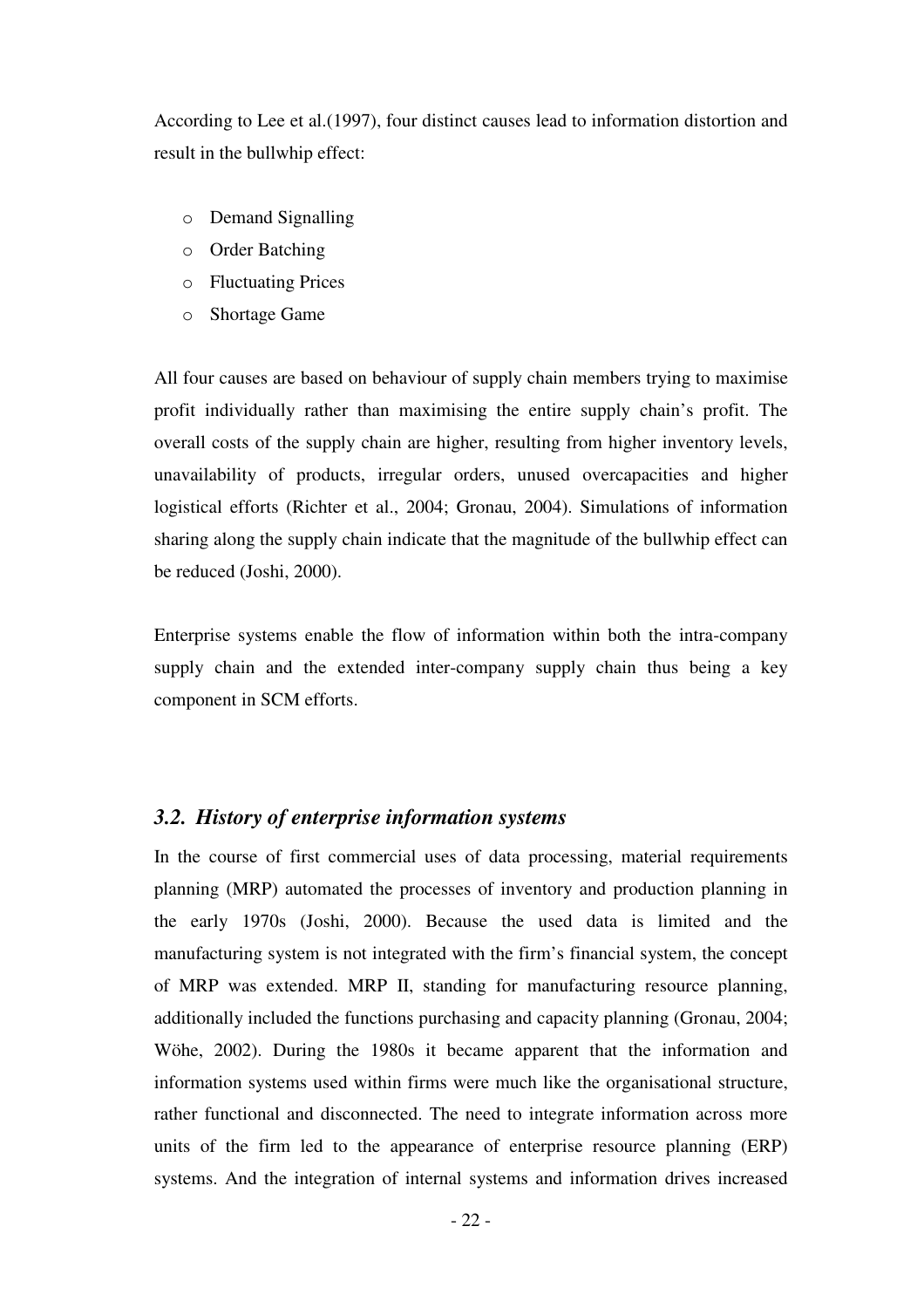competition resulting in the next development of enterprise information systems. The boundaries of the firm are crossed with the advent of advanced planning systems (APS) and collaborative planning, forecast and replenishment (CPFR) systems. These systems allow for planning across the entire supply chain, with extensive information exchange in order to match supply with demand while maintaining lowest possible inventory levels.

The following section reviews the above outlined systems in greater detail with reference to motivation, structure, and limitations.

## **3.2.1. Material Requirements Planning (MRP):**

The concept of MRP was first defined by Orlicky in 1975. MRP systems are used in manufacturing environments for "high level scheduling, priority, and capacity management" (Chung & Snyder, 1999). MRP combines input from the master production schedule (MPS), which represents the expected demand, the bill of materials (BOM), which lists the components of the product, and the inventory status of items. The computation results in a detailed output with "the exact quantity, need date and planned order release date for each of the sub-assemblies, components and materials required to manufacture products listed on the MPS" (Joshi, 2000). Since the result is based on the demand as a fixed input, the fundamental optimisation goal lies in the minimisation of the production costs through the determination of minimised lead time, schedule variance, inventory or maximised capacity utilisation (Wöhe, 2002).

Because of the consecutive planning of each input the success of an MRP system is highly dependent on the correct inputs. Nevertheless, the rigidity resulting from the predetermined MPS and the lack of technical and information integration of MRP led to the development of manufacturing resource planning (MRP II) in the 1980s (Chung & Snyder, 1999; Klaus & Krieger, 2004).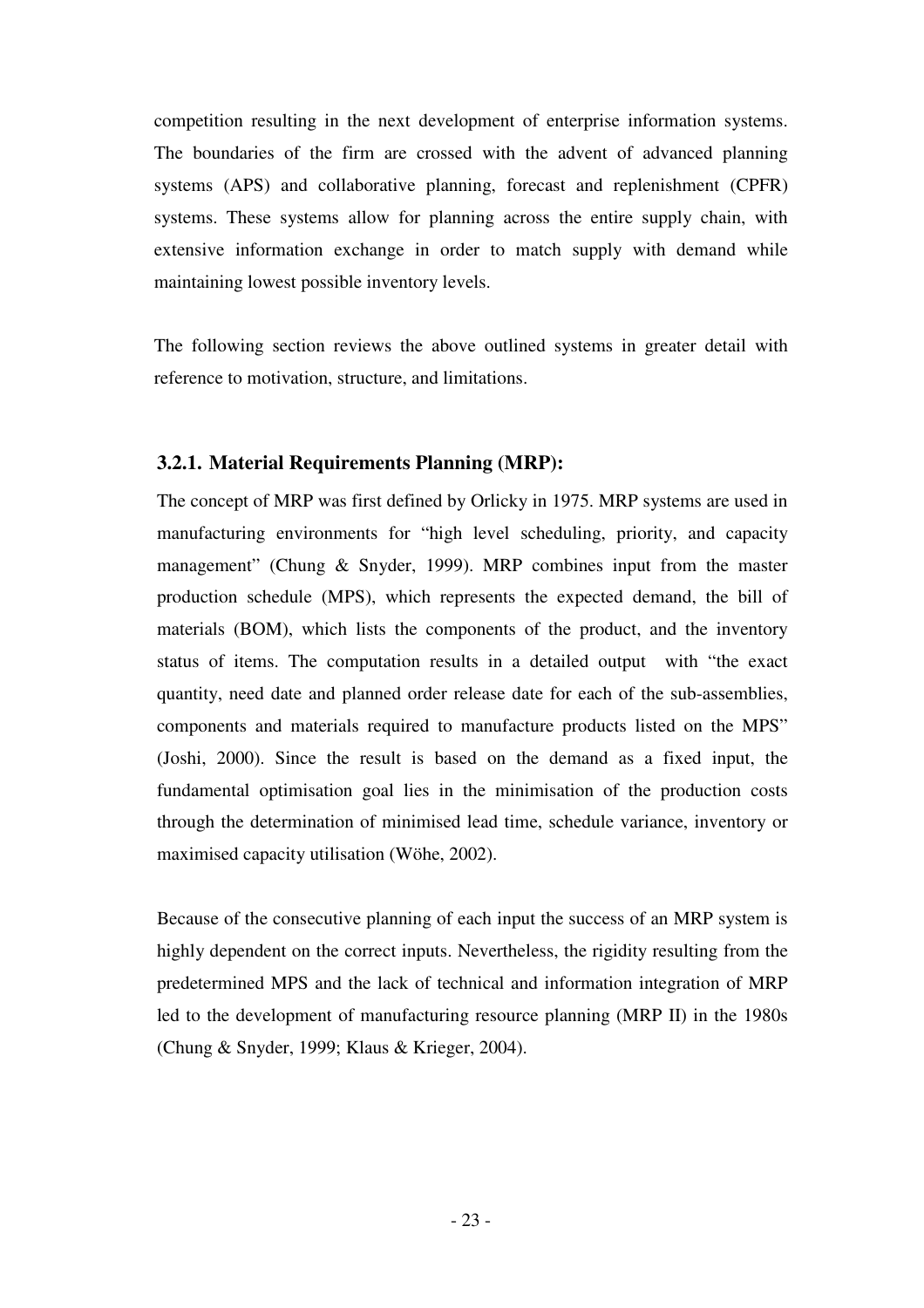#### **3.2.2. Manufacturing Resource Planning (MRP II)**

The higher integration of more functional areas within a firm by scenario planning in MRP II provides for a better management of company resources by offering information based on the production plan across functions like purchasing, production, finance, and accounting.

Instead of working with a predetermined MPS like MRP, MRP II provides feedback loops within several planning levels in which the firm is divided. Each level determines the limitations for the lower level and in case of conflict when plans can not be fulfilled feedback is given to the upper level (Gronau, 2004). Apart from that, capacity planning is carried out in MRP II, as plant and equipment requirements are considered in scheduling. Nevertheless, planning and scheduling both are combined with the assumption of infinite capacity, leading to problems when capacity limitations occur late in the process, i.e. after the preparation of the MRP schedule (Joshi, 2000; Chung & Snyder, 1999). MRP II is based on other unrealistic assumptions of fixed lead times, lot sizes are considered isolated without consideration of interdependencies and the availability of resources is not verified systematically at any planning stage (Pfohl, 2004). As a result increased inventory is build up due to the planning process (Mehlich, 2005).

These unrealistic assumptions and the limitations that MRP II is focused on the internal operations in a firm where manufacturing is carried out mostly situated on one production site result in the realisation that information exchange with other functional units and sites across the enterprise is needed. Thus, enterprise resource planning systems evolved in the late 1980s (Joshi, 2000).

#### **3.2.3. Enterprise Resource Planning (ERP)**

ERP systems map workflows, organisational structures, information and data flows of entire organisations (Günthner, Boppert, & Rinza, 2005). They integrate data across the enterprise so that every user of the system, regardless of function, accesses the same consistent data set (Prockl, 2004). SAP's mySAP ERP solution comprises several modules, depicted in figure 1: function range of SAP ERP (SAP, 2005a).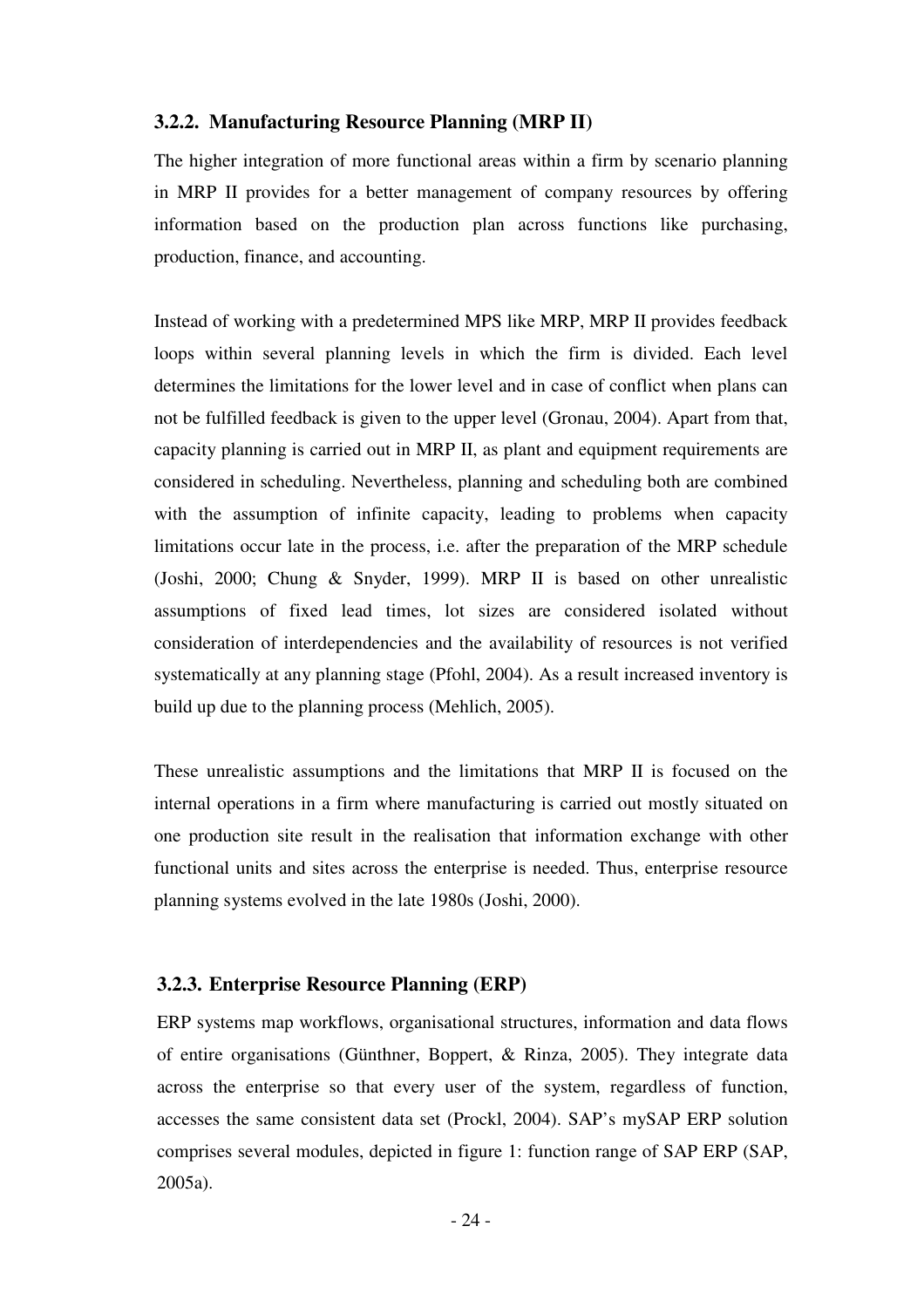| Analytics                                               | <b>Strategic Enterprise</b><br><b>Management</b>   |                               | <b>Financial Analytics</b>                    |                             |                                                               | <b>Operations Analytics</b>  |                                                 |  | <b>Workforce Analytics</b>  |                                                         |
|---------------------------------------------------------|----------------------------------------------------|-------------------------------|-----------------------------------------------|-----------------------------|---------------------------------------------------------------|------------------------------|-------------------------------------------------|--|-----------------------------|---------------------------------------------------------|
| <b>Financials</b>                                       | <b>Financial Supply Chain</b><br><b>Management</b> |                               |                                               | <b>Financial Accounting</b> |                                                               | <b>Management Accounting</b> |                                                 |  | <b>Corporate Governance</b> |                                                         |
| Human Capital<br><b>Talent Management</b><br>Management |                                                    |                               |                                               |                             | <b>Workforce Process Management</b>                           |                              |                                                 |  | <b>Workforce Deployment</b> |                                                         |
| Procurement and<br><b>Logistics Execution</b>           | <b>Procurement</b>                                 | <b>Supplier Collaboration</b> |                                               |                             | <b>Inventory and</b><br><b>Warehouse</b><br><b>Management</b> |                              | <b>Inbound and</b><br><b>Outbound Logistics</b> |  |                             | <b>Transportation</b><br><b>Management</b>              |
| <b>Product Development</b><br>and Manufacturing         | <b>Production Planning</b>                         |                               | <b>Manufacturing</b><br><b>Execution</b>      |                             | <b>Enterprise Asset</b><br><b>Management</b>                  |                              | <b>Product Development</b>                      |  |                             | <b>Life-Cycle Data</b><br><b>Management</b>             |
| <b>Sales and Service</b>                                | <b>Sales Order</b><br><b>Management</b>            | <b>Service</b>                | <b>Aftermarket Sales and</b>                  |                             | <b>Professional-Service</b><br><b>Delivery</b>                |                              | <b>Global Trade Services</b>                    |  |                             | <b>Incentive and</b><br>Commission<br><b>Management</b> |
| <b>Corporate Services</b>                               | <b>Real Estate</b><br><b>Management</b>            |                               | <b>Project Portfolio</b><br><b>Management</b> |                             | <b>Travel Management</b>                                      |                              | <b>Environment, Health</b><br>and Safety        |  |                             | <b>Quality Management</b>                               |

**figure 1: function range of SAP ERP (SAP, 2005a).** 

ERP vendors base their ERP solutions on reference models which are promoted as "best practice". Nevertheless, a common problem in ERP implementations is a mismatch between the processes and organisational structures of the system and the firm (Davenport, 1998).

As an ERP system is designed to record events which already occurred, the planning level is not advanced compared to that of MRP (II) systems (Joshi, 2000; Prockl, 2004). The batch oriented planning runs on the individual planning levels and still inhibits flexibility in planning as alterations would result in complete iteration of the planning process. Additionally, as production planning is the main focus of ERP systems, traditional systems still interpret demand as an independent requirement which lead to the problem that short-term changes are mostly not considered or considered too late in planning. Even though ERP systems integrate factories and manufacturing sites of an entire enterprise, the integration happens only on an organisational and inventory level. The possibility of substitution between resources is rather neglected.

In the light of SCM, ERP systems neither provide the needed transparency, technical support, and flexibility to visualise, plan, and coordinate supply and demand in an entire supply chain due to the limited focus on the internal supply chain (Prockl, 2004; Edwards, Peters, and Sharman, 2001).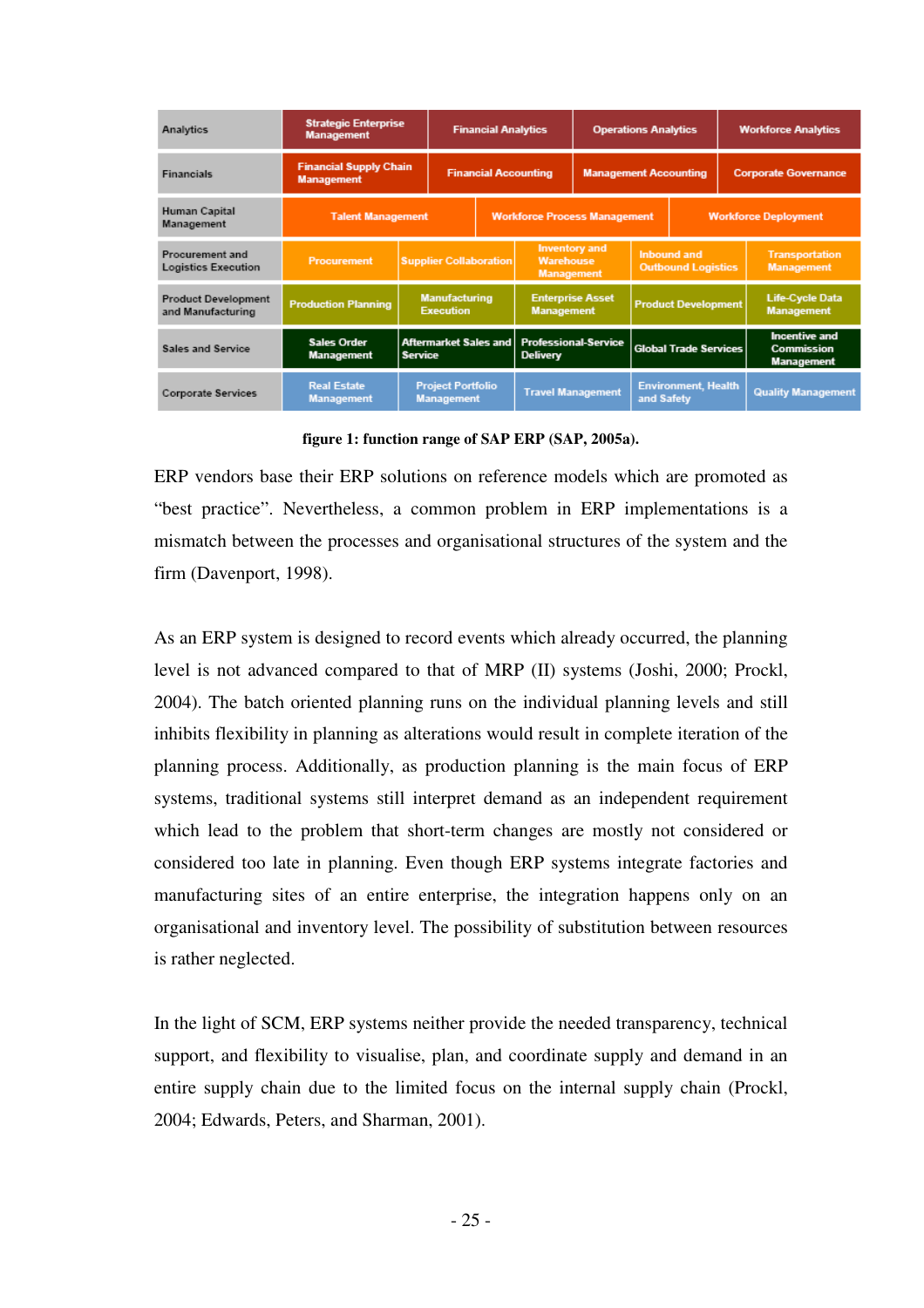#### **3.2.4. Advanced planning and scheduling (APS)**

Despite the above mentioned limitations in ERP systems, the developments in enterprise systems, namely advanced planning and scheduling systems, are building on them. While APS systems take over the planning tasks, ERP systems are still needed as transaction and executions systems (Stadtler, 2002; Gronau, 2004). APS systems use the data stored in the relational databases of the ERP. Taking an objectoriented design and memory-resident nature, APS systems allow for planning in real time or near real time instead of traditional batch processing (Joshi, 2000). The simultaneous planning process is carried out at least across the internal supply chain of a firm, is constraint-based and because of the speed of the computation process provides simulation scenarios in form of 'what if' questions. Especially the fast responsiveness of APS systems can support customer service by providing available to promise (ATP) checks because changes due to new orders are immediately calculated. Because of the higher automation of standard planning procedures, available capacities are freed for exception handling resulting in a better customer service (Gronau, 2004).

#### **3.2.5. Collaborative Planning, Forecasting and Replenishment (CPFR)**

CPFR is a business practice where, amongst other activities, systems are connected in order to share plans and information about constraints and exceptional events between partners in the supply chain. As the goal is to have minimal inventory on the one hand but also be able to fulfil demand at any time, all partners in the supply chain must know for example when the retailer plans product promotions which result in swings in demand (Joshi, 2000). Nevertheless, CPFR tries not to harmonise the activities of supply chain members but to align planning information of these activities (Prockl, 2004). The Voluntary Interindustry Commerce Standards (VICS) CPFR committee first published guidelines governing this business practice in 1998 and reports improvements of two to eight percent for products in store and simultaneous inventory reduction of between ten and forty percent along the entire supply chain (VICS, 2004).

With systems enabling information exchange for CPFR, visibility can be achieved across the entire supply chain. But this information exchange needs trust in supply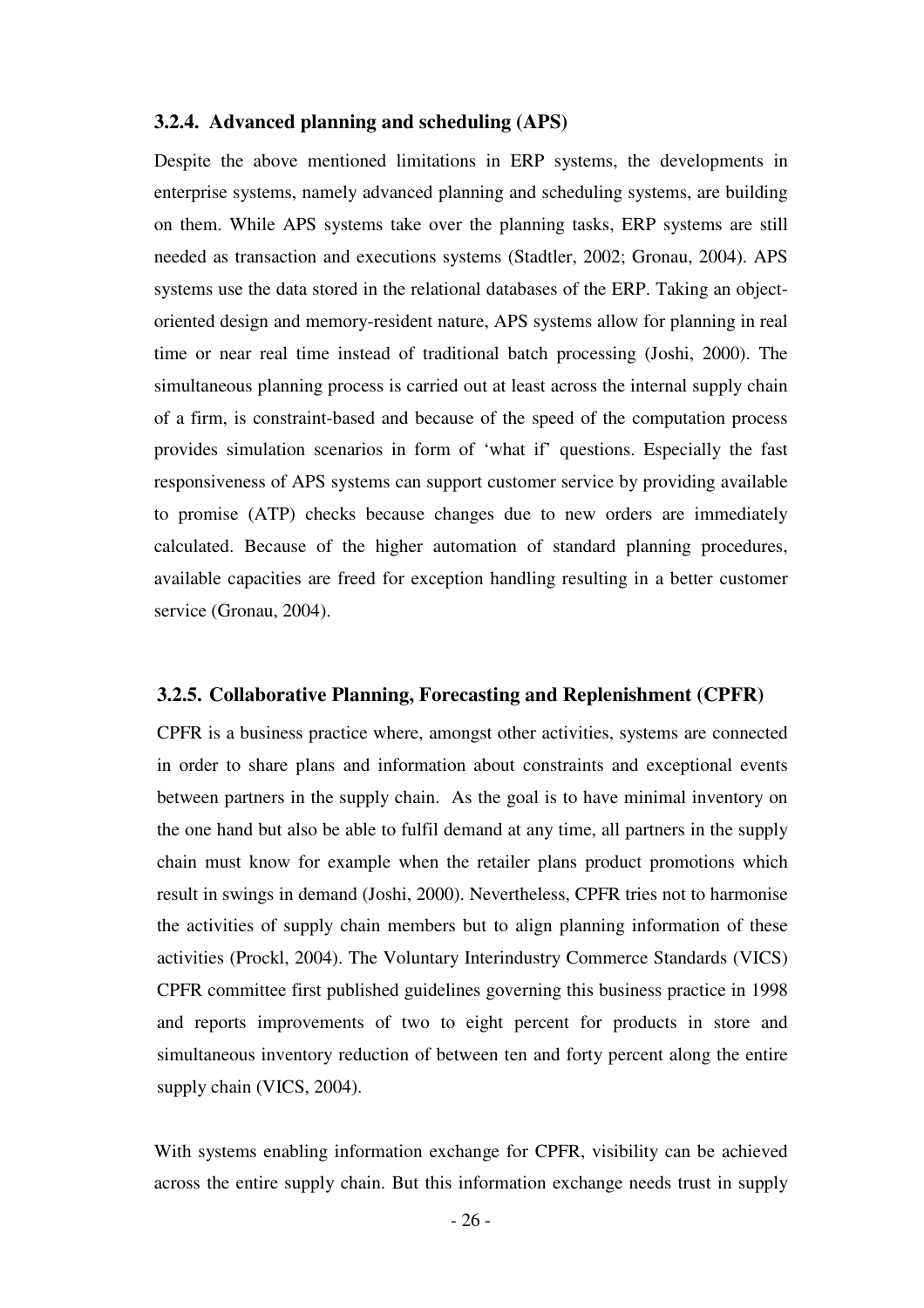chain partners and the quality of information gathered and stored in the systems determines the success.

#### **3.2.6. Understanding of SCM systems**

The above history demonstrates the development of enterprise information systems. With parallels in SCM the systems can be classified into two groups, the first having a focus on the internal supply chain (MRP, MRP II, and ERP systems), and the second group with an emphasis on the extended supply chain (APS and CPFR systems). In the holistic concept of SCM used in this study, all of the introduced systems facilitate certain SCM operations and activities. They vary only in the extent to which they cover them.

### *3.3. Automatic Identification (Auto-ID) data capture*

The developments in enterprise information systems which evolved from solving clerical problems into powerful SCM and planning systems followed a top-down approach. The technical possibilities to achieve information visibility across an entire supply chain exist, but one main problem of all of the introduced SCM systems is the dependence of the success on the data and information collected and used. (Günthner et. al., 2005)

Generally, the data can be collected from within the own supply chain activities or other supply chain members, typically the supplier, might provide information about incoming goods through interfaces. Automatic identification methods provide information about items moving along the supply chain. Instead of manual data entry which is prone to error, information about goods is captured automatically by reading devices which are connected with the information systems. The most popular Auto-ID solution is the barcode. However, several shortcomings in the technology and its use, in addition to the emergence of RFID technology as Auto-ID, may result in declining use of barcodes in the long term. In the meanwhile so called smart-labels, combining barcodes and RFID transponders, are used in pilot schemes.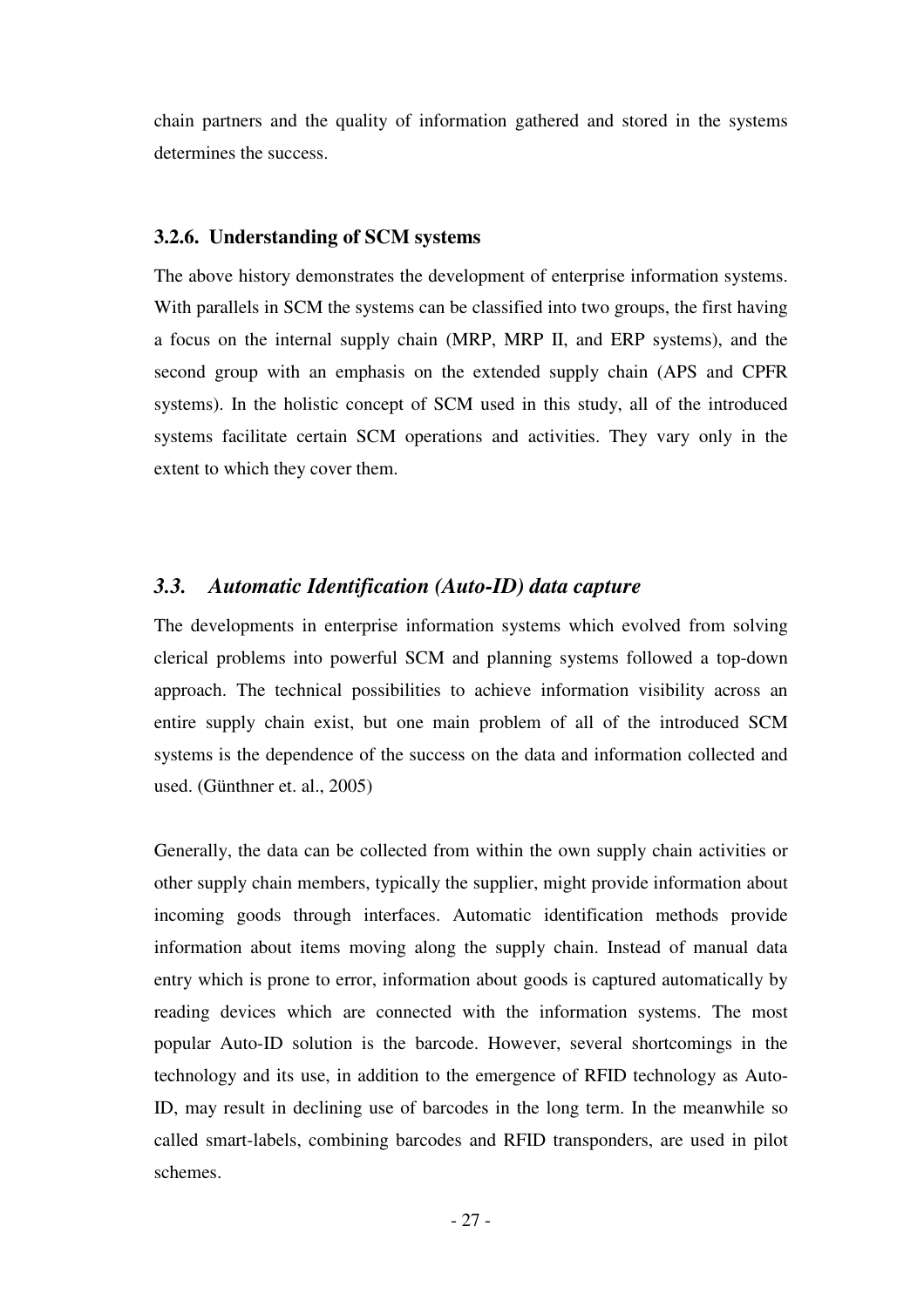Following is an introduction to barcode and RFID technology as Auto-ID methods deployed in supply chain operations.

#### **3.3.1. Barcode**

Barcodes are symbolic representations of bits of information which are printed on an adhesive label or printed directly on a product or packaging and are machine readable. One dimensional barcodes are combinations of black and white bars varying in width. The scanning device uses a laser which moves across the combination of bars and spaces, thereby recovering the data. Whereas one dimensional barcodes simply hold serial numbers such as universal product codes (UPC or EAN.UCC-12) which are linked to database entries containing more information such as the price, two dimensional barcodes can encode up to several hundred bytes due to matrix arrangement of dots and spaces.

Because of the benefits and the low operating expenses of barcode systems, they are the dominant form of Auto-ID in supply chain operations. Nevertheless, the technology has several constraints: The scanning process is dependent on line of sight and the scanning device must be manually operated. Also, the scanning process fails when there is dirt on the label or the label is torn. Additionally, it is not possible to embed a label into products and scan more than one barcode at a time. Once a barcode is printed, its value cannot be changed. Another disadvantage for supply chain visibility is the concept of the UPC which only represents a class of product but not a uniquely identifiable item.

#### **3.3.2. RFID**

Instead of using symbolism to encode data, RFID uses an electronic data-carrying device, the transponder which transmits the data by means of electromagnetic waves to a reading device. The main advantages over the use of barcodes are the possibility to identify items without line-of-sight, simultaneous reading of several transponders which is achieved by anti-collision mechanisms and the possibility to uniquely identify items using the electronic product code (EPC) concept. Because RFID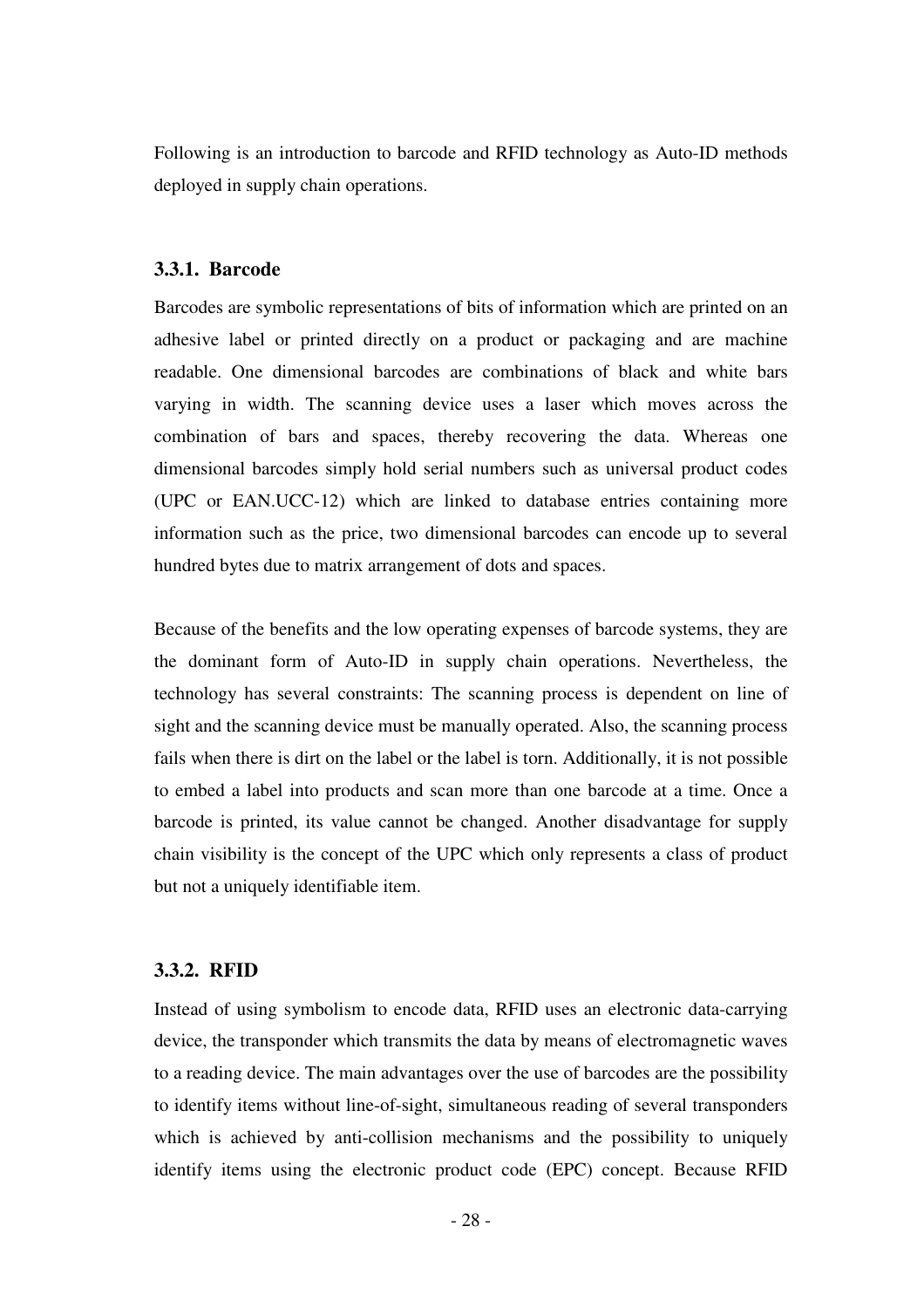systems can be operated without human interaction, the scanning process can be fully automated.

The above introduced fundamentals of supply chain management and supply chain management systems have shown the need for efficient data collection technologies. Also, the explanation of the emergence of supply chain management systems has shown that today the computation power and storage capacity of these systems is ready for full scale item-level automatic identification solutions. In order to fully comprehend the functionality of RFID and its implications as a data capture technique, a detailed description of RFID systems is given in chapter 4.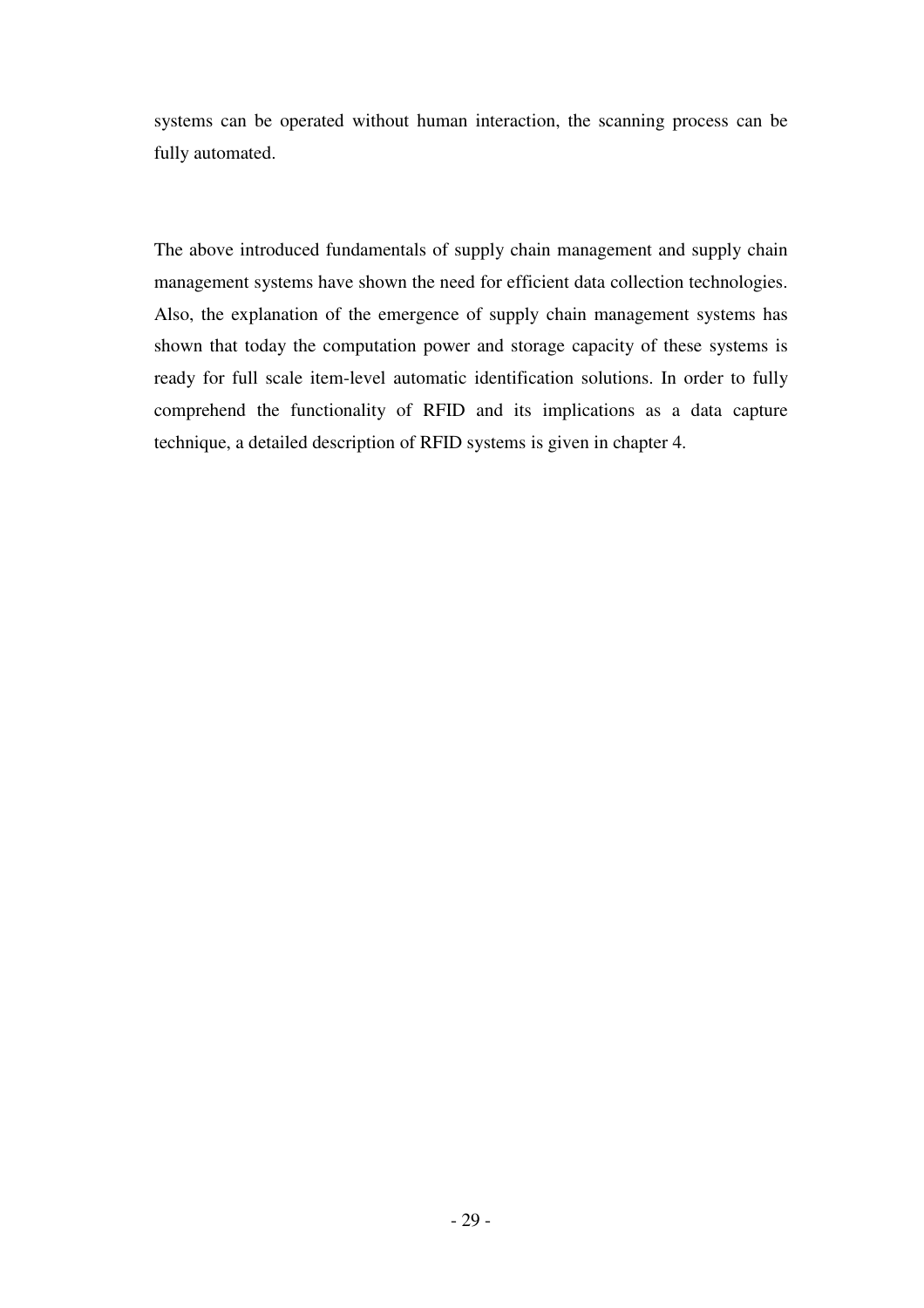## **4. RFID technology**

## *4.1. History*

The first application of RFID technology was developed in 1939 and used by the British in world war two. For the so called 'identification, friend or foe' (IFF) system, aircraft carry equipment which responds to electromagnetic transmissions in order to distinguish them from enemies (EPCGlobal, 2004; Wikipedia, 2005). Stockman's paper "Communication by Means of Reflected Power" (1948) represented a next step towards contemporary RFID systems. However, the first commercial applications appeared in the 1960s in form of electronic article surveillance systems, followed by applications in animal tracking, industrial use and payment on toll roads in the 1980s (RFID Survival, 2003).

With advances in the technology and advantages over other automatic ID systems such as the bar code system, RFID becomes an important solution for automatic identification in supply chain operations.

## *4.2. Components of a RFID system*

According to Sheffi (2004), a RFID system which is used in supply chain operations typically consists of the following four elements.

#### **4.2.1. Unique identification number /Electronic Product Code (EPC)**

A unique identification number is assigned to a particular entity "in motion in the supply chain" (EPCGlobal, 2004, p.9). The EPC is the unique identification number which is used in the EPCGlobal Network Architecture. It is defined by the EPCGlobal Tag Data Specification (EPCGlobal, 2005a). The concept of the EPC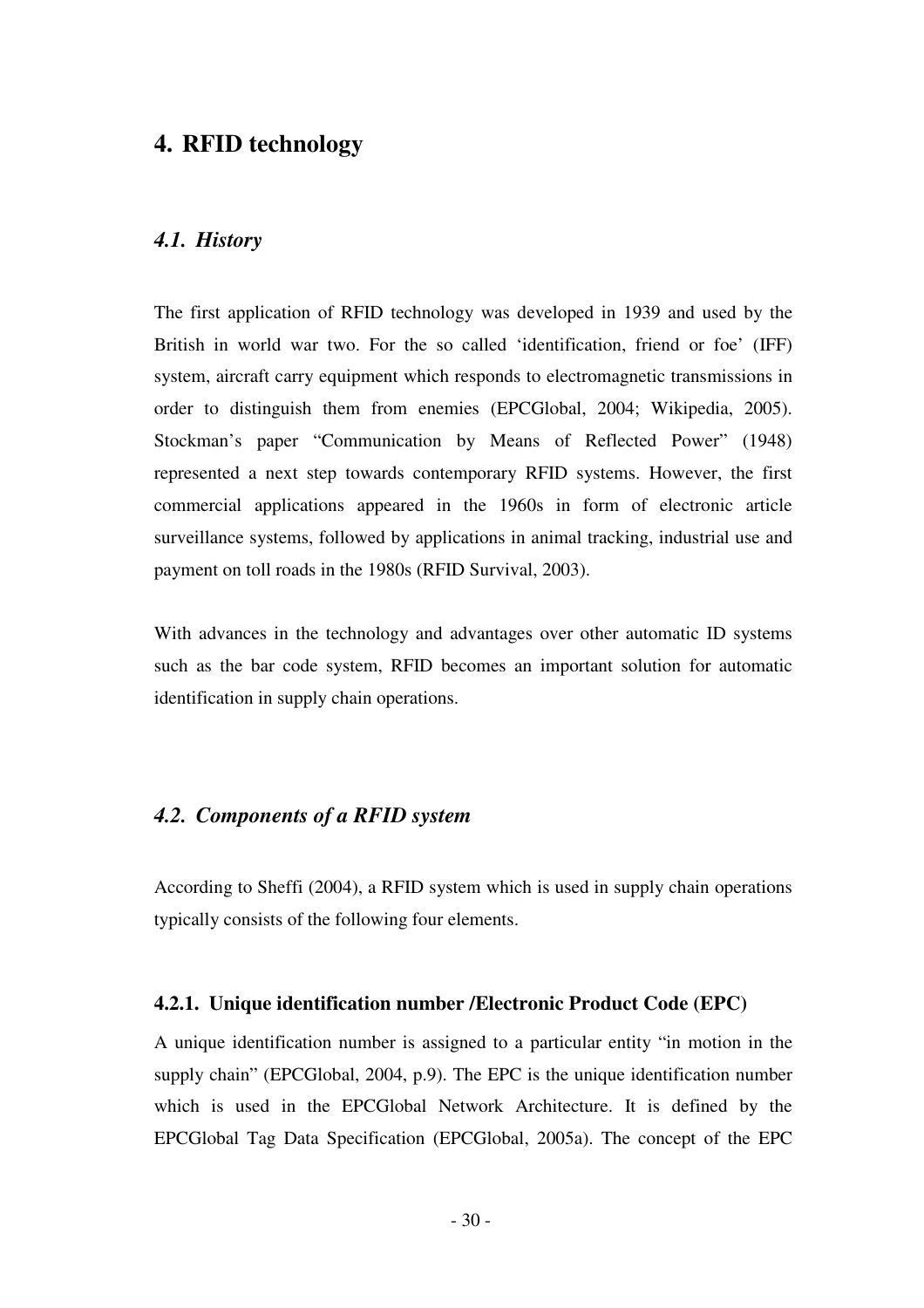allows for unique identification on all levels of implementation, i.e. each container, pallet, case and or item can be individually identified.

#### **4.2.2. Transponder**

The transponder is attached to or integrated in an entity. It carries the data, e.g. the EPC, and transmits the data to the reader when it moves through the electromagnetic zone of the reader. It contains a coupling element and a microchip (Finkenzeller, 2003).

#### **4.2.3. Networked readers and data processing systems**

The reader holds a radio frequency transmitter and receiver in order to read the information transmitted by the transponders. The readers pass the collected data to processing systems such as Manufacturing Execution System (MES), Supply Chain Management (SCM) system, and Enterprise Resource Planning (ERP) system (Chang et al., 2002).

# **4.2.4. Databases which store information and enable information exchange**

The databases which process the information and enable the information exchange are the above mentioned processing systems. With regard to the supply chain integration, the MES and the ERP system have a focus within the company whereas the SCM system typically includes information exchange with supply chain partners. (Busch, Dangelmaier, Pape, & Rüther, 2003).

## *4.3. Differentiation features of RFID systems*

RFID systems can be classified according to the performance features of the transponders and the readers. A classification with regard to the technical capabilities results in a differentiation between low-end, middle, and high-end systems (Bundesamt für Sicherheit in der Informationstechnik, 2004); additionally, frequency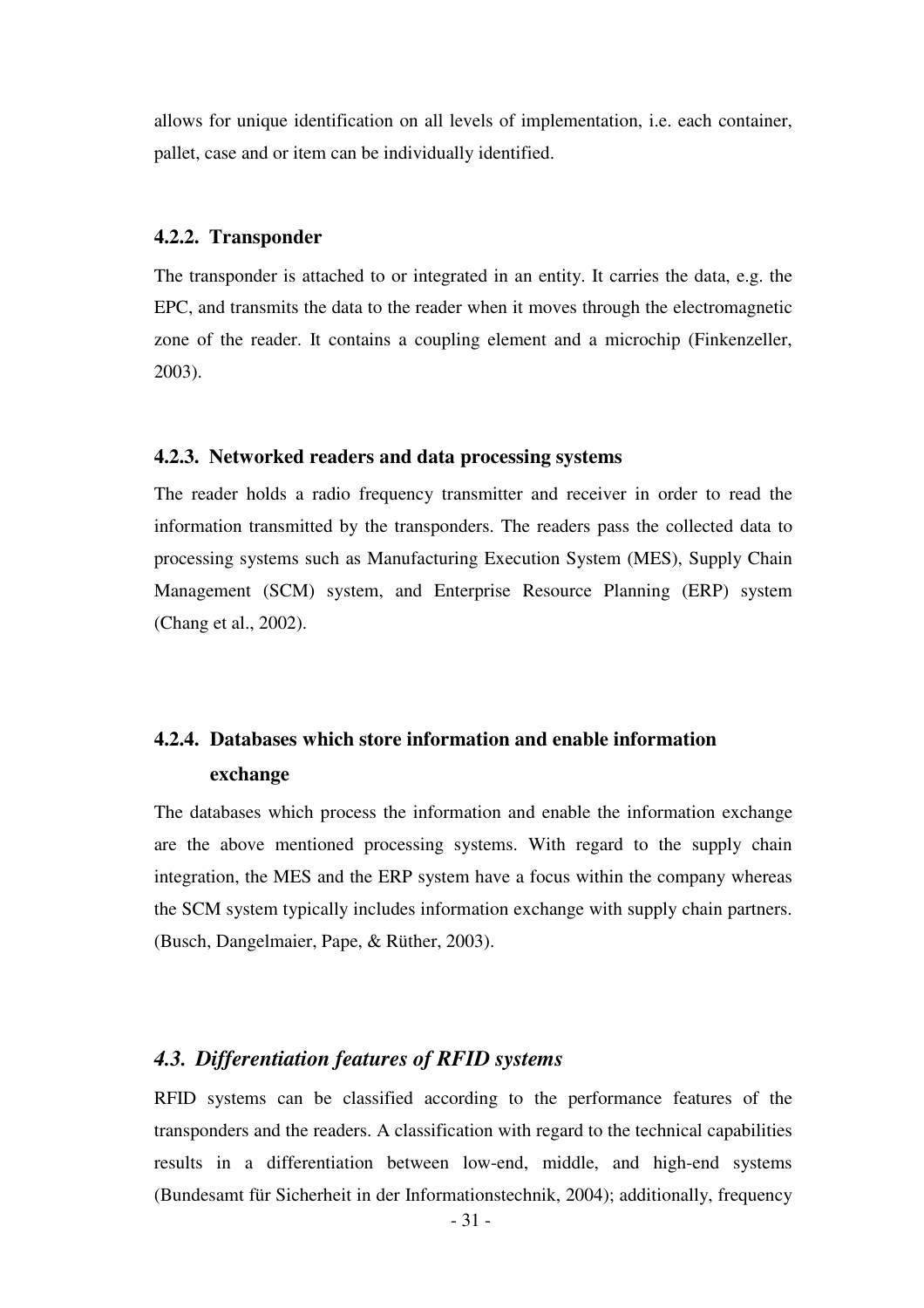and power supply of the transponders provide further classification criteria relevant in supply chain operations due to differences in reading ranges and costs.

### **4.3.1. Technical capabilities**

Regarding the technical capabilities, RFID systems can be classified into the following three groups.

### **4.3.1.1.Low-end systems**

The bottom-of-the-range RFID systems include 1 bit systems where the transponder acts as a state machine and the reader can only detect if either a transponder is in the electromagnetic field or no transponder is in the field.

Furthermore, 'write once read many' (WORM) systems rank among low-end systems and are used in supply chain operations. (Bundesamt für Sicherheit in der Informationstechnik, 2004; Finkenzeller, 2003). Typically they carry an electronic product code which does not need to be changed.

## **4.3.1.2. Systems of medium technical capabilities**

These systems contain transponders which are rewritable. The memory capacity varies from a few bytes to over 100 kilobytes. The transponders can either contain a state machine or a microprocessor. Anti-collision methods are used to prevent interference of several transponders in a field of a reader and to enable the reader to selectively communicate to individual transponders. (Bundesamt für Sicherheit in der Informationstechnik, 2004)

## **4.3.1.3. High-end systems**

These systems are mainly used in conjunction with contact less chip cards with a microprocessor and a chip card operating system. Additionally to write and read operations, they enable strong cryptography mechanisms. (Bundesamt für Sicherheit in der Informationstechnik, 2004) Because of their complexity and high costs per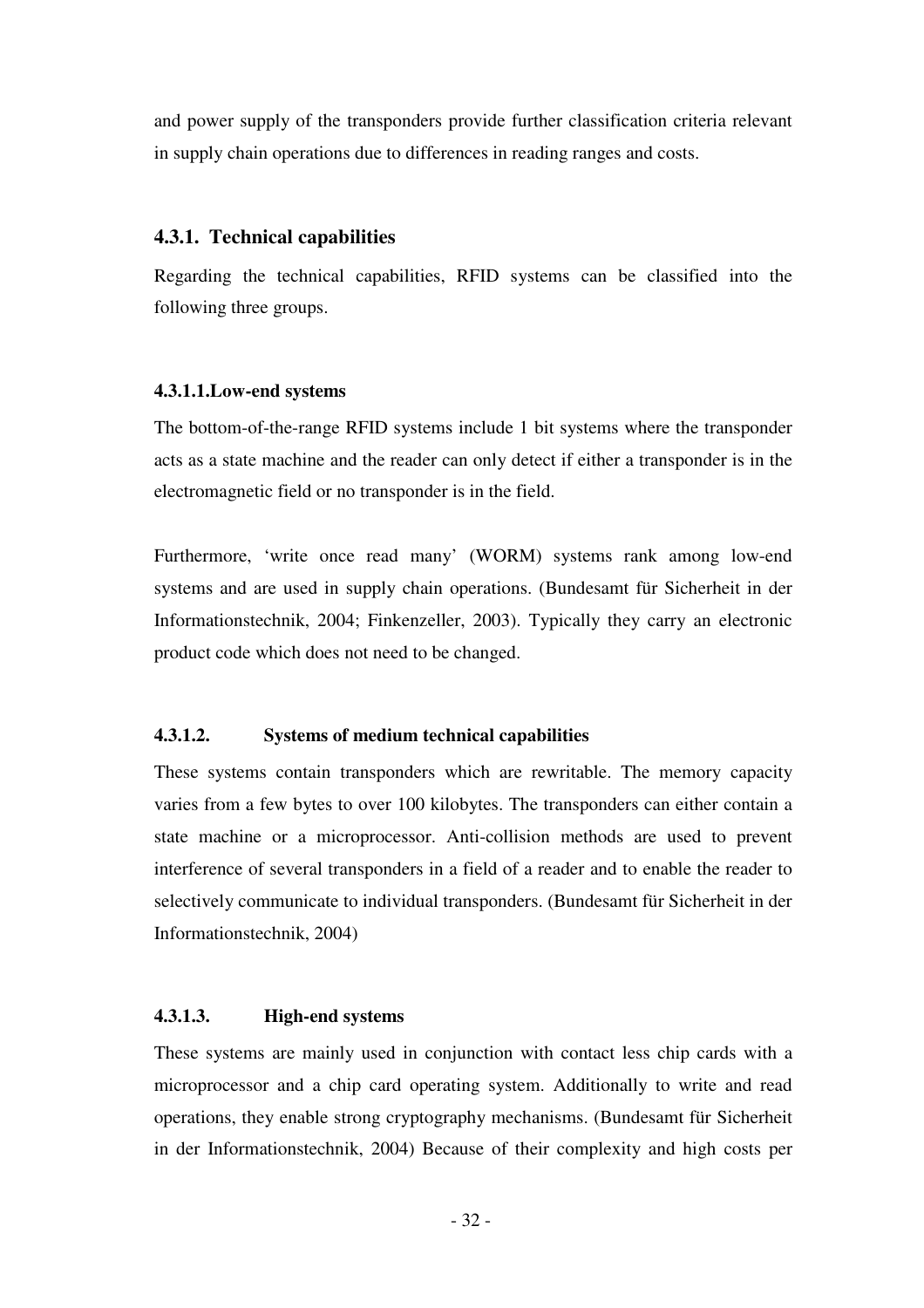transponder, high-end systems are not considered for supply chain operations but can be found in access and payment systems.

### **4.3.2. Power supply of the transponder**

The power supply of the transponder determines the reading range and cost and design of the transponders. They are classified into passive, semi-passive and active transponders.

### **4.3.2.1. Passive transponders**

Passive transponders do not have their own power source and use the power transmitted by the reader through the electromagnetic field. They are the smallest and cheapest transponders.

### **4.3.2.2. Semi-Passive transponders**

Whereas passive transponders do not contain their own power source, semi-passive transponders hold a power-source for the microprocessor. However, the data transmission is powered by the reader. (Psion Teklogix, 2004)

## **4.3.2.3. Active transponders**

Active transponders contain their own power source in form of a battery. Because the power source is used not only for the microprocessor but also for transmission of the data they usually have longer reading ranges. They are larger than passive transponders and several times more expensive.

## **4.3.3. Physical classifications**

## **4.3.3.1. Frequency classifications**

The frequency of a RFID system refers to the operating frequency of the reader. Generally, the frequency of the transponder is the same as the frequency of the reader but it is the reader which activates the transmission of data from the transponder. (Finkenzeller, 2003).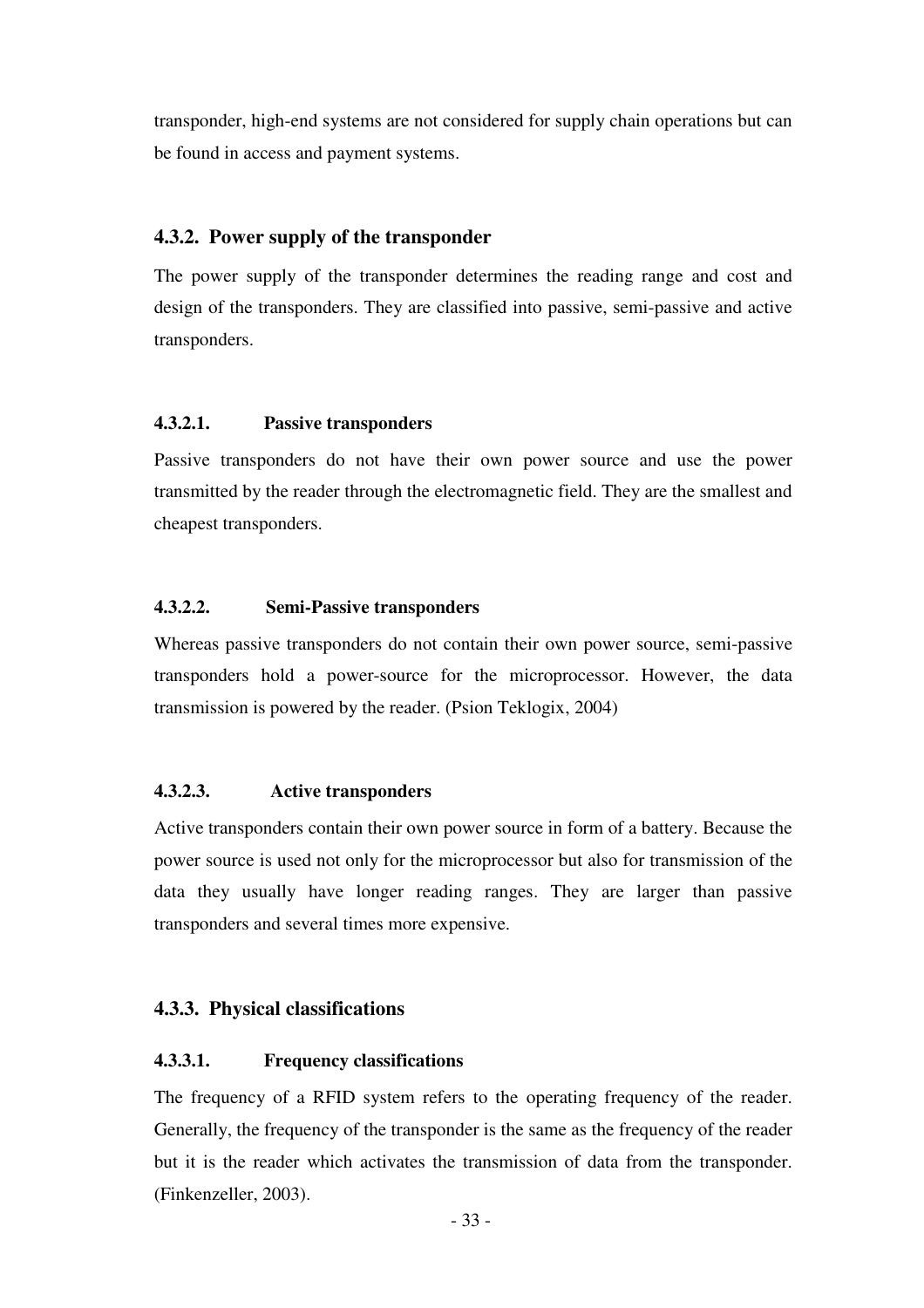On the one hand, the frequency determines the reading range of a system and on the other hand, the frequency determines the interoperability of systems for global use as certain frequency bands are allowed for RFID systems in some countries but are forbidden in other countries. Only three frequency bands can be used globally (Finkenzeller, 2003). But apart from the frequencies, the permitted transmitting powers vary in different countries. (Haberger, 2004) The frequencies used in RFID systems can be classified as depicted in the following table. (Datta, 2005; Finkenzeller, 2003; Wikipedia, 2005)

| <b>Notation</b>      | Frequency (band)                  |
|----------------------|-----------------------------------|
| Low frequency        | 125 to 134 kHz                    |
| High frequency       | 13.56 MHz                         |
| Ultra high frequency | 868 to 956 MHz                    |
| Microwave            | Above 1 GHz                       |
|                      | (particular 2.45 GHz and 5.8 GHz) |

**table 1: RFID frequencies (notation is not according to ITU radiofrequency bands).** 

### **4.3.3.2. Reading range**

The following three physical coupling methods are a classification with regard to the reading range of a RFID system. (Finkenzeller, 2003)

| Notation               | Reading range               |
|------------------------|-----------------------------|
| Close coupling system  | $<$ 1 centimetre            |
| Remote coupling system | $>1$ centimetre $< 1$ metre |
| Long-range system      | $>1$ meter                  |

**table 2: reading range classification of RFID systems**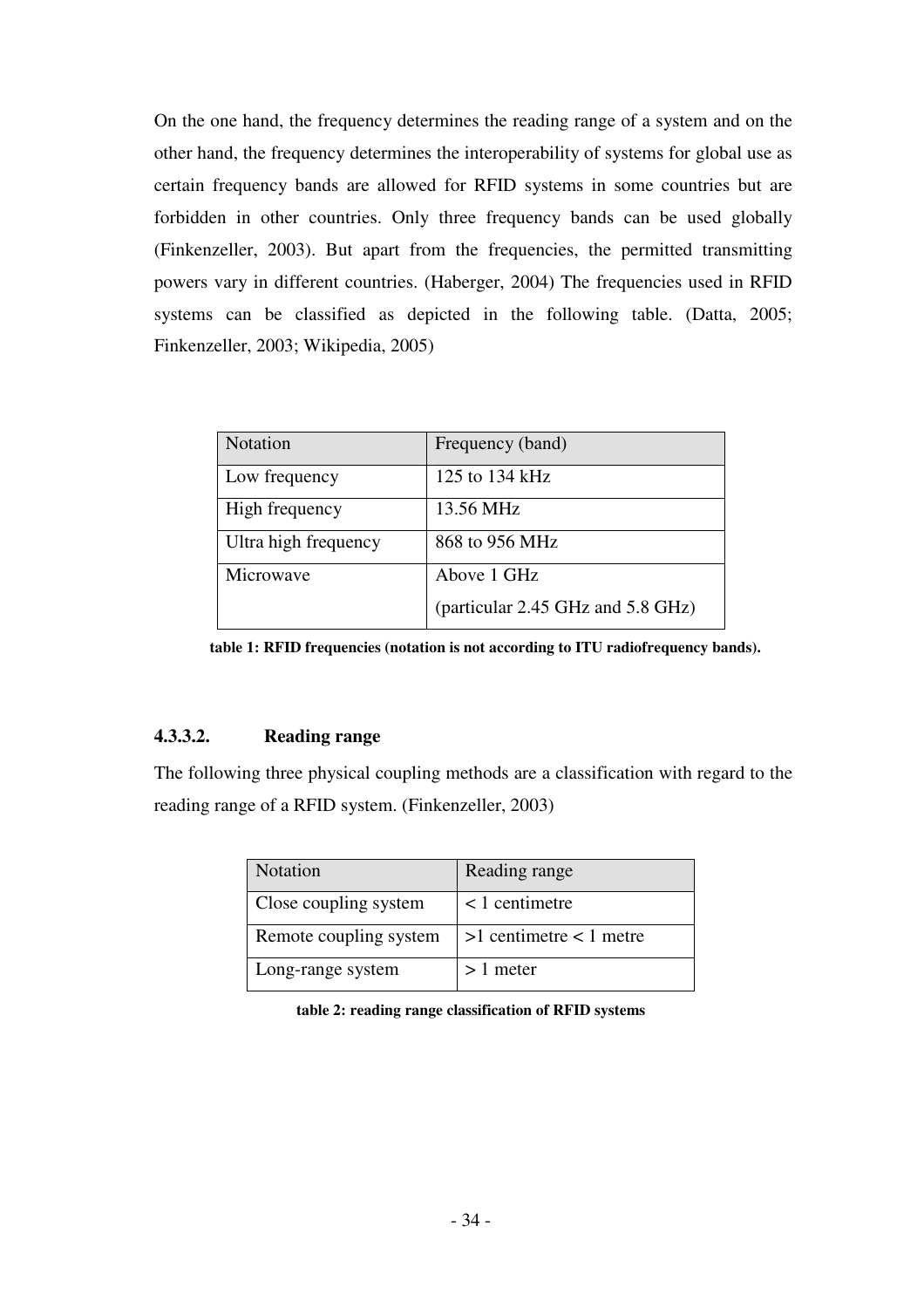## *4.4. Standards*

Several standardization institutions have developed standards for various RFID technologies, data structures and applications. Additionally, the postal or telecommunication authorities regularise the frequency bands.

The most important standardisation bodies regarding RFID and its use in the supply chain are EPCGlobal and ISO.

#### **4.4.1. EPCGlobal architecture framework**

EPCGlobal is an organisation which is funded by large companies with an interest in developing international RFID standards in order to enhance supply chain operations.

The "EPCglobal Architecture Framework is a collection of interrelated standards for hardware, software, and data interfaces..." (EPCGlobal, 2005b).

The EPCGlobal architecture framework inter alia comprises the following components (Walk & Walk, 2004).

#### **4.4.1.1.EPC**

As already explained in 4.2.1, the EPC is used to identify a particular item in the supply chain. It consists of several partitions which uniquely identify the version, the producer (also called EPC Manager), the object class and the serial number of the item as shown in figure 2: The Electronic Product Code (Brock, 2001, p. 20).



**figure 2: The Electronic Product Code (Brock, 2001, p. 20)** 

### **4.4.1.2. EPC transponder and reader**

EPCGlobal developed the UHF Class 1 Gen 2 standard in 2004. This is the air interface protocol which regulates the communication between the reader and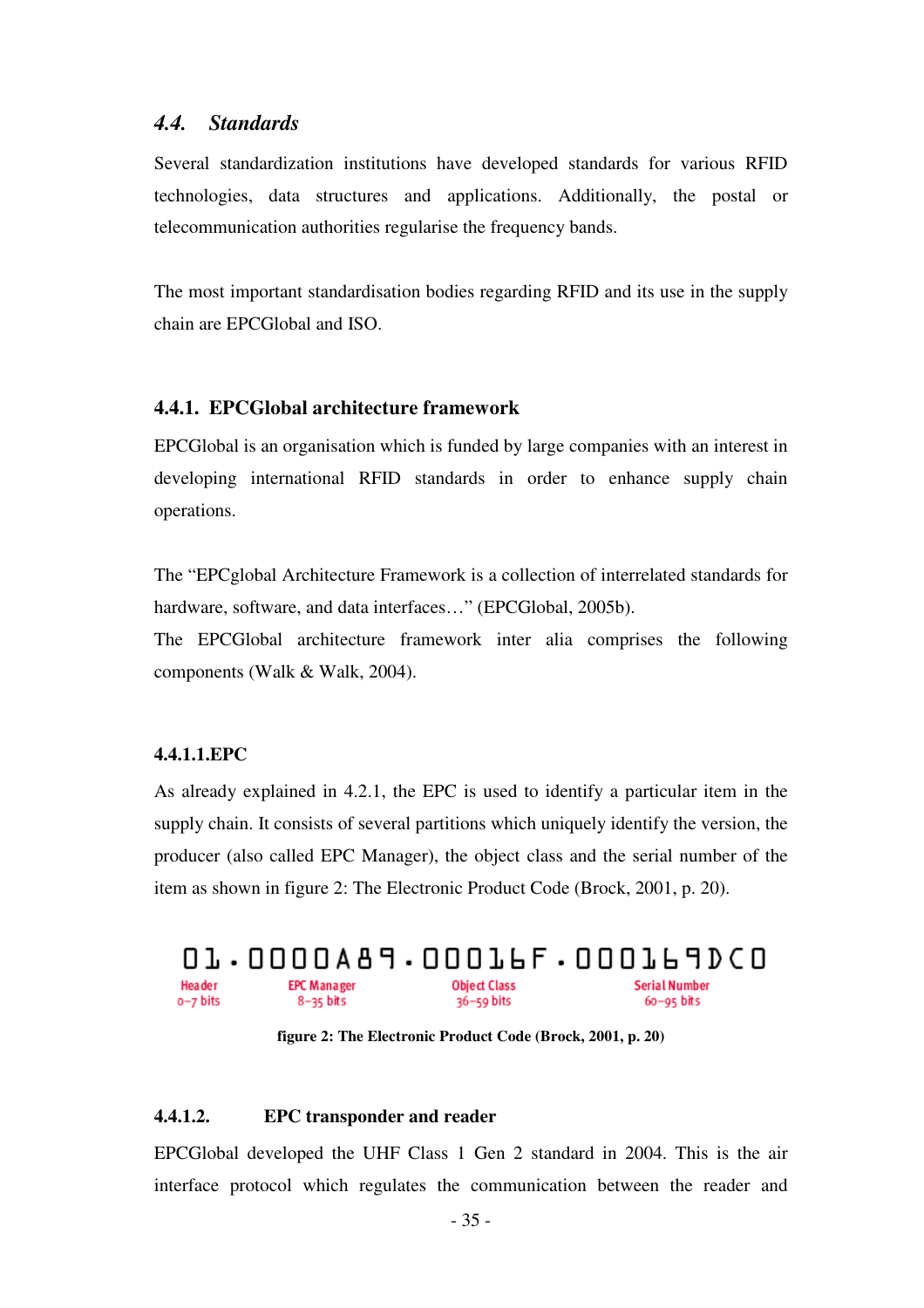transponder. It superseded the standards UHF Class 0 Gen 1 and UHF Class 1 Gen 1. The Gen 1 standards where developed by the Auto-ID Center. The Gen 2 now represents a single global standard for the air interface and use of the memory space of transponders of UHF systems and is closely aligned with ISO standards.

#### **4.4.1.3. Object Name Service (ONS)**

Because the EPC just contains the identification number of an item, the object name service is needed to connect the item with the corresponding information. The ONS "provides a lookup service to translate an EPC™ number into an internet address where the data can be accessed" (Harrison, Moran, Brusey, & McFarlane, 2003)

#### **4.4.1.4. Physical Markup Language (PML)**

The information to an item, such as EPC-number, time stamp, barcode data or sensor data are described with the PML which is based on XML. However, the PML only describes how the data is communicated. (Brock, Milne, Kang, & Lewis, 2001)

#### **4.4.1.5. Savant**

The management and the effective exchange of EPC data is realised through Savant, a software technology with a distributed architecture. In its hierarchy, the low-level Savants process and filter event data and only forward information of interest to superior Savants. (Goyal, 2003)

#### **4.4.2. ISO RFID standards**

The International Organization for Standardization has developed several different standards for RFID use. However, only the following RFID standards are relevant in the context of supply chain operations.

#### **4.4.2.1. Air interface standards**

The ISO/IEC 18000 standard series covers generic parameters for air interfaces (18000-1) and six frequency specific air interfaces (18000-2 to 18000-7). As already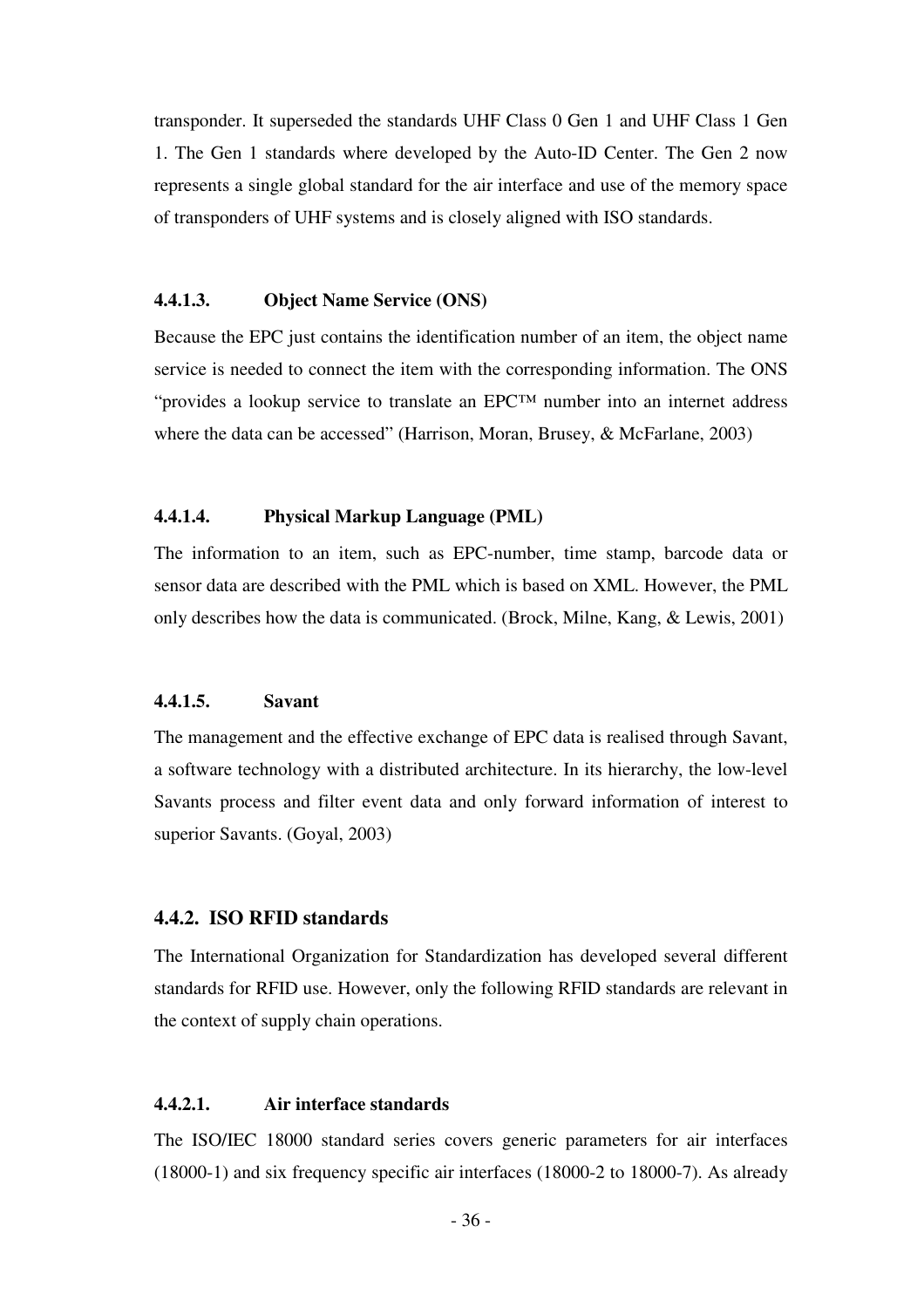mentioned in 4.3.3.1, the different frequency bands determine the functionality of the corresponding RFID systems. These differences are accounted for in the frequency specific air interfaces, e.g. in form of specific transmission data rates.

| <b>Notation</b>            | Frequency band |
|----------------------------|----------------|
| <b>ISO/IEC 18000-2</b>     | $>135$ KHz.    |
| <b>ISO/IEC 18000-3</b>     | 13.56 MHz      |
| <b>ISO/IEC 18000-4</b>     | 2.45 GHz       |
| <b>ISO/IEC 18000-6 A/B</b> | 860 - 960 MHz  |
| <b>ISO/IEC 18000-7</b>     | 433 MHz        |

**table 3: ISO frequency specific air interface standards (ISO, 2004a)** 

## **4.4.2.2. Data content structure standards**

The data protocol for the application interface in RFID systems for item management is described in ISO/IEC 15961 and the data processing and encoding is specified in ISO/IEC 15962. The ISO/IEC standard 15963 deals with the "Unique identification for RF tags" (ISO, 2004b, p.1). It is the counterpart of the EPC in the EPCGlobal architecture framework.

## **4.4.2.3. RFID performance/conformance standards**

Additionally, the ISO provides methods performance tests for transponders and readers (ISO 18046) and RFID device conformance test methods for 13,56 MHz, 2,45 GHz and 433 MHz systems (18047-3, 18047-4, and 18047-7). (Rees, 2004)

### **4.4.2.4. Supply chain application standards**

ISO also currently develops several supply chain application standards shown in table 4: ISO supply chain application standards for RFID. However, the document containing general application requirements has been discarded.

| Notation  | <b>Supply Chain Application</b>  | Status of document |
|-----------|----------------------------------|--------------------|
| ISO 17358 | General application requirements | discarded          |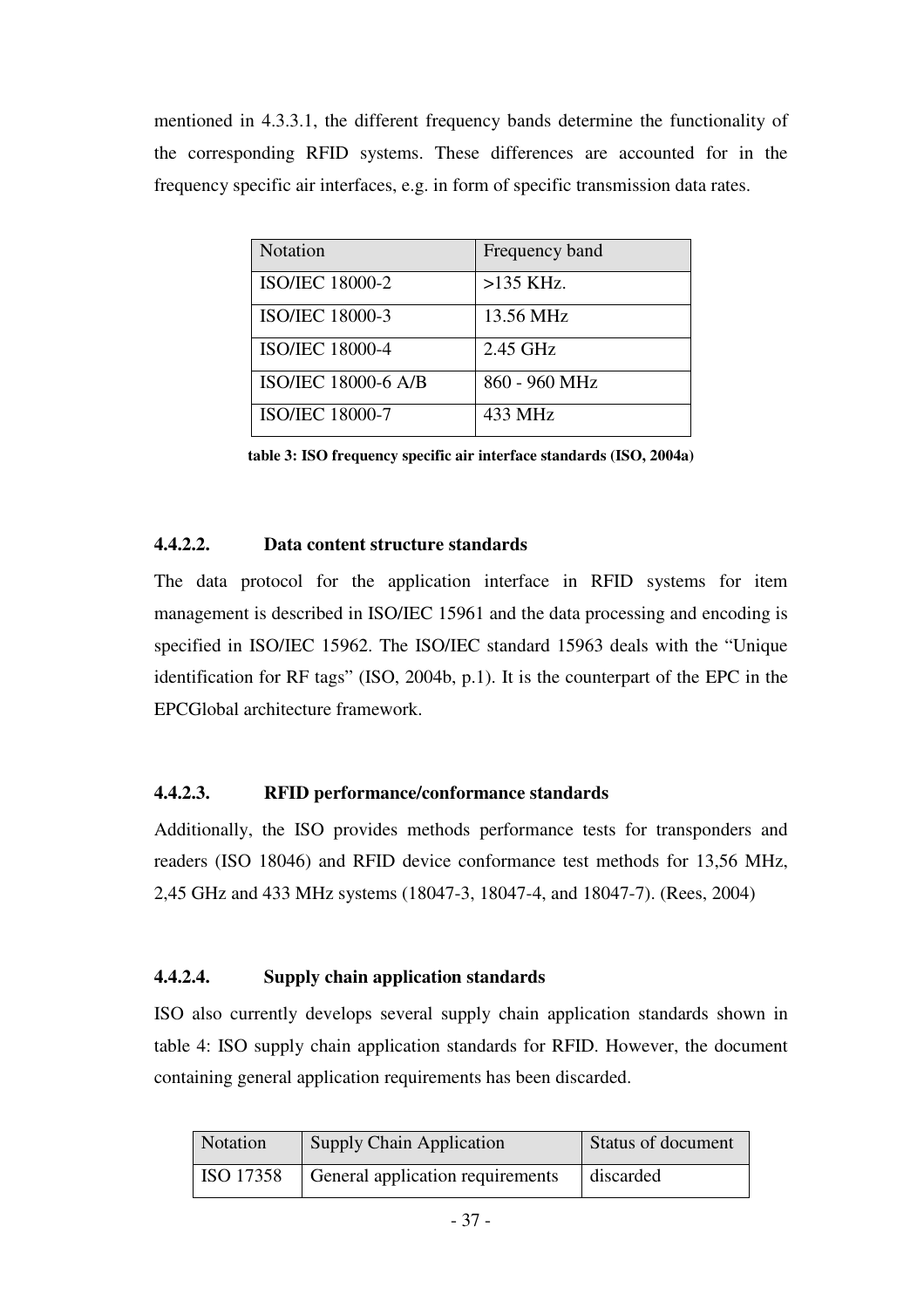| ISO 17363 | Freight containers         | Under development |
|-----------|----------------------------|-------------------|
| ISO 17364 | Transport units            | Under development |
| ISO 17365 | Returnable transport items | Under development |
| ISO 17366 | Product packaging          | Under development |
| ISO 17367 | Product tagging            | Under development |

**table 4: ISO supply chain application standards for RFID** 

The given introduction on RFID technology and systems has shown that RFID systems typically consist of the following four components (Seffi, 2004):

- o Unique identification number
- o Transponder
- o Networked readers and data processing systems and
- o Databases which store information and enable information exchange

Whereas the first two components are truly RFID specific, the latter two are likely to be represented through the supply chain management systems which enable the integration of the RFID systems along the supply chain.

The number of different capabilities, features, and physical classifications of RFID systems indicates that in each case of RFID deployment the environmental factors have to be considered carefully in order to allow for the desired functionality at minimum costs.

Regarding the development of global standards for RFID technology, it became clear that there are currently the two key players EPCGlobal and ISO which need to align their approaches along with governmental telecommunication regulation institutions in order to arrive at one global RFID standard which can be used for supply chain operations at low costs.

The next chapter will introduce the RFID approach taken by SAP's Auto-ID Infrastructure which integrates automatic identification technology with supply chain management systems.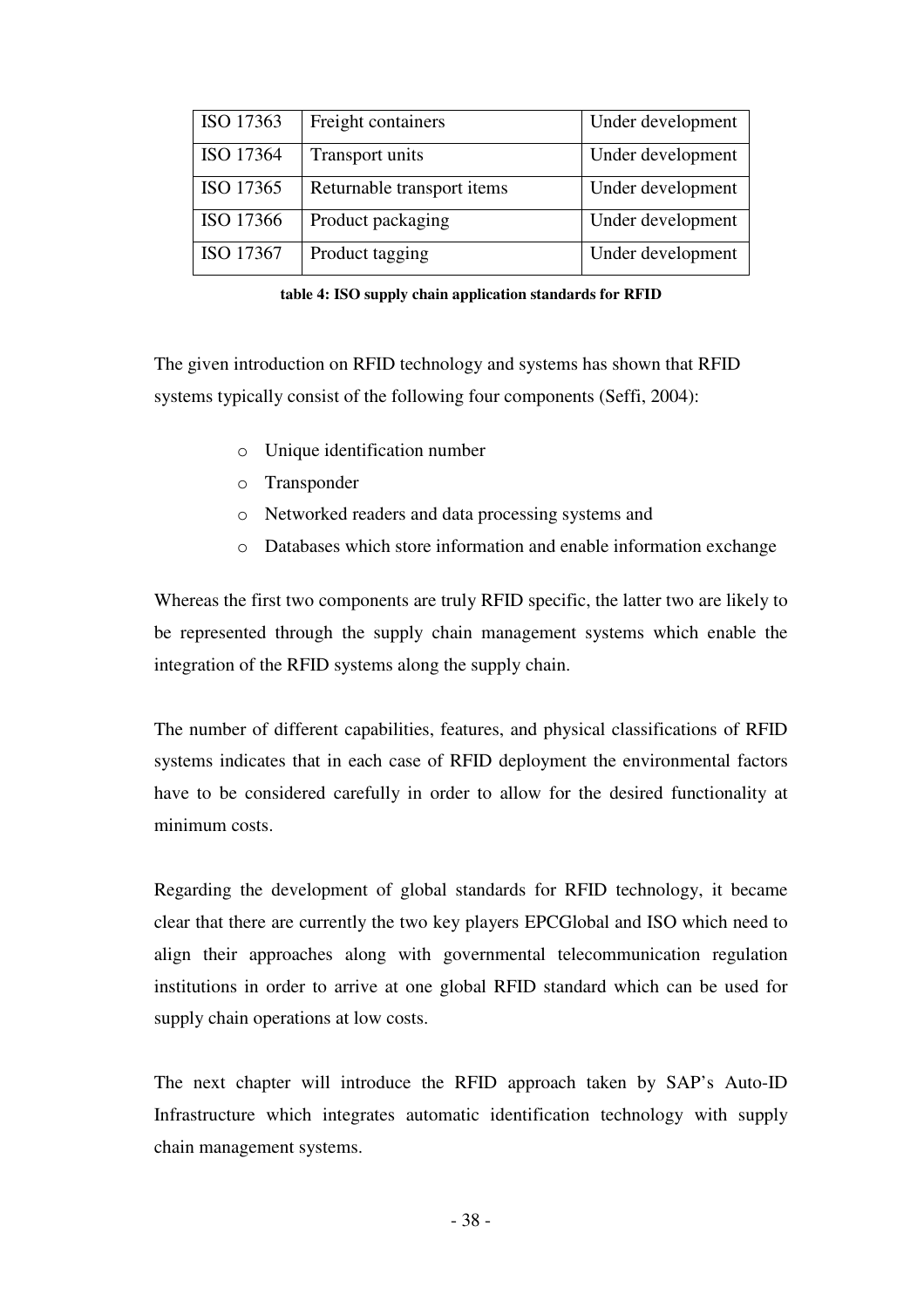# **5. SAP RFID solution**

Existing SCM systems need to integrate the granularity of data provided by RFID technology. In order to understand the integration effects of RFID technology on the systems, this chapter describes SAP's approach which comprises several components. Auto-ID Infrastructure (AII) provides the connection of RFID devices with existing information systems. It is designed as generic infrastructure integrating with heterogeneous systems but also integrates seamlessly with existing logistics systems by SAP (SAP, 2005b). The possibility of deploying AII as standalone solution is disregarded as in this study the focus is on the integration with existing systems. Therefore, an integration scenario with a SCM system is assumed and described.

The RFID solution offered by SAP can be mapped to the architecture framework of EPCGlobal (SAP is member of EPCGlobal) which was already described in chapter 4.

## *5.1. System components*

The RFID solution package of SAP, apart from readers and tags manufactured by other companies, comprises five key components which are illustrated in figure 3: SAP RFID Solution Package (SAP, 2005c) and explained subsequently.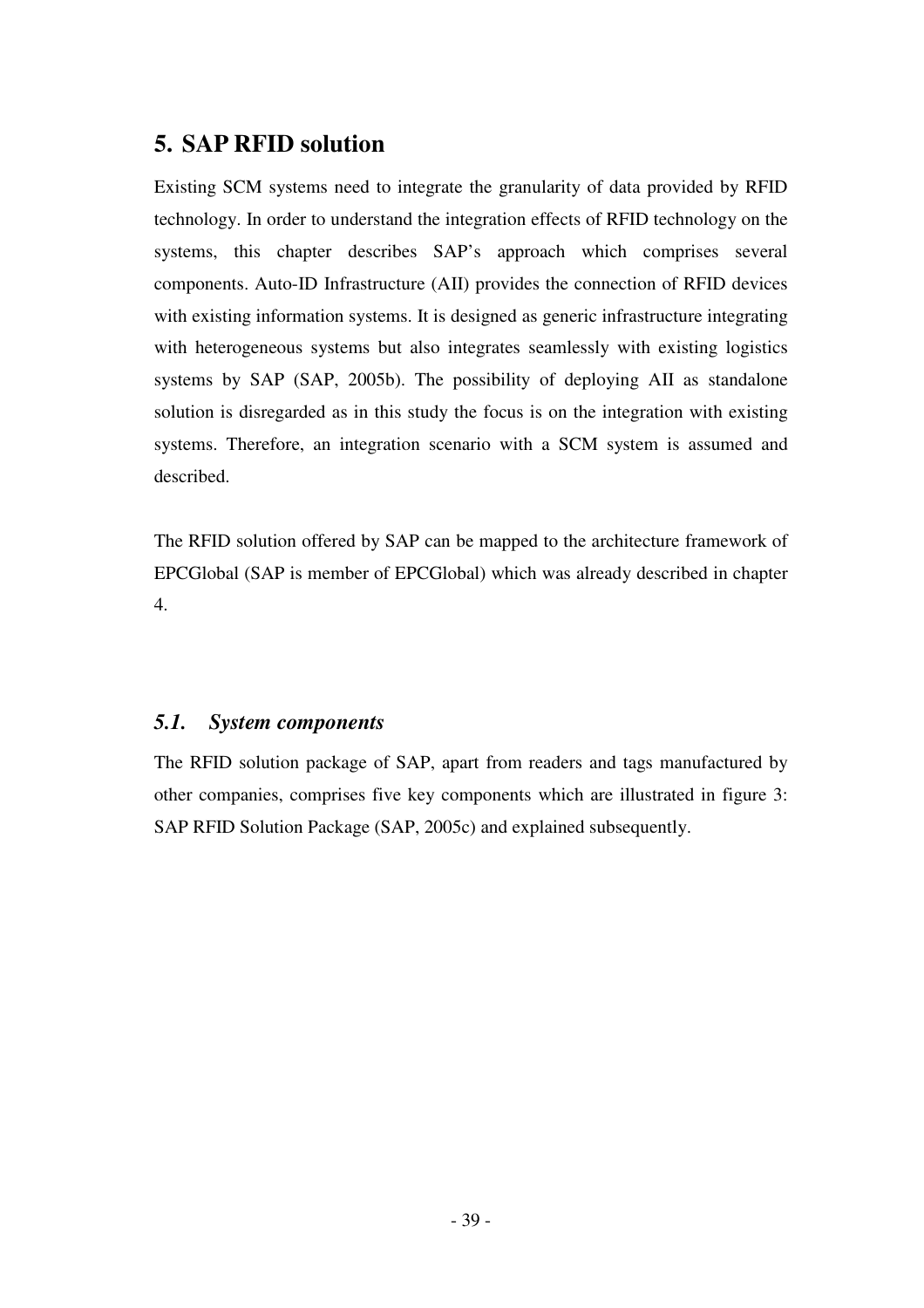

**figure 3: SAP RFID Solution Package (SAP, 2005c)** 

### **5.1.1. SAP Auto-ID Infrastructure**

The AII on the one hand integrates the RFID devices, i.e. transponders, readers and printers, and on the other hand the SCM systems. Therefore, it "filters, buffers, verifies, and aggregates data coming from different hardware sources, [and] gives business context to the data, drawing on the applications in mySAP™ ERP that support the business processes" (SAP, 2005c, p. 6). It supports the following inbound and outbound processes (SAP, 2005d):

- o RFID tagging of cases and pallets
- o Packing cases onto pallets (unit load building)
- o Moving pallets within the warehouse
- o Loading pallets for outbound shipment

In the context of the EPCglobal Architecture Framework, the AII represents the lowest level Savant. The AII system communicates with higher level components, e.g. the ERP system, via the so called Exchange Infrastructure (XI) by use of XML/PML messages.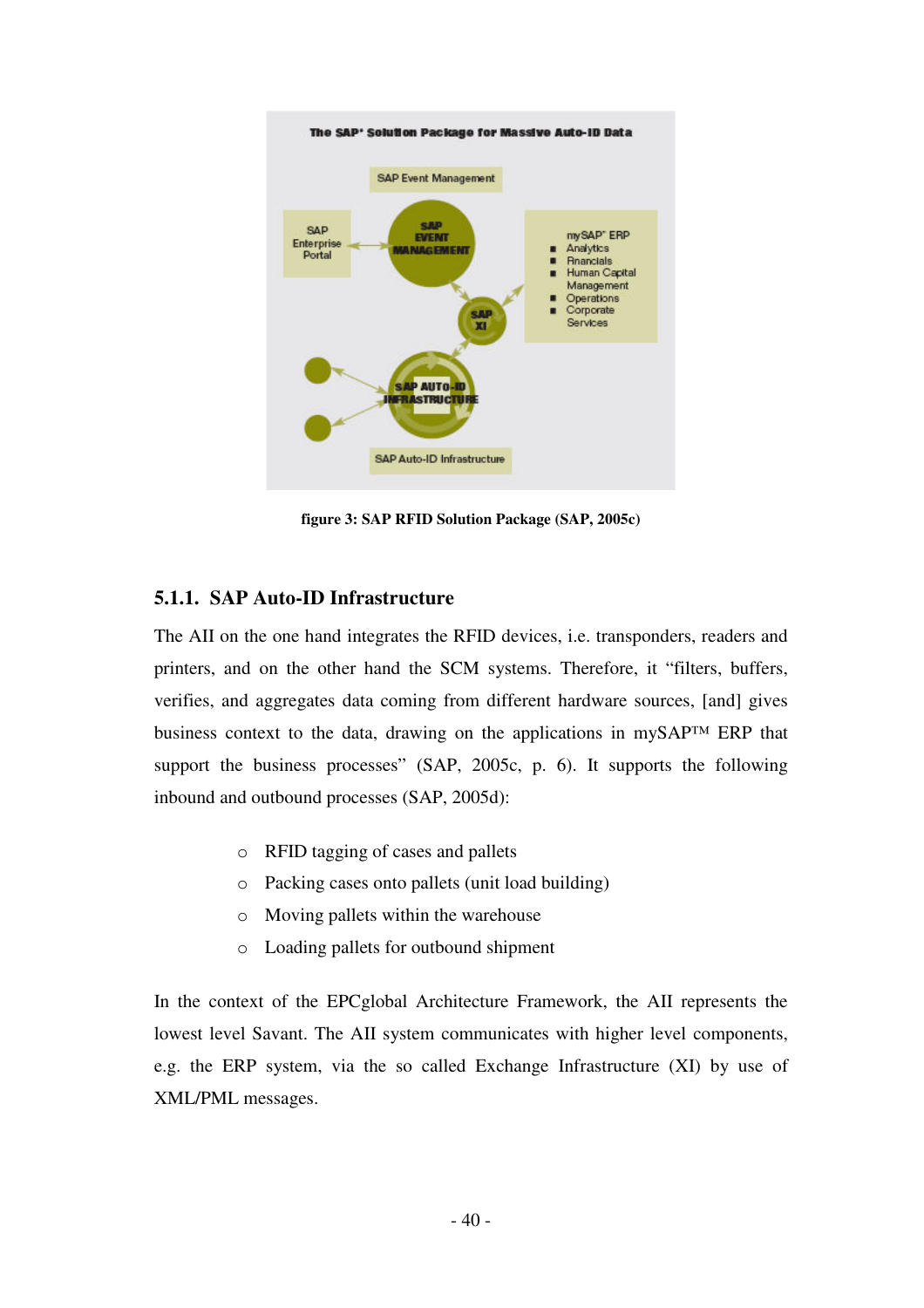#### **5.1.2. SAP Exchange Infrastructure**

SAP XI provides the integration platform for data exchange. In this way point-topoint connections between separate systems are avoided and integration with systems from other vendors is possible as well (Buxmann, König, Fricke, Hollich, Diaz, & Weber, 2004). Whereas the AII communicates using the XML data format, the ERP and SCM systems of SAP do so using the intermediate document (IDoc) format. The XI then converts the format and maps the field contents. Additionally, it queues, sequences, and routes the messages between ERP system, event management software and AII. Through the XI, RFID data such as the EPC is merged with transaction data from the backend systems, for example with an advanced shipping notice (ASN) which is send to the buyer to inform about a forthcoming shipment and its packaging. (Schäfer, 2005)

By coordinating and filtering messages between systems, the XI is a savant system one level above the AII. It links the information about physical goods from the backend systems with the actual items through the EPC received by the reading devices.

#### **5.1.3. ERP adapters**

For compatibility with older SAP systems and non-SAP systems, ERP adapters are used to "control and use the auto-ID data involved in the warehouse management, fulfilment, delivery, and handling of unit-oriented (pallet) activities" (SAP 2005c, p. 7). The latest ERP release (mySAP ERP) has built-in adaptors. The ERP system assigns the EPC number ranges to AII systems for printing smart labels or writing EPC numbers to transponders and supports all processes which involve RFID data. Therefore, the data needed for "packing, unpacking, loading, unloading, and advanced shipping notification (ASN) processes" are provided by the ERP system (SAP 2005c, p. 7).

#### **5.1.4. SAP Event Management (EM)**

SAP Event Management (EM) is a component of the SCM solution and allows for tracking and exchanging RFID data with other supply chain members. It informs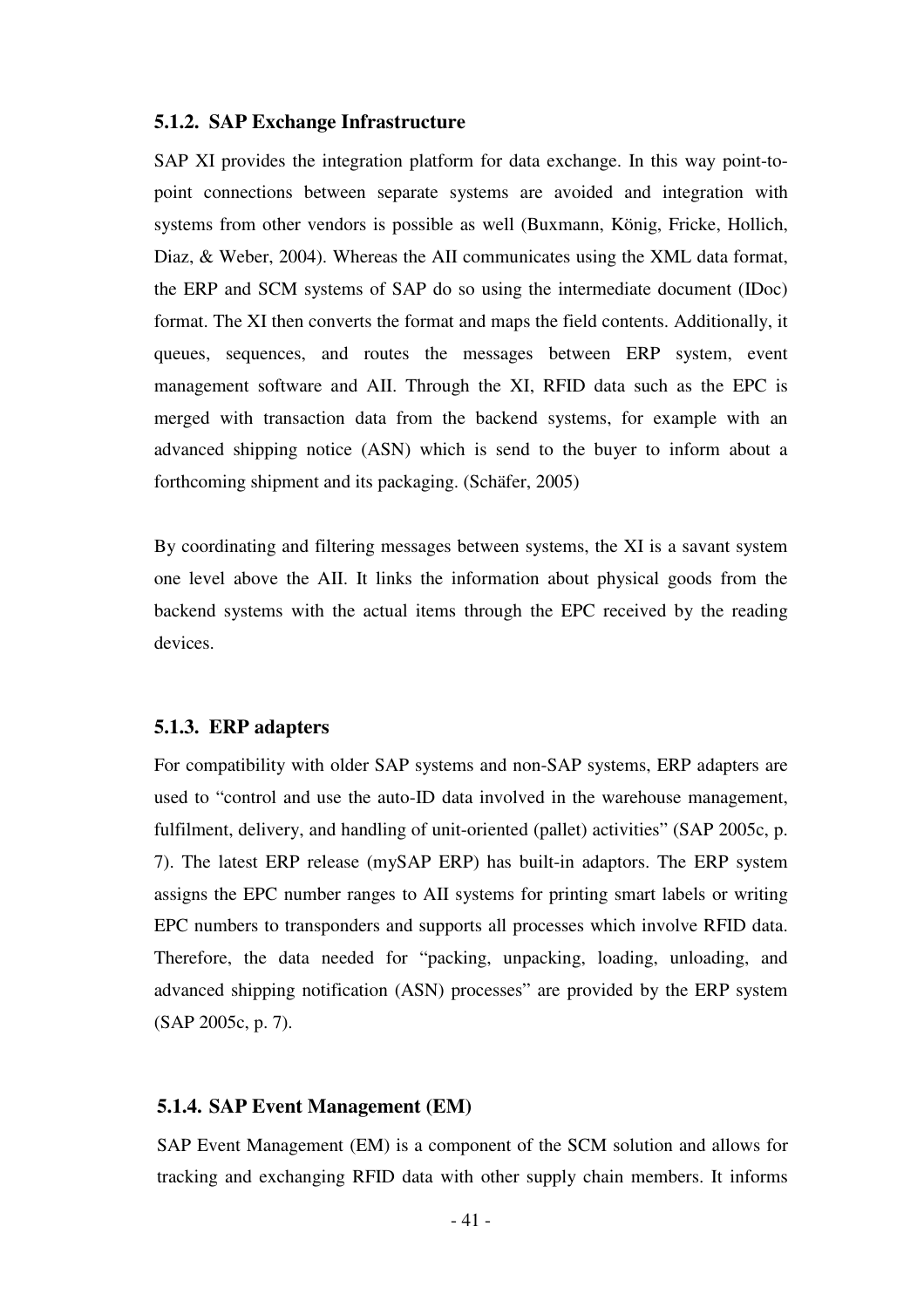supply chain members of events, such as the ASN, thus providing transparency and visibility across the supply chain. Predefined scenarios are used to distinguish expected from unexpected events. In case of unexpected events, automatic alerts are created. Additionally, reports on key performance indicators (KPI) are provided through the Enterprise Portal. EM together with the Enterprise Portal represent the highest level savant in the hierarchy of SAP's RFID solution (SAP 2003; SAP 2005c).

## **5.1.5. SAP Enterprise Portal**

The Enterprise Portal provides role based access to information gathered by RFID devices for employees, partners and customers as well. It enables visibility on report and event management information (SAP 2005c).

The AII solution of SAP provides support for RFID deployments and integration with supply chain management systems. The five introduced components represent a generic framework for the integration of RFID with supply chain management and ERP systems through data exchange standards supported by all major system vendors, thus allowing for integration along the entire supply chain.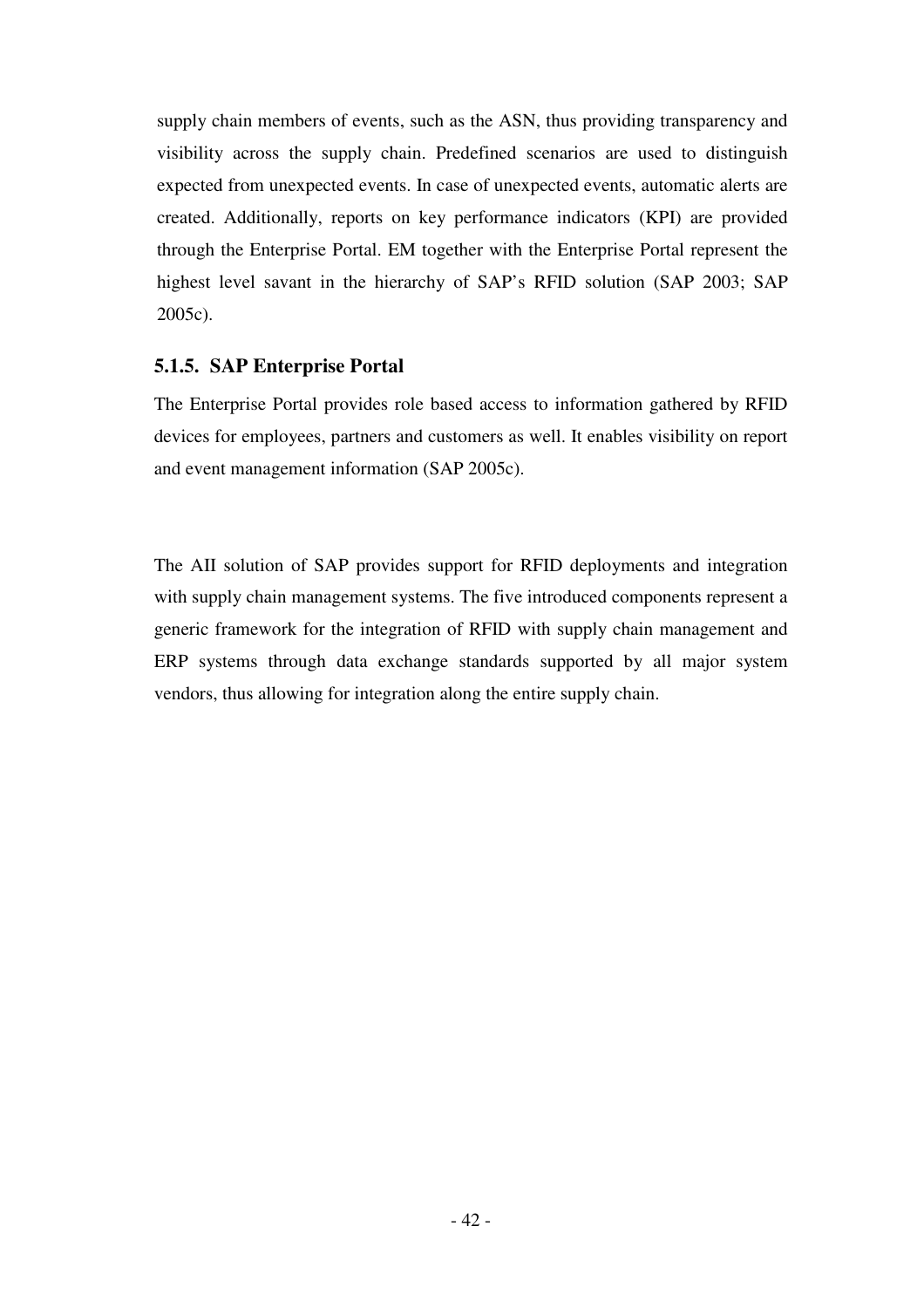## **6. Results**

The following section introduces the examined case studies. Among them are RFID projects from a logistics service provider, a fashion and lifestyle company in the textile trade, a mail-order and online retailer, an industrial printer supplier, as well as a semiconductor producer. The descriptions of the projects give an understanding of how the examined RFID systems work and take into consideration the particularities of each deployment.

# *6.1. Logistics service provider implements RFID pilot with healthcare producer for Metro's Future Store Initiative*

A leading logistics service provider was chosen by a healthcare company and Germany's largest retail company Metro to test RFID deployment in the context of Metro's Future Store Initiative. The task was to tag pallets for shipments bound from the healthcare company warehouse (which is operated by the logistics service provider) to certain Metro distribution centres.

In Germany, the logistic service provider operates a central warehouse for the healthcare company with room for 33,000 pallets. In this warehouse, outbound pallets are picked individually per order. In case a shipment is bound for a Metro distribution centre a smart label is printed. On the front the smart label contains the number of the shipping unit in plain writing as well as in bar code form and on the back of the label an RFID transponder is located. This smart label is then attached to the pallet during inspection of completeness. Before the pallet is loaded on trucks it passes an RFID reader attached to the gate. As soon as all pallets are loaded and therefore scanned, the logistics service provider sends a despatch advice (DESADV) electronically to Metro, informing about the readiness of the shipment, its contents, and expected arrival time. (Kranke, 2005) On arrival of the shipment at a Metro distribution centre, the shipment again passes an RFID-enabled gate and the pallet's EPC is collected.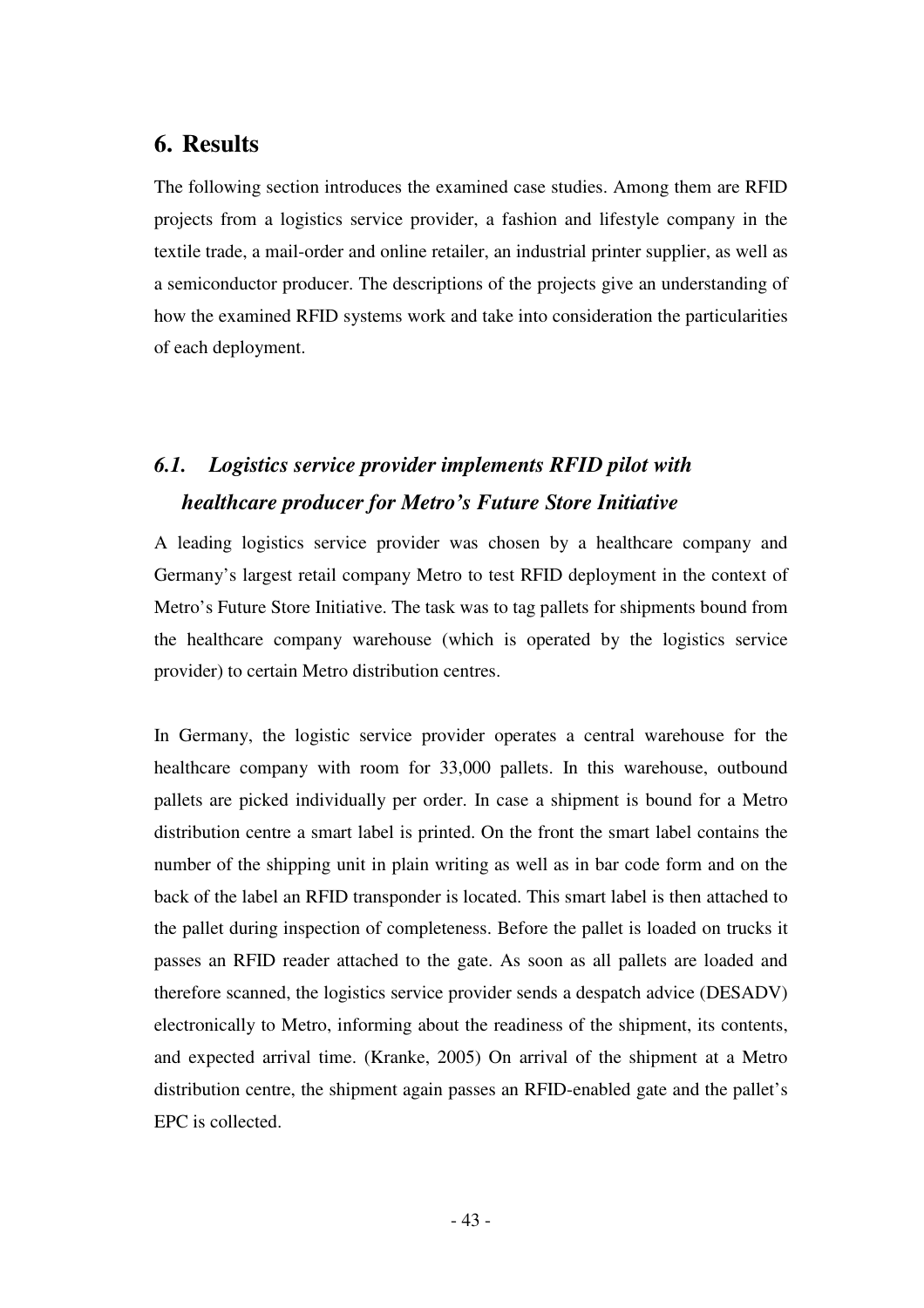The anticipated benefits of this RFID pilot were an enhanced supply chain visibility, more accurate and efficient scanning processes and thus cost reductions.

## *6.2. RFID Pilot at a fashion and lifestyle company and its retailer*

Another RFID pilot project was conducted in Germany by a global fashion and lifestyle company together with its logistics partner and a retail company. Its goal was to test current technology, examine possible applications for reasonable RFID deployment, and to identify both costs and benefits of RFID solutions in the textile trade.

Therefore, logistic units as well as the items are tagged at the logistics service provider during the control of goods received. These tags are then read (bulk reading) before as well as after the order picking process at the logistics service provider. When arriving at the retail stores the control of goods received is done by scanning the goods when they pass RFID-enabled gates.

Apart from these logistical functions, additional functions in the retail stores are tested. For instance, the stocktaking for RFID-enabled goods is simplified and improved because of bulk reading and RFID-enabled shelves which recognize if goods are taken from them. Thus, errors resulting from manual data entry are minimised. In order to prevent theft, the RFID tags are used for article surveillance as well. The latest transaction in this supply chain, being the check out process for these products, is streamlined because RFID readers are used at the check out counters allowing for faster and simultaneous reads. Because this RFID system works as a closed loop system, the transponders are removed at the check out counters and sent back to the logistics service provider for reuse.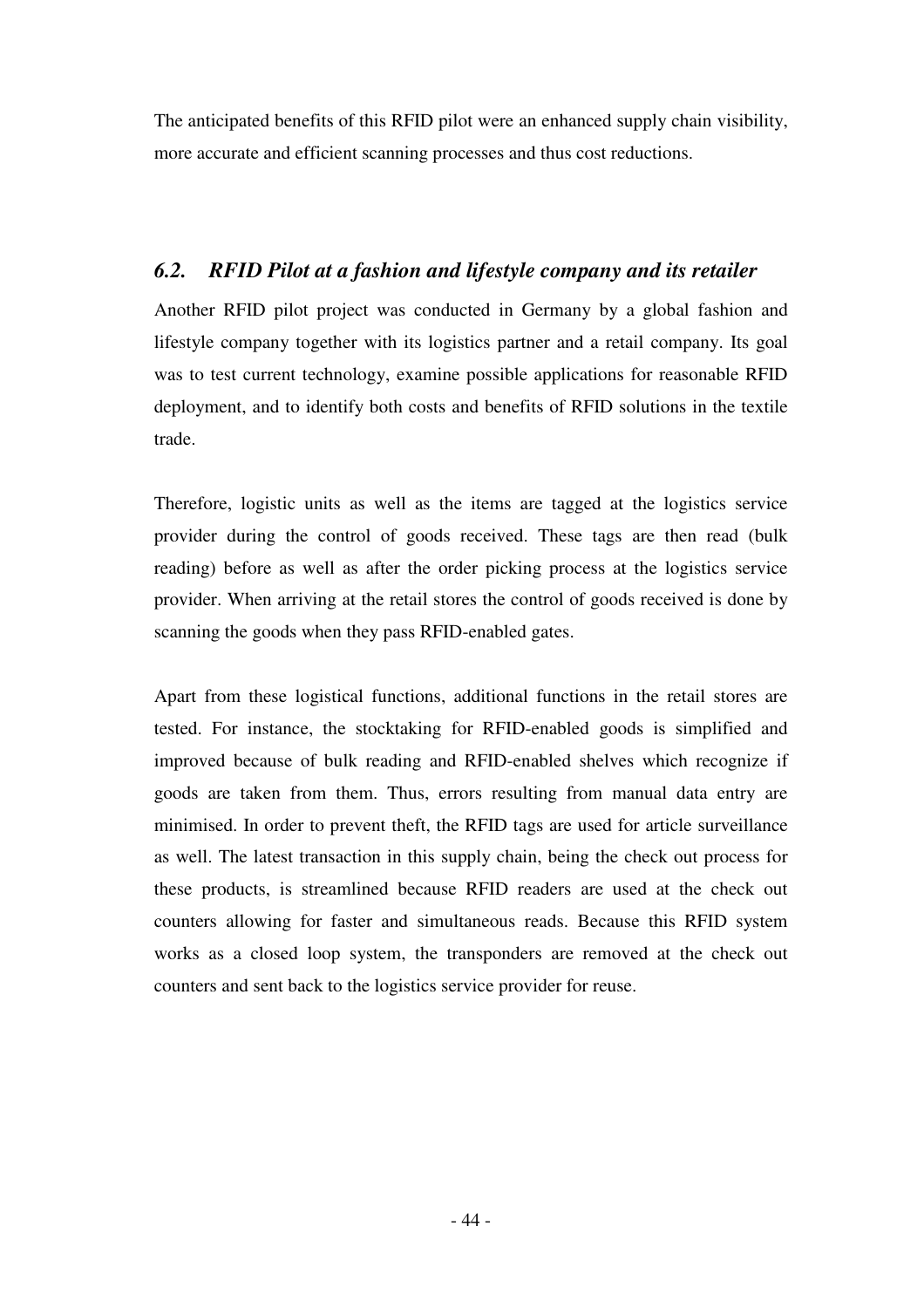# *6.3. German mail-order and online retailer tests RFID for theft reduction of high value goods*

In order to test practicability of RFID technology and to prevent theft of its high value electronic goods during shipment, a major German mail-order and online retailer opted for an RFID solution. In the central warehouse RFID transponders are attached to the packaging of high value goods like jewellery, digital cameras or cellular phones. The passive smart label transponders, working in the 13.56 MHz frequency band, contain a unique article number, the shipment code, as well as a number used for returned goods. Therefore, the goods arrive at the end customers with the transponder. In order to anticipate any privacy concerns the packages comprise an informative letter about the technology and the confirmation that no personal data is stored on the transponder.

Along their way through the central warehouse the transponders are read at certain points such as the picking or packaging stations to identify the products which are then shipped to the distribution centres of the logistics service provider. During the processing in the distribution centres, the items are also identified by RFID readers. The data collected along the shipment route is combined with local data from each read activity. Thus, in case of theft or loss, the last location where the product was identified can be found but also improved tracking for customers increases the service level.

According to the company, the benefits of this RFID system for theft reduction alone outweigh the costs by more than 20 percent. Therefore, the RFID solution is used in practice but because of the costs of the transponders is restricted to high value goods only.

# *6.4. Supplier of industrial printers deploys transatlantic RFID solution*

In cooperation with a freight forwarder and an airfreight carrier, a supplier of industrial printers tracks shipments from its Germany based warehouse alongside the route to American customers.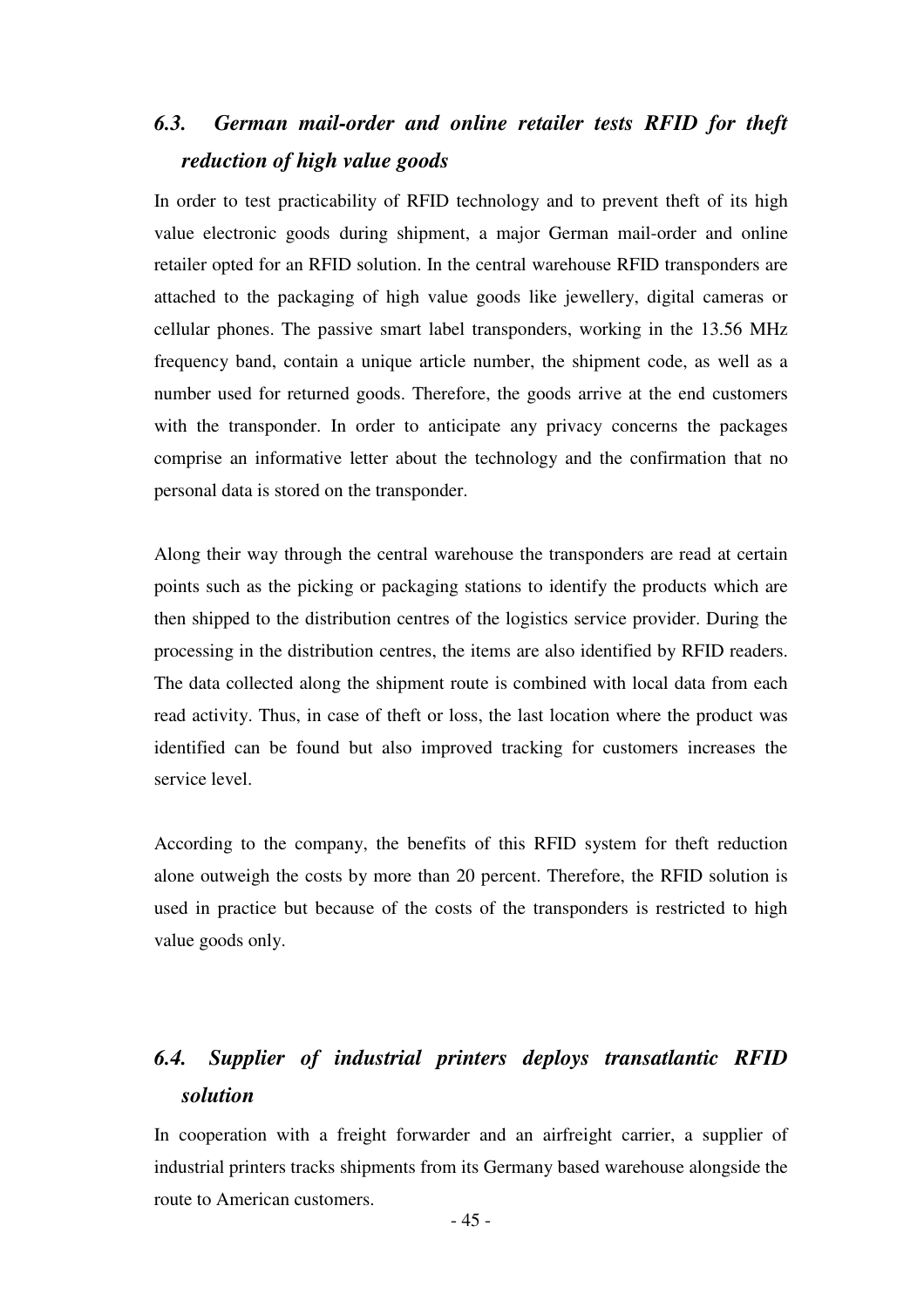With the intention of providing better customer service, the printer supplier needed to track shipments at shorter intervals and to gain better visibility of the shipments during the time they were handled by the freight forwarder and the airfreight carrier. The goal was to provide more timely and accurate information which could allow for a comparison of the planned execution plan with the actual shipment execution. For that reason, in the German warehouse the printers together with spare parts and supplies are picked and tagged at case level with 96 bits UHF transponders and then loaded onto pallets. Before the shipment leaves the warehouse, it passes an RFIDenabled gate which is activated manually and indicates shipment conformance with expected values with a traffic light signal. At arrival at the freight forwarder's warehouse the shipment again passes an RFID-enabled gate with traffic light signal and the same happens when the shipment leave the warehouse and is loaded onto the plane of the airfreight carrier. Being shipped to North America, the shipment is read again in the loading dock when it is loaded onto trucks bound either for the last part of the journey to the customers or for a warehouse of the printer company.

Conducting the project provided the company with insights in how to integrate RFID solutions by different vendors deployed on two continents, increase supply chain visibility and deploy real-time SCEM.

## *6.5. RFID solution in the semiconductor supply chain*

A semiconductor company simplified its supply chain processes using an RFID solution between its manufacturing plant and a distribution centre. The main purpose of the pilot project was to present a valid business case for RFID deployment. On the one hand, the pilot serves as reference project for other company locations but also as a showcase for customers as the company produces RFID transponders.

In the manufacturing plant RFID transponders are used at three levels. Every pallet, carton box and individual packaging unit is tagged with passive smart labels and scanned before shipment to the distribution centre. On arrival at the distribution centre, the receiving process is largely automated now. Before, every carton and packaging unit had to be opened to tally the shipment. Now, the shipment passes an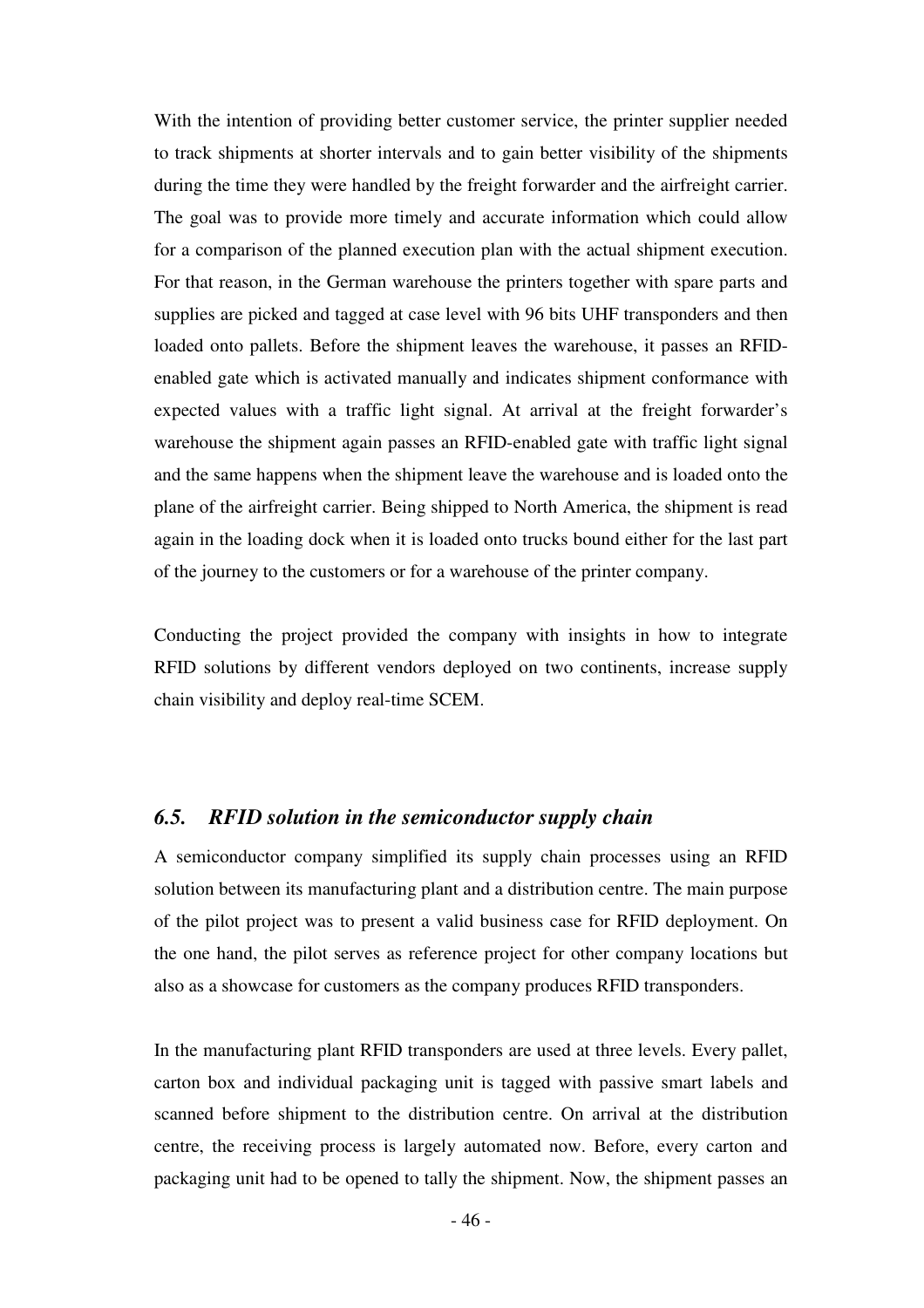RFID-enabled gate and information of a shipment is collected and the receipt process is shortened to a quarter of the previously needed time. The achieved costs savings also result from reduced redistribution time.

One of the main efforts of the project was the process-reengineering. In order to allow for very high reading rates with products and packaging containing aluminium the location of the transponder on the packaging was critical. Also the stacking provides a source for error as transponders put too close together can block each other. The integration to the IT environment was mainly concentrated on changes in the warehouse management system.

Because of the internal business benefits, the company plans to extend the scope of the project to include customers as well.

Having illustrated current uses of RFID in supply chain operations in different industries, it already became clear that the requirements as well as the results of RFID deployment vary from case to case but also have certain similarities. The goal of the next chapter is to analyse the common themes and factors.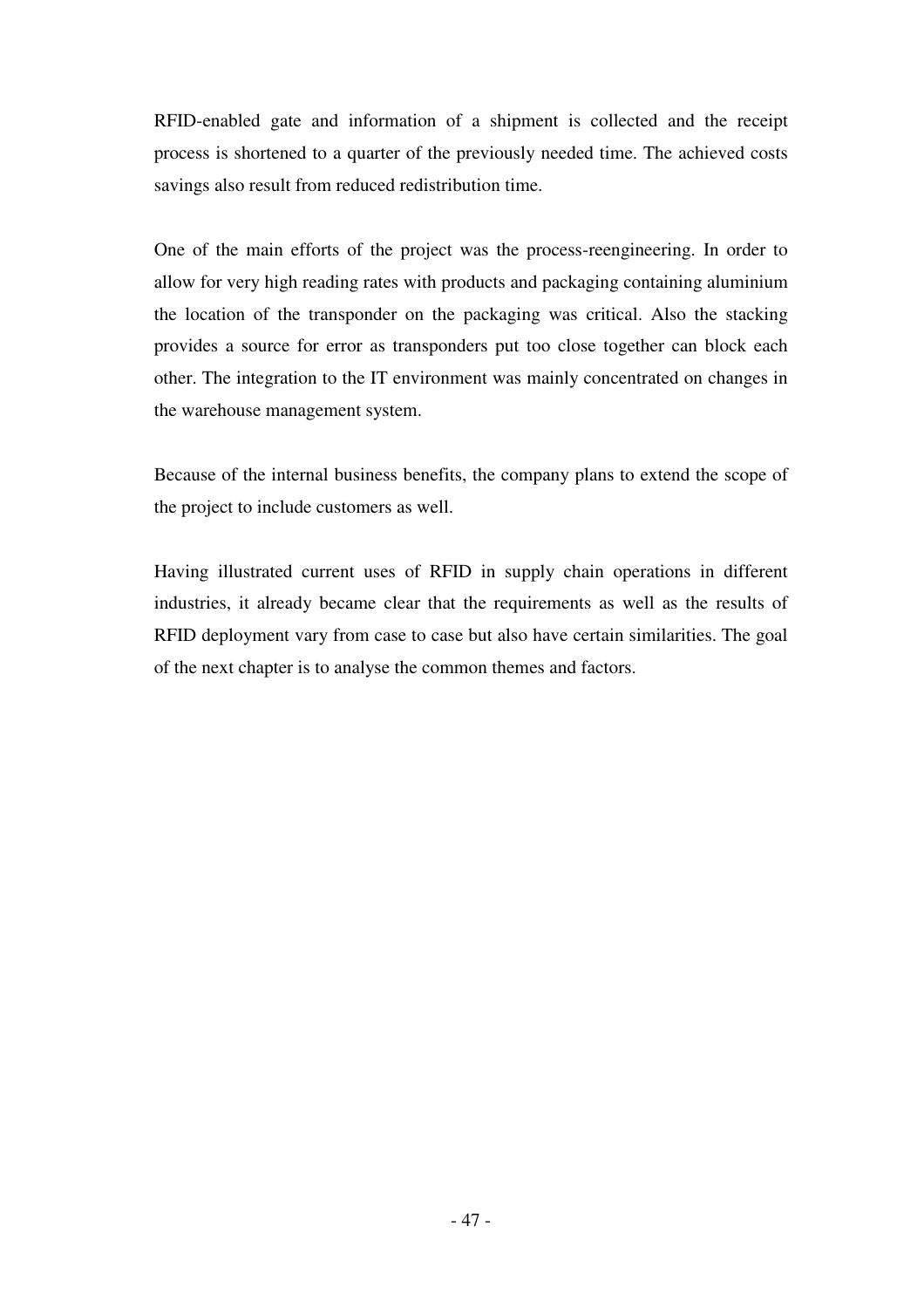## **7. Analysis**

The examined RFID projects are carried out in five different industries with different objectives. Therefore, the motivation which led to RFID technology introduction varied.

In this chapter, the underlying variables and factors of the anticipated variations are inspected in the light of the research questions. Consequently, the first part of the chapter focuses on the current use of RFID and the second part investigates the resulting impacts on supply chain management systems.

## *7.1. Current use of RFID technology in supply chain operations*

To begin with, the positions of the participants in their companies were rather mixed. Though they had in common that they were responsible for the RFID projects, two of them were employed in the logistics department, two stated that they were project managers and one participant was the chief information officer (CIO) of his company. This mixture adds to the ambiguity of SCM and its function as described in the literature review.

## **7.1.1. RFID projects at the companies**

However, all of the examined RFID projects were carried out as pilot schemes. Questions were asked about the motivation and drivers of the projects as well as what the participants expected as business benefits. The prime reason to start the projects was to test the technology and to experiment with it.

"Test for cost reduction, theft reduction, more accurate and efficient scanning processes, and item-level information."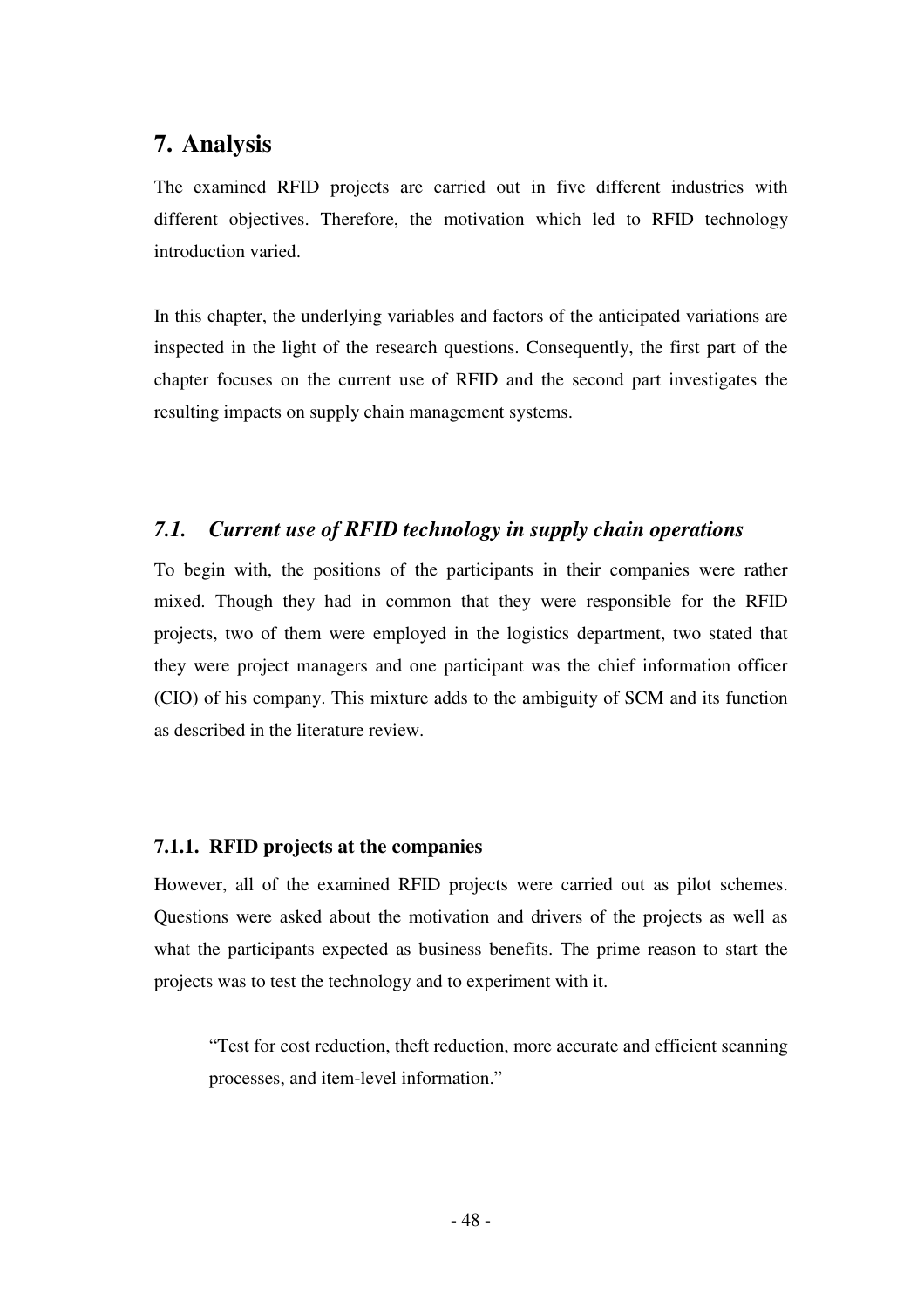"To gain insight in shipment status and location of goods while in transit to provide better customer service with better forecasts and test the possibility to deploy a solution in different standard-regions".

The main testing theme mentioned by the participants, as depicted in figure 4, was the improvement in scanning processes which goes along with the findings in previous research regarding the expected automation in the process in comparison to manual barcode scanning (McFarlane & Sheffi, 2003; Kambil & Brooks, 2002). Also, cost reduction is stated as a motivational factor for the use of RFID technology as well as the enhanced supply chain visibility mentioned by Joshi (2000). In two cases RFID technology was tested for theft reduction based on item-level solutions. Nevertheless, in opposition to expected and hailed RFID benefits (Sheffi 2004; McFarlane and Sheffi, 2003), the possibility to store and use more data on an RFID transponder than with a conventional barcode was only mentioned once.



**figure 4: motivational factors for RFID projects stated by the research participants** 

In the interaction with the participants it became clear that the companies were mainly trying to introduce RFID technology at a small scale in order to be better prepared for possible global rollouts. The semiconductor company wanted to "showcase the benefits of RFID and generate a positive business case" for possible RFID customers.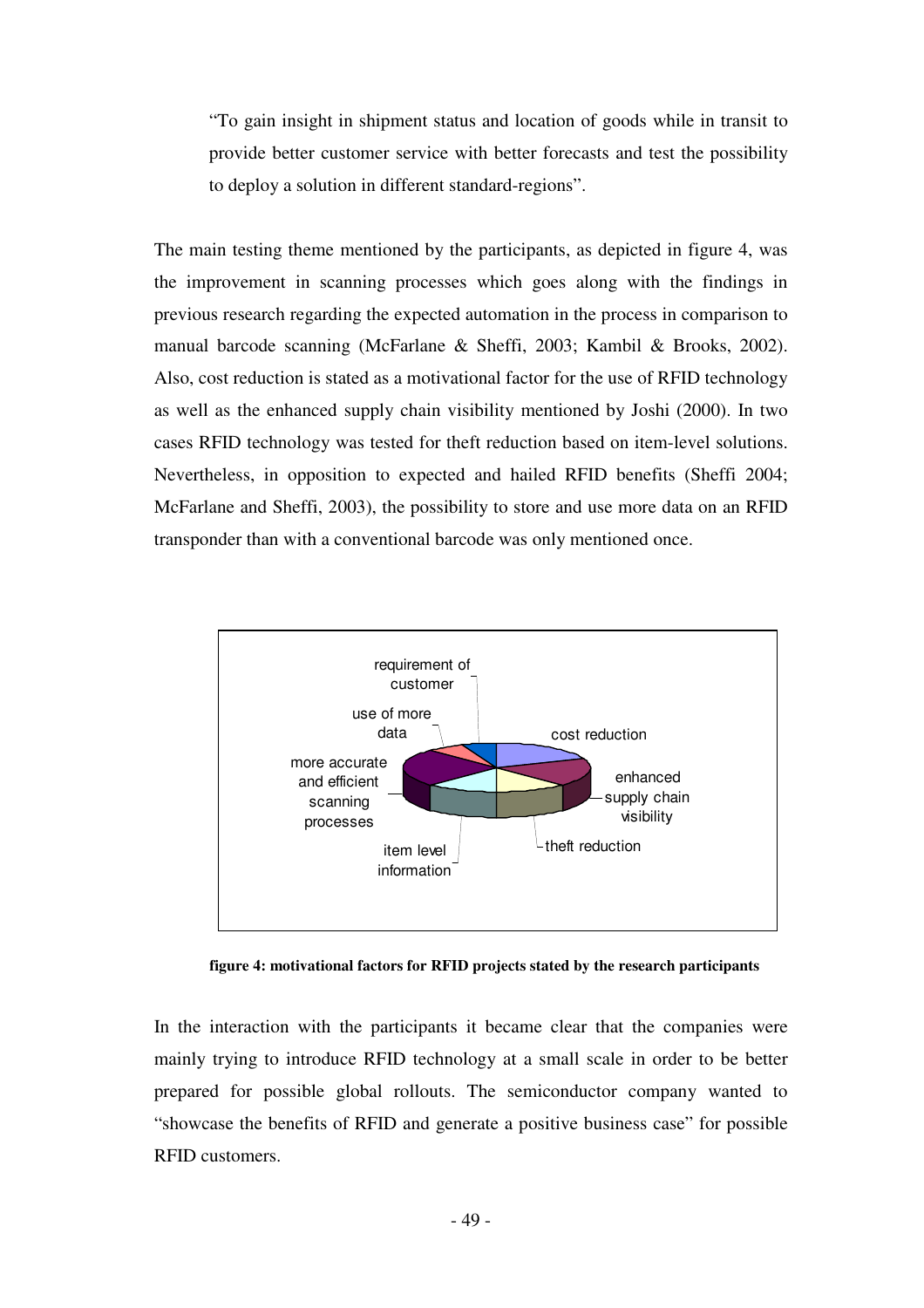In all RFID projects, the numbering scheme of the Electronic Product Code developed by the Auto-ID Center was used. But, consistent with the stated motivation only in one case was additional information stored in the memory of the transponder. It also contained the shipment number and a return identification number only used internally.

The wish for a better supply chain visibility was not only expected to be solved through the use of more check points but also by identifying entities at a lower data collection level. The extension of unique identification numbers of the Electronic Product Code compared to the barcode was used in four of the five examined cases. In these cases, the older data collection level was still used but additionally lower levels came into operation. In three cases item-level information was employed and in one project individual cases were identified. Only in one project, which was initiated because it was mandated by a customer, was the data collection level not affected.

Regarding the transponders used in the projects only passive transponders without their own power source were in operation. Because the systems were set up mainly to facilitate the shipping processes of receiving, picking and loading, distances between reading devices and transponders were rather short so that the passive transponders were sufficient. In four cases, the RFID systems were deployed in open loop systems, meaning that the transponders were disposed of and only in the case of the fashion and lifestyle company, were the transponders removed from the clothing at the point of sale and then sent back to the manufacturer's warehouse.

This layout of the systems also determined the form of the transponders. In the closed loop system, robust plastic cases like the widespread but less sophisticated tags of the older article surveillance systems were used. Whereas in the open loop systems smart labels were in operation. The limited use of memory and the fact that the smart labels are printed and written to just once did not make it necessary to use more complex and expensive transponders. Another of the mentioned reasons why smart labels were used is the fact that the front side of the smart labels still contain the traditional barcode symbols and numbers. In the interaction with the participants it became clear that the barcode on the labels was still needed as it provided a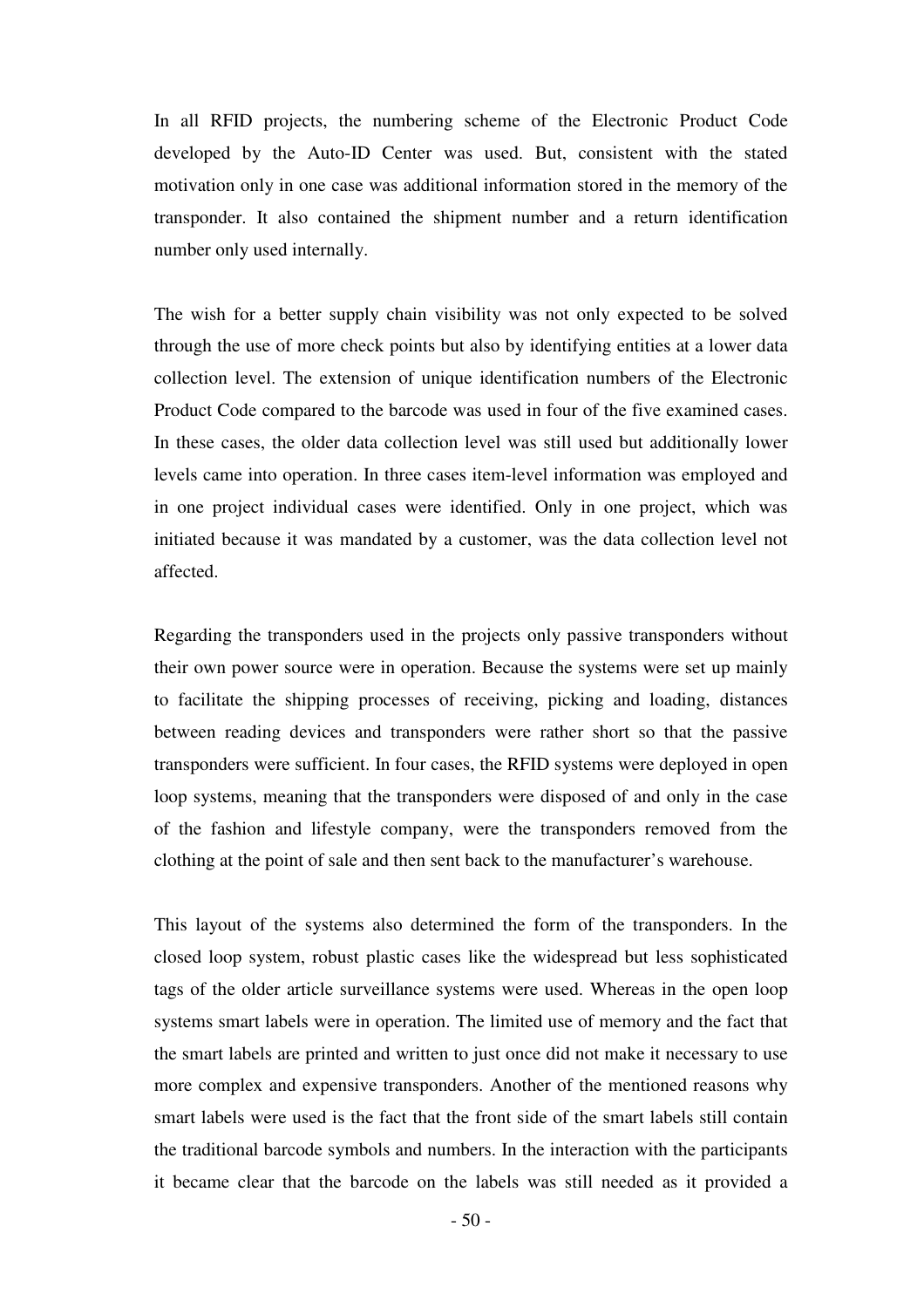twofold backup in case the transponder did not work. The barcode could be scanned or the numbers could be entered manually.

The use of real time data which is collected via RFID technology and is one of the proposed benefits (McFarlane & Sheffi, 2003; Sheffi, 2004) was only implemented and tested in two of the five projects. In the fashion and lifestyle case the stock keeping data is permanently gathered at the retail store with RFID-enabled smart shelves and monitored by the supply chain management systems to avoid out-ofstock situations. The company expects to benefit from more sales through the improved customer service.

In the transatlantic RFID deployment of the printer supplier, "RFID event information is combined with route maps which are updated immediately to reflect the time differences between plan and actual execution." Therefore, the company can provide more timely information about the location of products and the forecasts of arrival time are more accurate. Additionally, costs savings due to less express charges and contractual penalties are expected.

Regarding the scope of the pilot schemes, the companies were mainly involving other supply chain members as well. Only the semiconductor company build the entire business case internally. This was necessary due to the fact that it wanted to provide the customers with reliable and uncensored data from within the company.

The other projects involved all logistics service providers as well. This finding refutes the expectation of Kambil and Brooks (2002) who argued that most early RFID deployments would not be of collaborative nature. But it also indicates that the companies are aware that the greatest benefits of RFID solutions lie in a cooperative use of the technology by several supply chain members (McFarlane  $\&$ Sheffi, 2003; Sheffi, 2004).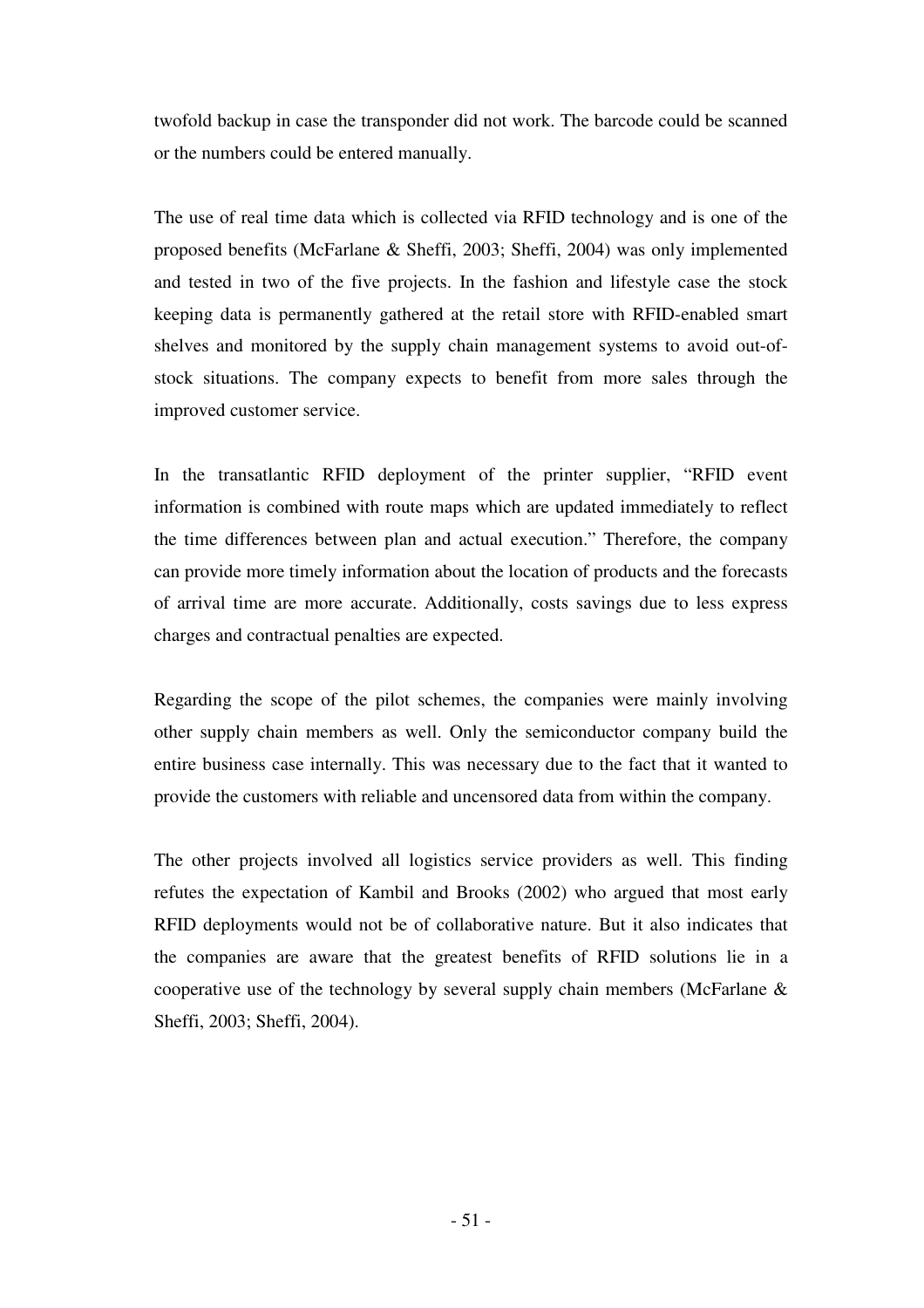## **7.1.2. General evaluations of the use of RFID in supply chain operations**

Because the nature of the examined projects was experimental due to the testing purpose, the given answers also contain a certain degree of criticism which results from the testing issues discovered in the pilots. These issues represent flaws in the technology from a user perspective. Interestingly, these shortcomings were addressed by four participants but not the participant from the semiconductor company which also produces integrated circuits (IC) for RFID transponders.

Among the detected weaknesses, the technical barriers for the use with products containing metal or liquids and problems with reading rates during bulk reading procedures were mentioned. Also the different standards used on different continents were brought up as a disadvantage leading to higher costs.

Nevertheless, the participants revealed mainly two groups of advantages of RFID technology compared to barcodes. They often mentioned the increased efficiency in scanning, identification and receipt processes and that the time savings enabled better inventory turns. The other main group relates to the increased supply chain visibility which resulted from more checkpoints and better tracking and inventory control. Additionally, the participants appraised RFID as a more robust technology, that it can be used in counterfeit protection and that it can become a standard which has coverage of more than one industry.

The participants expect to convert these advantages into business benefits. Better customer service with a higher supply chain transparency, less out-of-stock, increased sales, theft reduction, higher delivery reliability, increased inventory turns, and improved warehouse performance are expected to accrue in the examined industries. These findings resemble the benefits expected by McFarlane and Sheffi (2003). Interestingly, the stated benefits can be classified in two different themes. Benefits accruing to companies due to improved supply chain performance play the major role, whereas only the participant of the fashion and lifestyle company talks about improved sales performance due to less out-of-stock problems.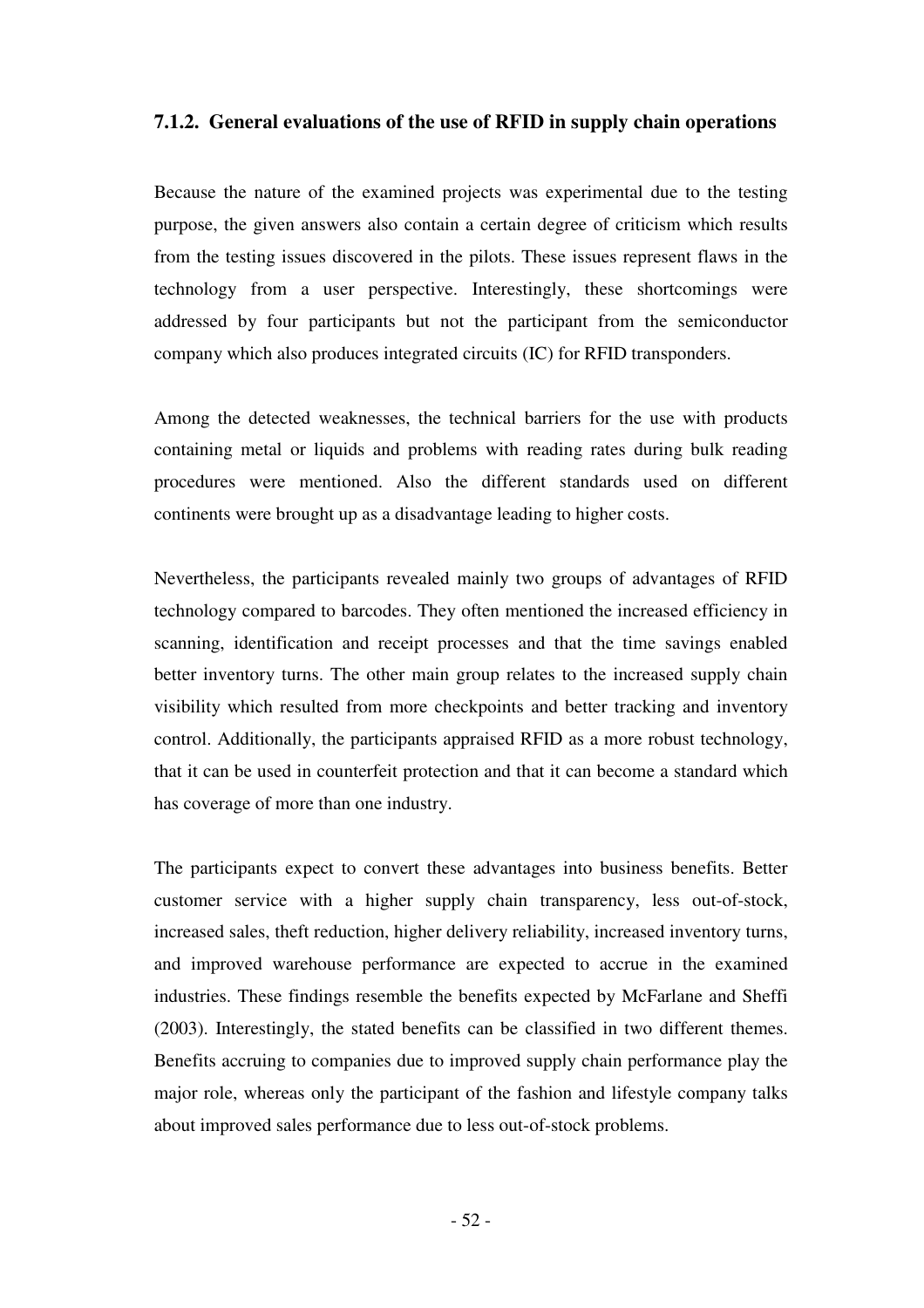Estimations about the future relationship of barcodes and RFID technology were rather consistent among the participants, even across the different industries. They expect a co-existence of the two for the following reasons:

- o bar code has broad coverage today,
- o bar code is still cheaper and more reliable,
- o investments required to switch to RFID,
- o RFID is only sensible for high value goods due to low prices of bar codes,
- o RFID is not mature enough, and
- o barcodes are needed in order to provide a human-readable code in case the tag is damaged

As can be seen, the trust in the technology was not 100% as the participants mentioned the barcode symbols and numbers were still needed in case the transponders did not function as expected.

Nonetheless, the outlook given on the longer term (more than five years) of the barcode and RFID relationship is in favour of a substitution as RFID is expected to provide more benefits and the possibility of value added services. However, the majority of the participants does not expect a complete substitution to happen within the next ten years.

When comparing the RFID deployments in the different industries, the price of the products is associated with the data collection level. In general, it can be said that the more expensive the product, the lower the data collection level is. Whereas the item-level information of single wafer cartons justifies the price of a smart label, information about single shampoo bottles with small margins is not economic but information on pallet level serves its purpose. Currently, the mail-order and online retailer makes use of RFID labels only on high valued goods but plans to extend the use to cheaper goods as soon as the prices for transponders fall below certain price levels.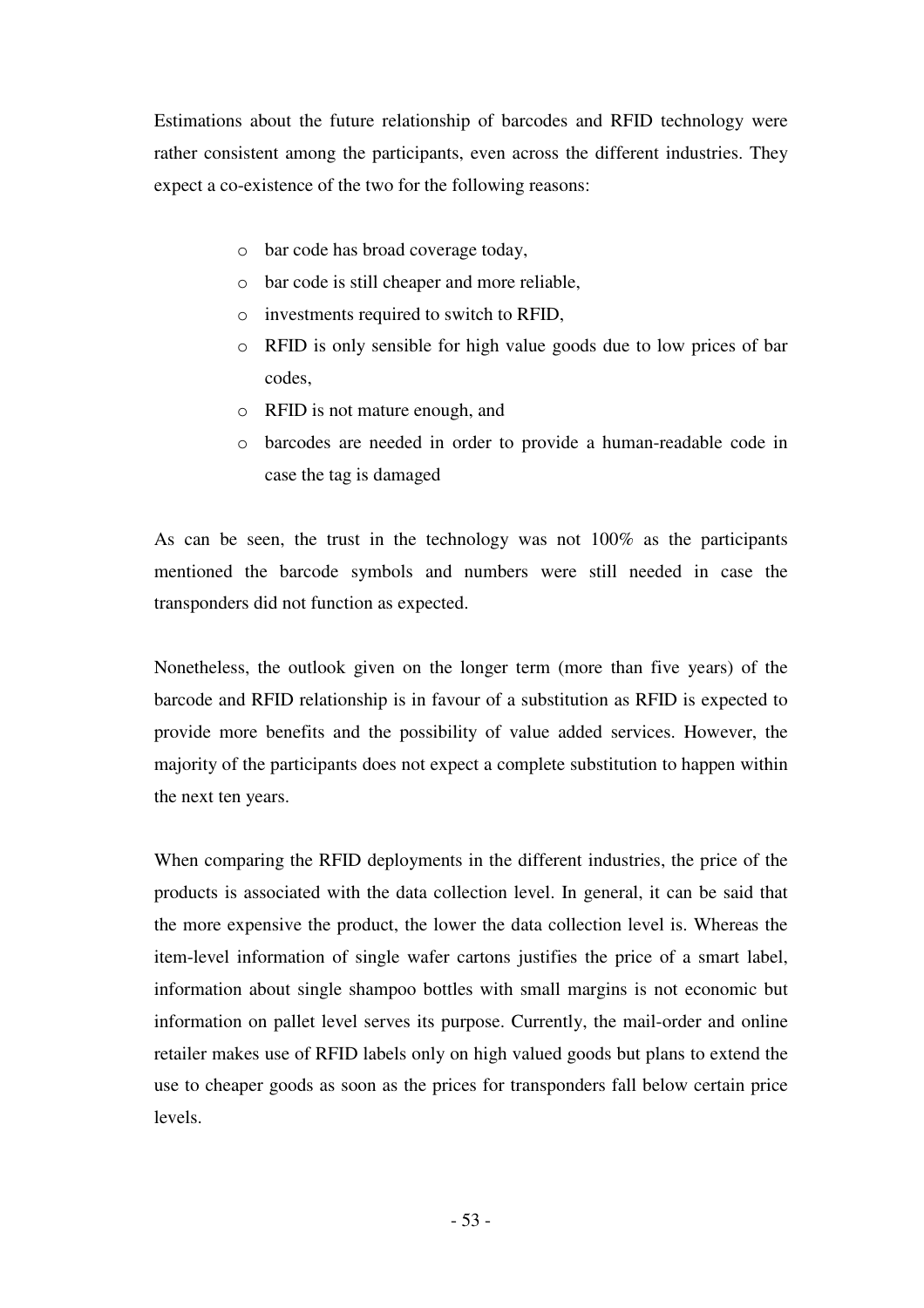Concerning the barriers of widespread RFID technology integration, the participants mentioned different themes. Some stated that the technology is not mature enough and made reference to problems with bulk reading procedures, one of the main benefits which accelerates warehousing and loading processes. Here the required reading rates are seldom reached. But also the costs of the transponders and reading devices compared to barcode solutions are seen as a hindrance for fast large scale RFID applications. The participants also stated that the inconsistencies in the RFID standards both in frequencies and protocols, which were mentioned in chapter four, were posing problems because global standards would be needed. Davenport and Brooks (2004) found that a single supply chain member cannot individually decide on a technology vendor, thus, being a reason for hesitation. Nevertheless, the printer supplier and its two partners proved that the technology from different suppliers deployed in different standards locations worked along the supply chain. Only the costs due to the different standards requirements were mentioned as a barrier.

But the participants also see other hindrances, for instance that current systems do not reflect RFID processes, and that there is lack of professional knowledge in the companies which could deploy RFID technology.

Also, the participants are aware that privacy issues with private end-consumers need to be addressed by government regulations before open loop RFID systems can be securely deployed in retail stores.

Unfortunately, none of the examined projects dealt with more sophisticated types of RFID technology. This is probably related to the analysed industries. The business scenarios did not require sensors to be deployed. Such systems can be expected to be used for instance in the food section of the consumer packaged goods industry or along the pharmaceuticals supply chain.

## *7.2. Impacts of RFID use on Supply Chain Management Systems*

With the intention of gaining a better understanding of the current supply chain integration efforts and to situate the RFID technology introduction in a superior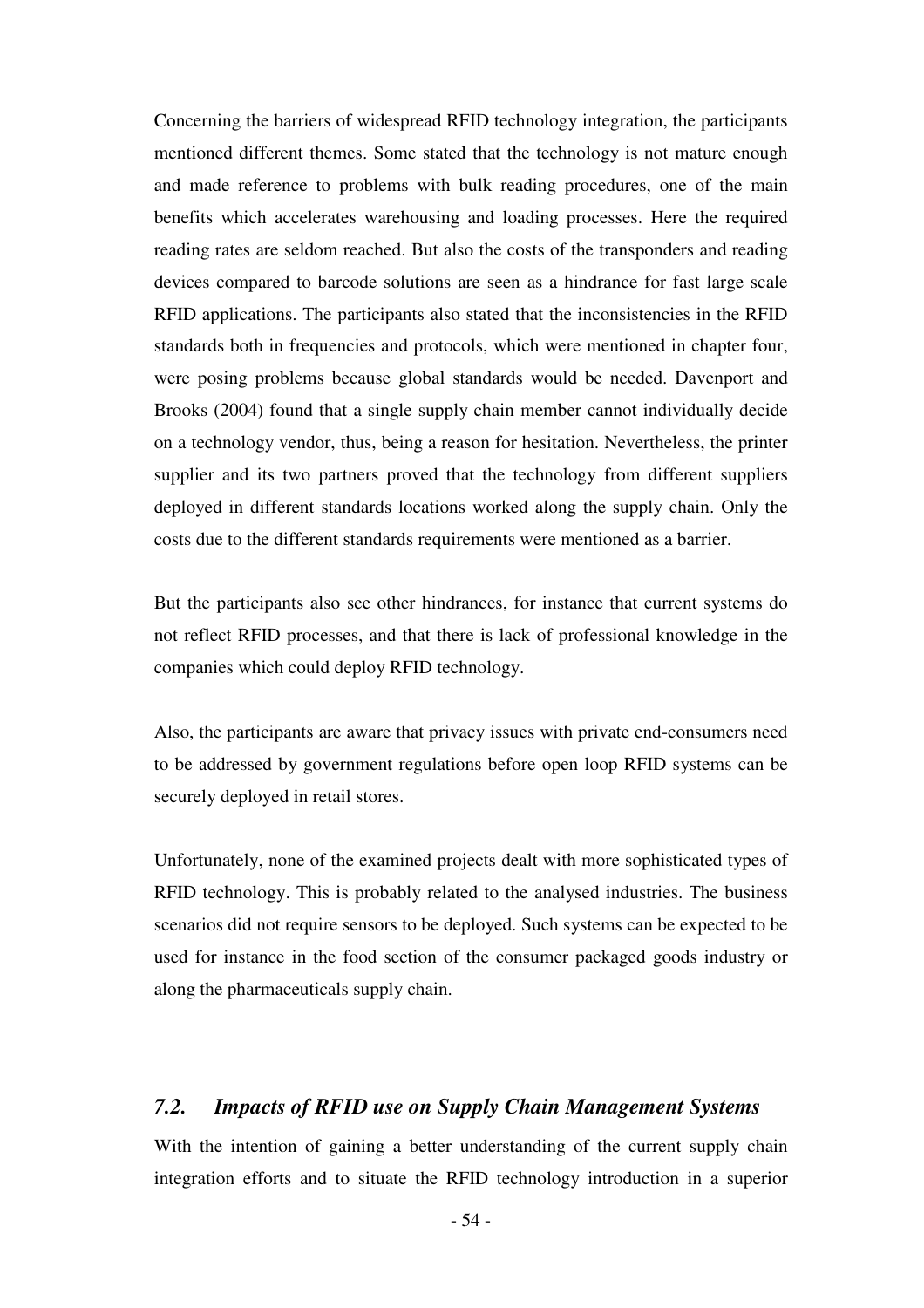supply chain management strategy, the researcher asked questions about the current supply chain integration efforts of the companies. The answers revealed two distinguishable themes. The participant from the logistics service provider explained the goal of becoming the market leader in the segment of lead logistics providers, which means that the company consults, plans, and controls entire supply chains of other companies with their own logistics capacities. Therefore, the company's integration focus lies in the external supply chain. Also, the participants from the fashion and lifestyle, mail order, and printer supplier companies stated that they were concentrating their efforts on external supply chain integration.

"external integration in order to boost supply chain efficiency and shorten time to market"

"external; to develop better relationships with supply chain partners for better customer service"

"external integration; link systems and provide and use real time data for plan updates and corrections; to provide more accurate information for the customers"

These comments indicate that the introduction of RFID technology is part of a larger systems' integration intention among supply chain members.

However this was not the case with the semiconductor producer whose participant stated that the RFID project was only used for the internal integration efforts, he added that it was also planned to integrate external systems in the pilot scheme in order to "to leverage the potential with customers as well". So in the long term RFID technology fits into or facilitates the external system integration reflected by the supply chain management system development.

Concerning the experienced and expected impacts of RFID technology on supply chain management systems in the industries, the participants' statements are aligned with the projections found in literature (McFarlane & Sheffi, 2003; Davenport & Brooks, 2004; Sheffi 2004; Angeles, 2005). From a bottom-up perspective, the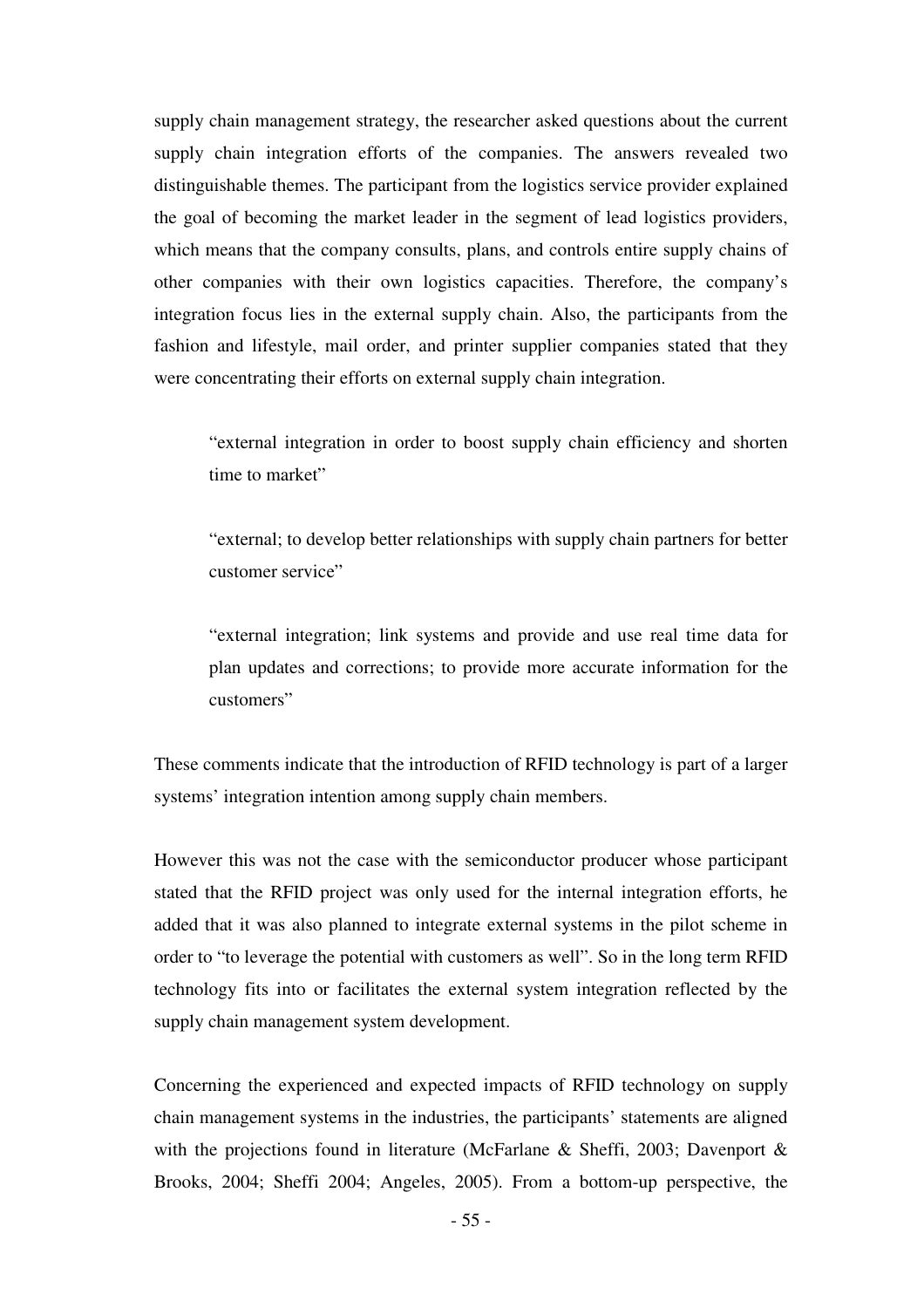mentioned impacts which are all depicted in figure 5 start with redesigned, faster scanning processes which lead to improved stacked lead time. Because the data collection level mainly shifted to lower levels and even towards item-level in three cases, the systems are provided with a higher granularity of data. Additionally to the higher granularity, the more efficient scanning processes allow for more check points which can be integrated along the supply chain. The previous labour- and time-intensive barcode scanning processes forbid a higher number of check points. Therefore, the occurring data volume is increased by the shifted data collection level and the higher number of check points.

The faster and higher information availability allows the supply chain management systems to conduct real time data processing. However, as already stated, only two of the participants stated that they were actually using real time data. Faster data processing in turn leads to "increased information visibility" and "better supply chain visibility" together with greater system integration. In terms of the impacts on business performance, one of the participants reported "increased inventory turns", "better delivery reliability and warehouse performance". Other participants stated they could provide better customer service because of fewer out-of-stock situations which also lead to higher sales. Therefore, RFID is seen as serving the main goal of supply chain management, namely increased customer service.



**figure 5: affected SCM system parts in RFID technology introduction as mentioned by the research participants**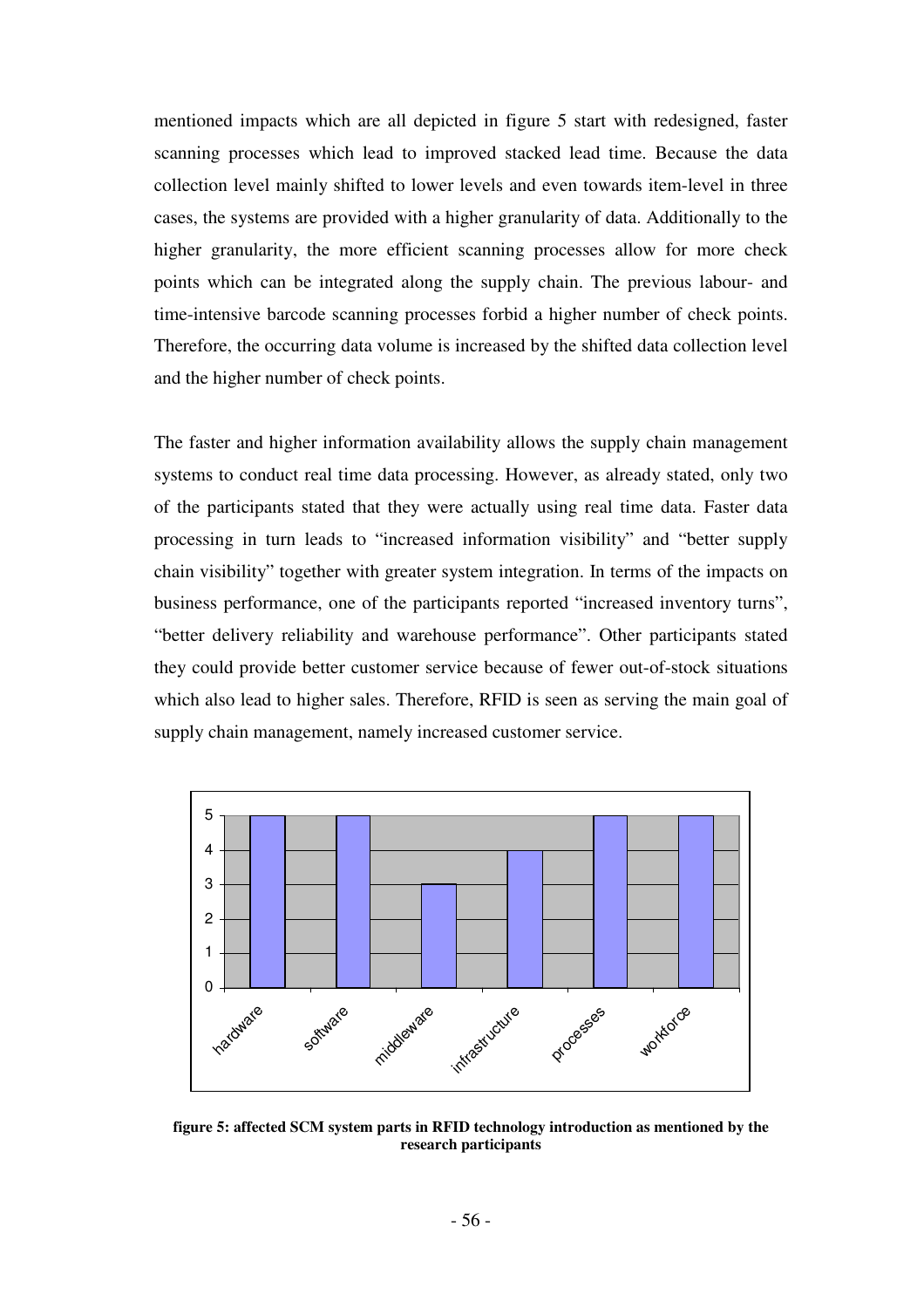As the literature review has indicated, the extent to which SCM systems are thought to be impacted by RFID technology introduction varies greatly. Nevertheless, the participants showed a more uniform assessment of the impact. They found that in each case, the hardware, software, processes as well as the workforce were affected. Additionally, the RFID technology introduction affected infrastructure (for instance warehouse design) in four cases and middleware was impacted in three cases.

These findings oppose Morán, Ayub, and McFarlane (2003) but support the methodologies for system integration presented by Chang et al. (2002). They also show that disregarding required modifications of business information systems as found by Morán, MacFarlane and Milne (2003) was not the case with the participants' pilot schemes.

Regarding the main integration efforts which were encountered in the SCM systems integration, the cooperation of all supply chain partners was especially mentioned. Four of the five participants stated that the alignment of the partners' systems or the cooperation between the partners was the critical integration effort.

"standardize the data management between the supply chain partners"

"cooperation of all SC partners"

"integration of the partners' SCM systems and providing an open platform"

It seems that one of the most crucial aspects of external supply chain integration in RFID projects is rather not of technical nature but a question of how supply chain members are able to cooperate. But the comments also highlight the importance of a standardised data structure and a harmonised system landscape between the supply chain members.

Nonetheless, the participants also stated that the integration of new hard and software, warehouse management system adaptations, and process-reengineering were among the main integration efforts. The latter required intensive testing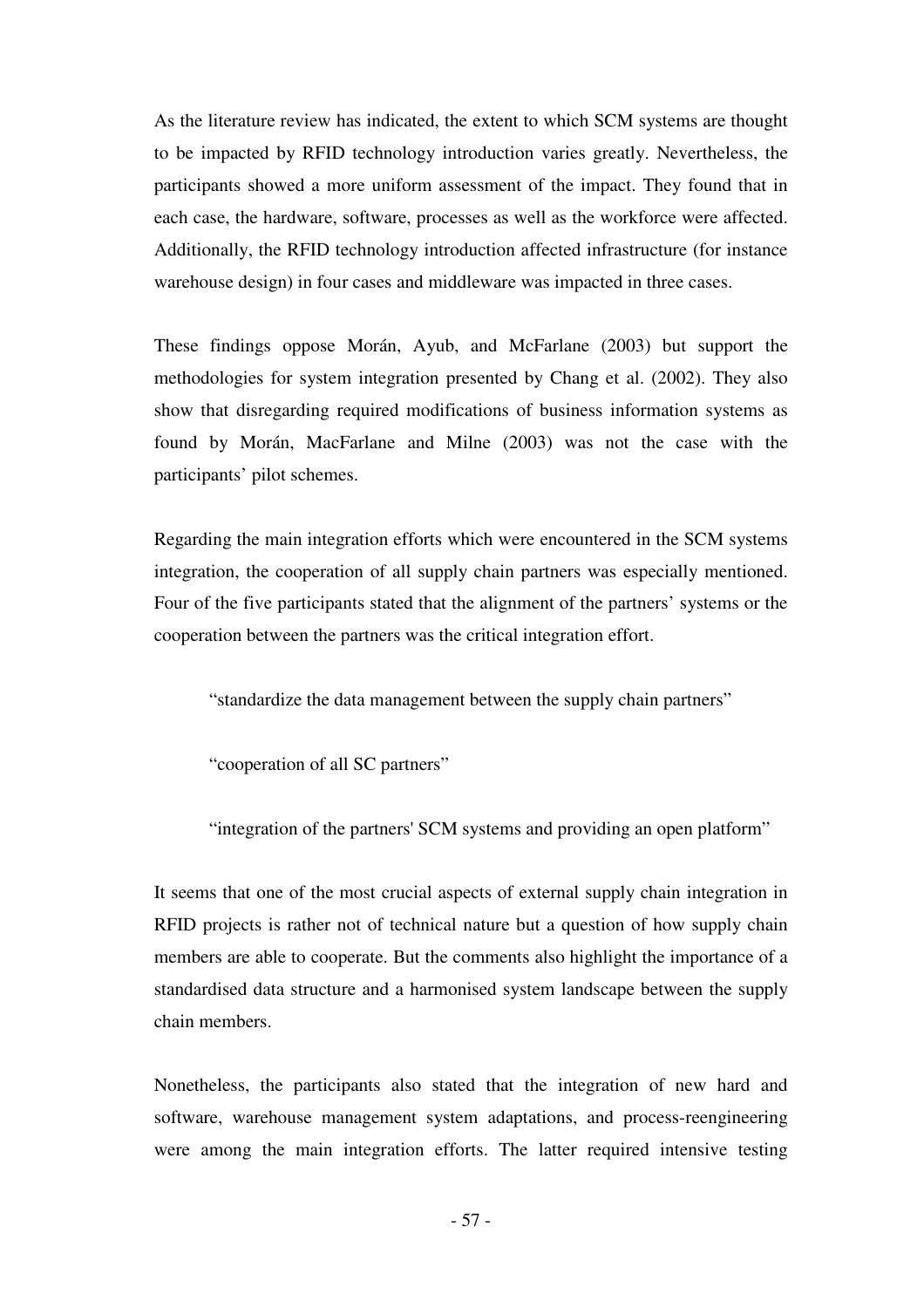because the location of transponders on packaging must be considered as well as the direction of the products on the pallets to allow for bulk reading.

The analysis of the gathered data has shown that companies are still testing RFID technology in small scale business scenarios. Nevertheless, they do so mostly together with supply chain partners in order to leverage benefits. This testing reveals several shortcomings in the technology which most certainly will be addressed by the RFID producers within the next years. Regarding the integration with supply chain management systems, not only technology related but also organisational and behavioural issues have been encountered in the surveyed cases.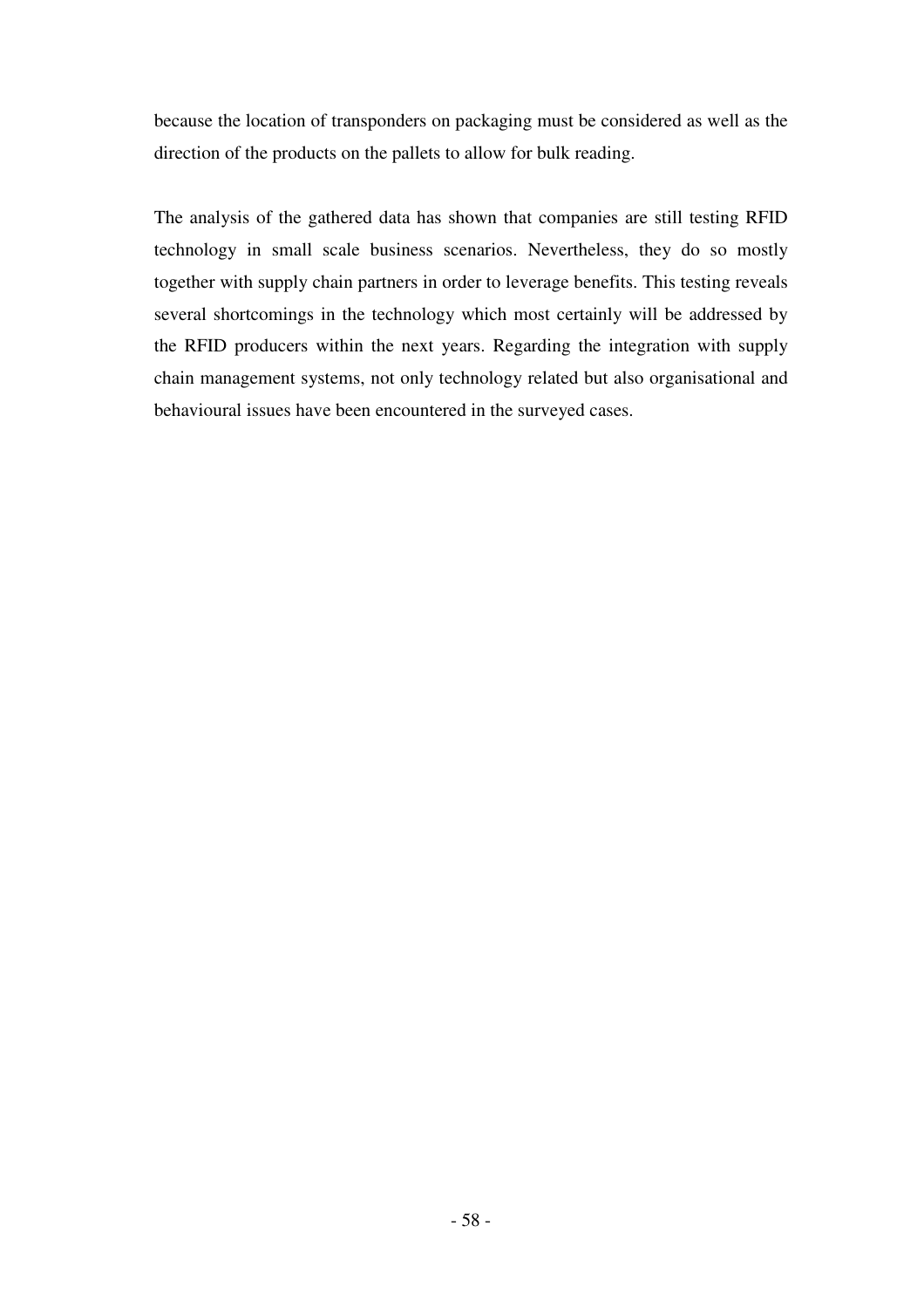## **8. Discussion**

The examined cases of RFID deployment in supply chain operations show that companies are already using the technology. Nevertheless, the limited extent to which they deploy RFID solutions shows that they are still hesitating to use it at a full scale. Because of the lack of knowledge in companies and because of problems of technical nature, mainly pilot schemes are conducted. The participants stated that there are still technological barriers which need to be overcome. These include faultless reading processes with products and packaging containing metals and liquids. But also the performance of RFID hardware in bulk reading processes needs to be addressed by the producers of RFID systems and components. Not until these deficiencies are overcome, are widespread global and industry crossing RFID deployments likely to be seen. These are the main reasons for better performance and more efficient processes compared to barcode solutions. As long as the technology is not mature enough to deliver these promises, companies will keep on hesitating to deploy it.

Apart from the technical advantage and its availability, costs still represent a major hindrance in mass deployment. Whereas high value goods can already be tagged economically on item level, lower value goods with small margins (as can be found in the fast moving consumer goods industry) are still far from being individually identified at reasonable costs. But despite the costs for such item-level identification possibilities, the benefits must be considered. Is it sensible to individually identify for instance every yoghurt pot? From the perspective of one producer it means that out of stock situations are likely to be avoided and thus sales increased. But when every yoghurt producer makes use of such RFID solutions, is it likely that people consume more yoghurt and the total yoghurt market expands? Only the early adopters in such a scenario can leverage RFID technology and expand their market share at the expense of the (late) followers.

Often producers claim that RFID item-level identification will reduce costs for recalls. The logic in such a scenario may be clear, as affected products can be uniquely identified. But should companies not focus on preventing the sources for failures rather than curing the symptoms?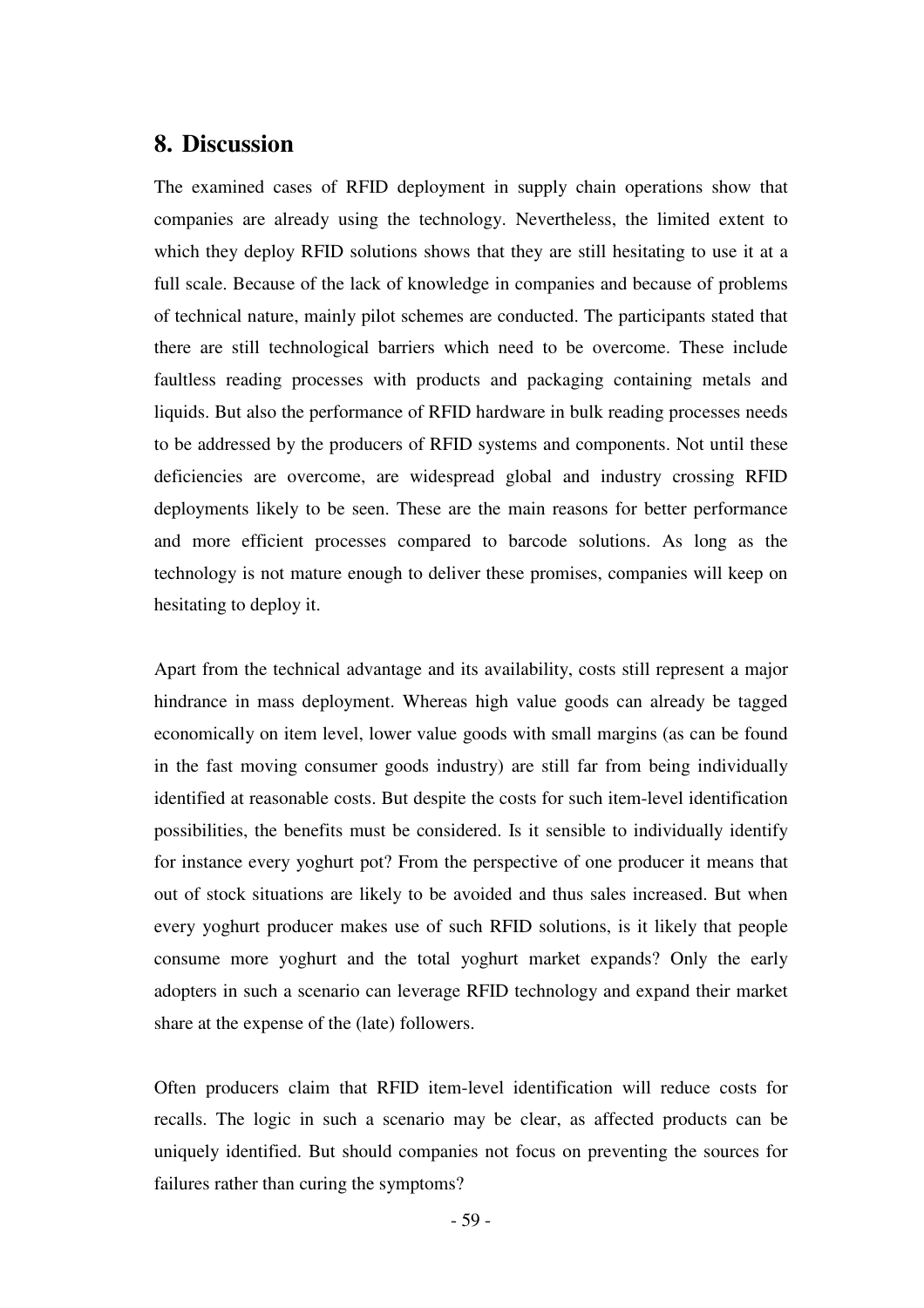With regard to item-level identification, the end customer plays an important role even for supply chain operations. As stated by the research participants, the acceptance of item-level RFID solutions by the end-customer is ultimately needed because of privacy issues. The companies deploying item-level RFID solutions where the transponders are not deactivated during the transfer of risk are very careful not to violate privacy rights but still have to fight accusations from consumer rights groups. These groups oppose the technology in a fashion similar to those who opposed the emergence of cellular phones in fear of being monitored and eavesdropped. The advantages of item-level tagging for consumers are still far from being available. Therefore, companies have to consider privacy issues very carefully especially until there are no regulations governing the use of RFID solutions.

The price issue being currently debated takes the form of the chicken and egg problem. The users of RFID transponders claim that they will deploy systems with massive numbers of transponders as soon as the prices fall. And yet at the same time, the industry leaders producing RFID devices and transponders argue that the prices will fall as soon as more RFID mass deployments are in place. As the examined cases have shown, in most cases it takes more than one company to economically deploy RFID solutions. But along a supply chain, the costs as well as the financial benefits of RFID deployments vary for each supply chain member.

One way out of this problem is the emergence of solution providers which supply the RFID systems for an entire supply chain and develop innovative concepts which allow for an equitable breakdown of costs according to benefits. Due to the complexity in business and supply chain operations this is hardly achievable. Nonetheless, RFID costing concepts in which supply chain members are charged according to the accessed information are already being developed.

However, the current RFID mandates by retail companies such as WalMart, Tesco, and Metro do not necessarily reflect this. The retailers' power over the end-customer is high enough that they can force their suppliers to meet their RFID requirements. However, it can be expected, that such forced mandates do not reap the benefits which accrue for RFID solutions where companies, on their free will, explore and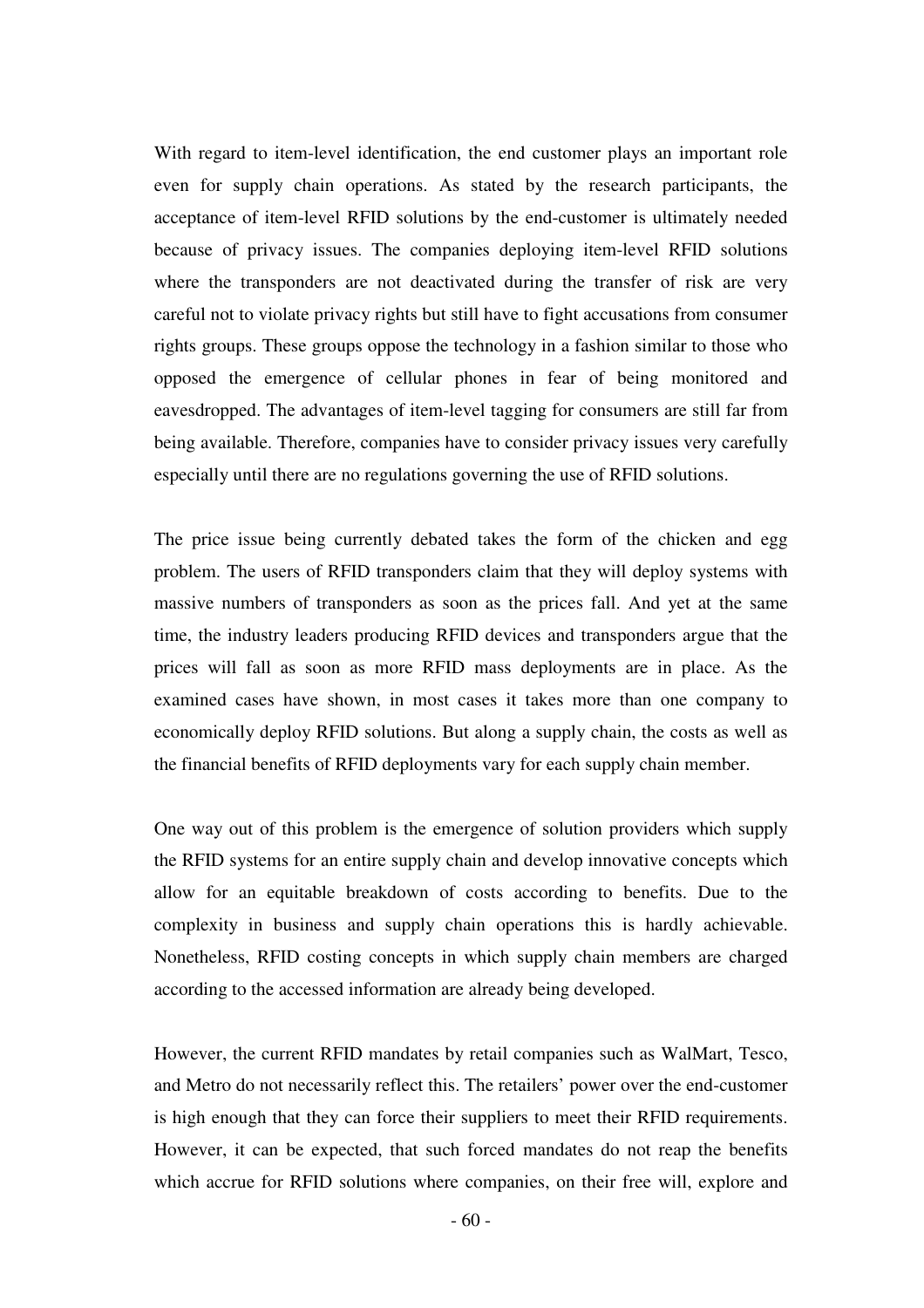apply the technology. This goes along with the findings of this study where the pilot project for such a mandate only used pallet-level tagging and tested automation of the previous barcode scanning processes.

The participants assess the coexistence of the barcode and RFID technology as the dominant form for automatic identification within the next five years. Because the system stability of sole RFID solutions is not high enough for supply chain operations, a combination of barcode and RFID will be used. This solution brings the advantage that exception handling with non-working RFID transponders can be solved with barcode scanning or manually entering the human readable numbers. Because reading errors are even likely to occur with more advanced RFID technology it is questionable if a complete substitution will ever take place. However, the participants expected that the substitution will take place at some point in time, but that it will not happen within the next five years.

One way out of this is the development of polymer ICs for transponders which can be printed directly on products. Together with human-readable numbers they might replace the currently deployed smart labels which are impractical on small products and packaging due to their size.

Also, as long as packaging and not the products are tagged, a solution along the entire supply chain is not possible as products are unpacked before they are processed. The data might be collected and available along the supply chain. But the transponders can only be used in the picking, loading, shipping, unloading and goods received processes. As soon as the product is taken from its tagged packaging, it is disconnected from the transponder and its data. Additionally, after it is processed, a new transponder must be attached. These solutions bear inconsistencies and are likely to drive costs. In order to provide the discussed and expected supply chain visibility it is necessary to directly equip the products with transponders. Otherwise, it is likely that the connection of the data with the product is unsustainable. Interestingly, none of the participants mentioned this problem and also the researched literature contained no discussion on that topic.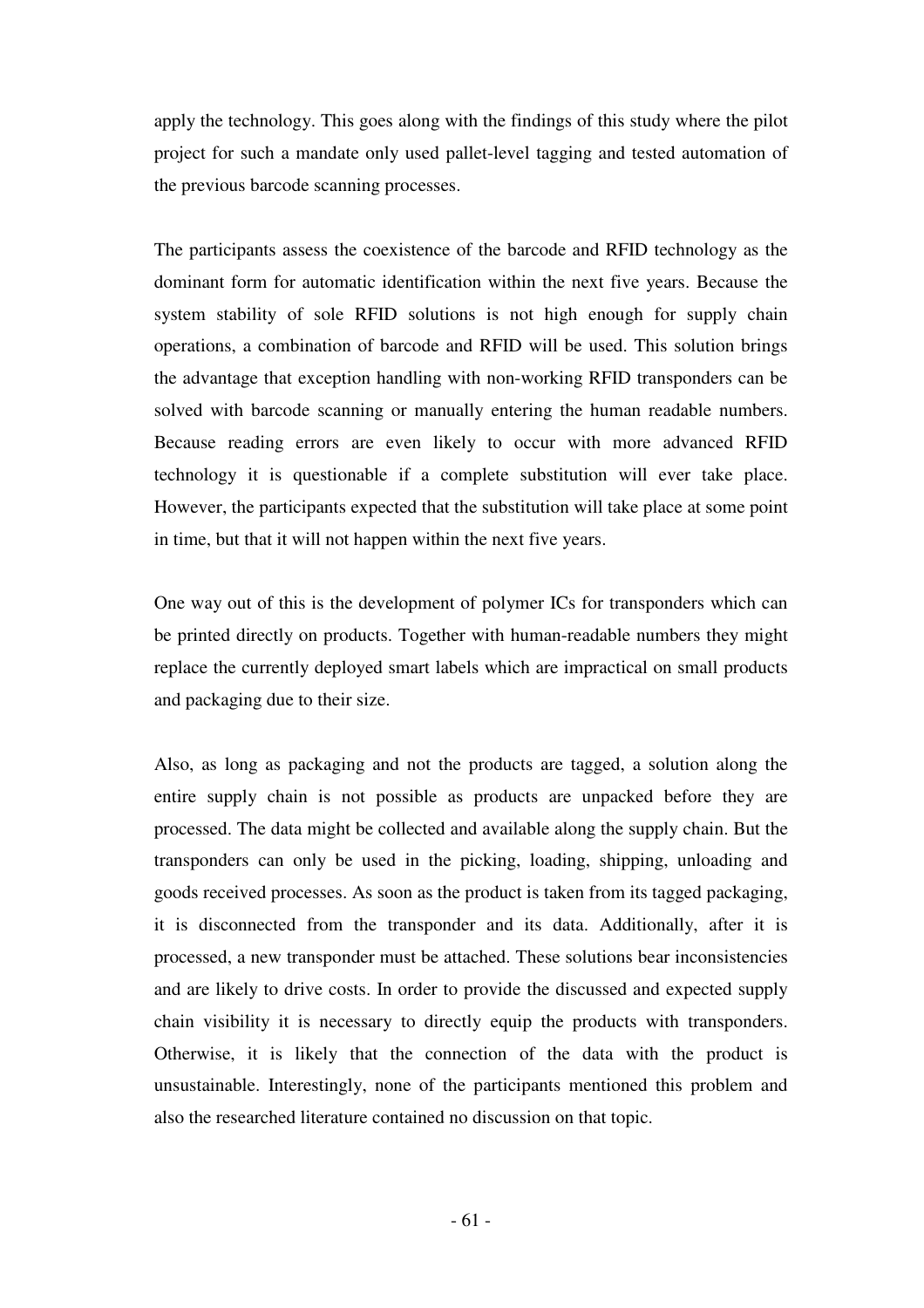However, the examined cases showed the participants' views on standardisation issues. Even though EPCGlobal already developed global standards in form of the EPCGlobal Architecture Framework, which in its latest version is closely aligned with the ISO standards, the different frequency bands regulated by postal and telecommunication institutions of the countries pose problems. Even though one of the examined pilots schemes successfully integrates an inter-continental RFID solution with several technology vendors involved, the participant mentioned that this is a suboptimal solution due to the higher costs for devices which support the different standards involved.

Nonetheless, the integration of supply chain systems and the cooperation of the supply chain members is seen as one of the crucial factors in RFID technology introduction projects. It seems that it is an organisational problem to gather all supply chain members together and get them pushing in the same direction. But, for instance, the standardisation of the data management and exchange between systems is taking efforts which the companies could have realised before the advent of RFID technology (since the data collection method does not determine how the data is exchanged between systems). Nevertheless, the participants' attitudes give the impression that they see RFID as a vehicle towards tighter system integration.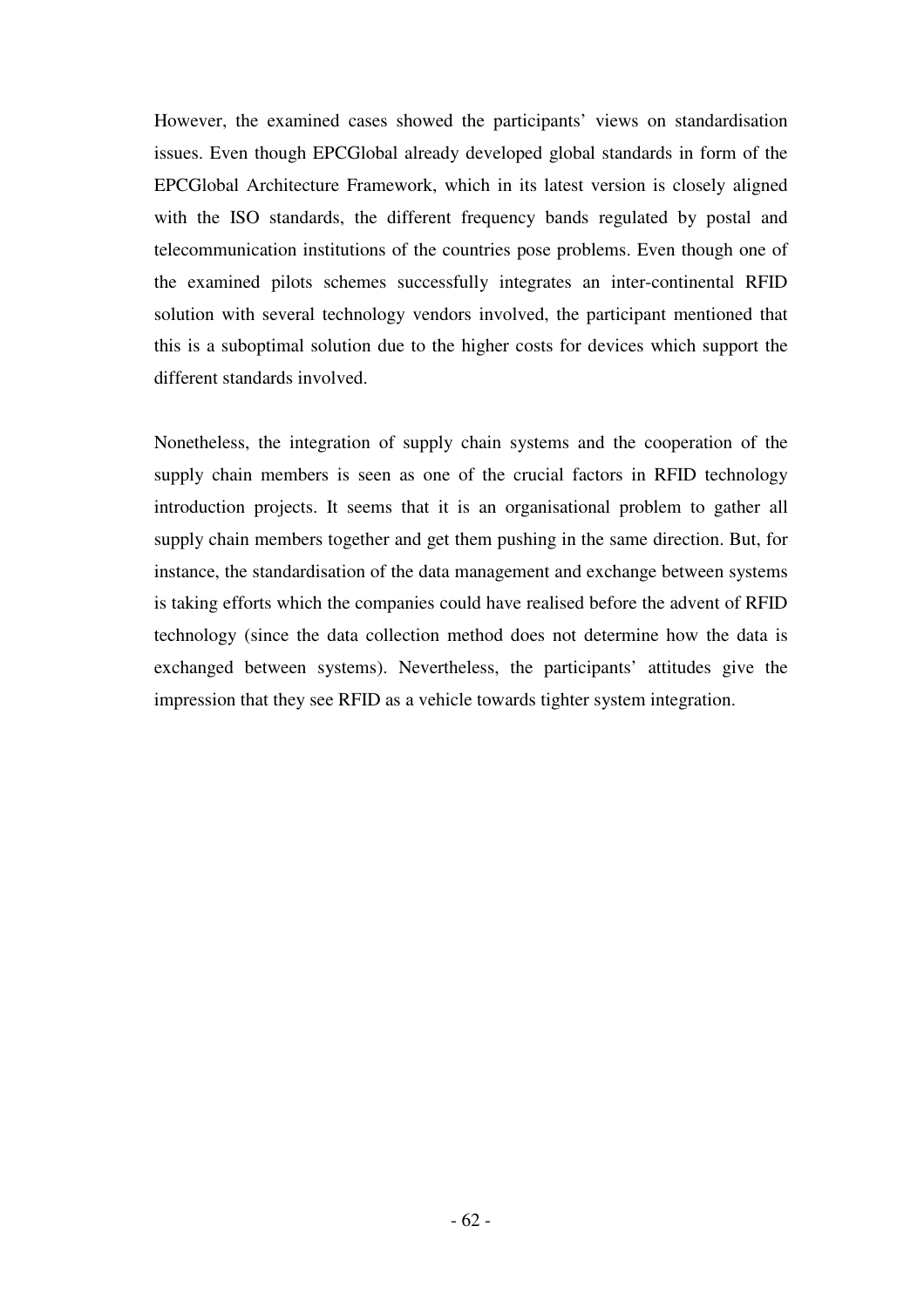## **9. Conclusions**

As an emerging technology, RFID is a currently often-discussed topic when process optimisation, efficiency gains and better supply chain visibility and integration are sought after. In the aftermath of large retail companies forcing their suppliers to use RFID technology, more and more companies consider RFID technology as a way to reach long term strategic objectives.

From the series of questionnaires and the conducted interview, insight about the current use of RFID in supply chain operations and how this use impacts supply chain management systems could be gained and key findings were:

- o RFID projects of the sample surveyed are overwhelmingly carried out as pilot schemes deploying passive smart labels. The costs and associated risks of large-scale roll-outs are regarded as too high because knowledge in the companies about the technology and its deployment is not sufficient yet.
- o Co-existence of barcodes and RFID (in form of smart labels) can be expected at least over the next five years because a backup for defect transponders is needed.
- o The current use of RFID technology mainly serves as automation of previous processes whereas the promised extending advantages, for instance the possibility to store more data or to include sensors, are not exploited yet.
- o RFID is used as a vehicle for tighter supply chain and systems integration between supply chain partners which theoretically could have taken place before and without the technology.
- o The greatest barrier in RFID projects which include several supply chain members is the organisational task to align and coordinate the members towards the common goal and the synchronisation and standardisation of the various systems along the supply chain.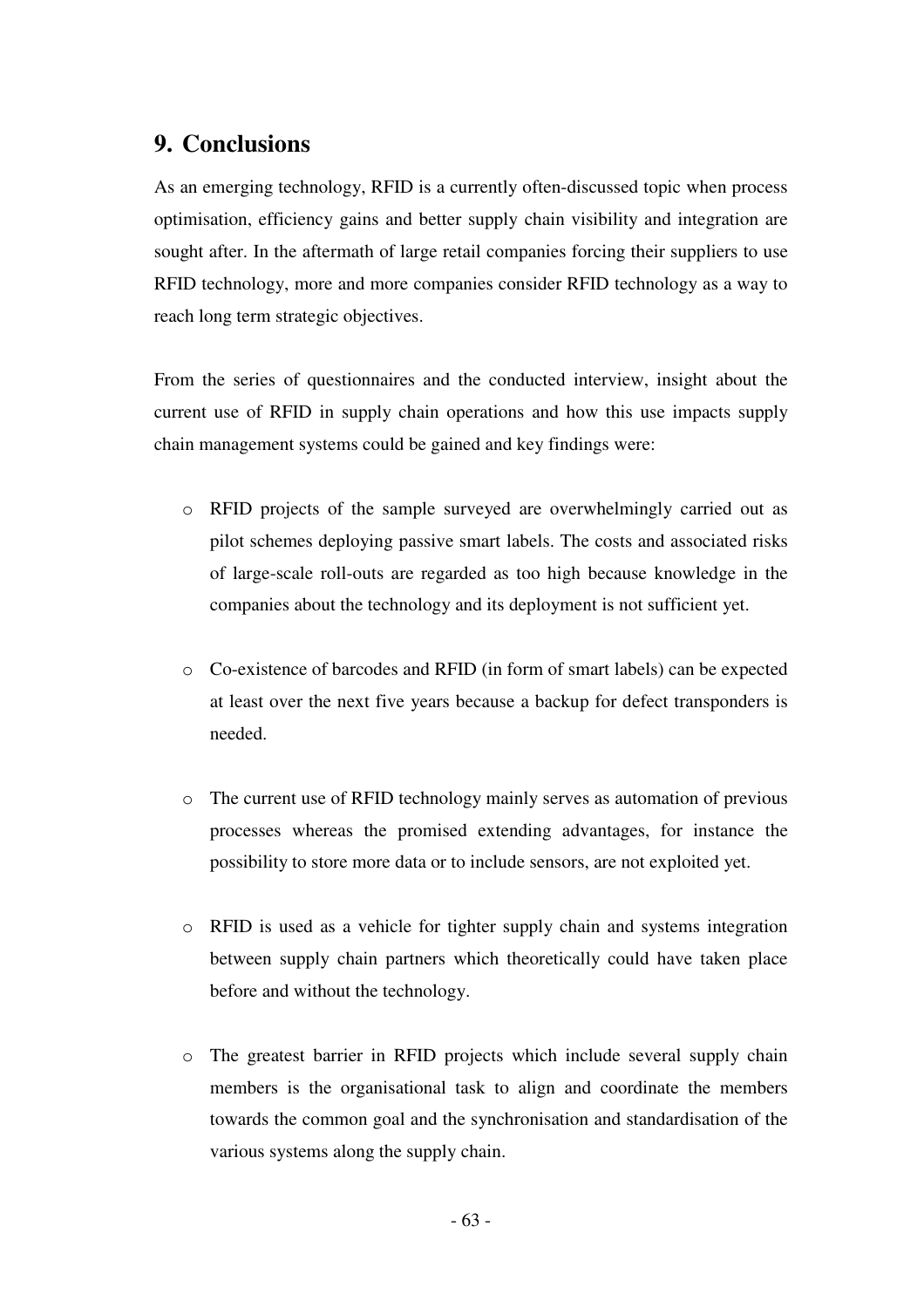As the conducted research has shown, RFID deployment in supply chain operations is not yet running routinely. Companies are mainly carrying out pilot schemes to evaluate business cases and test the technology. However, these pilot cases reveal weaknesses in the technology itself and flaws in the initially expected possibilities and business benefits. The identification of these deficiencies helps to improve the quality of offered systems, identify best practices, and, maybe above all, clarify what the technology is actually able to deliver. The recent hype about RFID has led to exaggerated assumptions and hopes among many companies which could not (yet) be met. But as expert knowledge about RFID is still rare at most companies, a more realistic assessment of the possibilities without pilot schemes cannot be expected in the near future.

The deployed solutions are based on passive smart labels, a combination of RFID transponder and printed bar code. In this way, problems with defective transponders can be anticipated with exception handling routines as the barcodes can still be scanned or the corresponding numbers can be entered manually into the systems. But still, bulk reading operations where entire pallets with tagged items should be read simultaneously are not working properly with the passive smart labels. Exact placement on the packaging and correct direction on the pallets may increase reading rates but need to be figured out beforehand and strictly maintained. Such routines demand training of the staff in order to deliver the required results.

Concerning the purpose of RFID technology and what it delivers, mainly an automation of previous scanning processes and operations such as picking, counting, stock keeping, loading and unloading can be seen. As budgets are small, positive business cases are strictly required which only leads to solutions on proven applications.

Also, despite the efforts of the two large standardisation bodies EPCGlobal and ISO, differences in regional standards represent a hindering factor in global RFID supply chain applications. Nevertheless, one of the examined cases showed that the technology vendors developed devices which can deal with the different standards' requirements. But still this situation means higher than necessary costs. Especially in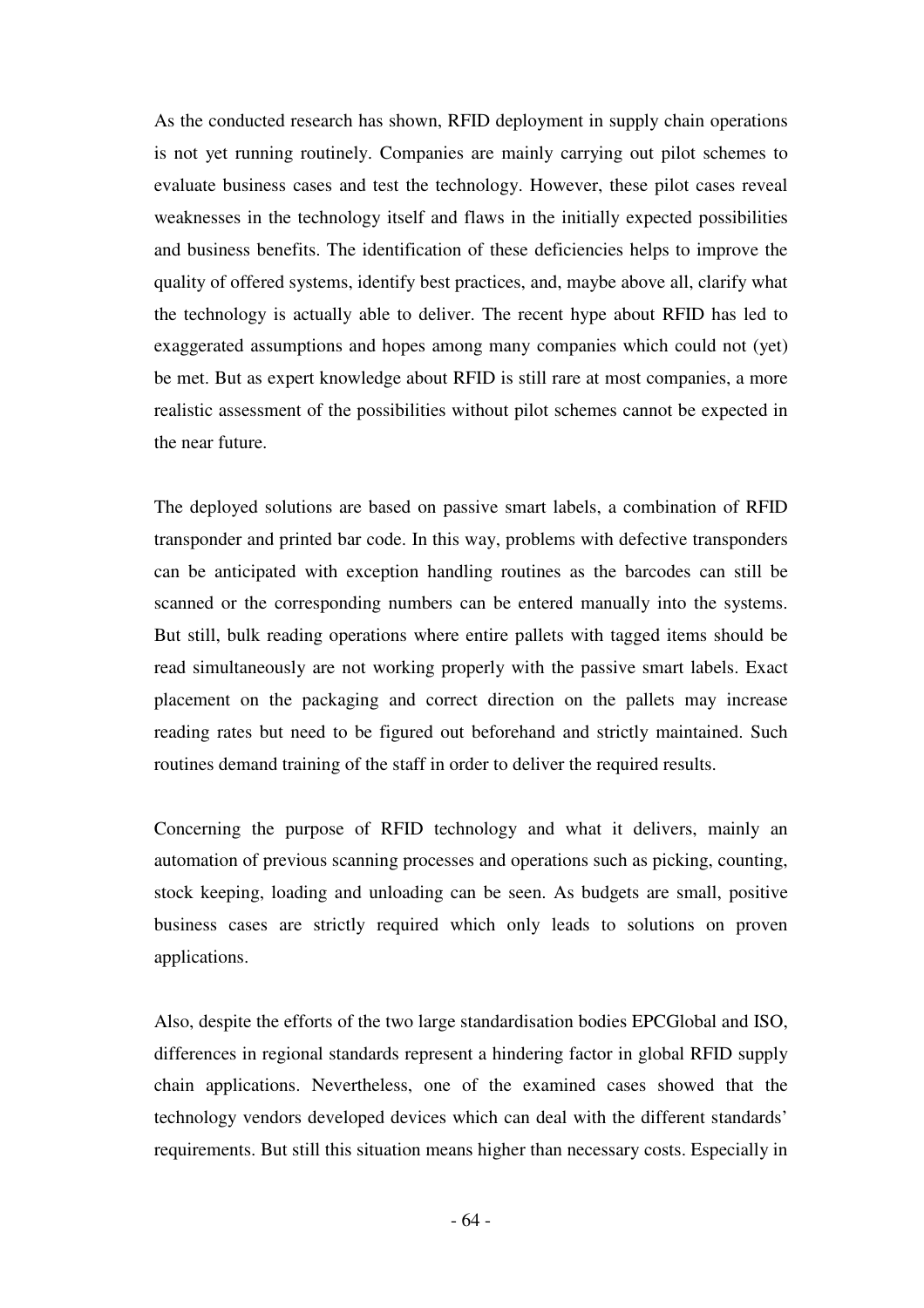industries with low value items and low margins per product, the current status remains prohibitive for global roll-outs.

Based on the sample taken, the development of new value-adding functionalities and services has not taken place yet. Neither the possibility to store more data on the transponders nor the combination with other technologies such as sensors is yet exploited largely. Nevertheless, it can be expected that key players in the fastmoving consumer goods and pharmaceutical industries will experiment with and examine these. Research in this field of RFID deployment needs to be conducted.

As some companies are forced by their customers to adopt RFID technology, their motivation differs from companies examining RFID which wish to use the technology to its benefits of their own free will. However, these differences should be further researched as insight can be expected to prevent suboptimal and costly RFID applications.

Concerning the role of RFID in supply chain management systems, the conducted research shows that RFID technology acts as a system enabler which delivers the needed granularity of item information and greater number of check points for higher supply chain visibility in real-time. Even though supply chain processes have been redesigned because of RFID introduction, the design of entire supply chains has not been affected yet. But RFID is used as a medium to integrate systems along the supply chain. Data structures are standardised in order to allow efficient data exchange among the supply chain members.

These efforts theoretically could have been realised before, as the data collection method does not determine the data exchange. But when situating the advent of RFID technology and the development of business information and especially supply chain management systems, it becomes clear that the company internal integration of systems and data which was realised with the ERP systems in the 1990s preceded the external integration possible only since the development of APS and SCM systems. As discussed in the literature review, this order is widely regarded as superior. Therefore, RFID integration can be regarded as the logical next step in supply chain integration and supply chain management system development.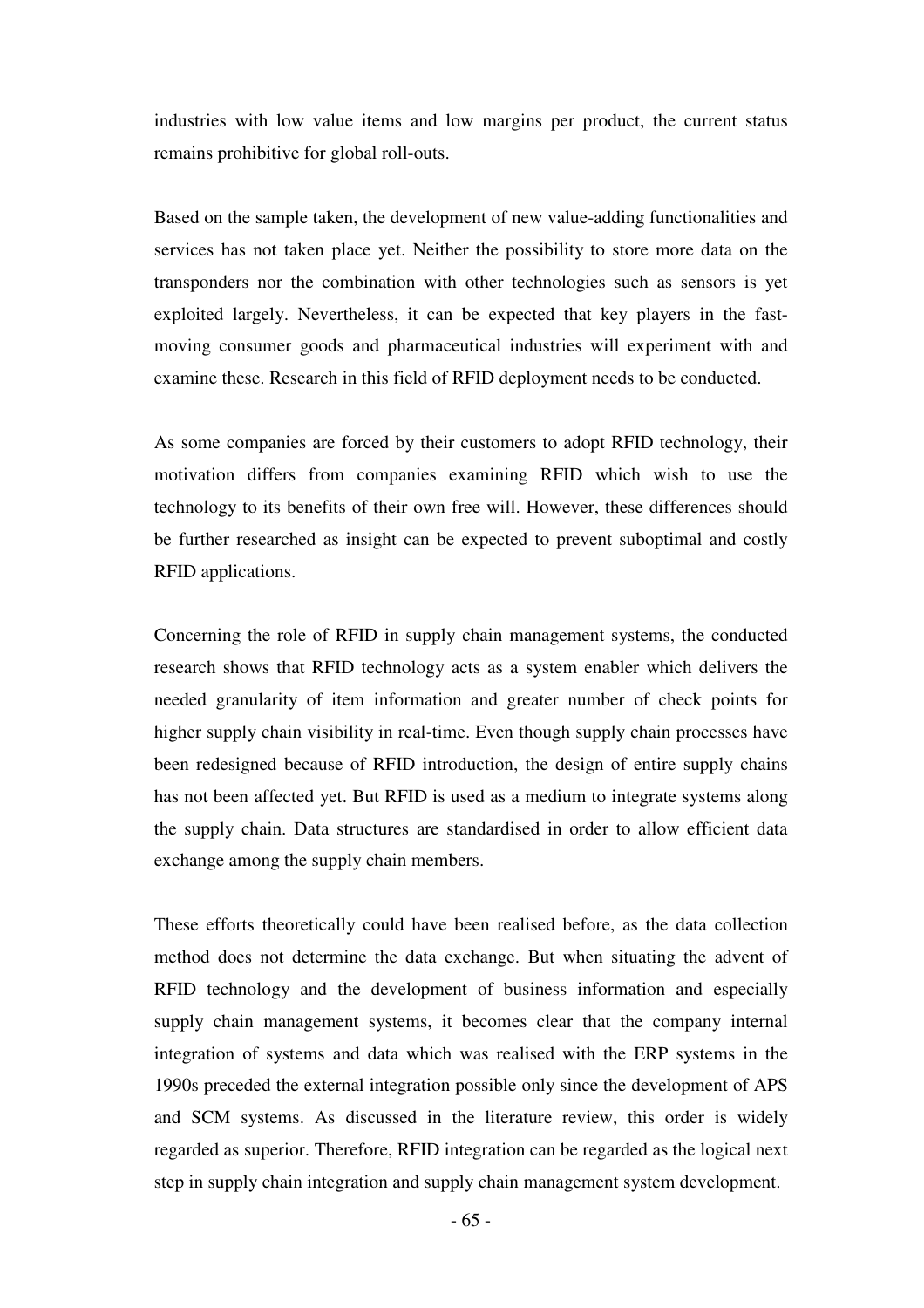Still, the coordination of supply chain members proves to be a major factor influencing the progress speed and ease of the RFID introduction process. As the development of open systems and the sharing of crucial information along the supply chain require trust among the supply chain members and especially when companies simultaneously operate in several supply chains, standard procedures and regulations need to be in place. Therefore, further research in the behavioural and organisational issues of the coordination and integration of supply chain members with regard to RFID applications should be conducted.

As current RFID applications do not yet span complete supply chains, the possible inconsistency along the supply chain when packages and not products are tagged has not emerged. However, it is felt, that this issue needs to be researched.

This study was conducted to provide information on the current use of RFID technology in supply chain operations and its impacts on supply chain management systems. As RFID technology can provide important business benefits, the results of this research deliver a better understanding of current problems and issues in RFID technology introduction and show which factors influence the level of success of such projects. As presented in the literature review, a better understanding of these issues will facilitate RFID technology introduction and further development of the technology itself. Also, the discovered impacts on supply chain management systems will enable decision makers of RFID projects to more quickly identify common problems before they occur. Hopefully this will lead to smoother and faster supply chain integration on the basis of RFID technology introduction in supply chain operations.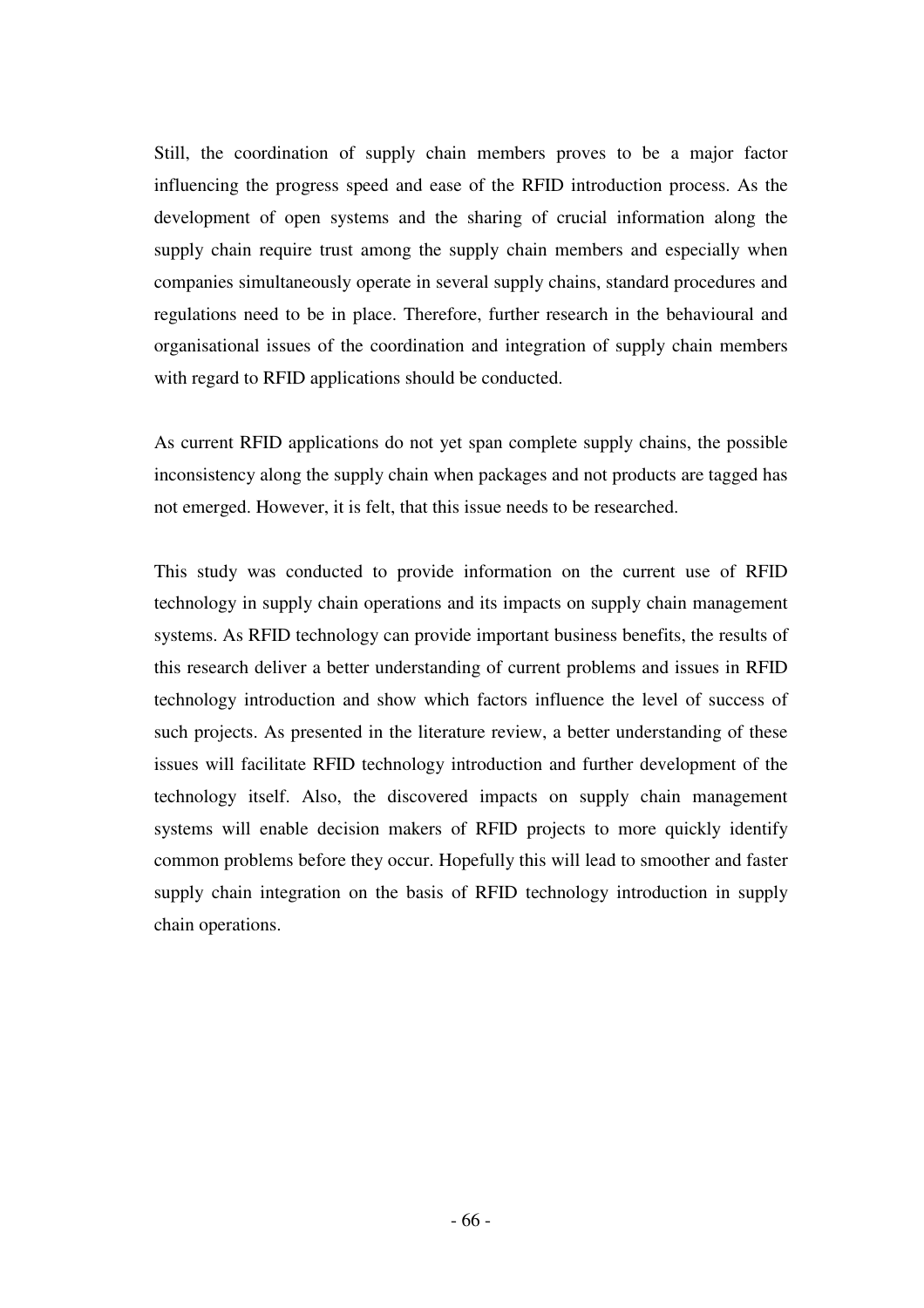### **List of References**

- Angeles, R. (2005). RFID technologies: Supply chain applications and implementation issues. *Information Systems Management*, 22 (1), pp.51-65.
- Auto-ID labs (2005). *About the labs*. Retrieved July 14, 2005 from: http://www.autoidlabs.org/aboutthelabs.html.
- Bowersox, D.J. (1989). *Logistics in the integrated enterprise*. Presented to the Annual Conference of the Council of Logistics Management, St. Louis, MO.
- Bowersox, D. J. & Daugherty, P. J. (1995). Logistics paradigm: The impact of information technology. *Journal of Business Logistics*, 16 (1), 65-80.
- Brock, D.L., Milne, T.P., Kang, Y.Y. & Lewis, B. (2001). *White paper The physical markup language*. Retrieved July 14, 2005 from: http://xml.coverpages.org/PML-MIT-AUTOID-WH-005.pdf.
- Brock, D. (2001). *The electronic product code: A naming scheme for physical objects* . Retrieved August 30, 2005 from: http://www.autoidlabs.com/whitepapers/MIT-AUTOID-WH-002.pdf..
- Bundesamt für Sicherheit in der Informationstechnik (2004). *Risiken und Chancen des Einsatzes von RFID-Systemen*. Retrieved July 12, 2005 from: http://www.bsi.bund.de/fachthem/rfid/RIKCHA.pdf.
- Busch, A., Dangelmaier, W., Pape, U., & Rüther, M. (2003). *Marktspiegel Supply Chain Management Systeme – Potenziale, Konzepte, Anbieter im Vergleich*. Wiesbaden: Gabler.
- Buxmann, P., König, W., Fricke, M., Hollich, F., Diaz, L.M. & Weber, S. (2004). *Inter-organizational cooperation with SAP solutions*. Berlin: Springer.
- Byrne, P.M. & Markham, W.J. (1991). *Improving quality and productivity in the logistics processes: Achieving customer satisfaction breakthroughs*. Oak Brook: Council of Logistics Management.
- Chang, Y., McFarlane, D., Koh, R., Floerkmeier, C. & Putta, L. (2002). *Methodologies for integrating Auto-ID data with existing manufacturing business information systems*. Retrieved June 12, 2005 from: http://www.autoidlabs.com/whitepapers/cam-autoid-wh009.pdf.
- Chung, S. & Snyder, C. (1999). *ERP initiation: A historical perspective*. Americas Conference on Information Systems AMCIS, Milwaukee: Association for Information System, 213–215.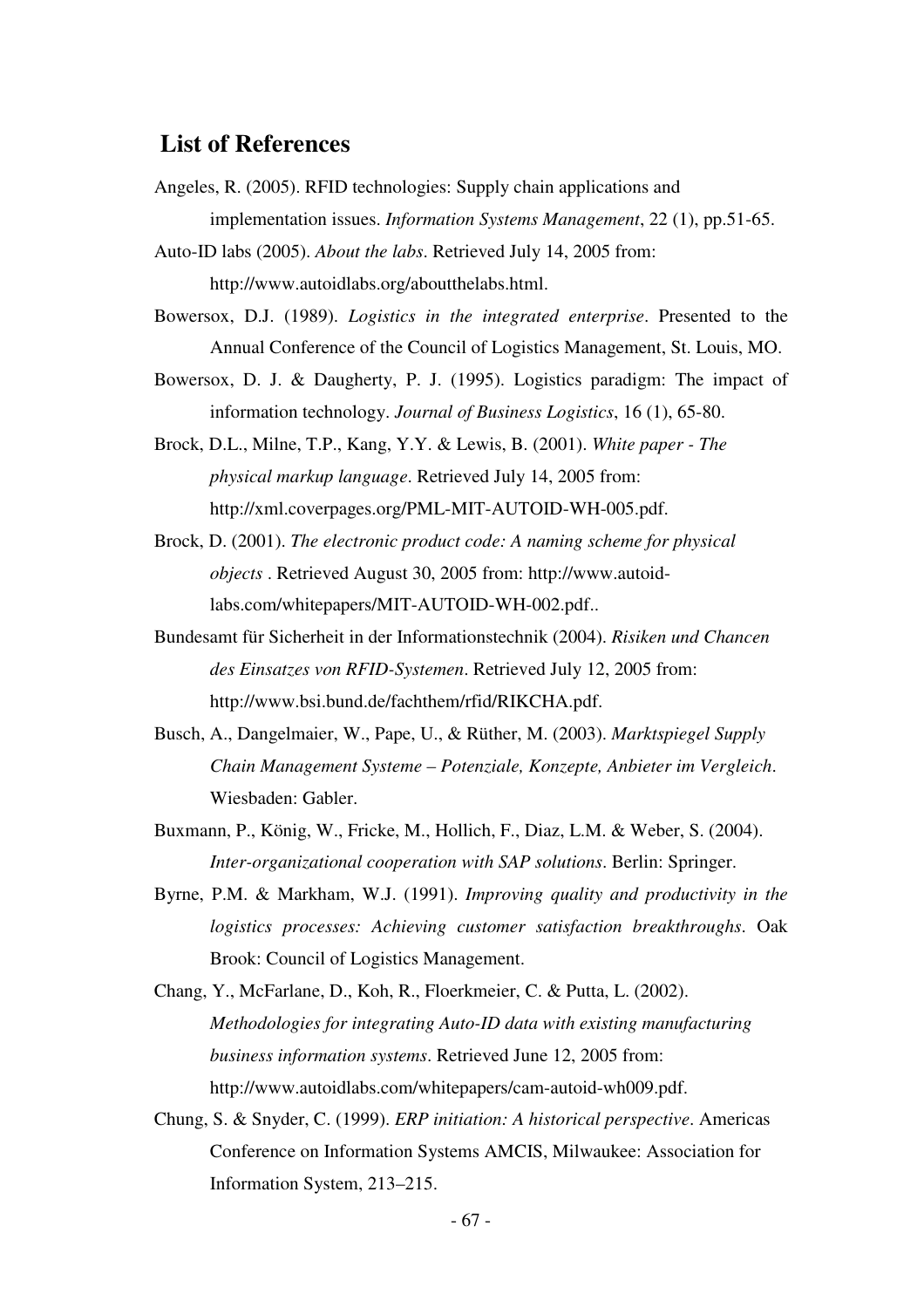- Coard, P. (2004): *A comparative study of the use of the internet by manufacturing businesses in the small rural town of Levin*, Horowhenua, MComp Dissertation, Unitec New Zealand.
- Cooper, M. C., Lambert, D. M. & Pagh, J. D. (1997). Supply chain management: more than a new name for logistics. *The International Journal of Logistics Management*, 8, 1-14.
- Creswell, J. W. (2003). *Research design qualitative, quantitative and mixed methods approaches.* (2nd ed.) Thousand Oaks, Cal.: Sage.
- Currie, K.W. (1993). *An empirical study of logistics organizations, electronic linkage, and performance*. Working Paper, Texas A&M University.
- Datta, S. (2005). *Radio frequency made easy*. Retrieved August 31, 2005 from http://supplychain.mit.edu/innovation/docs/RFID%20Made%20Easy.pdf.
- Davenport, T.H. (1998). Putting the enterprise into the enterprise system. *Harvard Business Review*, 76 (4), 121-131.
- Davenport, T.H., & Brooks, J.D. (2004). Enterprise systems and the supply chain. *Journal of Enterprise Information Management*, 17 (1), 8-19.
- Die Deutsche Bibliothek (2001). *Die Deutsche Bibliothek in brief*. Retrieved August 11, 2005 from: http://ddb.de/wir/ddb\_im\_ueberblick\_e.htm.
- Edmonson, R.G. (2005. Dueling technologies. *Journal of Commerce*, 6 (11), 18-19.
- Edwards, P. Peters, M., & Sharman, G. (2001). The effectiveness of information systems in supporting the extended supply chain. *Journal of Business Logistics*, 22 (1), 1-22.
- Engels, D. (2003). *EPC-256: The 256-bit electronic product code™ representation*. Retrieved August 31, 2005 from http://www.autoidlabs.org/whitepapers/mitautoid-tr010.pdf.
- EPCGlobal (2004). *The EPCglobal network™: overview of design, benefits, & security*. Retrieved July 12, 2005 from: http://www.epcglobalinc.org/news/position\_handler.cfm?docum ent

=/News/008186%20Network%20Security.pdf.

EPCGlobal (2005a). *EPC™ generation 1 tag data standards version 1.1 Rev.1.27. standard specification 10 May 2005*. Retrieved July 12, 2005 from: http://www.epcglobalinc.org/stand ards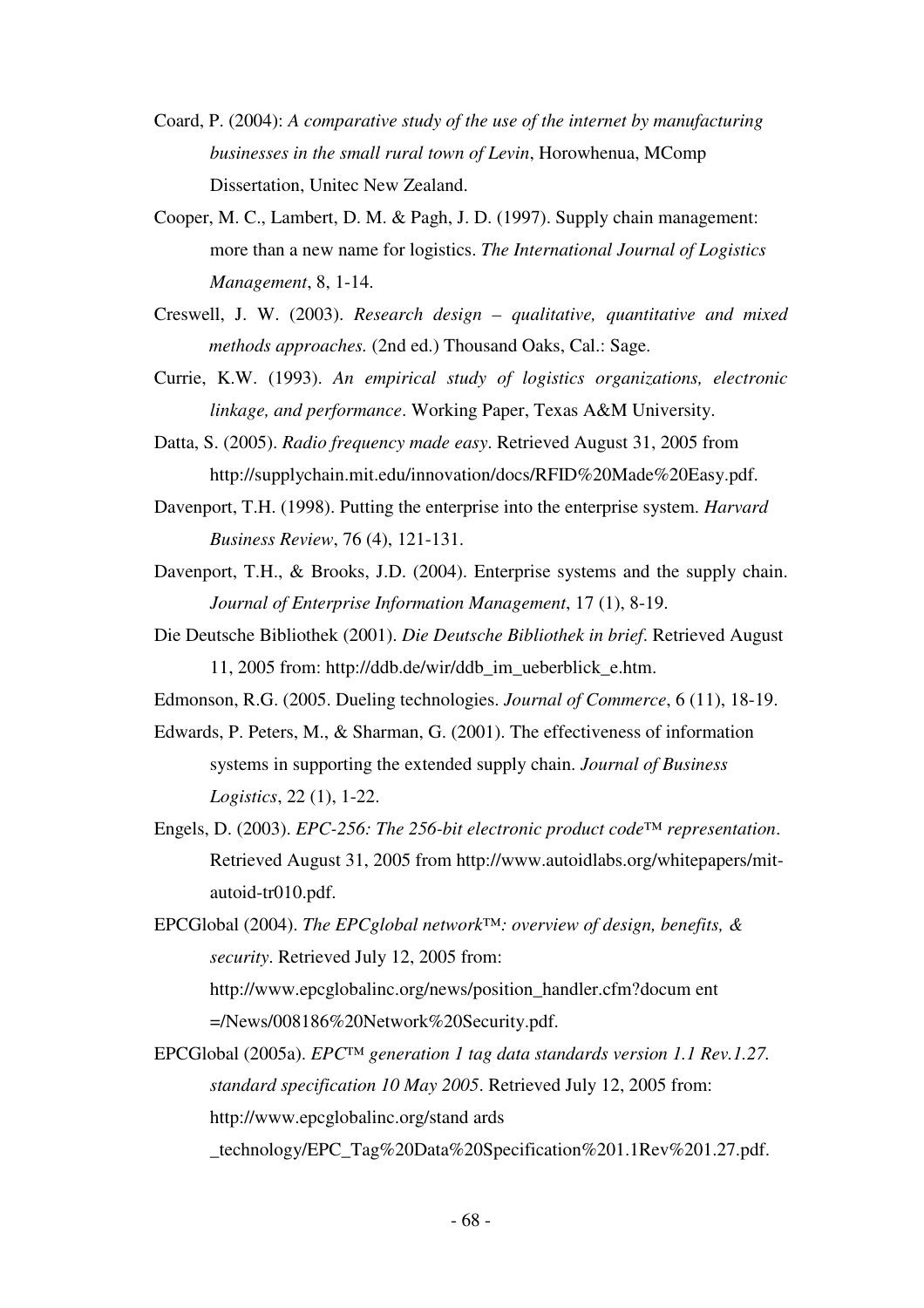- EPCGlobal (2005b). *The EPCglobal architecture framework version 1.0.* Retrieved July 14, 2005 from: http://www.epcglobalinc.org/standards\_technology/Final-epcglobal-arch-20050701.pdf.
- Flint, D. (2005). I know what you did last .......! *Business Law Review*, 26 (4), 87-89.
- Finkenzeller, K. (2003). *RFID handbook: Fundamentals and applications in contact-less smart cards and identification*. England: John Wiley.
- Forrester, J. (1961). *Industrial dynamics*. New York: MIT Press and John Wiley & Sons.
- Göpfert, I. (2001). Logistik-Controlling der Zukunft. *Controlling*, 13 (7), 347-355.
- Goyal, A. (2003). *Technical report Savant™ guide*. Retrieved July 14, 2005 from: http://www.autoidlabs.com/whitepapers/mit-autoid-tr015.pdf.
- Gramling, K., Bigornia, A., & Gilliam, T. (2003). *Ibm business consulting services EPC™ forum survey*. Retrieved July 27, 2005 from: http://www.bauer.uh.edu/rfid/EPC\_forum\_survey.pdf.
- Gronau, N. (2004). *Enterprise resource planning und supply chain management Architektur und Funktionen*. Munich: Oldenburg.
- Gross, S., & Lo, J.S. (2003). *Change readiness guide: project management edition*. Retrieved July 2, 2005 from: http://www.autoid-labs.com/whitepapers/stgautoid-wh-002.pdf.
- Günthner, W. A., Boppert, J. & Rinza, T. (2005). RFID Potenziale und Grenzen für die SC-Optimierung. *Jahrbuch der Logistik*, 2005, 255-259.
- Haberger, K. (2004). Funktionsweise der RFID-Technologie. In: M. Hompel, V. Lange: *Radio Frequenz Identifikation 2004. Logistiktrends für Industrie und Handel*. 12-19. Dortmund: Praxiswissen.
- Harrison, M., Moran, H., Brusey, J. & McFarlane, D. (2003). *White paper PML server developments*. Retrieved July 14, 2005 from: http://www.autoidlabs.com/whitepapers/cam-autoid-wh015.pdf.
- Harvey, G. & Wensing, M. (2003). *Methods for evaluation of small scale quality improvement projects.* Retrieved May 27, 2005 from: http://qhc.bmjjournals.com/cgi/content/full/12/3/210.
- Heinrich, C.E. (2005). RFID -- growing your business through real world awareness. *Logistics & Transport Focus*, 7 (5), 25-27.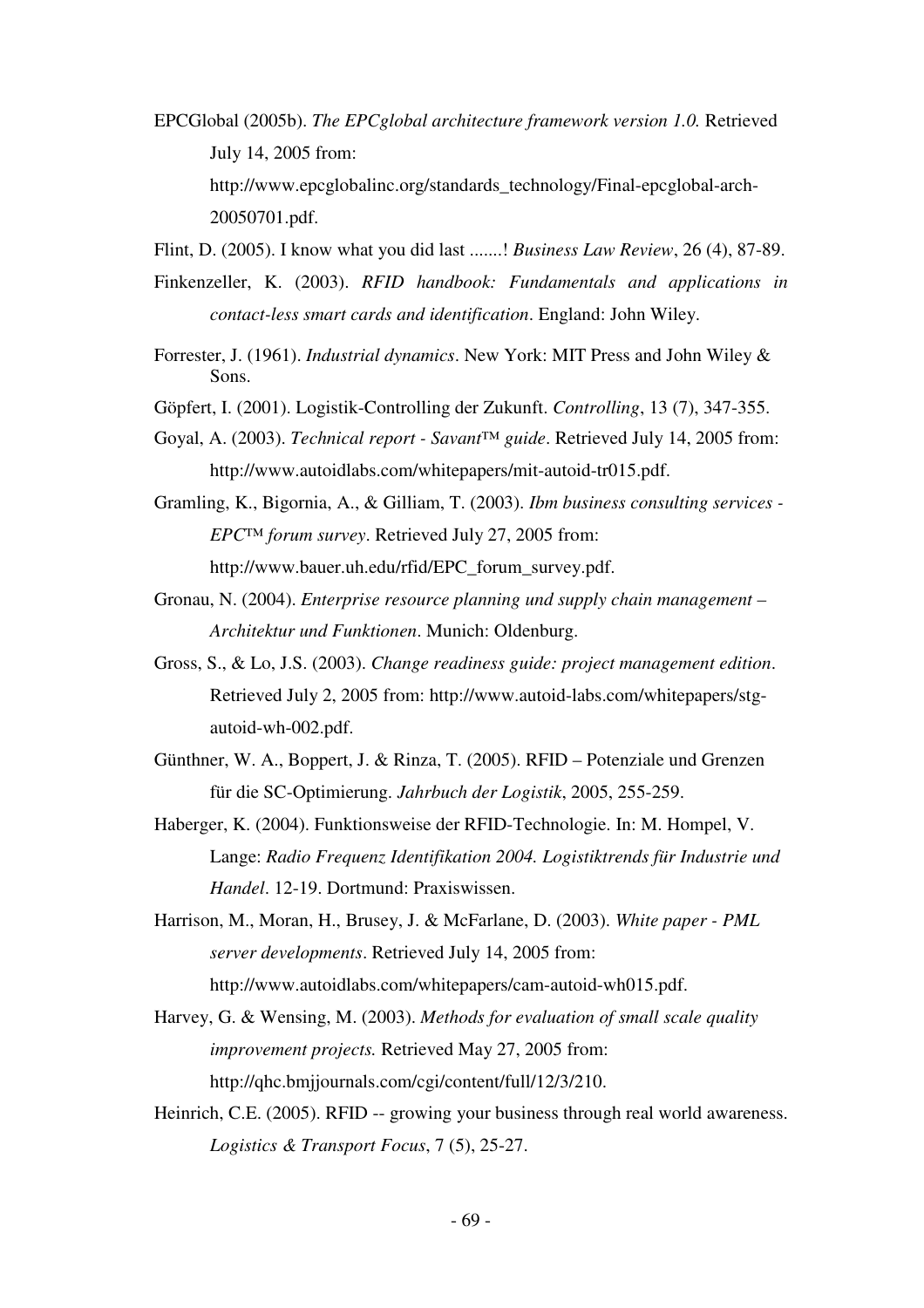- Hewitt, F. (1994). Supply chain redesign. *The International Journal of Logistics Management*, 5 (2), 1-8.
- Hodges, S. & Harrison, M. (2003). *Demystifying RFID: principles & practicalities*. Retrieved June 10, 2005 from: http://www.autoidlabs.com/whitepapers/CAM-AUTOID-WH024.pdf.
- ISO (2004a). *Combined search result for '18000'* Retrieved July 14, 2005 from: http://www.iso.org/iso/en/CombinedQueryResult.CombinedQueryResult?qu eryString=18000.
- ISO (2004b). *ISO/IEC 15963:2004* . Retrieved July 14, 2005 from: http://www.iso.org/iso/en/CatalogueDetailPage.CatalogueDetail?CSNUMBE R=30530&ICS1=35&ICS2=40&ICS3=
- Joshi, Y. V. (2000). *Information visibility and its effect on supply chain dynamics.*  Master of Science Dissertation, Massachusetts Institute of Technology, Cambridge, MA, USA.
- Kambil, A. & Brooks, J.D. (2002*). Auto-ID across the value chain: From dramatic potential to greater efficiency & profit*. Retrieved June 13, 2005 from: http://www.autoid-labs.com/whitepapers/ACN-AUTOID-BC-001.pdf.
- Klaus, P. & Krieger, W. (2004). *Gabler Lexikon Logistik Management logistischer Netzwerke und Flüsse*. Wiesbaden: Gabler.
- Knight, P.T. (2002). *Small-Scale research : pragmatic inquiry in social science and the caring professions*. London: Sage.
- Kopalchick III, J., & Monk, C. (2005) RFID risk management. *Internal Auditor*, 62 (2), 66-72.
- Kranke, A. (2005). Logistikdienstleister Die RFID Pioniere. *Logistik Inside*, 4 (6), pp.44-49.
- Lee, H.L., Padmanabhan, V., & Whang, S. (1997). Information distortion in a supply chain: the bullwhip effect. *Management Science*, 43 (4), 546-558.
- McFarlane, D., & Sheffi, Y. (2003). The impact of automatic identification on supply chain operations. *The International Journal of Logistics Management*, 14 (1), 1-17.
- Mehlich, S. (2005). mySAP SCM Vom MRP II Konzept zum Supply Chain Management. In: A. Hufgard: *Business Integration mit SAP-Lösungen – Potenziale, Geschäftsprozesse, Organisation und Einführung* (pp.150-183). Berlin: Springer.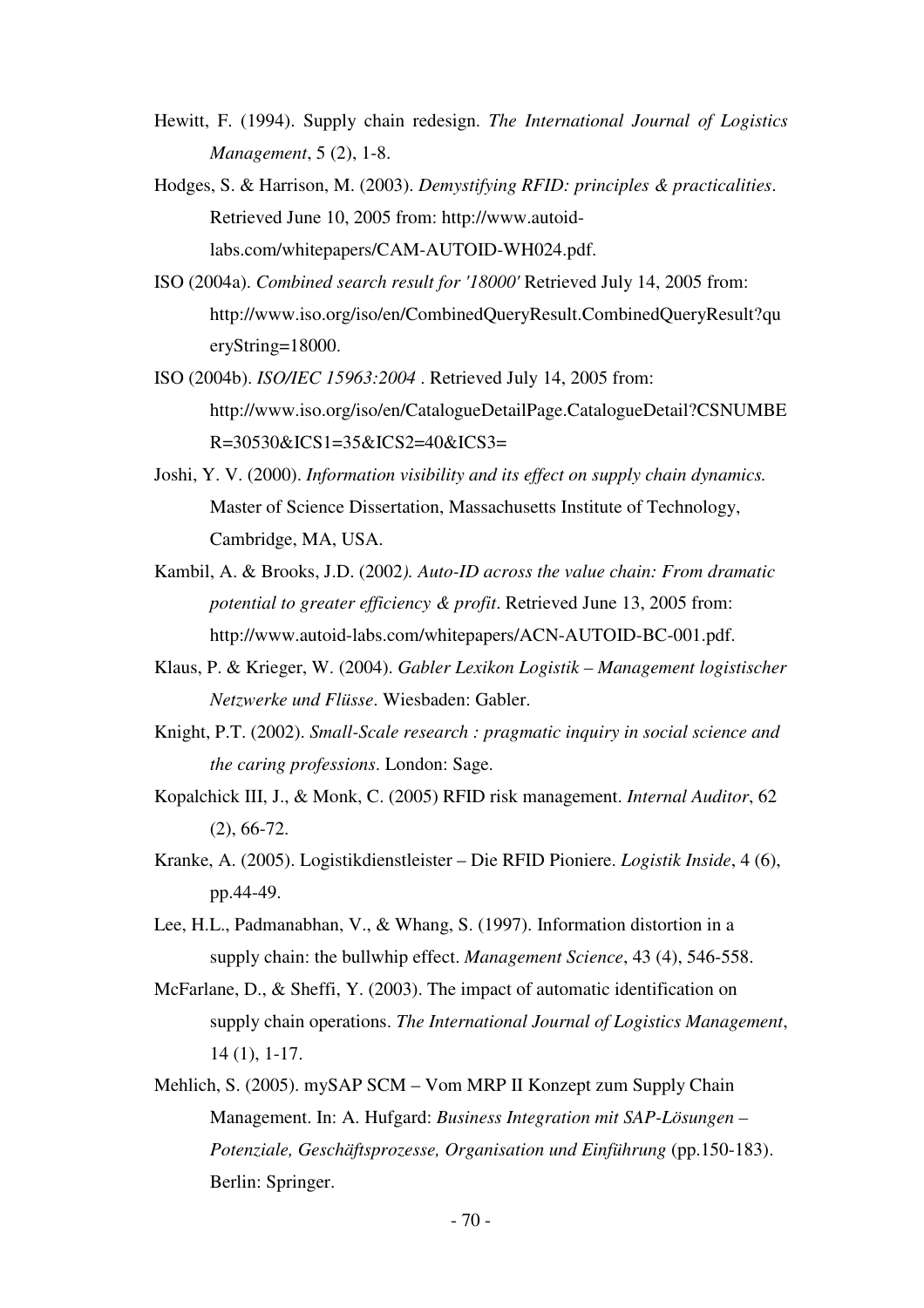- Morán, H.J., Ayub, S., & McFarlane, D. (2003). *Auto-ID use case: improving inventory visibility in a retail company – Impact on existing procedures and information systems*. Retrieved July 4, 2005 from: http://www.autoidlabs.com/whitepapers/CAM-AUTOID-WH021.pdf.
- Morán, H.J., McFarlane, D. & Milne, T.P. (2003). *Use case approach for determining the impact of Auto-ID implementations on business information systems*. Retrieved July 4, 2005, from: http://www.autoidlabs.com/whitepapers/cam-autoid-wh016.pdf.
- Narasimhan, R. & Kim, S.W. (2001) Information system utilization strategy for supply chain integration. *Journal of Business Logistics*, 22 (2), 51-75.
- Pfohl, H-C. (2004). *Logistik-Management Konzeption und Funktion*. Berlin: Springer.
- Prockl, G. (2004). Supply-Chain-Software. In: P. Klaus & W. Krieger: *Gabler Lexikon Logistik – Management logistischer Netzwerke und Flüsse* (pp. 514- 518). Wiesbaden: Gabler
- Psion Teklogix (2004). *Einführung in RFID und seine Anwendungsmöglichkeiten*. Retrieved July 13, 2005 from: http://www.psionteklogix.com/assets/downloadable/de/WhitePaper \_RFID.pdf.
- Rees, R. (2004). *ISO supply chain RFID standards*. Workshop presentation, retrieved July 14, 2005 from: http://portal.etsi.org/docbox/ERM/open/RFIDWorkshop/RFID\_20 %20Richard%20Rees\_BSI.pdf.
- RFID Survival (2003). *History of RFID*. Retrieved July 7, 2005 from: http://www.rfidsurvival.com/HistoryofRFID.html
- Richter, A. Rochel, R., Samans, J., Schäfer, C. J. (2004). *The Beergame Eine Betrachung und Analyse der beobachteten Ergebnisse*. Unpublished working paper for the course of Logistics and SCM 2004 at European Business School, Oestrich-Winkel, Germany.
- Rockwell Automation (2004). *RFID in manufacturing: A practical guide on extracting measurable value from RFID implementations in plant and warehousing operations*. Retrieved May 18, 2005 from: http://www.rockwellautomation.com/solutions/rfid/get/rfidwhite.pdf.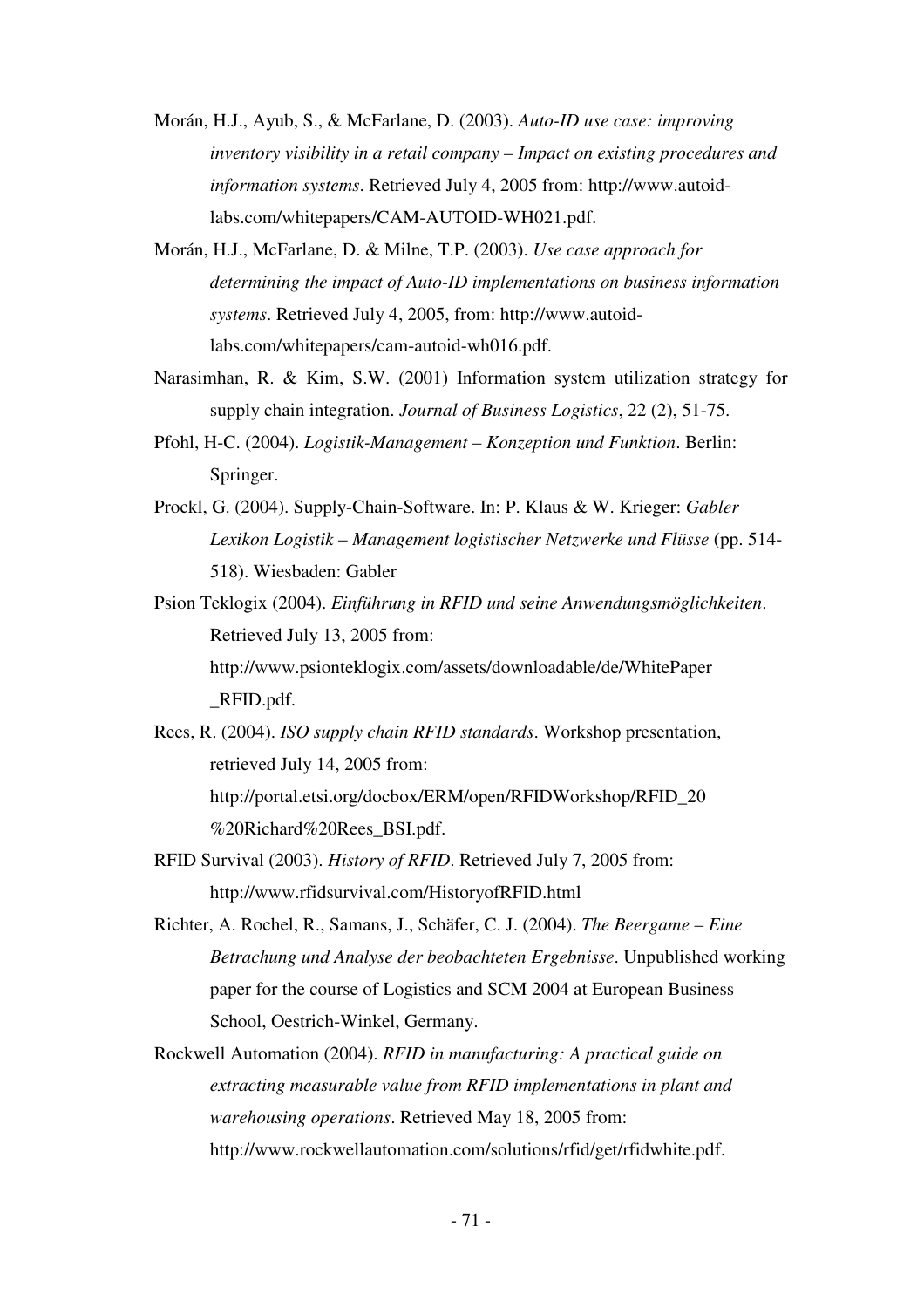- SAP (2003). *Development news SAP event management*. Retrieved July 28, 2005 from: http://www.sap.com/solutions/businesssuite/scm/pdf/RN\_SCM\_EvMgmt\_funct.pdf.
- SAP (2005a). *mySAP ERP solution map*. Retrieved July 20, 2005 from: http://www11.sap.com/solutions/businessmaps/pdf/mySAP\_ERP\_Solution\_ Map.pdf.
- SAP (2005b). *SAP Auto-ID infrastructure*. Retrieved July 27, 2005 from: http://help.sap.com/saphelp\_autoid21/helpdata/en/index.htm.
- SAP (2005c). *RFID technology: changing business dramatically, today, and tomorrow.* Retrieved July 27, 2005 from: http://www.sap.com/solutions/business-

suite/scm/rfid/pdf/SID\_RFID\_Technology.pdf.

- SAP (2005d). *Supported processes and functions*. Retrieved July 27, 2005 from: http://help.sap.com/saphelp\_autoid21/helpdata/en/81/5af941df152135e10000 000a1550b0/content.htm.
- Sarma, S. (2002). *Towards the 5¢ tag*. Auto ID Lab White Paper. Retrieved 20/05/05 from: http://www.autoidlabs.com/whitepapers/MIT-AUTOID-WH-006.pdf.
- Schäfer, U. (2005). Preferred approach: open and universal solutions SAP Exchange Infrastructure for RFID. *SAP INFO, May 2005,* pp. 14-15.
- Schlegel, G. & Smith, R. (2005). The next stage of supply chain exellence. *Supply Chain Management Review*, 9 (2), 16 – 23.
- Sheffi, Y. (2004). RFID and the innovation cycle. *The International Journal of Logistics Management*, 15 (1), 1-10.
- Stadtler, H. (2002). *Supply chain management and advanced planning*. Springer: Berlin.
- Stockman, H. (1948). Communication by means of reflected power. *Proceedings of the IRE*, pp1196-1204, October 1948.
- Tan, K.C. (2001). A framework of supply chain management literature. *European Journal of Purchasing and Supply Management*, 7 (3), 39-48.
- Trace, C. (2001). *Applying content analysis to case study data: A preliminary report.*  Retrieved May 27, 2005 from: http://www.interpares.org/documents/interpares\_ApplyingContentAnalysis.pdf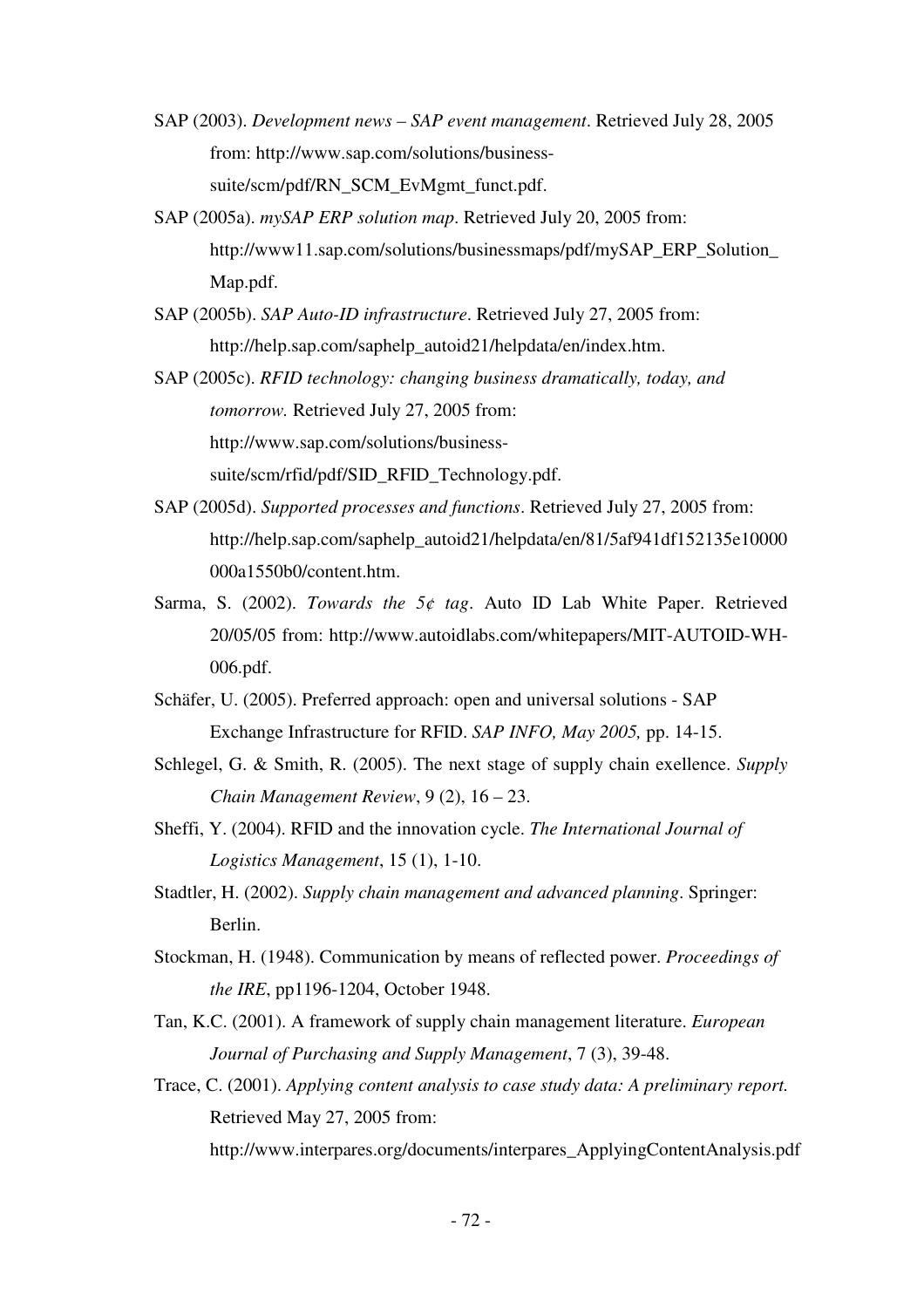- Twist, D.C. (2004). The impact of radio frequency identification on supply chain facilities. *Journal of Facilities Management*, 3 (3), 226-239.
- Uo, Y., Suzuki, S., Nakamura, O., & Murai, J. (2004). *Name service on the EPC network*. Retrieved August 31, 2005 from: http://www.m-lab.ch/autoid/SwissReWorkshop/papers/NameServiceOnTheEPCnetwork.pdf.
- VICS (2004). *Collaborative planning, forecasting and replenishment*. Retrieved August 30, 2005 from:

http://www.vics.org/committees/cpfr/CPFR\_Overview\_US-A4.pdf.

- Walk, E., & Walk, F. (2004) Aktuelle Situation der RFID Standards. In: M. Hompel & V. Lange: *Radio Frequenz Identifikation 2004. Logistiktrends für Industrie und Handel* (pp. 26-33). Dortmund: Praxiswissen
- Weber, J. (2002). *Logistik- und supply chain controlling*, Stuttgart: Schäffer-Poeschel.
- Wikipedia (2005), *Identification friend or foe*. Retrieved July 08, 2005 from: http://en.wikipedia.org/wiki/Identification friend or foe.
- Wöhe, G., & Döring, U. (2002). *Einführung in die Allgemeine Betriebswirtschaftslehre*. Munich: Vahlen.
- Yin, R.K. (2003). *Case study research : Design and methods*. London: Sage.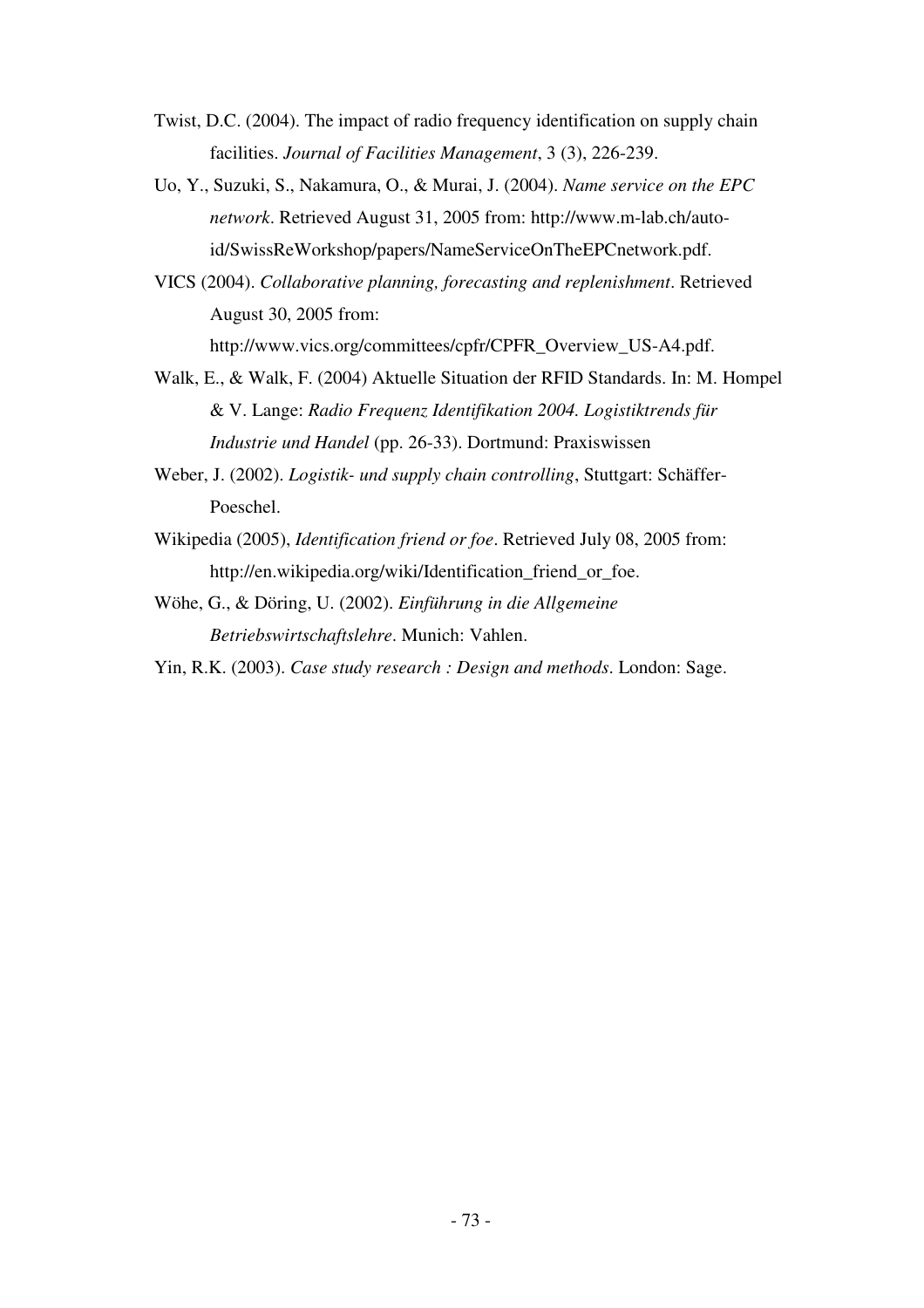# **APPENDICES**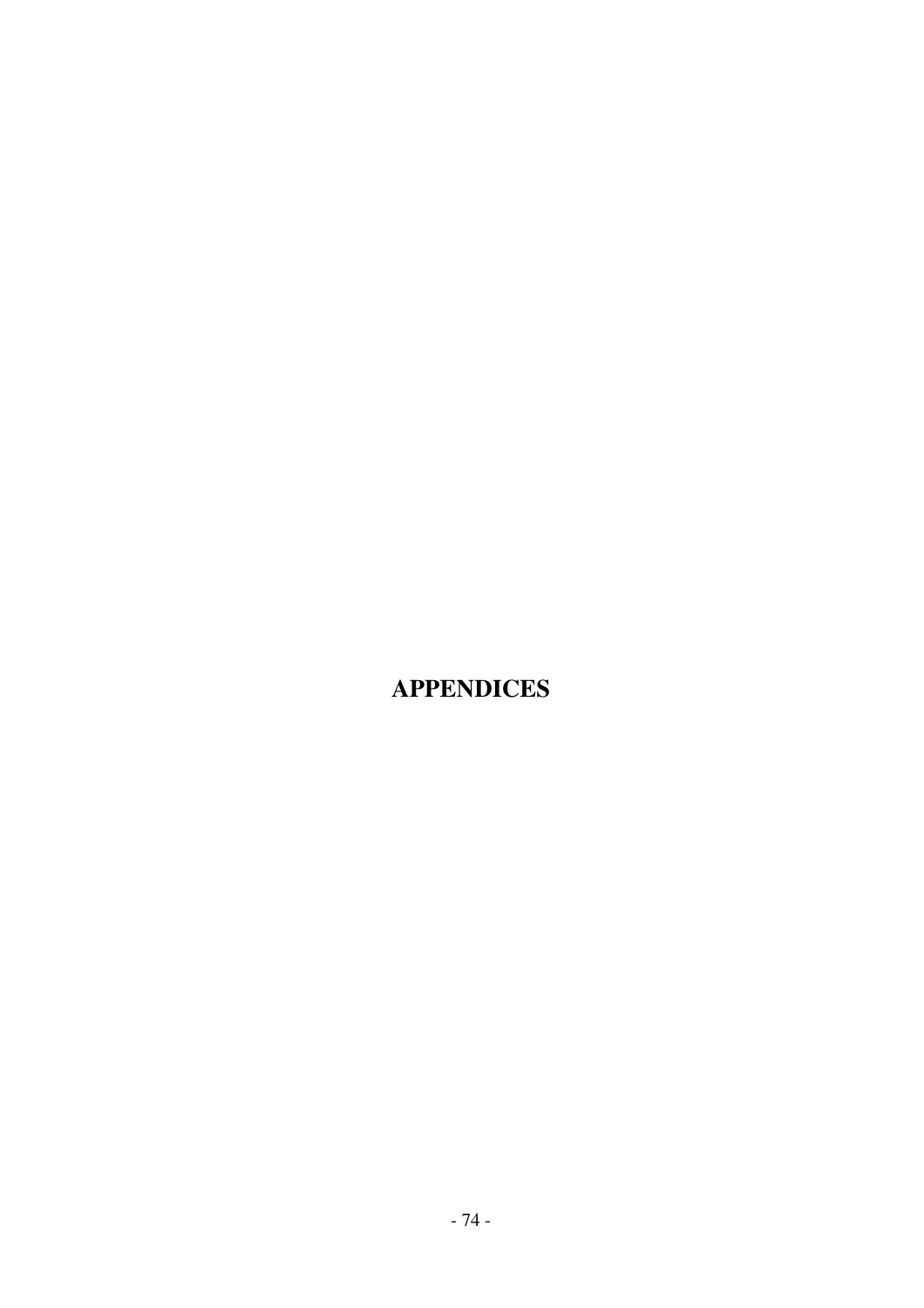### Appendix 1:

Questions and answers of the questionnaires:

| <b>Demographic Data:</b>                                                                                                                                                                                                                                                                                                                                                                                                                                                                                                                                                                                                                                                                       |                                                                                         |                                                                                                                    |                                                                                                                                     |                                                                                                                                                                                    |  |  |  |  |
|------------------------------------------------------------------------------------------------------------------------------------------------------------------------------------------------------------------------------------------------------------------------------------------------------------------------------------------------------------------------------------------------------------------------------------------------------------------------------------------------------------------------------------------------------------------------------------------------------------------------------------------------------------------------------------------------|-----------------------------------------------------------------------------------------|--------------------------------------------------------------------------------------------------------------------|-------------------------------------------------------------------------------------------------------------------------------------|------------------------------------------------------------------------------------------------------------------------------------------------------------------------------------|--|--|--|--|
| What is your age?<br>1.                                                                                                                                                                                                                                                                                                                                                                                                                                                                                                                                                                                                                                                                        |                                                                                         |                                                                                                                    |                                                                                                                                     |                                                                                                                                                                                    |  |  |  |  |
|                                                                                                                                                                                                                                                                                                                                                                                                                                                                                                                                                                                                                                                                                                | 30-39                                                                                   |                                                                                                                    | 40-49                                                                                                                               |                                                                                                                                                                                    |  |  |  |  |
| If you have higher education, was your higher education in the area of<br>2.                                                                                                                                                                                                                                                                                                                                                                                                                                                                                                                                                                                                                   |                                                                                         |                                                                                                                    |                                                                                                                                     |                                                                                                                                                                                    |  |  |  |  |
|                                                                                                                                                                                                                                                                                                                                                                                                                                                                                                                                                                                                                                                                                                | technical education<br>technical education<br>business education<br>technical education |                                                                                                                    |                                                                                                                                     |                                                                                                                                                                                    |  |  |  |  |
| 3.                                                                                                                                                                                                                                                                                                                                                                                                                                                                                                                                                                                                                                                                                             | What is your position within the Company?                                               |                                                                                                                    |                                                                                                                                     |                                                                                                                                                                                    |  |  |  |  |
| Project Manager<br>Consumer/Retail                                                                                                                                                                                                                                                                                                                                                                                                                                                                                                                                                                                                                                                             | Head of Logistics                                                                       | Project Manager                                                                                                    | <b>Logisctics Manager</b>                                                                                                           | <b>CIO</b>                                                                                                                                                                         |  |  |  |  |
|                                                                                                                                                                                                                                                                                                                                                                                                                                                                                                                                                                                                                                                                                                | About the company and SCM and SCM systems                                               |                                                                                                                    |                                                                                                                                     |                                                                                                                                                                                    |  |  |  |  |
| 4.                                                                                                                                                                                                                                                                                                                                                                                                                                                                                                                                                                                                                                                                                             |                                                                                         |                                                                                                                    | Where do you see the main focus in the current supply chain integration efforts of your                                             |                                                                                                                                                                                    |  |  |  |  |
|                                                                                                                                                                                                                                                                                                                                                                                                                                                                                                                                                                                                                                                                                                |                                                                                         | company (i.e., internal or external) and what is the reason?                                                       |                                                                                                                                     |                                                                                                                                                                                    |  |  |  |  |
| internal because we<br>external integration;<br>showcase the<br>link systems and<br>benefits of RFID<br>provide and use real<br>external integration<br>external; to develop<br>and generate a<br>in order to boost<br>time data for plan<br>better relationships<br>positive business<br>development of best<br>updates and<br>supply chain<br>in class LLP<br>with supply chain<br>case, but we plan to<br>efficiency and<br>corrections; to<br>partners for better<br>capabilities<br>leverage the<br>shorten time to<br>provide more<br>potential with<br>customer service<br>market<br>accurate<br>customers as well,<br>information for the<br>in future rather<br>customers<br>external |                                                                                         |                                                                                                                    |                                                                                                                                     |                                                                                                                                                                                    |  |  |  |  |
|                                                                                                                                                                                                                                                                                                                                                                                                                                                                                                                                                                                                                                                                                                | About RFID technology in your industry                                                  |                                                                                                                    |                                                                                                                                     |                                                                                                                                                                                    |  |  |  |  |
|                                                                                                                                                                                                                                                                                                                                                                                                                                                                                                                                                                                                                                                                                                |                                                                                         |                                                                                                                    | 5. Please list some main impacts of RFID technology on SCM systems in your industry                                                 |                                                                                                                                                                                    |  |  |  |  |
| real time data,<br>faster information<br>increased<br>availability, more<br>information<br>check points<br>visibility, faster<br>processes                                                                                                                                                                                                                                                                                                                                                                                                                                                                                                                                                     |                                                                                         | higher granularity<br>of data, more check<br>points, better supply<br>chain visibility                             | higher system<br>integration, real<br>time data<br>processing                                                                       | redesigned<br>processes, tighter<br>integration,<br>increased inventory<br>turns, improved<br>stacked lead time,<br>better delivery<br>reliability and<br>warehouse<br>performance |  |  |  |  |
| 6. Where do you see the major business benefits of RFID in your industry?                                                                                                                                                                                                                                                                                                                                                                                                                                                                                                                                                                                                                      |                                                                                         |                                                                                                                    |                                                                                                                                     |                                                                                                                                                                                    |  |  |  |  |
| transparency of SC,<br>more sales through<br>higher consumer<br>satisfaction, quality,<br>efficiency                                                                                                                                                                                                                                                                                                                                                                                                                                                                                                                                                                                           | less out of stock,<br>increased sales                                                   | theft reduction,<br>faster and cheaper<br>identification<br>processes, better<br>tracking and<br>inventory control | better customer<br>service through<br>higher delivery<br>reliability, reduced<br>costs because of<br>better tracking<br>information | increased inventory<br>turns, improved<br>customer service,<br>improved stacked<br>lead-time, better<br>delivery reliability<br>and warehouse<br>performance                       |  |  |  |  |
| How do you see the future relation of Bar Codes to RFID in your industry? (Substitution,<br>7.                                                                                                                                                                                                                                                                                                                                                                                                                                                                                                                                                                                                 |                                                                                         |                                                                                                                    |                                                                                                                                     |                                                                                                                                                                                    |  |  |  |  |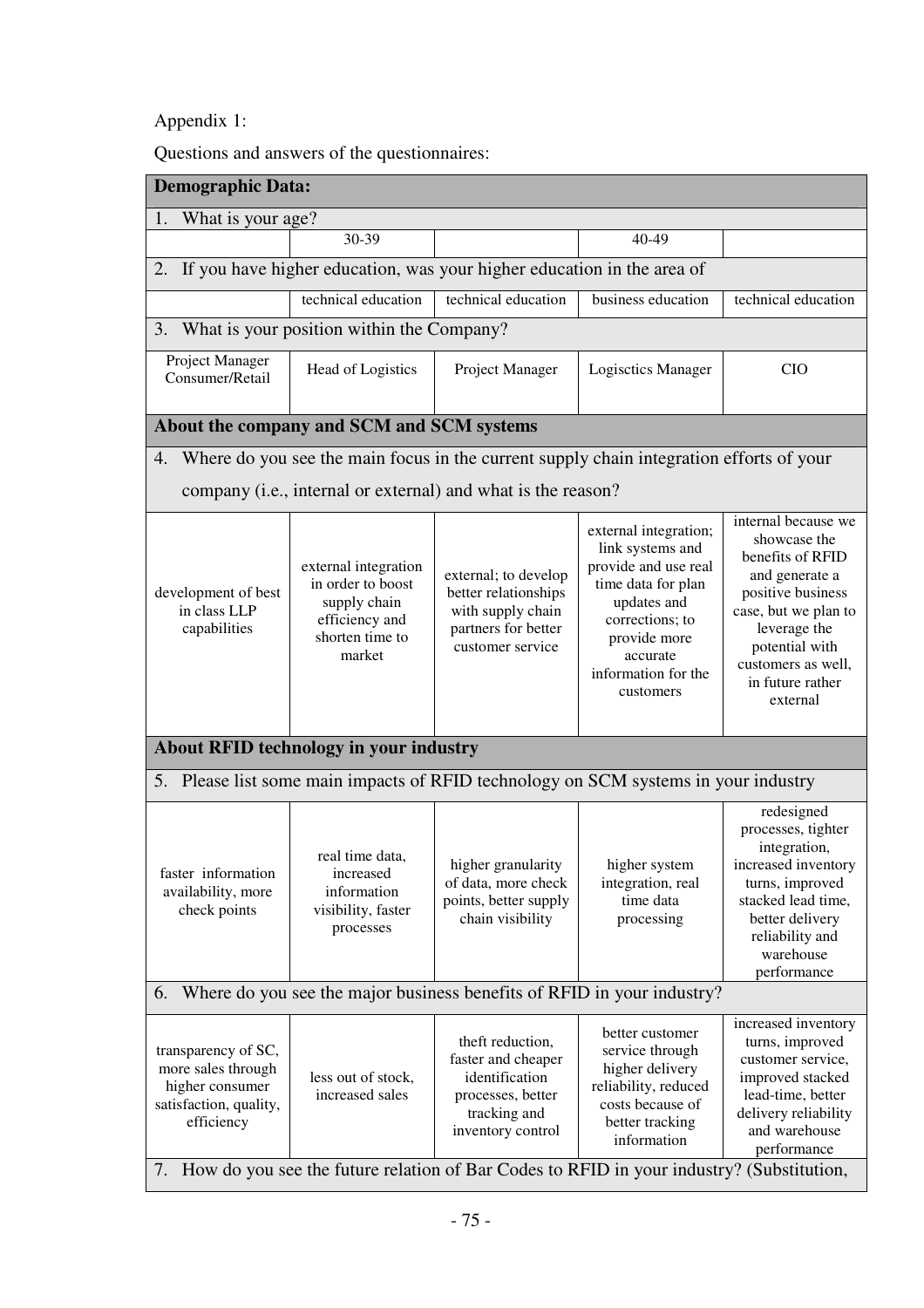| Co-Existence) And what are the reasons?                                                                                                                                       |                                                                                                                                     |                                                                                                                                                             |                                                                                                                                                                                                                                                  |                                                                                                                                                                   |  |
|-------------------------------------------------------------------------------------------------------------------------------------------------------------------------------|-------------------------------------------------------------------------------------------------------------------------------------|-------------------------------------------------------------------------------------------------------------------------------------------------------------|--------------------------------------------------------------------------------------------------------------------------------------------------------------------------------------------------------------------------------------------------|-------------------------------------------------------------------------------------------------------------------------------------------------------------------|--|
| Within the next 5 years:                                                                                                                                                      |                                                                                                                                     |                                                                                                                                                             |                                                                                                                                                                                                                                                  |                                                                                                                                                                   |  |
| co-existence: bar<br>code has broad<br>coverage today.<br>RFID is not mature<br>enough,<br>investments<br>required to switch<br>to RFID.                                      | co-Existence, bar<br>code is still cheaper<br>and more reliable                                                                     | co-existence, RFID<br>is only sensible for<br>high value goods<br>due to low prices of<br>bar codes                                                         | co-existence<br>because barcodes<br>are needed in order<br>to provide a human-<br>readable code in<br>case the tag is<br>damaged                                                                                                                 | first co-existence<br>but slowly, as more<br>and more<br>companies<br>understand the<br>benefits and are<br>able to implement,<br>substitution will<br>take place |  |
| 5 years and longer:                                                                                                                                                           |                                                                                                                                     |                                                                                                                                                             |                                                                                                                                                                                                                                                  |                                                                                                                                                                   |  |
| substitution: RFID<br>will give more<br>benefits long term                                                                                                                    | substitution, but<br>will take longer<br>than 10 years                                                                              | substitution, but not<br>within 5 years;<br>RFID delivers more<br>possibilities and<br>value added<br>services                                              | substitution because<br><b>RFID</b> solutions<br>already have ROI                                                                                                                                                                                | substitution,<br>because RFID is<br>superior to barcode                                                                                                           |  |
| 8.                                                                                                                                                                            | What are the benefits of RFID over Bar Codes in your industry?                                                                      |                                                                                                                                                             |                                                                                                                                                                                                                                                  | Please list up to                                                                                                                                                 |  |
| three.                                                                                                                                                                        |                                                                                                                                     |                                                                                                                                                             |                                                                                                                                                                                                                                                  |                                                                                                                                                                   |  |
| efficiency, More<br>information<br>available, robuster<br>technology,<br>coverage of other<br>industries                                                                      | faster scans, less<br>errors, counterfeit<br>protection                                                                             | better tracking and<br>inventory control,<br>supply chain<br>visibility                                                                                     | faster scanning<br>processes, higher<br>supply chain<br>visibility                                                                                                                                                                               | more efficient<br>receipt processes<br>and thus better<br>inventory turns                                                                                         |  |
| 9.                                                                                                                                                                            | What are the disadvantages of RFID in your industry? Please list up to three.                                                       |                                                                                                                                                             |                                                                                                                                                                                                                                                  |                                                                                                                                                                   |  |
| technical barriers<br>for metal and<br>liquids; standards<br>not completely<br>lower reading rates<br>defined yet,<br>differences in<br>standards on<br>different continents. |                                                                                                                                     | problems with<br>reading rates in<br>combination of<br>metal and liquids;<br>costs of tags                                                                  | technology could be<br>further developed<br>(bulk reading<br>problems) and<br>differences in<br>regional standards<br>drive costs                                                                                                                | barcode is widely<br>adopted and RFID<br>and especially item-<br>level tagging<br>requires major<br>integration efforts                                           |  |
| <b>About RFID at the company</b>                                                                                                                                              |                                                                                                                                     |                                                                                                                                                             |                                                                                                                                                                                                                                                  |                                                                                                                                                                   |  |
|                                                                                                                                                                               | 10. What was the motivation for the RFID technology introduction?                                                                   |                                                                                                                                                             |                                                                                                                                                                                                                                                  |                                                                                                                                                                   |  |
| cost reduction,<br>enhanced supply<br>chain visibility,<br>more accurate and<br>efficient scanning<br>processes,<br>requirement of<br>customer                                | test for cost<br>reduction, theft<br>reduction, more<br>accurate and<br>efficient scanning<br>processes, item-<br>level information | evaluate the<br>technology for theft<br>reduction, item-<br>level information,<br>more accurate and<br>efficient scanning<br>processes, use of<br>more data | to gain insight in<br>shipment status and<br>location of goods<br>while in transit to<br>provide better<br>customer service<br>with better forecasts<br>and test the<br>possibility to deploy<br>a solution in<br>different standard-<br>regions | cost reduction,<br>enhanced supply<br>chain visibility,<br>more accurate and<br>efficient scanning<br>processes                                                   |  |
|                                                                                                                                                                               | 11. Please give a short description of your RFID project:                                                                           |                                                                                                                                                             |                                                                                                                                                                                                                                                  |                                                                                                                                                                   |  |
| Metro Future Store<br>Initiative pilot with<br>J&J                                                                                                                            | logistics service<br>provider tags<br>products and<br>logistic units with                                                           | high value items are<br>tagged in central<br>warehouse before<br>shipment to                                                                                | shipments are<br>tagged in German<br>warehouse then<br>forwarded by                                                                                                                                                                              | pallets, cartons and<br>individual<br>packaging items are<br>tagged at                                                                                            |  |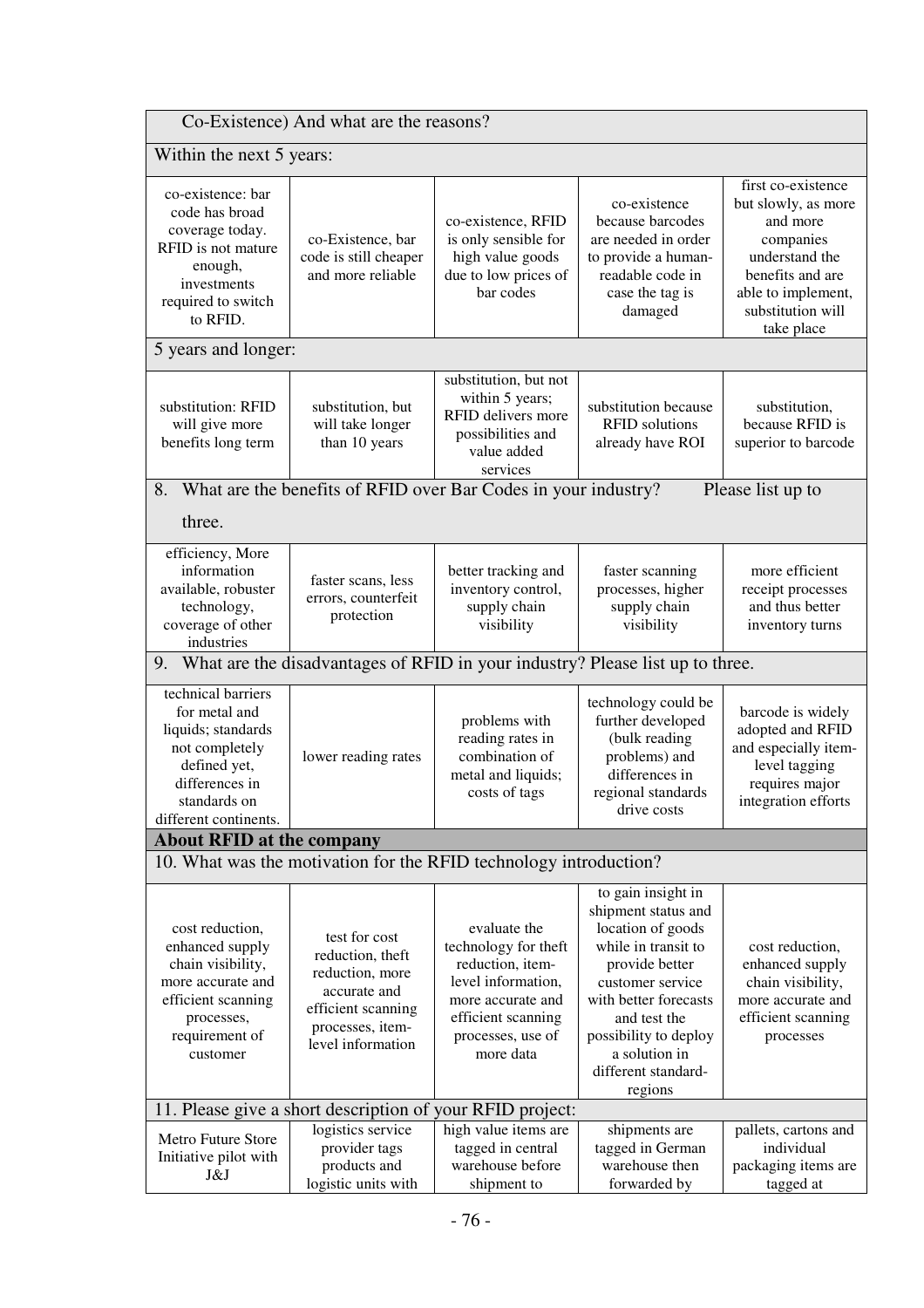|                                                                                              | tags and sends them<br>to the retailer were<br>the products are<br>scanned during<br>control of goods<br>received, used for<br>stocktaking and<br>check out, but at<br>check-out disabled | logistics service<br>provider and<br>scanned along the<br>shipment, order<br>picking and<br>distribution in order<br>to prevent theft. | logistics service<br>provider and<br>shipped by<br>airfreight carrier to<br>North America.<br>From there the<br>shipment goes to<br>the customer or in a<br>warehouse. at each<br>station the shipment<br>is scanned and<br>information is<br>provided to the<br>other parties | manufacturing site<br>and read during<br>receiving process at<br>distribution centre                        |  |  |  |
|----------------------------------------------------------------------------------------------|-------------------------------------------------------------------------------------------------------------------------------------------------------------------------------------------|----------------------------------------------------------------------------------------------------------------------------------------|--------------------------------------------------------------------------------------------------------------------------------------------------------------------------------------------------------------------------------------------------------------------------------|-------------------------------------------------------------------------------------------------------------|--|--|--|
|                                                                                              |                                                                                                                                                                                           |                                                                                                                                        | 12. What type(s) of RFID technology are used? (you may tick more than one)                                                                                                                                                                                                     |                                                                                                             |  |  |  |
| passive                                                                                      | passive                                                                                                                                                                                   | passive                                                                                                                                | passive                                                                                                                                                                                                                                                                        | passive                                                                                                     |  |  |  |
|                                                                                              | 13. What kind of data do you collect with RFID?                                                                                                                                           |                                                                                                                                        |                                                                                                                                                                                                                                                                                |                                                                                                             |  |  |  |
| <b>EPC</b>                                                                                   | <b>EPC</b>                                                                                                                                                                                | article number,<br>shipment number,<br>internal return<br>identification<br>number                                                     | <b>EPC</b>                                                                                                                                                                                                                                                                     | <b>EPC</b>                                                                                                  |  |  |  |
|                                                                                              | 14. If the data collection level was affected, how?                                                                                                                                       |                                                                                                                                        |                                                                                                                                                                                                                                                                                |                                                                                                             |  |  |  |
| not affected, both<br>pallet to pallet and<br>item level<br>on pallet level                  |                                                                                                                                                                                           | now item level                                                                                                                         | case level now                                                                                                                                                                                                                                                                 | from case to item-<br>level                                                                                 |  |  |  |
|                                                                                              |                                                                                                                                                                                           |                                                                                                                                        | 15. If you collect and effectively make use of real time data through RFID technology, how?                                                                                                                                                                                    |                                                                                                             |  |  |  |
| not yet                                                                                      | in stock keeping<br>data is gathered and<br>reflected by the<br>systems                                                                                                                   | not yet                                                                                                                                | RFID event<br>information is<br>combined with<br>route maps which<br>are updated<br>immediately to<br>reflect the time<br>differences between<br>plan and actual<br>execution                                                                                                  | not yet                                                                                                     |  |  |  |
|                                                                                              |                                                                                                                                                                                           |                                                                                                                                        | 16. If you collect real time data with RFID, what are the resulting business benefits?                                                                                                                                                                                         |                                                                                                             |  |  |  |
| not yet                                                                                      | better customer<br>satisfaction because<br>less out-of-stocks,<br>more sales                                                                                                              | not yet                                                                                                                                | more timely<br>information about<br>location and more<br>accurate<br>information about<br>shipment and<br>expected arrival<br>time lead to higher<br>customer<br>satisfaction, less<br>express charges in<br>case of delivery<br>problems                                      | not yet                                                                                                     |  |  |  |
| 17. Which parts of the existing SCM system are or were affected by the RFID technology       |                                                                                                                                                                                           |                                                                                                                                        |                                                                                                                                                                                                                                                                                |                                                                                                             |  |  |  |
| introduction                                                                                 |                                                                                                                                                                                           |                                                                                                                                        |                                                                                                                                                                                                                                                                                |                                                                                                             |  |  |  |
| hardware, software,<br>infrastructure (e.g.<br>warehouse design),<br>processes,<br>workforce | hardware, software,<br>middleware/architec<br>ture, Infrastructure<br>(e.g. warehaouse<br>design), processes,                                                                             | hardware, software,<br>processes, work<br>force                                                                                        | hardware, software,<br>middleware/architec<br>ture, infrastructure<br>(e.g. warehouse<br>design), processes,                                                                                                                                                                   | hardware, software,<br>middleware/architec<br>ture, infrastructure<br>(e.g.warehouse<br>design), processes, |  |  |  |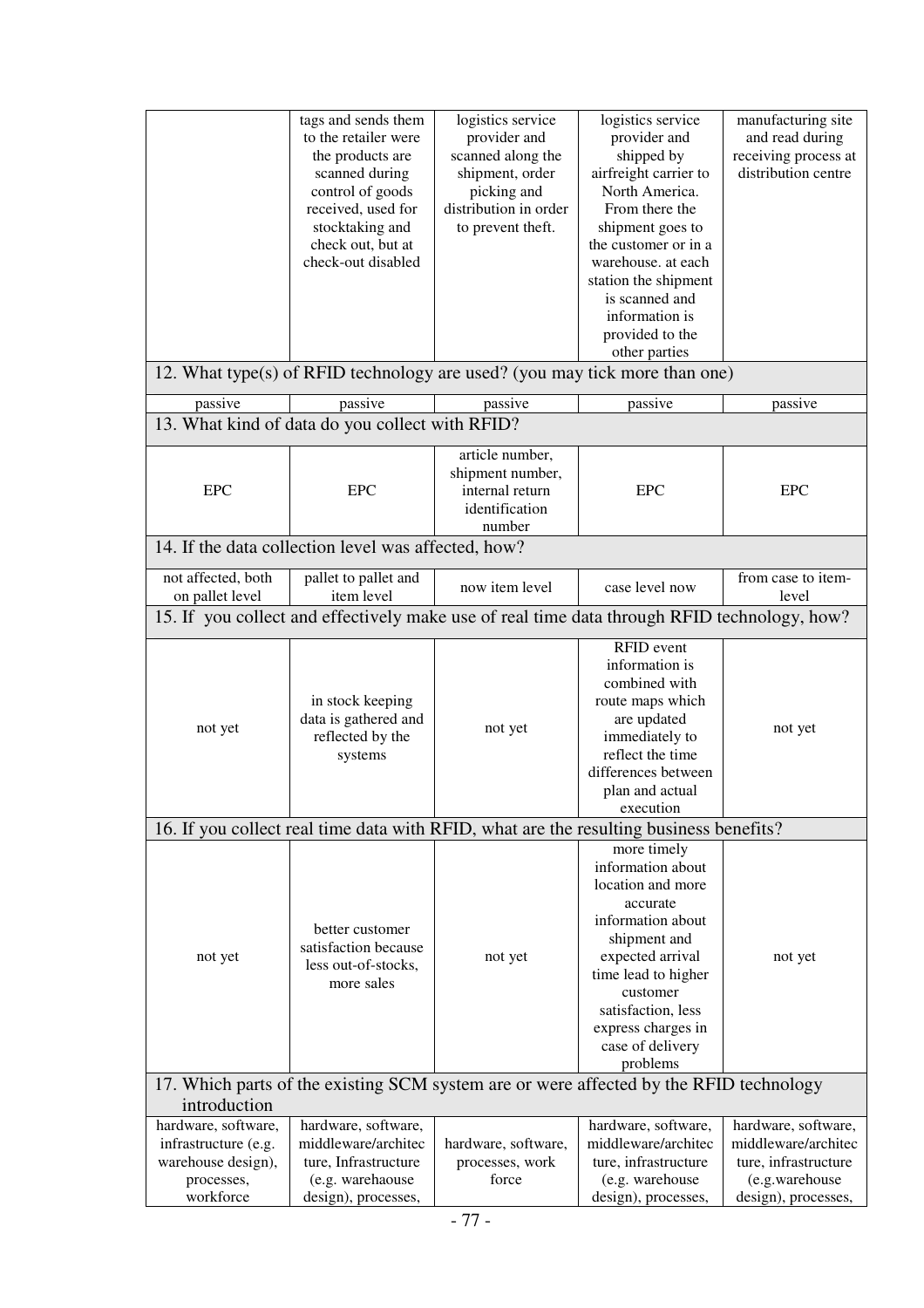|                                                                                                                                                                         | workforce                                                                                                                                                                                                                                                                                                        |                                                                                                               | workforce                                                                                                                                         | workforce                                                                                                                                                                                                     |
|-------------------------------------------------------------------------------------------------------------------------------------------------------------------------|------------------------------------------------------------------------------------------------------------------------------------------------------------------------------------------------------------------------------------------------------------------------------------------------------------------|---------------------------------------------------------------------------------------------------------------|---------------------------------------------------------------------------------------------------------------------------------------------------|---------------------------------------------------------------------------------------------------------------------------------------------------------------------------------------------------------------|
| 18. Where are the main integration efforts to align the existing SCM system?                                                                                            |                                                                                                                                                                                                                                                                                                                  |                                                                                                               |                                                                                                                                                   |                                                                                                                                                                                                               |
| cooperation of all<br>SC partners                                                                                                                                       | integration of new<br>hard and software,<br>standardize the data<br>management<br>between the supply<br>chain partners                                                                                                                                                                                           | to align the systems<br>with the supply<br>chain partners<br>system                                           | integration of the<br>partners' scm<br>systems and<br>providing an open<br>platform                                                               | process-<br>reengineering,<br>warehouse<br>management system<br>adaptations                                                                                                                                   |
|                                                                                                                                                                         | 19. What are the expected business benefits?                                                                                                                                                                                                                                                                     |                                                                                                               |                                                                                                                                                   |                                                                                                                                                                                                               |
| improved SC<br>efficiency and<br>visibility                                                                                                                             | complete control of<br>goods received<br>process, automated<br>stocktaking process,<br>less data entry<br>theft reduction,<br>errors, less out-of-<br>better customer<br>stock, faster check-<br>service<br>out, more time for<br>the customer<br>resulting in better<br>service; all leading<br>to higher sales |                                                                                                               | higher customer<br>satisfaction, cost<br>reduction                                                                                                | increased inventory<br>turns, improved<br>customer service,<br>improved stacked<br>leadtime, better<br>delivery reliability<br>and warehouse<br>performance                                                   |
|                                                                                                                                                                         | 20. (a) What is the scope of RFID technology introduction?                                                                                                                                                                                                                                                       |                                                                                                               |                                                                                                                                                   |                                                                                                                                                                                                               |
| with both                                                                                                                                                               | with logistics<br>service provider and<br>retailer                                                                                                                                                                                                                                                               | with logistics<br>service provider                                                                            | with logistics<br>companies                                                                                                                       | internal project                                                                                                                                                                                              |
|                                                                                                                                                                         | 20. (b) Is it a pilot project or a global rollout?                                                                                                                                                                                                                                                               |                                                                                                               |                                                                                                                                                   |                                                                                                                                                                                                               |
| a pilot project                                                                                                                                                         | pilot project                                                                                                                                                                                                                                                                                                    | pilot project (used<br>after successful trial<br>period)                                                      | pilot project                                                                                                                                     | pilot project                                                                                                                                                                                                 |
|                                                                                                                                                                         | 21. Have you already completed RFID integration projects?                                                                                                                                                                                                                                                        |                                                                                                               |                                                                                                                                                   |                                                                                                                                                                                                               |
| N <sub>o</sub>                                                                                                                                                          | no                                                                                                                                                                                                                                                                                                               | yes                                                                                                           | yes                                                                                                                                               | yes                                                                                                                                                                                                           |
|                                                                                                                                                                         | <b>Barriers to RFID technology integration</b>                                                                                                                                                                                                                                                                   |                                                                                                               |                                                                                                                                                   |                                                                                                                                                                                                               |
|                                                                                                                                                                         | 22. What do you see as the barriers to introduction of RFID technology to SCM systems?                                                                                                                                                                                                                           |                                                                                                               |                                                                                                                                                   |                                                                                                                                                                                                               |
| consumer privacy<br>protection<br>regulations,<br>technical<br>regulations,<br>technology not<br>mature, standards<br>in development                                    | costs compared to<br>barcode, lack of<br>global standards,<br>privacy concerns of<br>end customers                                                                                                                                                                                                               | current systems do<br>not reflect RFID<br>specific processes;<br>prices of<br>transponders,<br>privacy issues | lack of professional<br>knowledge about<br>the technology in<br>many companies,<br>standardization<br>issues                                      | uncertainty of<br>possible users as the<br>hype has not<br>produced enough<br>valid business<br>cases, they do not<br>know what they can<br>expect and how to<br>successfully<br>implement RFID<br>technology |
|                                                                                                                                                                         | 23. What impacts do these barriers have on introduction of RFID technology?                                                                                                                                                                                                                                      |                                                                                                               |                                                                                                                                                   |                                                                                                                                                                                                               |
| limited global<br>coverage therefore<br>no active<br>implementation yet,<br>Without expected<br>performance and<br>proper standards no<br>real benefits to<br>implement | longer tesing phase<br>as performance<br>problems limit the<br>use of RFID,<br>limited business<br>benefits                                                                                                                                                                                                      | delayed<br>implementation                                                                                     | implementation<br>costs are high and<br>companies do not<br>use the technology<br>as they could<br>because they do not<br>know enough about<br>it | introduction phase<br>is postponed and<br>actual introduction<br>will take place step-<br>wise to provide the<br>companies with<br>growing knowledge<br>before global roll-<br>outs                           |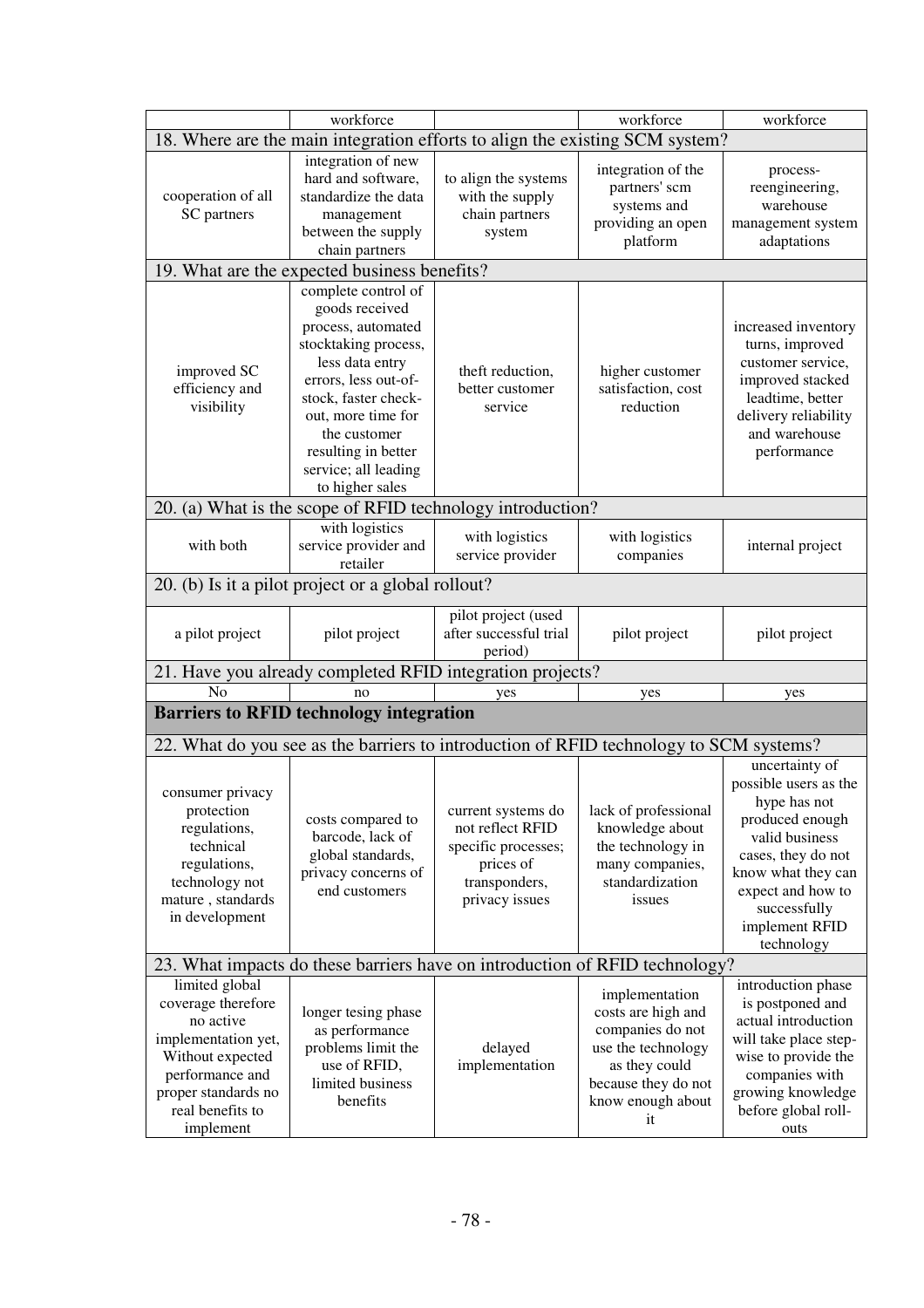Appendix 2:

Questions asked during the interview and notes taken during and after the interview

|                                                                                                                                                                                                                                                                               | About the company and SCM and SCM systems                                                                                             |                                |                                                                                                    |                                                                                               |                                                      |                                    |                                                       |  |
|-------------------------------------------------------------------------------------------------------------------------------------------------------------------------------------------------------------------------------------------------------------------------------|---------------------------------------------------------------------------------------------------------------------------------------|--------------------------------|----------------------------------------------------------------------------------------------------|-----------------------------------------------------------------------------------------------|------------------------------------------------------|------------------------------------|-------------------------------------------------------|--|
|                                                                                                                                                                                                                                                                               | 1. What are the particularities of the supply chain in which your company is operating and                                            |                                |                                                                                                    |                                                                                               |                                                      |                                    |                                                       |  |
|                                                                                                                                                                                                                                                                               |                                                                                                                                       |                                |                                                                                                    | how are the resulting requirements met by the SCM systems?                                    |                                                      |                                    |                                                       |  |
| production facilities are mainly based in South-East<br>Asia and from there we ship to our distribution centers<br>member of Rosettanet, open e-business process<br>where the shipments are processed and send to the<br>standards on a global scale<br>customers world-wide. |                                                                                                                                       |                                |                                                                                                    |                                                                                               |                                                      |                                    |                                                       |  |
|                                                                                                                                                                                                                                                                               | <b>About RFID technology in your industry</b>                                                                                         |                                |                                                                                                    |                                                                                               |                                                      |                                    |                                                       |  |
| 2. Why is RFID used in your industry?                                                                                                                                                                                                                                         |                                                                                                                                       |                                |                                                                                                    |                                                                                               |                                                      |                                    |                                                       |  |
| to improve tracking                                                                                                                                                                                                                                                           |                                                                                                                                       |                                | optimize receiving<br>processes                                                                    | automate scanning                                                                             |                                                      |                                    | save costs                                            |  |
|                                                                                                                                                                                                                                                                               |                                                                                                                                       |                                |                                                                                                    | 3. What are the impacts of RFID technology on SCM systems in your industry?                   |                                                      |                                    |                                                       |  |
| visibility in the systems is enhanced<br>because of more data available due<br>to more check points as well as<br>higher granularity of data                                                                                                                                  |                                                                                                                                       |                                | unique item-level identification<br>produces more data                                             |                                                                                               |                                                      | standardized                       | data exchange is becoming more                        |  |
|                                                                                                                                                                                                                                                                               |                                                                                                                                       |                                |                                                                                                    | 4. Why didn't you use more check points and item-level identification with barcodes?          |                                                      |                                    |                                                       |  |
| scanning processes were to slow and thus to expensive                                                                                                                                                                                                                         |                                                                                                                                       |                                |                                                                                                    | existing barcode schemes did not allow for item-level                                         | identification                                       |                                    |                                                       |  |
|                                                                                                                                                                                                                                                                               |                                                                                                                                       |                                |                                                                                                    | 5. Where do you see the major business benefits of RFID in your industry?                     |                                                      |                                    |                                                       |  |
| increased<br>inventory turns,                                                                                                                                                                                                                                                 | improved<br>customer<br>service,                                                                                                      |                                | improved<br>stacked<br>leadtime,                                                                   | better delivery<br>reliability                                                                | reduced<br>and warehouse<br>warehouse<br>performance |                                    | space                                                 |  |
|                                                                                                                                                                                                                                                                               | 6. What are the disadvantages of RFID in your industry?                                                                               |                                |                                                                                                    |                                                                                               |                                                      |                                    |                                                       |  |
| technological barriers when products contain metals                                                                                                                                                                                                                           | and liquids                                                                                                                           |                                |                                                                                                    | tags must be considered and products must be piled in                                         |                                                      | the right direction on a pallet    | process reengineering, especially because location of |  |
| <b>About RFID at the company</b>                                                                                                                                                                                                                                              |                                                                                                                                       |                                |                                                                                                    |                                                                                               |                                                      |                                    |                                                       |  |
|                                                                                                                                                                                                                                                                               |                                                                                                                                       |                                |                                                                                                    | 7. What was the motivation for the RFID technology introduction?                              |                                                      |                                    |                                                       |  |
|                                                                                                                                                                                                                                                                               |                                                                                                                                       | showcase RFID use to customers |                                                                                                    |                                                                                               |                                                      | demonstrate positive business case |                                                       |  |
| 8. What was the goal of the project?                                                                                                                                                                                                                                          |                                                                                                                                       |                                |                                                                                                    |                                                                                               |                                                      |                                    |                                                       |  |
| demonstrate that RFID technology is ready to be<br>implemented with outstanding reading rates                                                                                                                                                                                 |                                                                                                                                       |                                |                                                                                                    | positive ROI even as internal SC project                                                      |                                                      |                                    |                                                       |  |
| 9.                                                                                                                                                                                                                                                                            |                                                                                                                                       |                                |                                                                                                    | What part did the integration with and adaptation of SCM systems play in your decision?       |                                                      |                                    |                                                       |  |
|                                                                                                                                                                                                                                                                               | process redesign and<br>here come in the changes<br>reengineering was the<br>and the business benefits<br>longest part in the project |                                | these changes had to be<br>one of the main reasons<br>considered in the systems<br>for the project |                                                                                               |                                                      |                                    |                                                       |  |
|                                                                                                                                                                                                                                                                               |                                                                                                                                       |                                |                                                                                                    | 10. Why do you expect or experience benefits from the more detailed level of information with |                                                      |                                    |                                                       |  |
| item-level identification?<br>we do not have to unpack<br>the information provides a<br>the pallets and check them<br>can check for<br>better view on the<br>completeness<br>again but just know what<br>shipments we receive<br>is on there and                              |                                                                                                                                       |                                |                                                                                                    |                                                                                               | the process is faster,<br>cheaper, more accurate     |                                    |                                                       |  |
| 11. Which parts of the existing SCM system are or were affected by the RFID technology<br>introduction and how are or were they affected? (e.g. Hardware, Software, Infrastructure<br>(e.g. Warehouse design), Architecture, Processes, Work force)                           |                                                                                                                                       |                                |                                                                                                    |                                                                                               |                                                      |                                    |                                                       |  |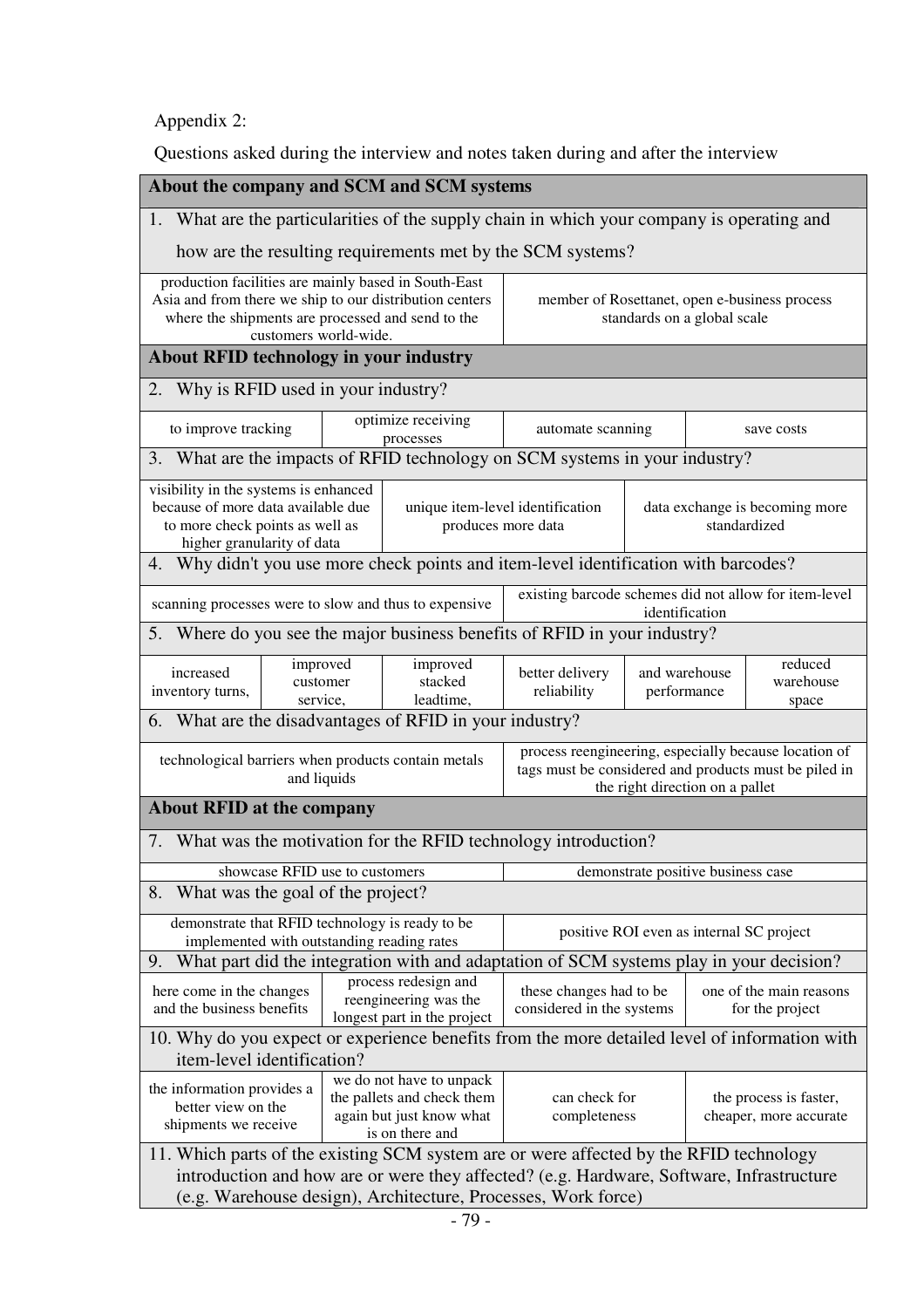|                                                                               |                                     | the existing ERP system were not as much affected as |                                                                                     |  |  |
|-------------------------------------------------------------------------------|-------------------------------------|------------------------------------------------------|-------------------------------------------------------------------------------------|--|--|
| mainly the processes where affected and this was                              |                                     | the warehouse management systems which needed to     |                                                                                     |  |  |
| reflected in the time spent on the redesign of them                           |                                     | be mapped to the new processes and the new           |                                                                                     |  |  |
|                                                                               |                                     |                                                      | information level                                                                   |  |  |
|                                                                               |                                     |                                                      | 12. Where do you see the main integration efforts to align the existing SCM system? |  |  |
|                                                                               |                                     | the staff needed to understand why processes are     |                                                                                     |  |  |
| the main effort was in the alignment of the new                               |                                     |                                                      | changed and to be actively involved in the testing                                  |  |  |
| processes                                                                     |                                     |                                                      | phases                                                                              |  |  |
| <b>Barriers to RFID technology integration</b>                                |                                     |                                                      |                                                                                     |  |  |
| 13. Where do you see barriers to RFID technology introduction to SCM systems? |                                     |                                                      |                                                                                     |  |  |
| uncertainty at the possible users of                                          |                                     | lack of knowledge,                                   | fear of non-compatibility of                                                        |  |  |
| <b>RFID</b>                                                                   |                                     |                                                      | systems with future standards                                                       |  |  |
| 14. What impacts do these barriers have on RFID technology introduction?      |                                     |                                                      |                                                                                     |  |  |
|                                                                               | as long as the hesitation persists, |                                                      | companies which implement now                                                       |  |  |
|                                                                               |                                     |                                                      | or already have done so will have                                                   |  |  |
| hesitation                                                                    |                                     | the prices of the systems won't                      | competitive advantages and                                                          |  |  |
|                                                                               |                                     | come down and implementation                         | eventually the followers are too late                                               |  |  |
|                                                                               |                                     | costs are not likely to decrease fast                | to catch up because they cannot                                                     |  |  |
|                                                                               |                                     |                                                      | build up as much knowledge                                                          |  |  |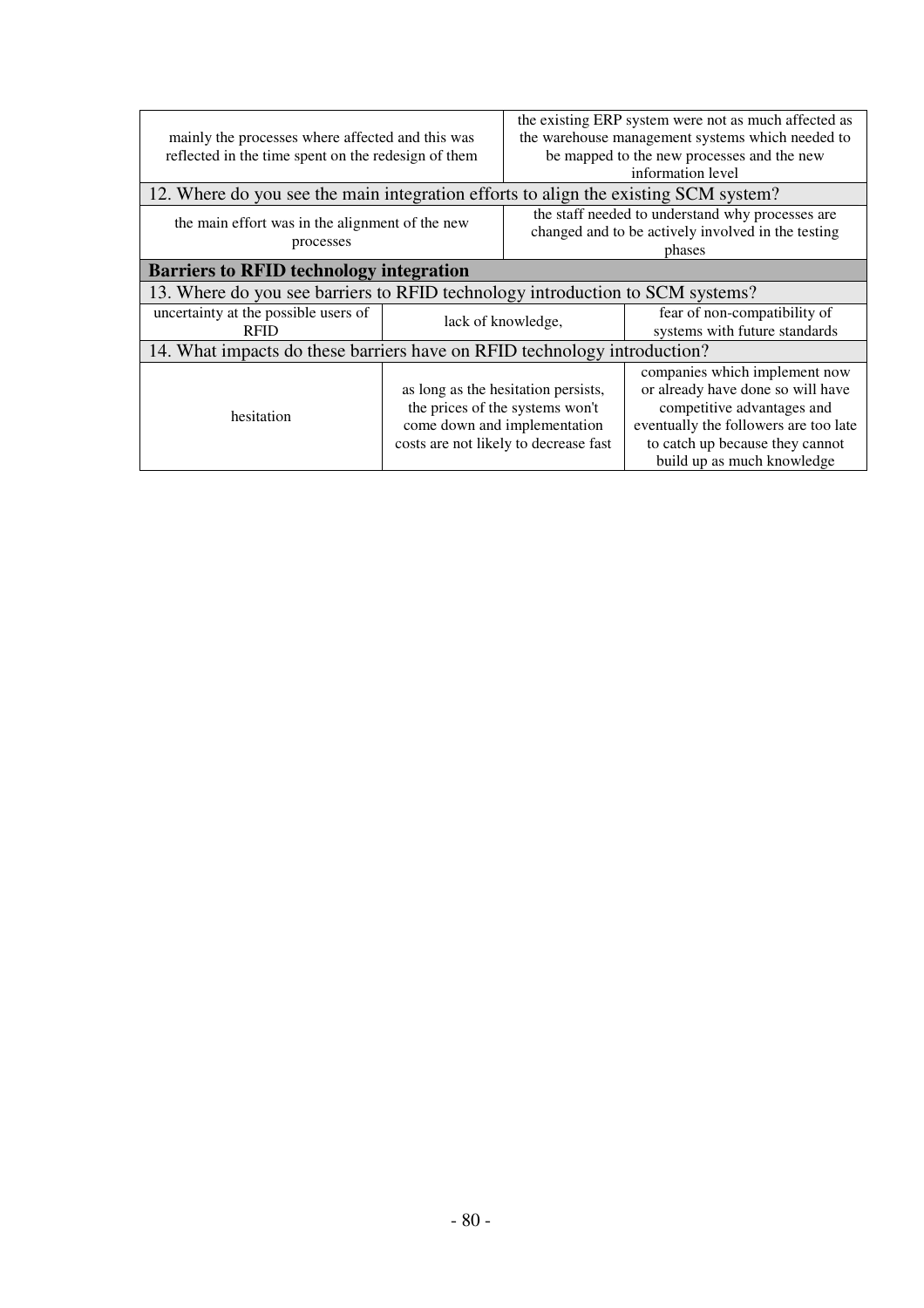Appendix 3: Information sheet sent along with questionnaire to participants



#### **Information Sheet**

#### **RFID technology introduction and impacts on supply chain management systems – A comparative study**

This research project is about RFID technology and its impacts on supply chain management systems. The latest developments in RFID technology allow for a better and more widespread use throughout the entire supply chain. As a decision maker regarding Supply Chain Management in your company, your responses and ideas would be most valuable for us and you will receive the outcome of this study.

I would be grateful if you would take a few minutes (about  $15 - 30$  minutes) to complete the enclosed questionnaire. You are more than welcome to make any additional comments if you like, simply by typing your words in the end of this sheet.

Your contact information will not be given to third parties or used for marketing purposes.

If you have any further questions or would like to comment on this survey, please contact me by email (rochel@consultancy.ch) or phone +49 6174 937390 or my supervisor Logan Muller at Unitec Institute of Technology, Auckland / New Zealand.

#### **Please send the survey back by**

- **email (rochel@consultancy.ch),**
- **fax (+49 6174 937373)**
- **or Mail (Roman Rochel, Goethestr. 38, 61462 Königstein, Germany).**

Thank you for your help and have a nice day!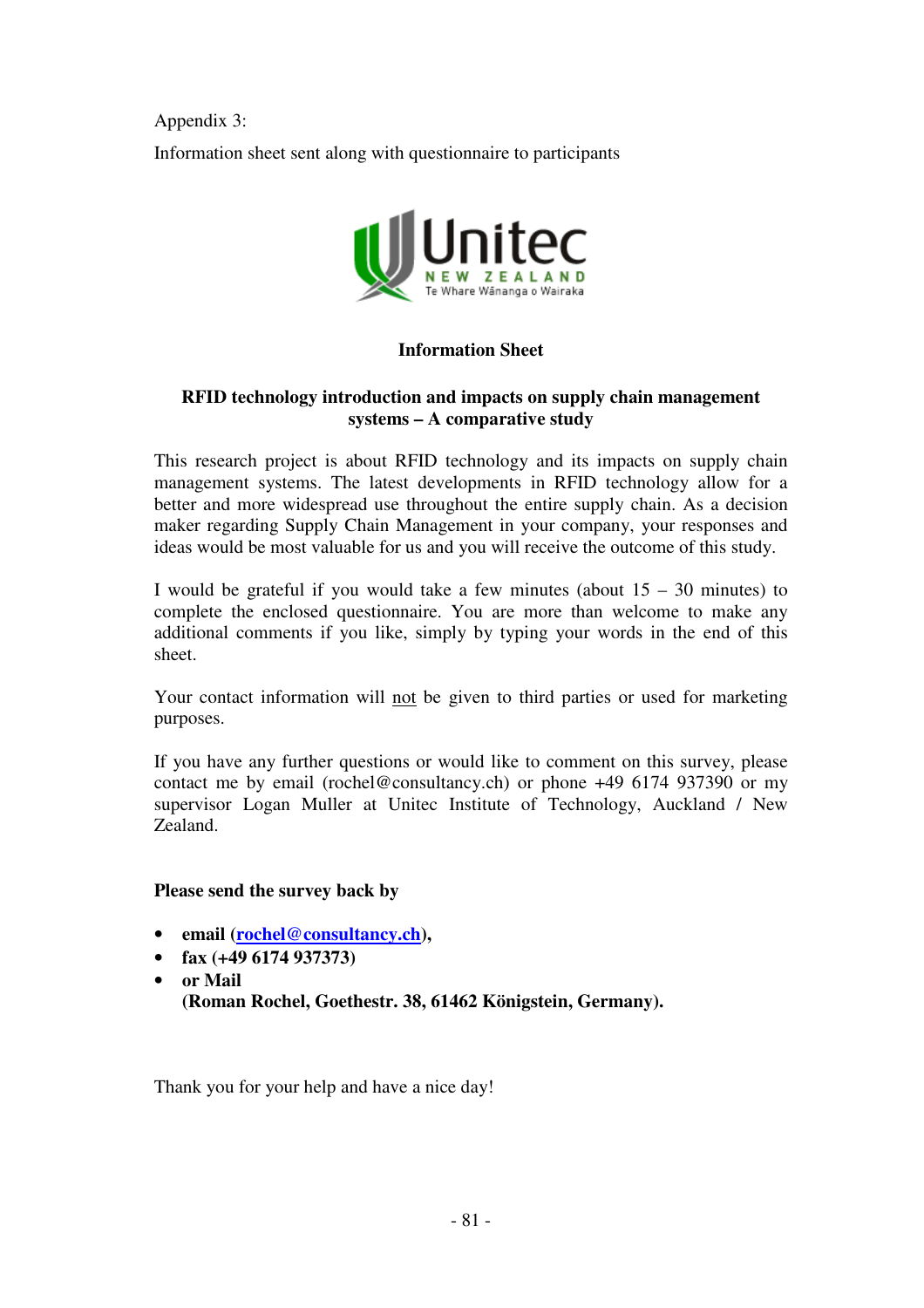### Appendix 4:

Declaration: Is ethical approval needed for my research?

| $\mathbf{1}$ .                                                                                                                                                                                                       | <b>PROJECT/THESIS TITLE:</b>                                                |                        |                                                                                                                                                                                        |           |                 |  |  |  |  |
|----------------------------------------------------------------------------------------------------------------------------------------------------------------------------------------------------------------------|-----------------------------------------------------------------------------|------------------------|----------------------------------------------------------------------------------------------------------------------------------------------------------------------------------------|-----------|-----------------|--|--|--|--|
|                                                                                                                                                                                                                      | RFID technology introduction and impacts on supply chain management systems |                        |                                                                                                                                                                                        |           |                 |  |  |  |  |
|                                                                                                                                                                                                                      |                                                                             |                        |                                                                                                                                                                                        |           |                 |  |  |  |  |
|                                                                                                                                                                                                                      | Dissertation or thesis?                                                     |                        | Dissertation                                                                                                                                                                           |           |                 |  |  |  |  |
| 2.                                                                                                                                                                                                                   | <b>BRIEF DESCRIPTION OF PROJECT:</b>                                        |                        |                                                                                                                                                                                        |           |                 |  |  |  |  |
|                                                                                                                                                                                                                      |                                                                             |                        | Briefly describe the major $\dim(s)$ of the project (up to 50 words)                                                                                                                   |           |                 |  |  |  |  |
|                                                                                                                                                                                                                      |                                                                             |                        | The impacts of RFID technology introduction on supply chain management systems                                                                                                         |           |                 |  |  |  |  |
|                                                                                                                                                                                                                      |                                                                             |                        | will be examined by a comparative case study project. The aim is to understand the                                                                                                     |           |                 |  |  |  |  |
|                                                                                                                                                                                                                      |                                                                             |                        | impacts in different industries and to compare the findings.                                                                                                                           |           |                 |  |  |  |  |
| 3.                                                                                                                                                                                                                   |                                                                             |                        | PRINCIPAL RESEARCHER (STUDENT)                                                                                                                                                         |           |                 |  |  |  |  |
|                                                                                                                                                                                                                      | Name:                                                                       | Roman Christian Rochel |                                                                                                                                                                                        |           |                 |  |  |  |  |
|                                                                                                                                                                                                                      | Address:                                                                    |                        | Goethestr. 38, 61462 Königstein, Germany                                                                                                                                               |           |                 |  |  |  |  |
|                                                                                                                                                                                                                      | Email                                                                       | rochel@consultancy.ch  |                                                                                                                                                                                        | Phone/ext | +49 6174 937390 |  |  |  |  |
|                                                                                                                                                                                                                      | <b>UNITEC</b><br>Student ID#                                                | 1200001                |                                                                                                                                                                                        |           |                 |  |  |  |  |
| $\mathbf{4}$ .                                                                                                                                                                                                       | <b>DECLARATION:</b>                                                         |                        |                                                                                                                                                                                        |           |                 |  |  |  |  |
|                                                                                                                                                                                                                      |                                                                             |                        | The information supplied is, to the best of my knowledge and belief, accurate. I have considered                                                                                       |           |                 |  |  |  |  |
|                                                                                                                                                                                                                      |                                                                             |                        | the ethical issues involved in this research and believe that I have adequately addressed them. I                                                                                      |           |                 |  |  |  |  |
|                                                                                                                                                                                                                      |                                                                             |                        | understand that if the methods used in this research change in any way I must inform my<br>Supervisor and Programme Director and obtain their written approval before proceeding. I/We |           |                 |  |  |  |  |
|                                                                                                                                                                                                                      |                                                                             |                        | will comply with all other UNITEC policies and the laws of New Zealand.                                                                                                                |           |                 |  |  |  |  |
|                                                                                                                                                                                                                      |                                                                             |                        | Signatures                                                                                                                                                                             |           | Dates           |  |  |  |  |
|                                                                                                                                                                                                                      | Principal researcher:                                                       |                        |                                                                                                                                                                                        |           |                 |  |  |  |  |
|                                                                                                                                                                                                                      |                                                                             |                        |                                                                                                                                                                                        |           |                 |  |  |  |  |
| Supervisor:                                                                                                                                                                                                          |                                                                             |                        |                                                                                                                                                                                        |           |                 |  |  |  |  |
|                                                                                                                                                                                                                      |                                                                             |                        |                                                                                                                                                                                        |           |                 |  |  |  |  |
| I have read this form, understood the nature of the research project and declare that it<br>complies with all ethical standards and policies. It is appropriate for this research to be<br>conducted in this school. |                                                                             |                        |                                                                                                                                                                                        |           |                 |  |  |  |  |
|                                                                                                                                                                                                                      |                                                                             |                        | Signature                                                                                                                                                                              |           | Date            |  |  |  |  |
|                                                                                                                                                                                                                      | Programme Director:                                                         |                        |                                                                                                                                                                                        |           |                 |  |  |  |  |
|                                                                                                                                                                                                                      |                                                                             |                        |                                                                                                                                                                                        |           |                 |  |  |  |  |
| Head of School                                                                                                                                                                                                       |                                                                             |                        |                                                                                                                                                                                        |           |                 |  |  |  |  |